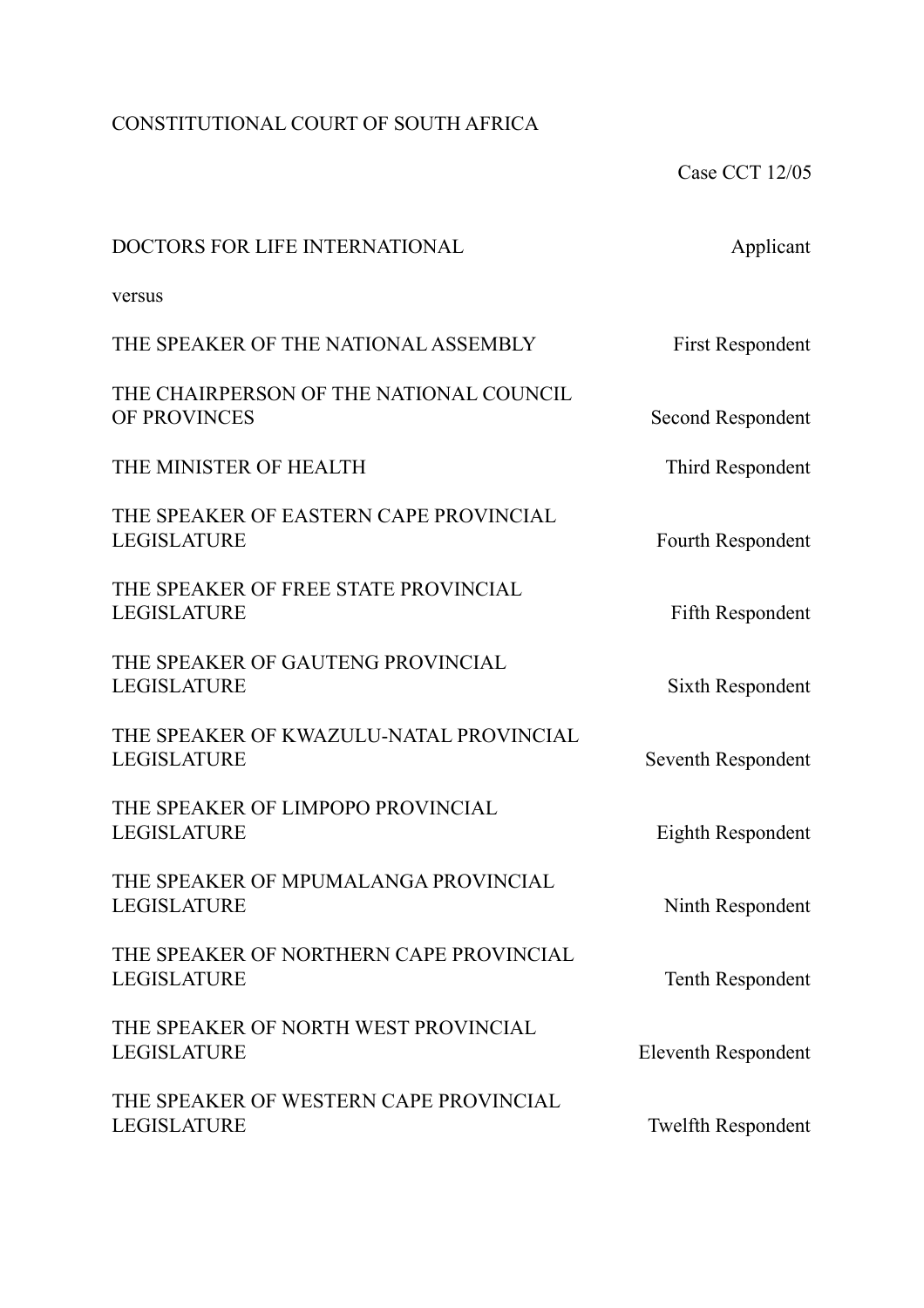Heard on : 23 August 2005 and 21 February 2006

Decided on : 17 August 2006

#### JUDGMENT

NGCOBO J:

#### *I. Introduction*

[1] This case concerns an important question relating to the role of the public in the law-making process. This issue lies at the heart of our constitutional democracy. The Court is required to answer three related questions. The first question concerns the nature and the scope of the constitutional obligation of a legislative organ of the state to facilitate public involvement in its legislative processes and those of its committees and the consequences of the failure to comply with that obligation. The second question concerns the extent to which this Court may interfere in the processes of a legislative body in order to enforce the obligation to facilitate public involvement in law-making processes. In particular, whether it is competent for this Court to interfere during the legislative process before a parliamentary or provincial bill is signed into law. The third question concerns the issue whether this Court is the only court that may consider the questions raised in this case.

[2] These issues arise out of a constitutional complaint brought directly to this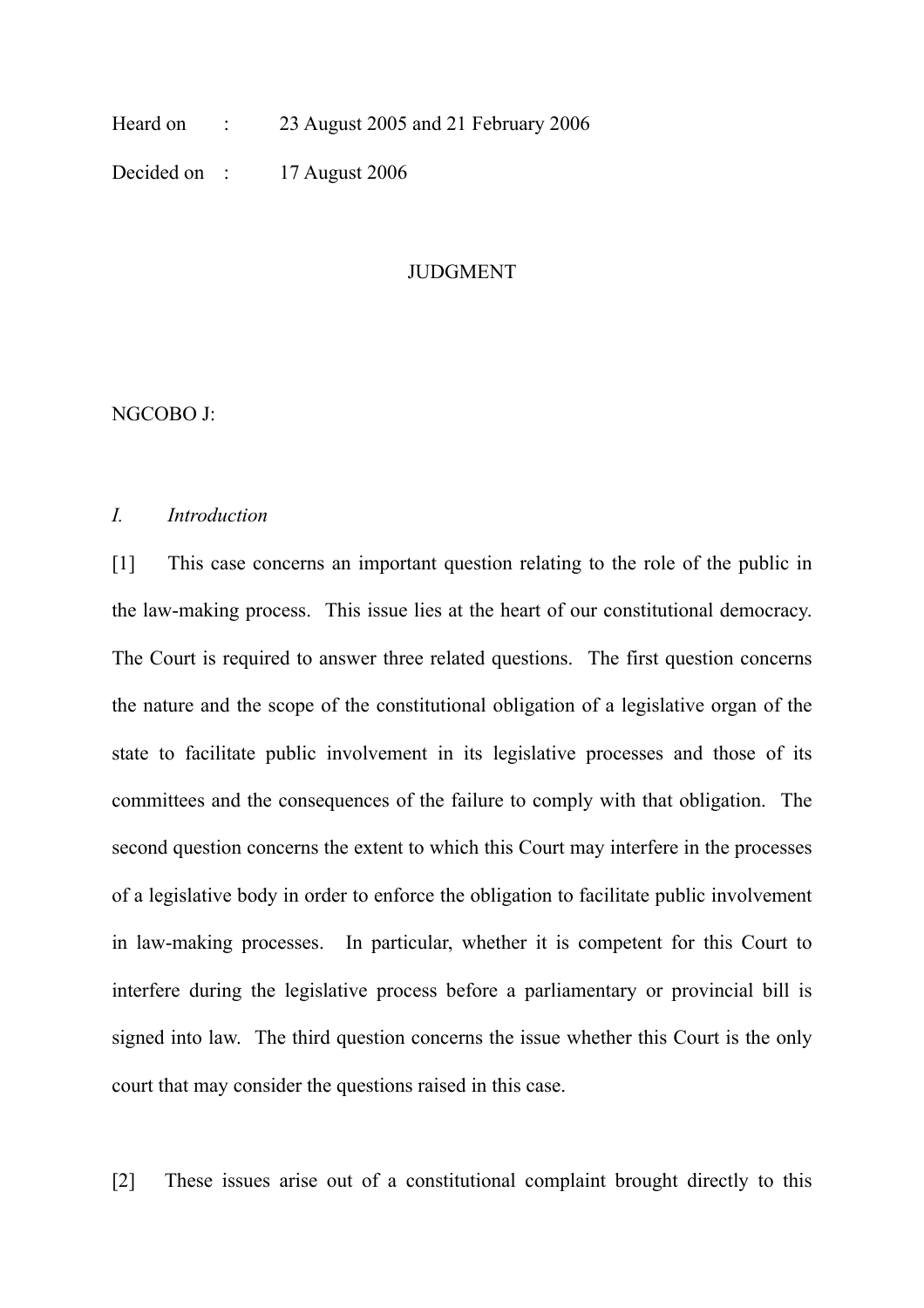Court by Doctors for Life International, the applicant. Its complaint is that the National Council of Provinces ("NCOP"), in passing certain health bills, failed to invite written submissions and conduct public hearings on these Bills as required by its duty to facilitate public involvement in its legislative processes and those of its committees.

[3] Following a brief review of the facts, I will identify the issues for determination in this case.

### *II. Factual background*

[4] Parliament has enacted four health statutes, namely, the Choice on Termination of Pregnancy Amendment Act 38 of 2004 ("the CTOP Amendment Act"); the Sterilisation Amendment Act 3 of 2005; the Traditional Health Practitioners Act 35 of 2004 ("the THP Act"); and the Dental Technicians Amendment Act 24 of 2004. The constitutional challenge relates to these statutes, which I shall collectively call the health legislation. The applicant's complaint is that during the legislative process leading to the enactment of these statutes, the NCOP and the provincial legislatures did not comply with their constitutional obligations to facilitate public involvement in their legislative processes as required by the provisions of sections  $72(1)(a)$  and  $118(1)(a)$  of the Constitution, respectively. In terms of section 72(1)(a), the NCOP "must . . . facilitate public involvement in [its] legislative and other processes . . . and [those of] its committees." Section  $118(1)(a)$  contains a similar provision relating to a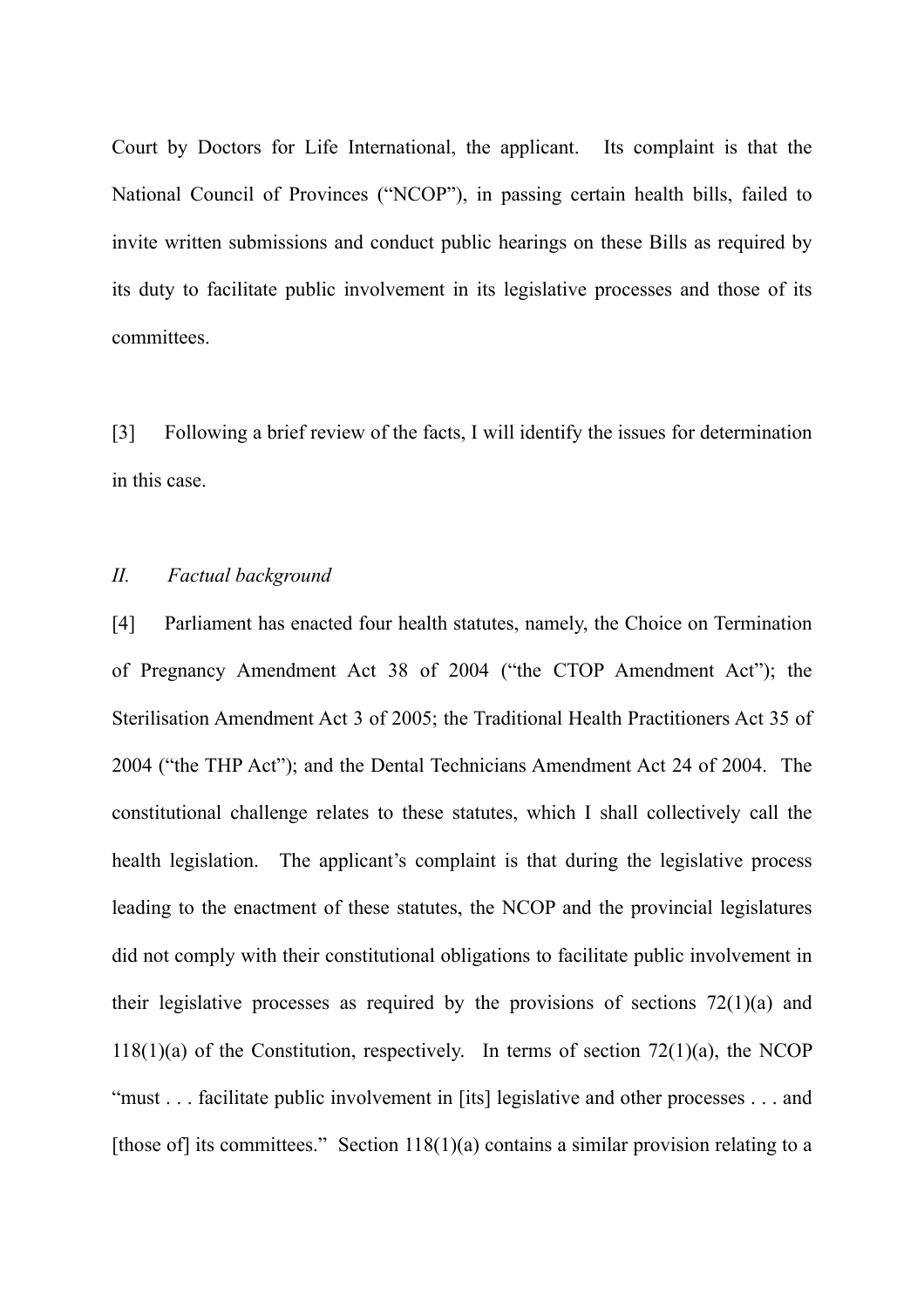provincial legislature.

[5] The applicant accepts that the National Assembly has fulfilled its constitutional obligation to facilitate public involvement in connection with the health legislation. This, the applicant says, was done by the National Assembly by inviting members of the public to make written submissions to the National Portfolio Committee on Health and also by holding public hearings on the legislation. That process, the applicant maintains, complied with section  $59(1)(a)$  of the Constitution. The applicant alleges that the NCOP and the various provincial legislatures were likewise required to invite written submissions and hold public hearings on the health legislation. This is what the duty to facilitate public involvement required of them, the applicant maintains.

[6] The constitutional challenge was initially directed at the Speaker of the National Assembly and the Chairperson of the NCOP only. The Speakers of the nine provincial legislatures and the Minister of Health were subsequently joined as further respondents because of their interest in the issues raised in these proceedings. I shall refer to all respondents collectively as the respondents, unless the context requires otherwise.

[7] The respondents deny the charge by the applicant. They maintain that both the NCOP and the various provincial legislatures complied with the duty to facilitate public involvement in their legislative processes. They also take issue with the scope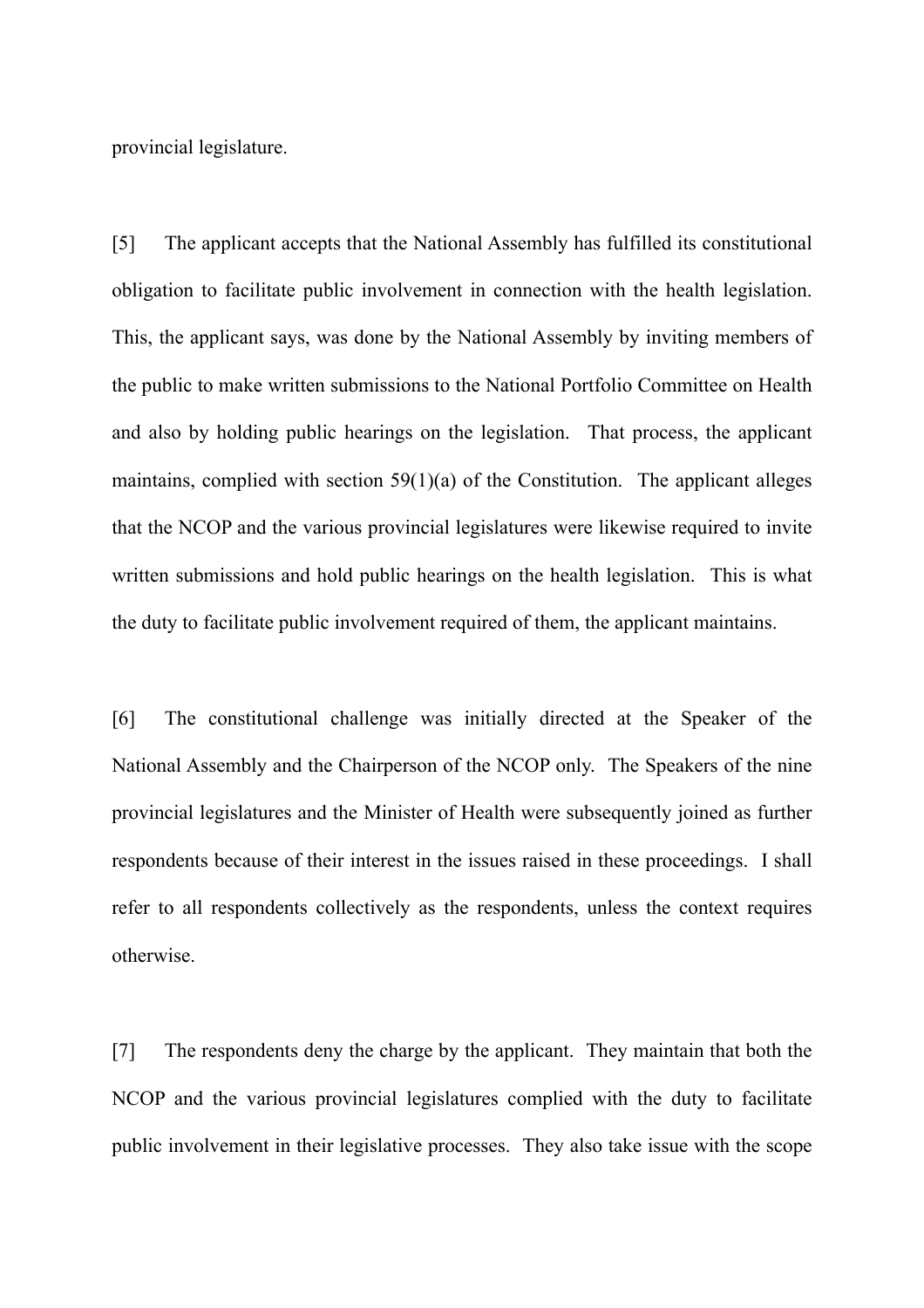of the duty to facilitate public involvement as asserted by the applicant. While conceding that the duty to facilitate public involvement requires public participation in the law-making process, they contend that what is required is the opportunity to make either written or oral submissions at some point in the national legislative process.

[8] The applicant has approached this Court directly. It alleges that this Court is the only court that has jurisdiction over the present dispute because it is one which concerns the question whether Parliament has fulfilled its constitutional obligations. The jurisdiction of this Court to consider such disputes is conferred by section 167(4) (e) of the Constitution. That section provides that "[o]nly the Constitutional Court may . . . decide that Parliament . . . has failed to fulfil a constitutional obligation". The respondents did not contest any of this. There is therefore no dispute between the parties as to whether this Court has exclusive jurisdiction in this matter under section  $167(4)(e)$ .

[9] But the question whether this Court has exclusive jurisdiction in this matter is too important to be resolved by concession.

[10] When the applicant launched the present proceedings it was under the mistaken belief that all the health legislation was still in bill form. But, as it turned out, all of the legislation except the Sterilisation Amendment Act had been promulgated when these proceedings were launched on 25 February 2005. This fact was readily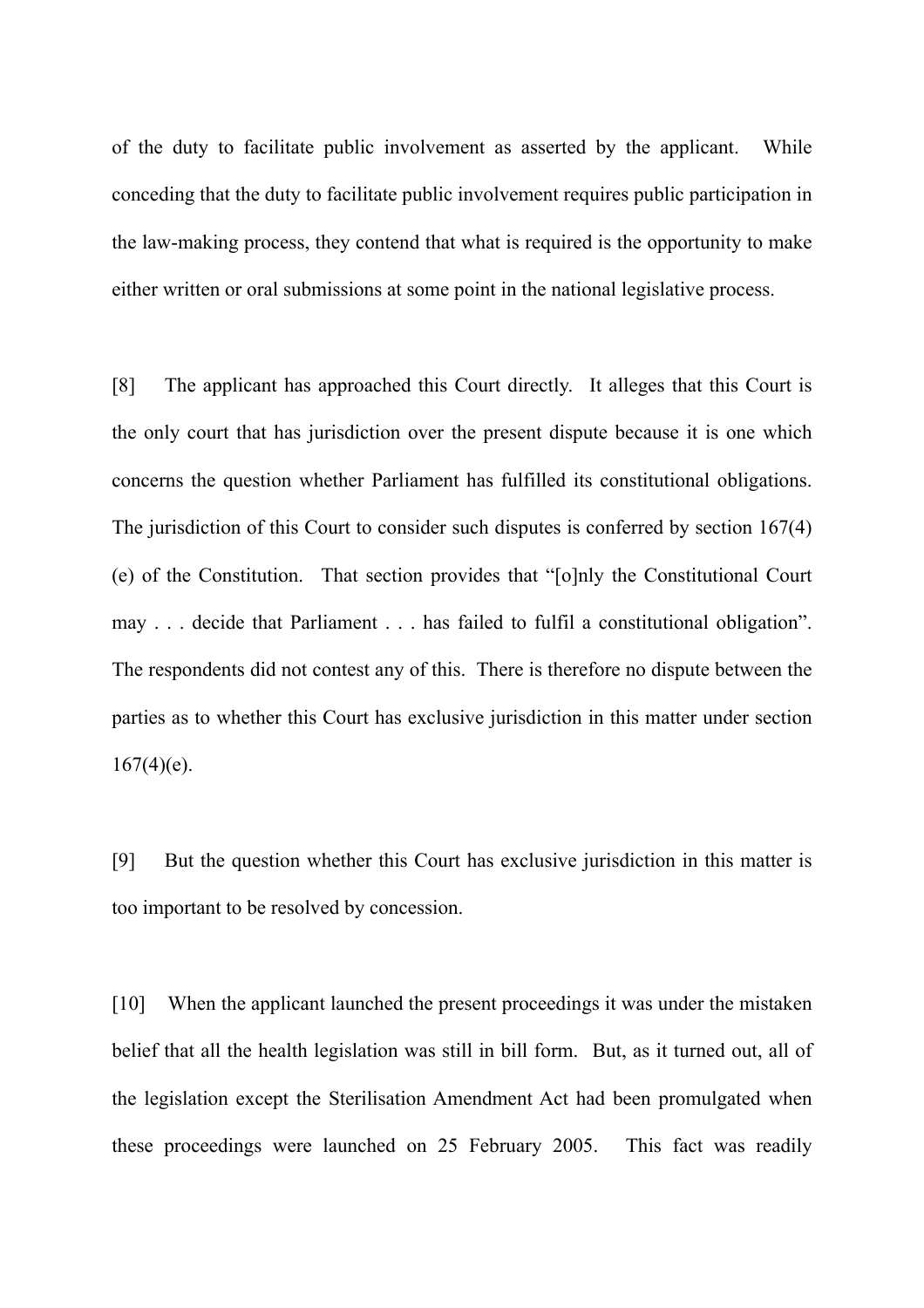ascertainable all along. The challenge relating to the Sterilisation Amendment Act would have required this Court to intervene during the legislative process. This raised the question of the competence of this Court to intervene in the legislative process. Given the importance of this question, the Chief Justice placed it squarely on our agenda by issuing directions. The parties were thus invited to submit written argument on the question, and it was fully debated.

#### *III. Issues presented*

- [11] The issues that will be considered in this judgment are therefore these:
	- (a) Does this Court have exclusive jurisdiction over the present dispute under section 167(4)(e) of the Constitution?
	- (b) Is it competent under our constitutional order for declaratory relief to be granted by a court in respect of the proceedings of Parliament?
	- (c) What is the nature and the scope of the duty to facilitate public involvement comprehended in sections  $72(1)(a)$  and  $118(1)(a)$  of the Constitution?
	- (d) Did the NCOP and the provincial legislatures comply with their constitutional obligations to facilitate public involvement as contemplated in section  $72(1)(a)$  and section  $118(1)(a)$ ?
	- (e) If the process followed by the NCOP and the provincial legislatures fell short of that required by the Constitution, what is the appropriate relief?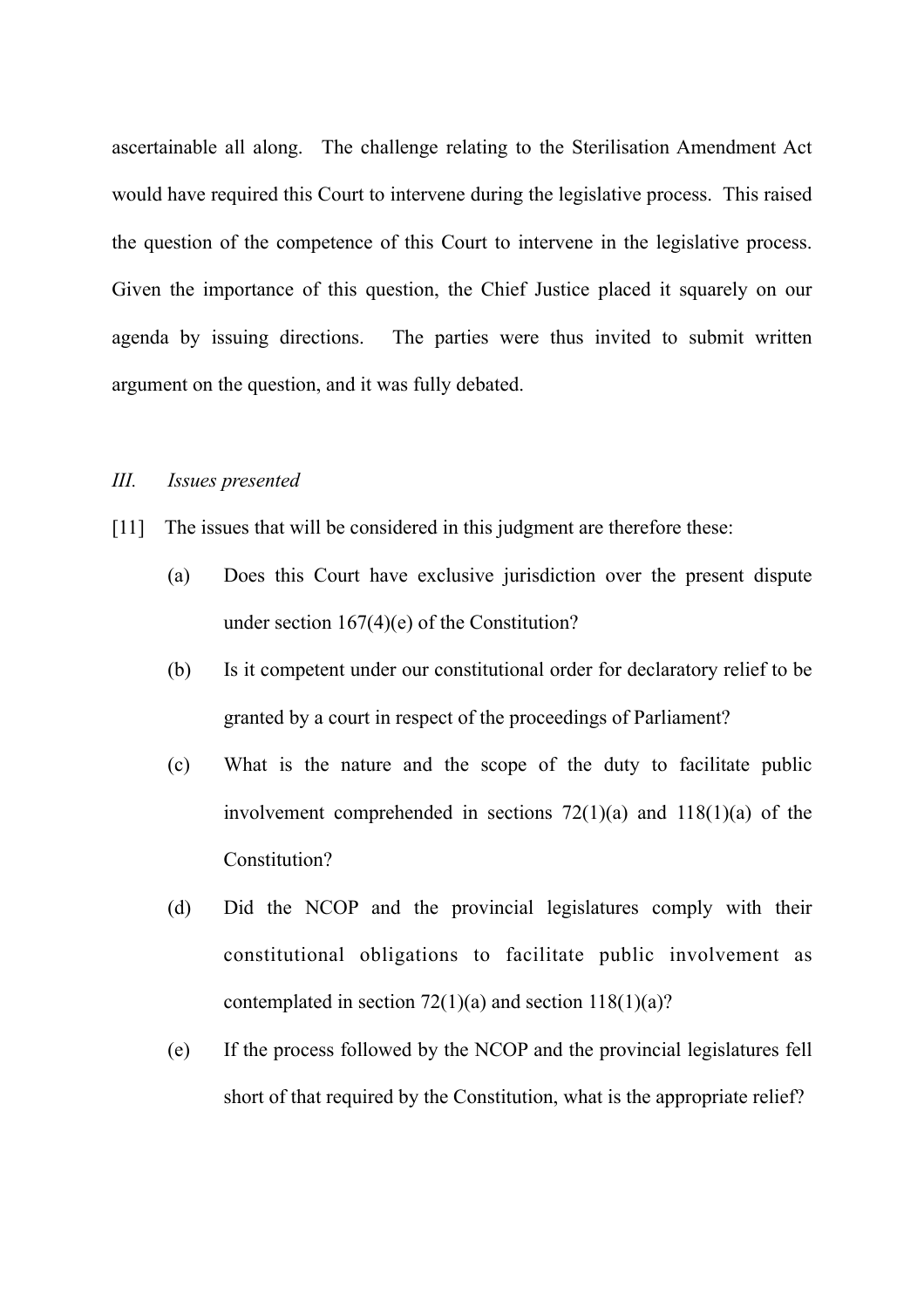[12] I now turn to consider these issues.

#### *IV. Does this Court have exclusive jurisdiction over the present dispute?*

[13] Whether the applicant is entitled to come directly to this Court in regard to its complaint against the NCOP depends on whether that complaint falls under section 167(4)(e) of the Constitution. The contention that this Court has exclusive jurisdiction under section 167(4)(e) to decide the present dispute rests on two principal propositions: first, section 72(1)(a) imposes an obligation on the NCOP to facilitate public involvement in its legislative processes and those of its committees; and second, the obligation imposed by section  $72(1)(a)$  is of a kind contemplated in section  $167(4)(e)$ . If both of these propositions are sound in law, the applicant is entitled to come directly to this Court.

[14] The first of these propositions, namely, that the provisions of section  $72(1)(a)$ impose an obligation, is correct. Section  $72(1)(a)$  provides that the NCOP "must . . . facilitate public involvement in [its] legislative and other processes and [those of] its committees". The use of the word "must" in this context denotes an obligation. It is plain from the wording of section  $72(1)(a)$  that it imposes an obligation to facilitate public involvement. Considering the provisions of section 59(1)(a), the National Assembly equivalent of section 72(1)(a), the Supreme Court of Appeal in *King and Others v Attorneys Fidelity Fund Board of Control and Another*, held that the section imposes an obligation on Parliament to facilitate public involvement in its legislative processes. This holding is plainly correct. The conclusion that section  $72(1)(a)$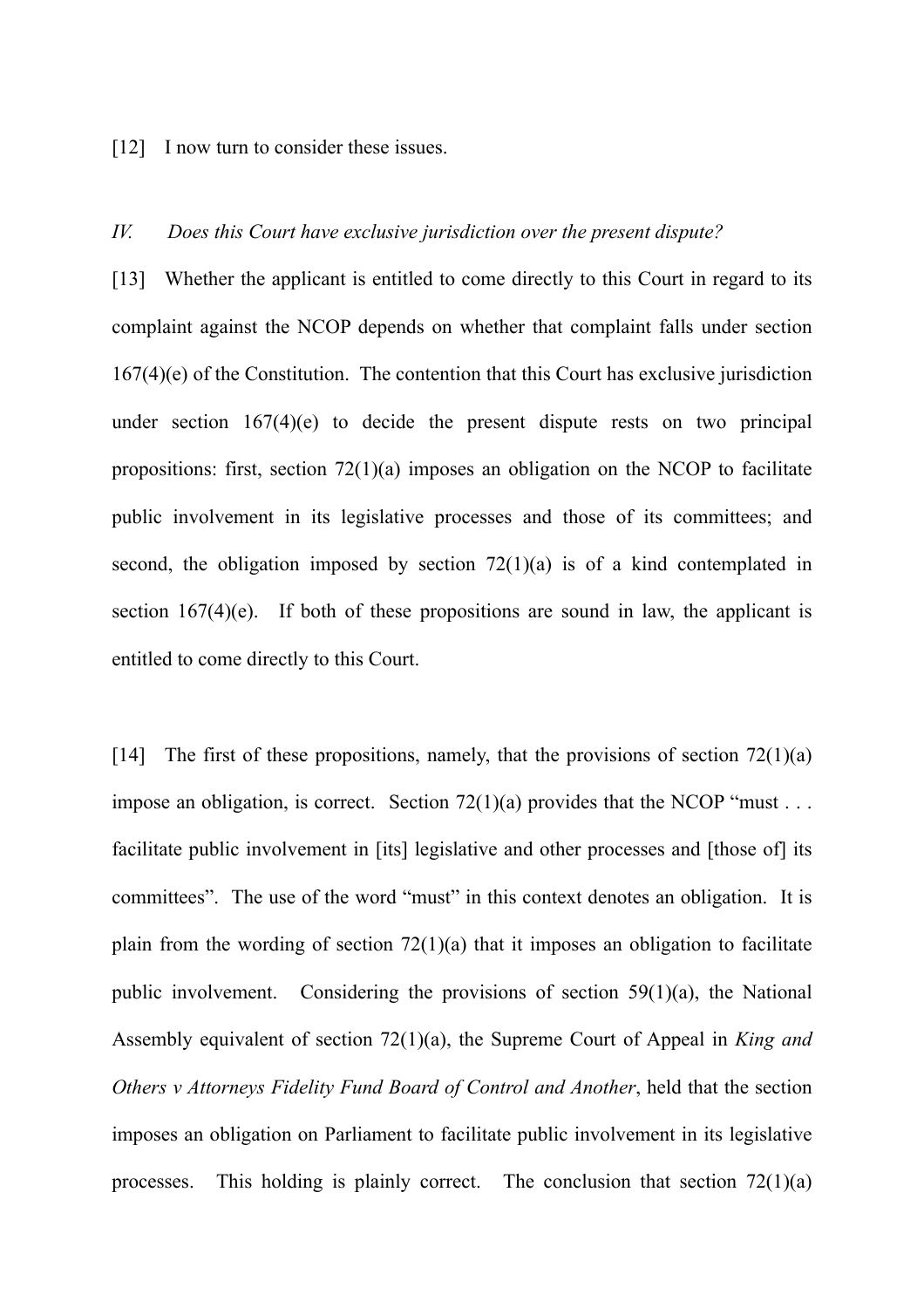imposes an obligation on the NCOP to facilitate public involvement in its legislative processes leads to the second proposition, namely, that the obligation to facilitate public participation is the kind of obligation contemplated in section 167(4)(e).

[15] The merits of the second proposition must be considered at some length. It raises the question of the proper meaning of the phrase "a constitutional obligation" in section  $167(4)(e)$ . This question is difficult to resolve. Section  $167(4)(e)$  confers exclusive jurisdiction on this Court to decide disputes concerning a failure by Parliament or the President to fulfil a constitutional obligation. This provision must be construed in the light of the powers of the Supreme Court of Appeal and the High Courts to make orders "concerning the constitutional validity of an Act of Parliament, a provincial Act or any conduct of the President". These are very wide powers indeed.

[16] The provisions of section  $172(2)(a)$  contemplate that disputes concerning the constitutional validity of a statute or conduct of the President will be considered, in the first instance, by the High Courts or the Supreme Court of Appeal, which are given the power to declare any law or conduct that is inconsistent with the Constitution invalid, subject to confirmation by this Court. The difficulty is that a statute may be invalid for at least two reasons. It may be invalid because its provisions are in conflict with a right in the Bill of Rights. Or it may be invalid because it was adopted in a manner that is inconsistent with the provisions of the Constitution. What compounds the difficulty is that in a constitutional state like ours, where the Constitution is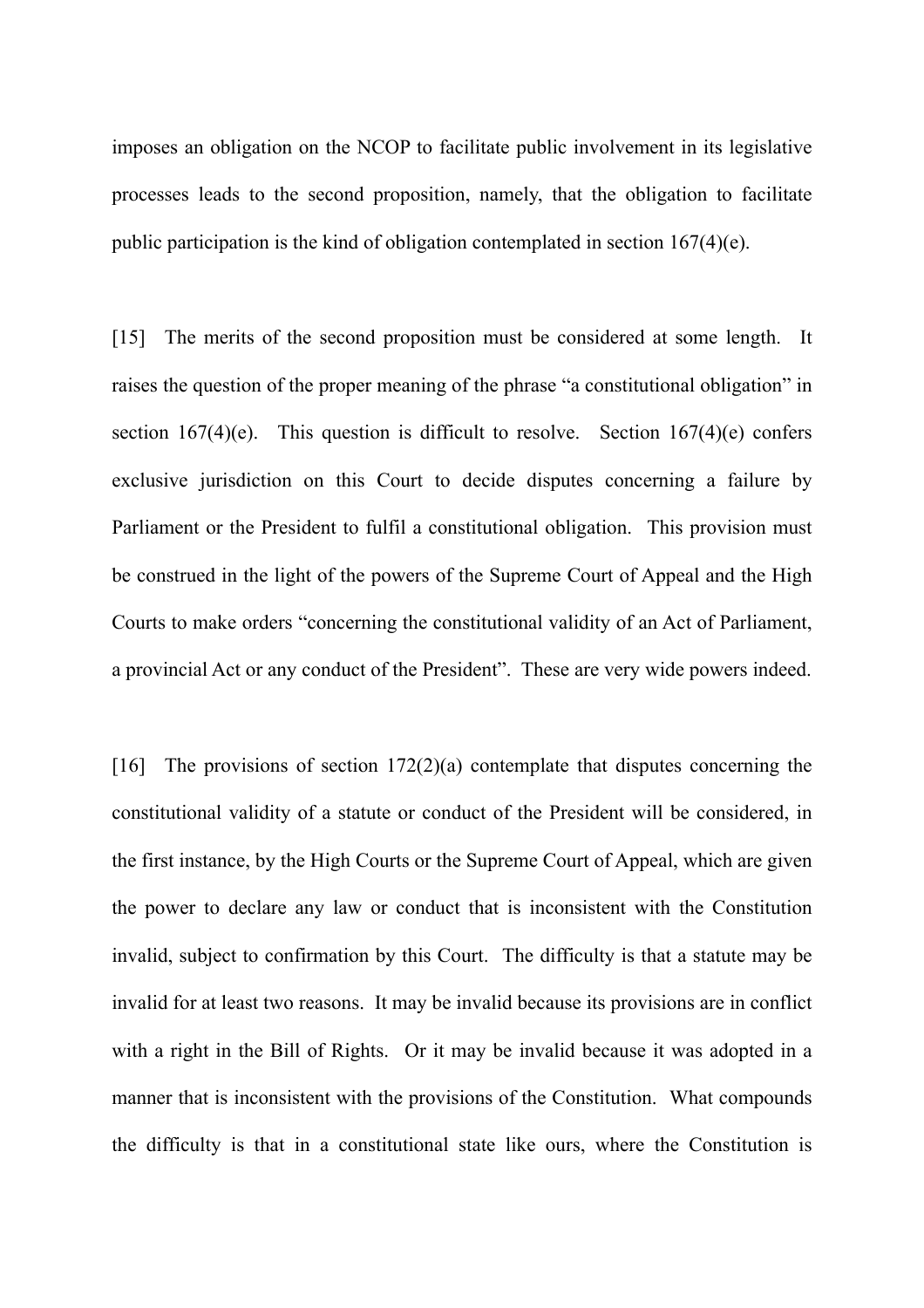supreme, the Constitution imposes certain obligations on the exercise of legislative authority.

[17] Consider, for example, section 7(2) of the Constitution, which provides that "[t]he state must respect, protect, promote and fulfil the rights in the Bill of Rights." This provision no doubt imposes an obligation on the state to respect, protect, promote and fulfil the rights in the Bill of Rights. But it can hardly be suggested that this Court has exclusive jurisdiction to decide the validity of a statute that violates those rights because in enacting that statute, Parliament has failed to fulfil its constitutional obligation to respect, protect, promote and fulfil rights in the Bill of Rights. Were this to be so, it would undermine the role of other courts. In fact it would be contrary to section 172(2)(a), which contemplates that the Supreme Court of Appeal and the High Courts have the jurisdiction to consider the validity of an Act of Parliament. The Supreme Court of Appeal or a High Court would have jurisdiction under section 172(2)(a) to consider the constitutional validity of the impugned statute.

[18] In the case of a law that infringes a right in the Bill of Rights, the primary source of the dispute is the breach of a right. This dispute flows directly from the infringement of a right in the Bill of Rights. Although, inevitably this means that Parliament has failed to comply with its constitutional obligation, this is not an obligation contemplated in section  $167(4)$ (e). It concerns the validity of the impugned law and not the failure to fulfil an obligation. Sections 167(5) and 172(2)(a) of the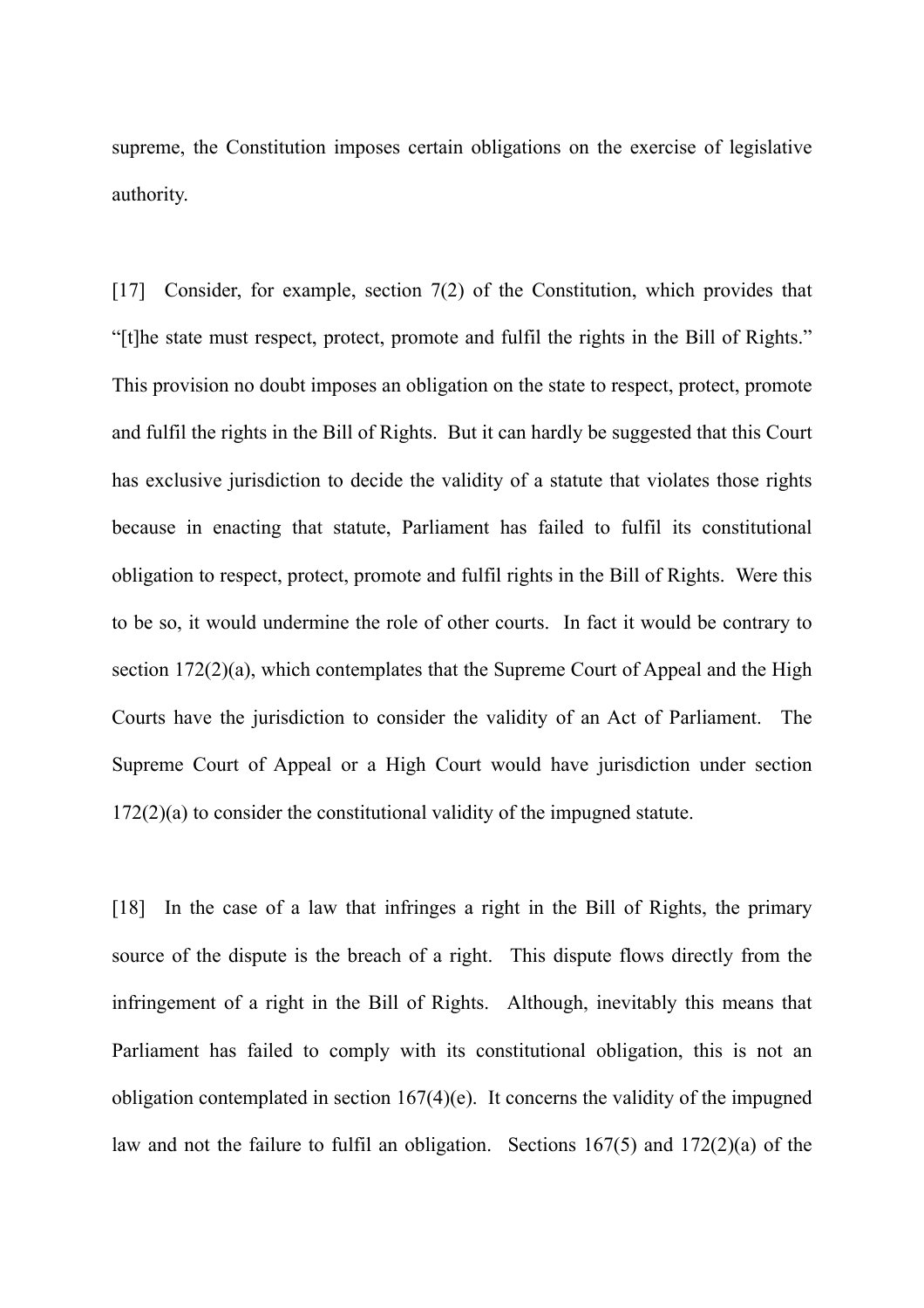Constitution contemplate that such disputes will be considered in the first instance by the High Courts, which are given the power to declare laws invalid, subject to confirmation by this Court. In doing so the High Court would not be deciding whether Parliament has failed to fulfil an obligation, but only whether the statute is consistent with the Bill of Rights.

[19] What all of this points to is that the phrase "a constitutional obligation" in section 167(4)(e) should be given a narrow meaning. If the phrase is construed as applying to all questions concerning the constitutional validity of Acts of Parliament, it would be in conflict with the powers of the Supreme Court of Appeal and the High Courts to make orders concerning the validity of Acts of Parliament.

[20] In *President of the Republic of South Africa and Others v South African Rugby Football Union and Others* ("*SARFU 1*"), this Court, in the context of the conduct of the President, expressed the view that the words "fulfil a constitutional obligation" in section 167(4)(e) should be given a narrow meaning because a broader meaning would result in a conflict with section 172(1)(a) which empowers the Supreme Court of Appeal and the High Courts to make orders concerning the constitutional validity of the conduct of the President. While finding it unnecessary to define the phrase "fulfil a constitutional obligation," the Court expressed the view that "[i]t may depend on the facts and the precise nature of the challenges to the conduct of the President". In my view, there is no reason why this should not apply to the phrase as it relates to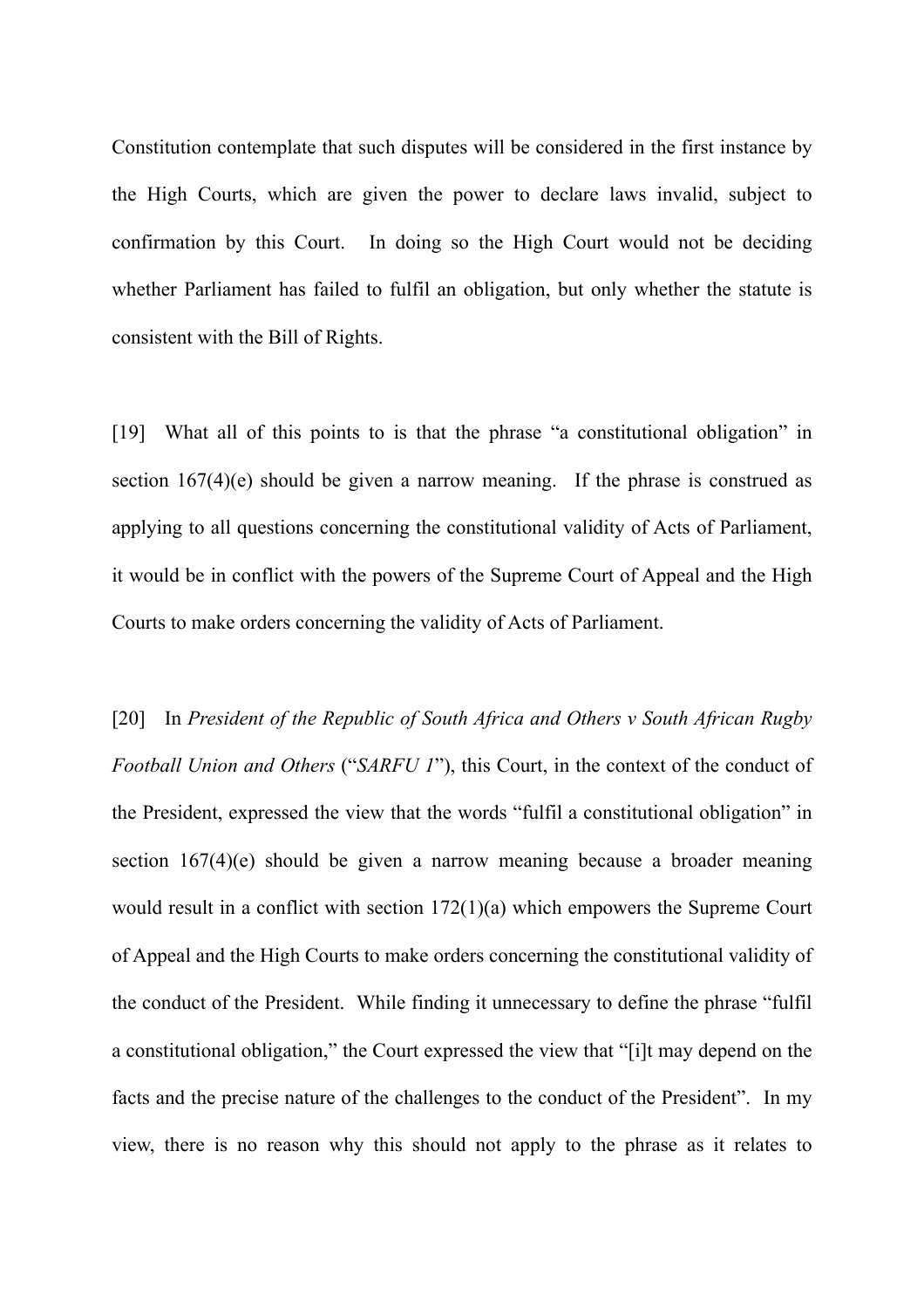Parliament.

[21] In *King*, the Supreme Court of Appeal had to consider whether it had jurisdiction to decide a constitutional challenge to a statute where the challenge was based on the alleged failure by the National Assembly to facilitate public involvement in its legislative and other processes as envisaged by section 59(1)(a) of the Constitution. The Supreme Court of Appeal concluded that neither it nor the High Court has jurisdiction to consider a constitutional challenge to the validity of a statute where the challenge is based on the alleged failure by Parliament to fulfil an obligation envisaged in section 59(1)(a) of the Constitution. The basic reasoning of the Supreme Court of Appeal was that the question whether Parliament has fulfilled its obligation to facilitate public involvement is "pre-eminently a 'crucial political' question, and section 167(4)(e) reserves it for only the Constitutional Court to make." I agree with this reasoning and conclusion.

[22] Section 167(4)(e) must be construed purposively and consistently with the nature of the jurisdiction of this Court in our constitutional democracy. This Court occupies a special place in our constitutional order. It is the highest court on constitutional matters and is the ultimate guardian of our Constitution and its values. As this Court pointed out in *SARFU 1*, it was envisaged that this Court would be called upon "to adjudicate finally in respect of issues which would inevitably have important political consequences." Consistent with this role, section 167(4) confers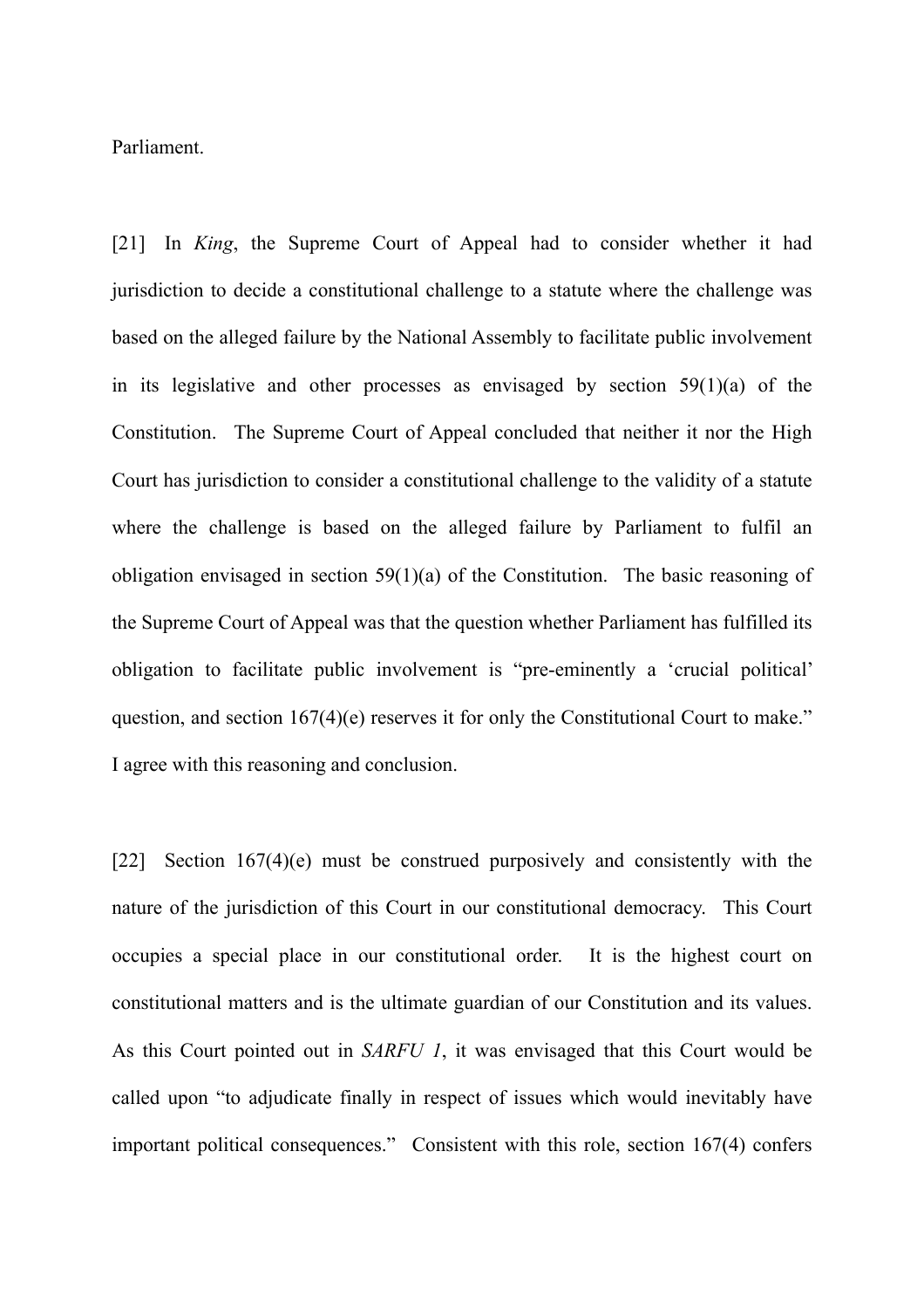exclusive jurisdiction on this Court in a number of crucial political areas; it is given the power to decide disputes between organs of state in the national or provincial sphere, the constitutionality of any parliamentary or provincial bill, constitutional challenges brought by members of the National Assembly or the provincial legislatures, the constitutionality of any amendment to the Constitution, whether Parliament or the President has failed to fulfil a constitutional obligation and whether to certify a provincial constitution.

[23] The purpose of giving this Court exclusive jurisdiction to decide issues that have important political consequences is "to preserve the comity between the judicial branch of government" and the other branches of government "by ensuring that only the highest court in constitutional matters intrudes into the domain" of the other branches of government. And thus while vesting in the judiciary the power to declare statutes and the conduct of the highest organs of state inconsistent with the Constitution and thus invalid, the Constitution "entrusts to this Court the duty of supervising the exercise of this power and requires it to consider every case in which an order of invalidity has been made, to decide whether or not this has been correctly done."

[24] The principle underlying the exclusive jurisdiction of this Court under section 167(4) is that disputes that involve important questions that relate to the sensitive areas of separation of powers must be decided by this Court only. Therefore, the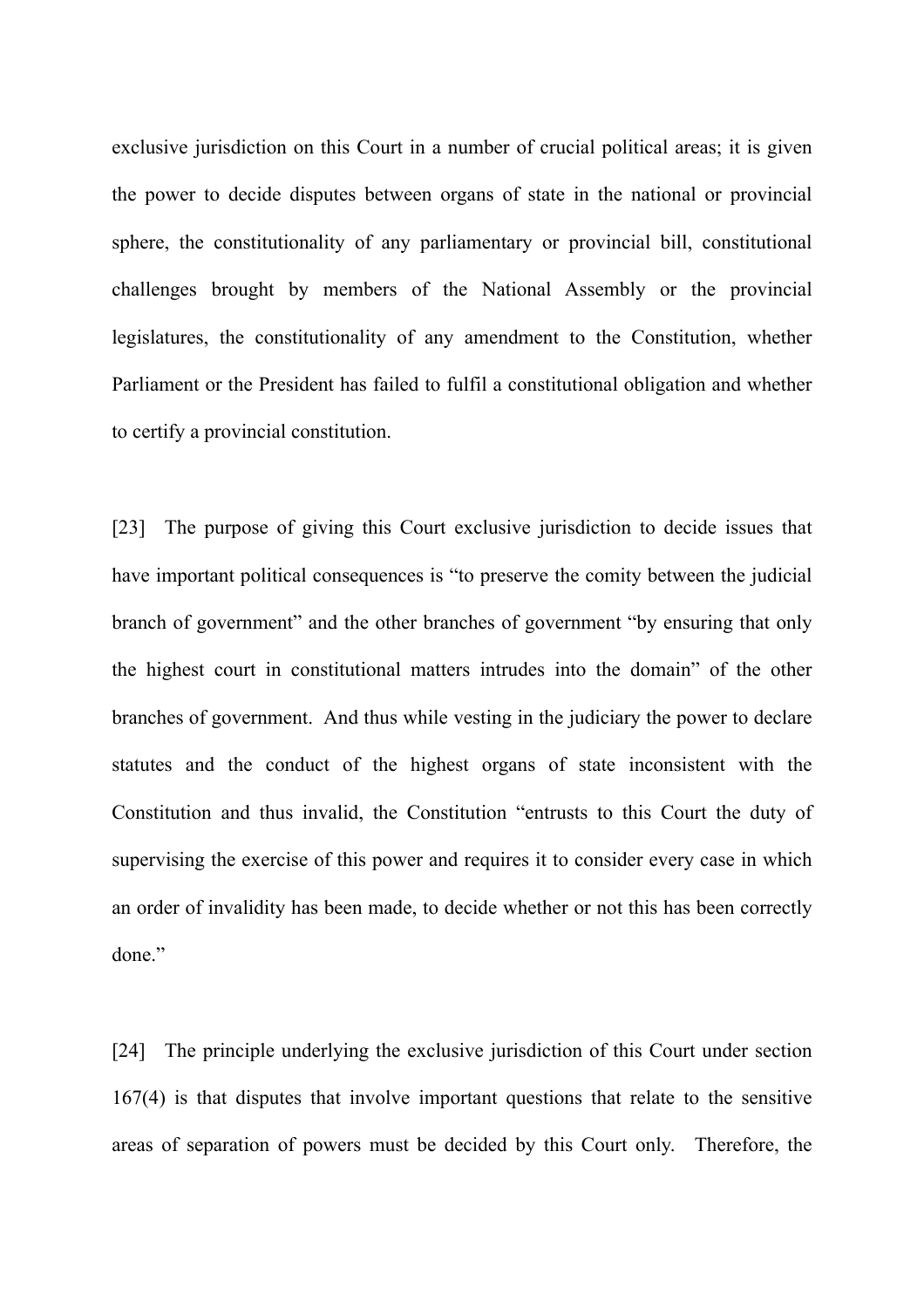closer the issues to be decided are to the sensitive area of separation of powers, the more likely it is that the issues will fall within section 167(4). It follows that where a dispute will require a court to decide a crucial political question and thus intrude into the domain of Parliament, the dispute will more likely be one for the exclusive jurisdiction of this Court.

[25] It seems to me therefore that a distinction should be drawn between constitutional provisions that impose obligations that are readily ascertainable and are unlikely to give rise to disputes, on the one hand, and those provisions which impose the primary obligation on Parliament to determine what is required of it, on the other. In the case of the former, a determination whether those obligations have been fulfilled does not call upon a court to pronounce upon a sensitive aspect of the separation of powers. An example of such a provision that comes to mind is a provision that requires statutes to be passed by a specified majority. The criteria set out are clear, and a failure to comply with them would lead to invalidity. When a court decides whether these obligations have been complied with, it does not infringe upon the principle of the separation of powers. It simply decides the formal question whether there was, for example, the two-thirds majority required to pass the legislation.

[26] By contrast, where the obligation requires Parliament to determine in the first place what is necessary to fulfil its obligation, a review by a court whether that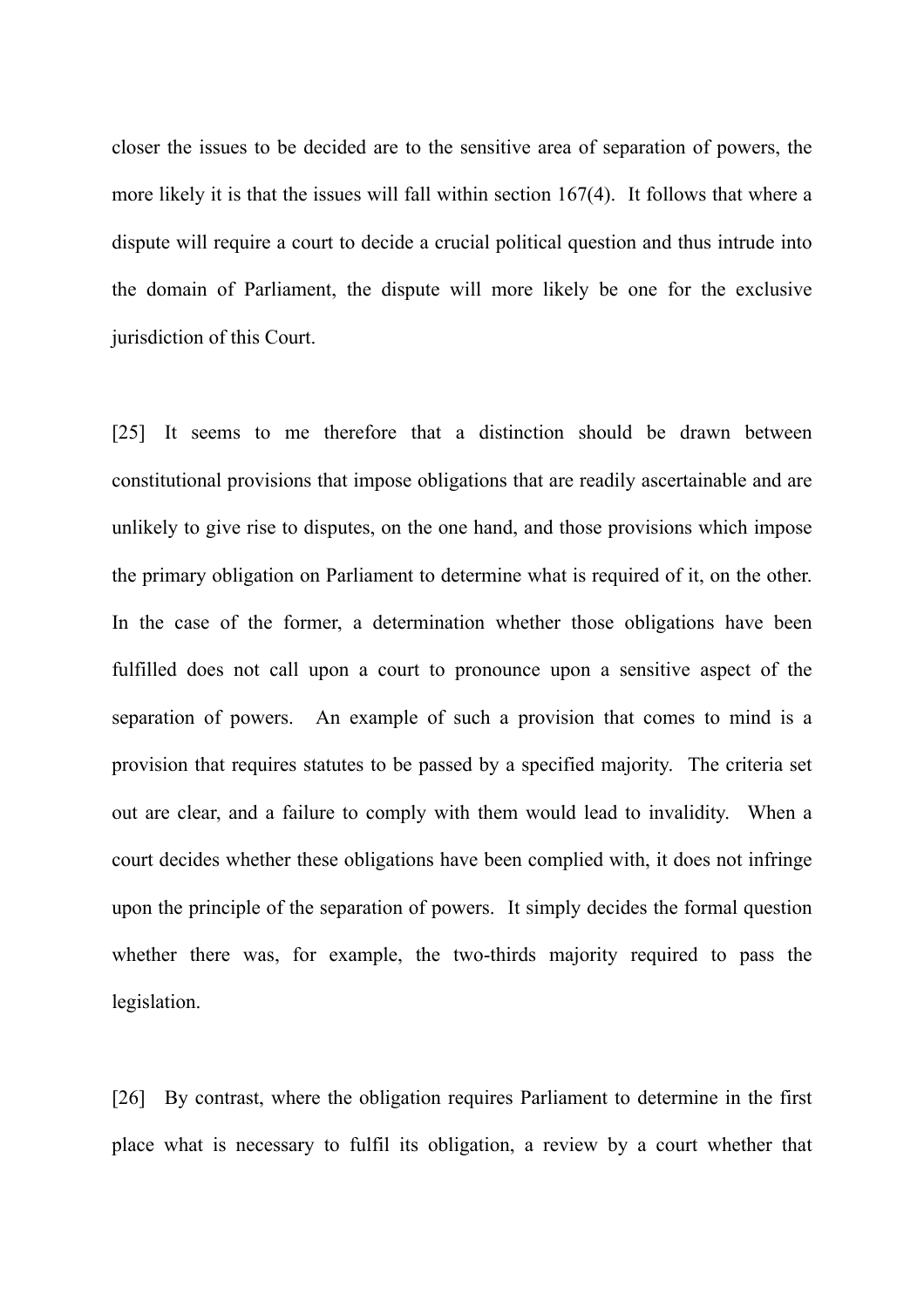obligation has been fulfilled, trenches on the autonomy of Parliament to regulate its own affairs and thus the principle of separation of powers. This is precisely what the obligation comprehended in section 72(1)(a) does. While it imposes a primary obligation on Parliament to facilitate public involvement in its legislative and other processes, including those of its committees, it does not tell Parliament how to facilitate public involvement but leaves it to Parliament to determine what is required of it in this regard. A review by a court of whether Parliament has complied with its obligation under section 72(1)(a) calls upon a court to intrude into the domain of a principal legislative organ of the state. Under our Constitution, this intrusion is reserved for this Court only.

[27] A construction of section  $167(4)$ (e) which gives this Court exclusive jurisdiction to decide whether Parliament has complied with its constitutional obligation to facilitate public involvement in its legislative processes is therefore consistent with the principles underlying the exclusive jurisdiction of this Court. An order declaring that Parliament has failed to fulfil its constitutional obligation to facilitate public involvement in its legislative process and directing Parliament to comply with that obligation constitutes judicial intrusion into the domain of the principle legislative organ of the state. Such an order will inevitably have important political consequences. Only this Court has this power.

[28] The question whether Parliament has fulfilled its obligation under section 72(1)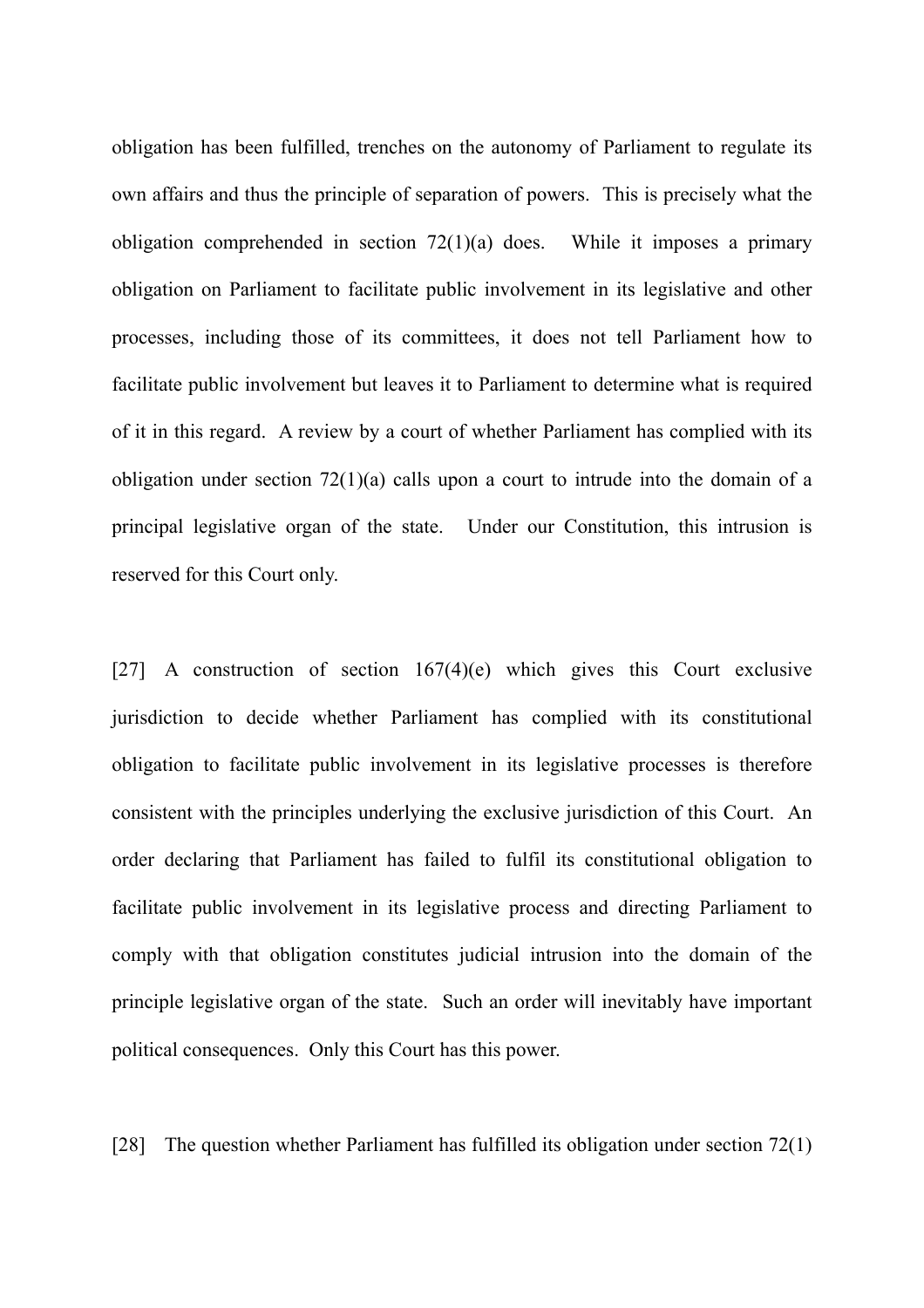(a) therefore requires this Court to decide a crucial separation of powers question and is manifestly within the exclusive jurisdiction of this Court under section 167(4)(e) of the Constitution.

[29] Before leaving this topic, there is one matter to which I must refer. The complaint is directed at the NCOP and not at the National Assembly. In terms of section 42(1) of the Constitution, Parliament consists of the National Assembly and the NCOP. The national legislative authority vests in Parliament. These democratic institutions represent different interests in the law-making process. The National Assembly represents "the people . . . to ensure government by the people". The NCOP "represents the provinces to ensure that provincial interests are taken into account" in the legislative process. Both must therefore participate in the law-making process and act together in making law to ensure that the interests they represent are taken into consideration in the law-making process. If either of these democratic institutions fails to fulfil its constitutional obligation in relation to a bill, the result is that Parliament has failed to fulfil its obligation.

[30] I am therefore satisfied that the question whether the NCOP has failed to facilitate public involvement in its legislative processes concerns a dispute over whether Parliament has fulfilled a constitutional obligation as contemplated in section 167(4)(e). Only this Court has the jurisdiction to decide such a dispute.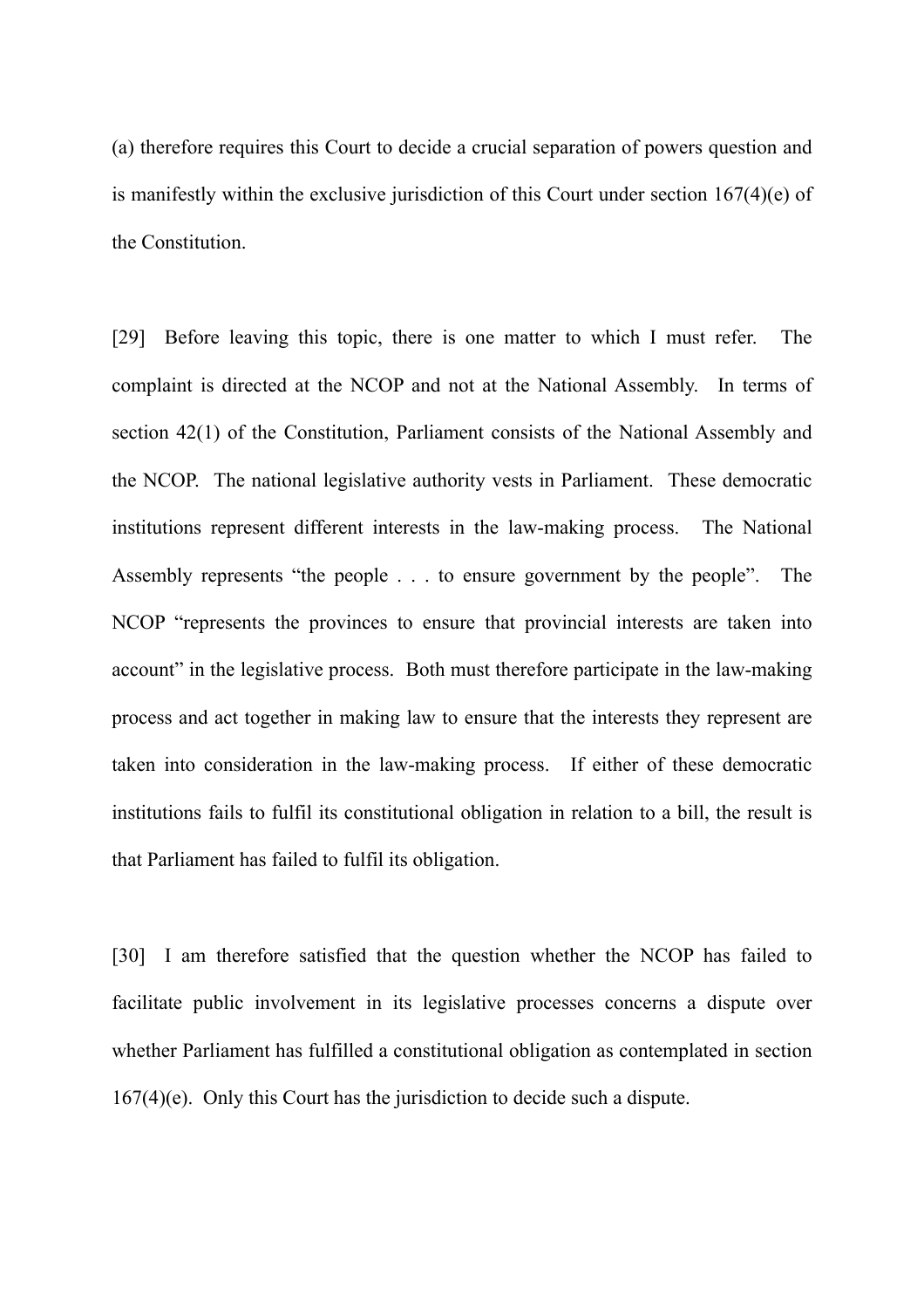[31] What falls to be considered next is whether it is competent under our constitutional order for declaratory relief to be granted by this Court in respect of the proceedings of Parliament.

*V. Is it competent for this Court to grant declaratory relief in respect of proceedings of Parliament?*

#### *Introduction*

[32] The obligation of Parliament to facilitate public involvement in its legislative and other processes, including those of its committees, raises the question of the competence of this Court to grant relief in respect of the proceedings of Parliament. The enforcement of the obligation to facilitate public involvement in the legislative processes of Parliament invariably requires this Court to interfere with the autonomy of the principal legislative organ of the state. This interference infringes upon the principle of the separation of powers. Yet, as will appear later in this judgment, the enforcement of the obligation to facilitate public involvement in the law-making process is crucial to our constitutional democracy.

[33] In the light of this, it is important to resolve the question when this Court can and should intervene to enforce the obligation to facilitate public involvement in the law-making process. Apart from this, as pointed out earlier, when these proceedings were launched on 25 February 2005, the Sterilisation Amendment Act was still in its bill form. Parliament had passed the Bill but it had not yet been signed by the President. It is therefore necessary to consider whether this Court had jurisdiction to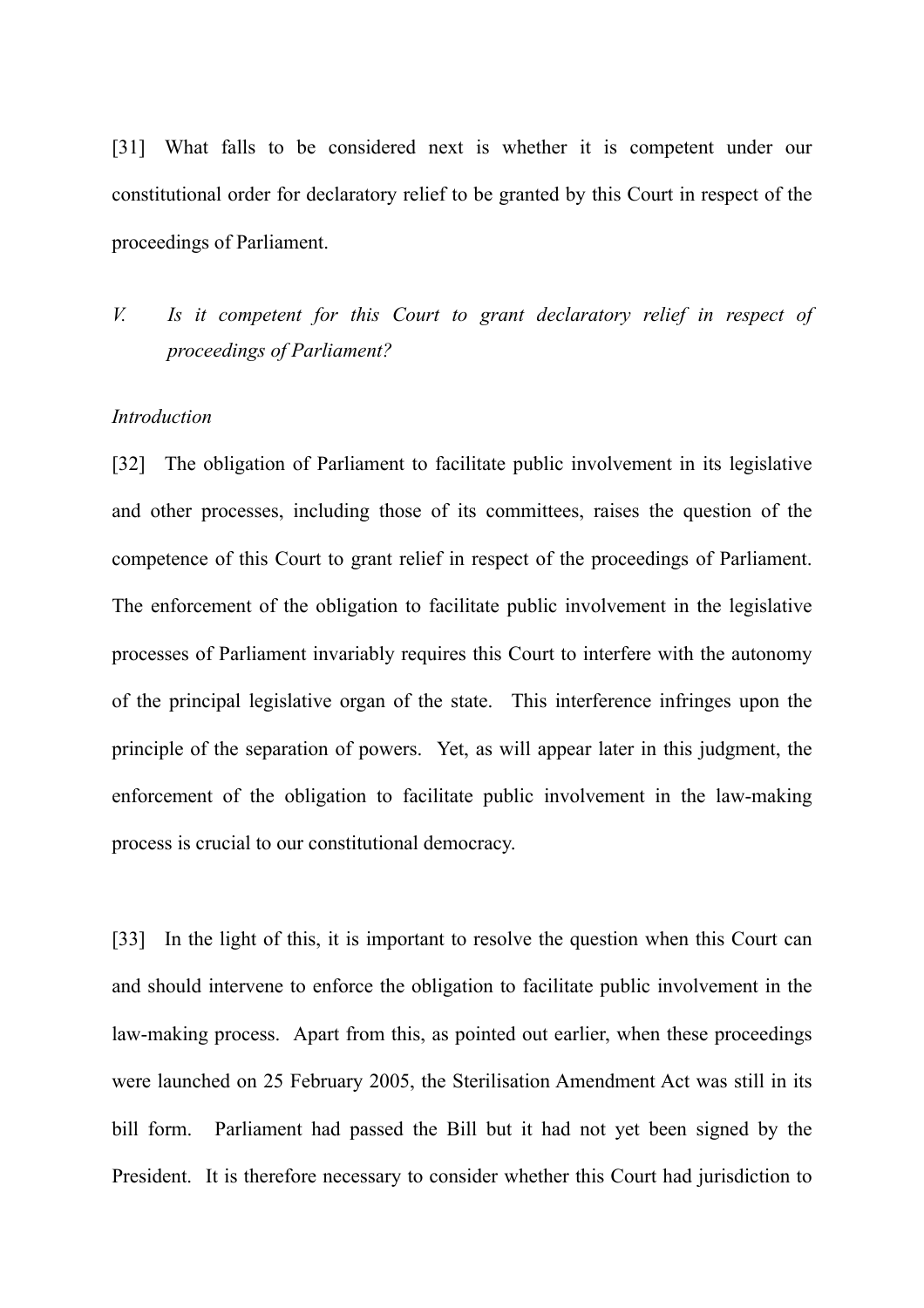consider the constitutional challenge relating to parliamentary proceedings in connection with the Sterilisation Amendment Act at the time when the constitutional challenge was launched.

[34] It was against this background that the parties were called upon to submit argument on whether it is competent for this Court under our constitutional order to grant declaratory relief in respect of the proceedings of Parliament:

- (a) before Parliament has concluded its deliberations on a bill;
- (b) after Parliament has passed the bill, but before the bill has been signed by the President; or
- (c) after it has been signed by the President but before it has been brought into force.

[35] The national legislative process is set out in sections 73 to 82 of the Constitution. Broadly speaking it commences with the introduction of a bill in the National Assembly, consideration and passing of the bill by the National Assembly, consideration and passing of the bill by the NCOP, and consideration and signing of the bill by the President. The specific question presented in this case is whether this Court has jurisdiction to intervene in this legislative process and to grant declaratory relief to the effect that Parliament has failed to facilitate public involvement in relation to a bill.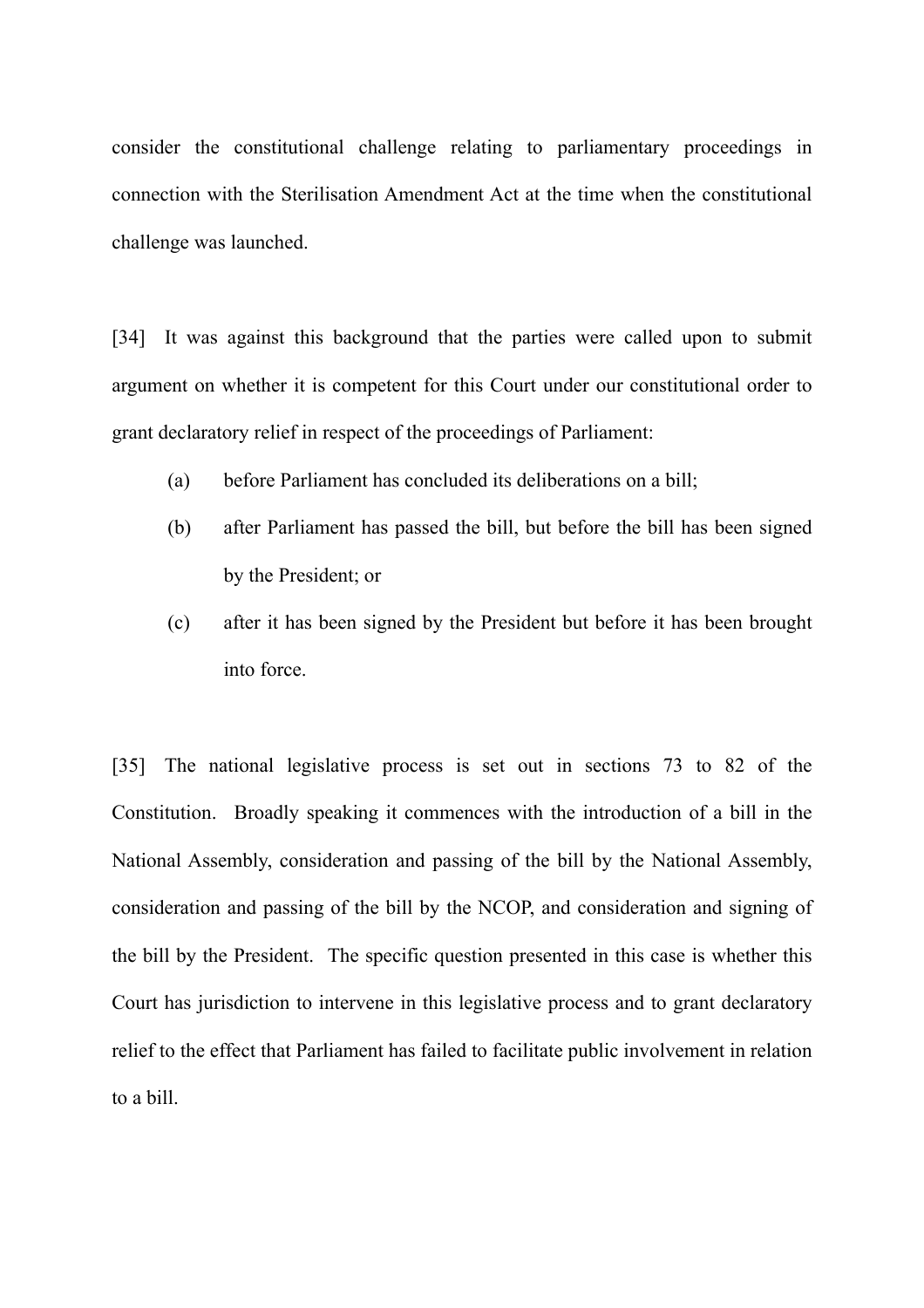[36] Parliament has a very special role to play in our constitutional democracy – it is the principal legislative organ of the state. With due regard to that role, it must be free to carry out its functions without interference. To this extent, it has the power to "determine and control its internal arrangements, proceedings and procedures". The business of Parliament might well be stalled while the question of what relief should be granted is argued out in the courts. Indeed the parliamentary process would be paralysed if Parliament were to spend its time defending its legislative process in the courts. This would undermine one of the essential features of our democracy: the separation of powers.

[37] The constitutional principle of separation of powers requires that other branches of government refrain from interfering in parliamentary proceedings. This principle is not simply an abstract notion; it is reflected in the very structure of our government. The structure of the provisions entrusting and separating powers between the legislative, executive and judicial branches reflects the concept of separation of powers. The principle "has important consequences for the way in which and the institutions by which power can be exercised." Courts must be conscious of the vital limits on judicial authority and the Constitution's design to leave certain matters to other branches of government. They too must observe the constitutional limits of their authority. This means that the judiciary should not interfere in the processes of other branches of government unless to do so is mandated by the Constitution.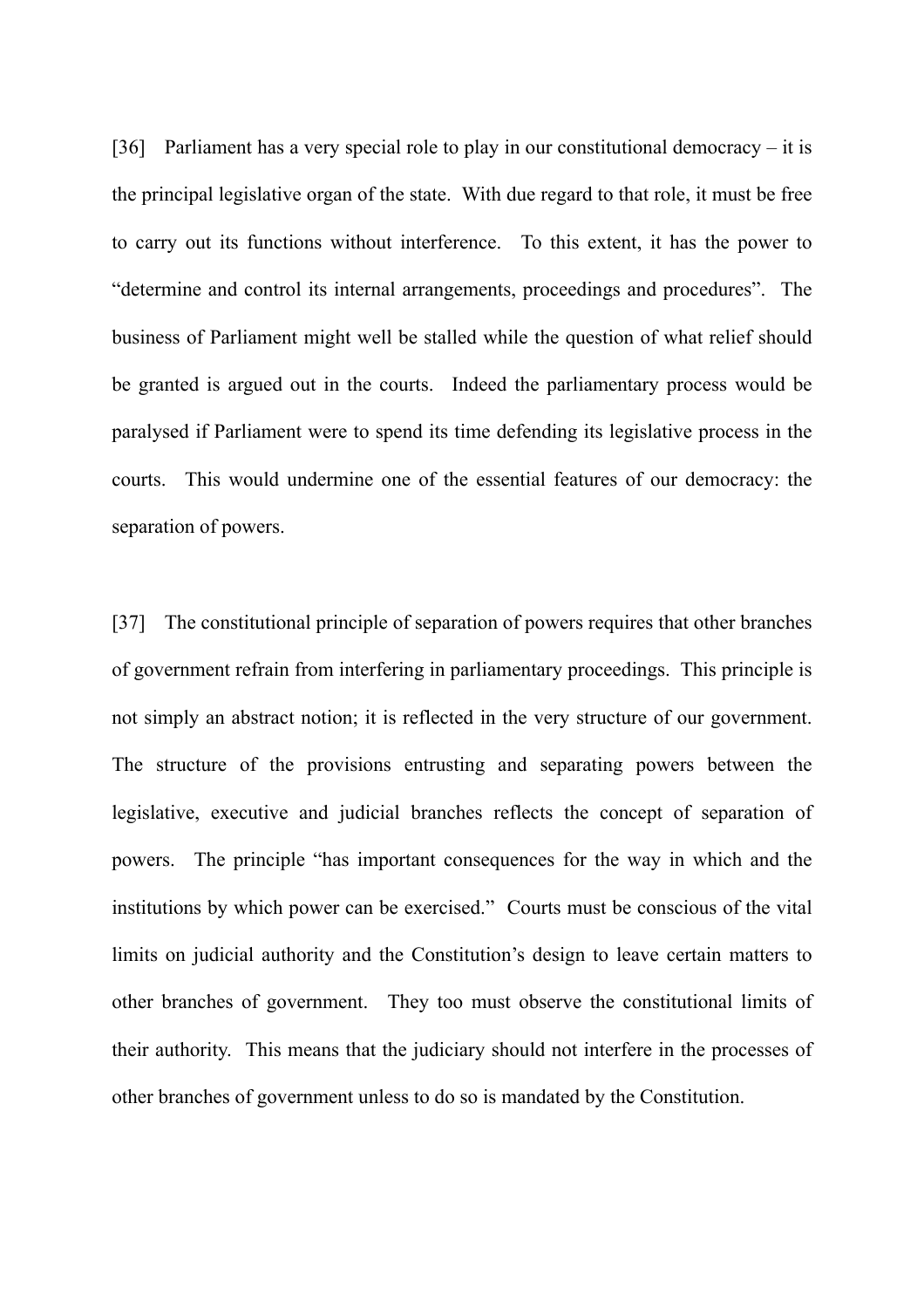[38] But under our constitutional democracy, the Constitution is the supreme law. It is binding on all branches of government and no less on Parliament. When it exercises its legislative authority, Parliament "must act in accordance with, and within the limits of, the Constitution", and the supremacy of the Constitution requires that "the obligations imposed by it must be fulfilled." Courts are required by the Constitution "to ensure that all branches of government act within the law" and fulfil their constitutional obligations. This Court "has been given the responsibility of being the ultimate guardian of the Constitution and its values." Section  $167(4)(e)$ , in particular, entrusts this Court with the power to ensure that Parliament fulfils its constitutional obligations. This section gives meaning to the supremacy clause, which requires that "the obligations imposed by [the Constitution] must be fulfilled." It would therefore require clear language of the Constitution to deprive this Court of its jurisdiction to enforce the Constitution.

[39] The question is whether the Constitution precludes this Court from intervening during any or all of the stages of the law-making process in order to enforce the obligation to facilitate public involvement.

[40] There are three identifiable stages in the law-making process, and these are foreshadowed in the questions on which the parties were called upon to submit argument: first, the deliberative stage, when Parliament is deliberating on a bill before passing it; second, the Presidential stage, that is, after the bill has been passed by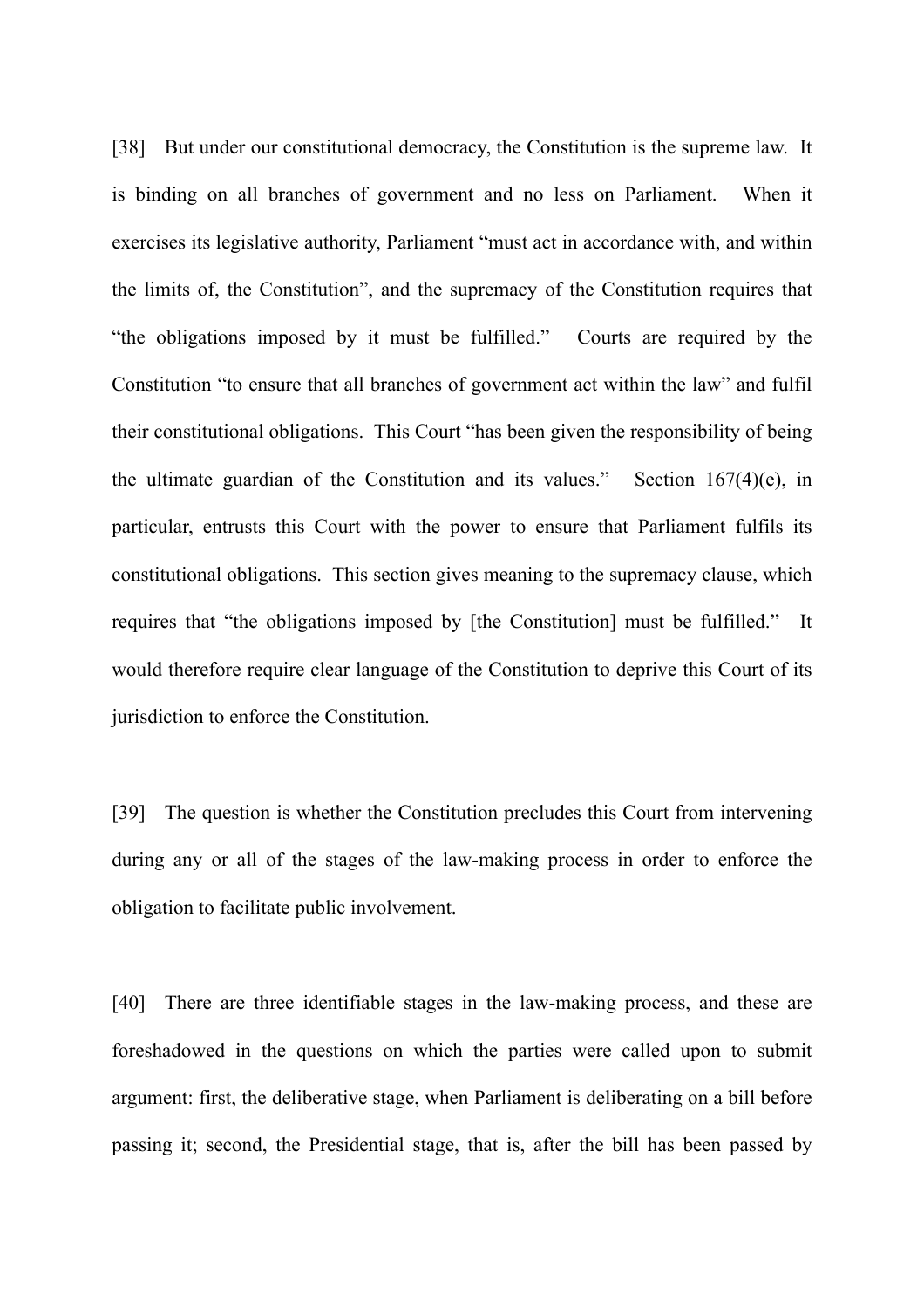Parliament but while it is under consideration by the President; and third, the period after the President has signed the bill into law but before the enacted law comes into force. The applicants contended that section 167(4)(e) empowers this Court to intervene during all three stages.

[41] What must be emphasised at the outset is that in this case we are concerned with a constitutional challenge based on an alleged failure to facilitate public involvement in the legislative processes of Parliament as required by section 72(1)(a) of the Constitution. The questions posed by the Chief Justice must therefore be answered with reference to this specific challenge to the extent required by the facts of this case. It will be convenient to consider, first, whether this Court can interfere with the legislative process when the bill is before the President; second, after the President has signed the bill into law but before it comes into force; and third, during the deliberative process.

# *Is it competent for this Court to grant declaratory relief after a bill has been passed by Parliament but before it is signed by the President?*

[42] The express provision of the Constitution that is relevant in this context and which limits the jurisdiction of this Court is section 167(4)(b). That section provides:

. . .

<sup>&</sup>quot;(4) Only the Constitutional Court may ─

<sup>(</sup>b) decide on the constitutionality of any parliamentary or provincial Bill, but may do so only in the circumstances anticipated in section 79 or 121".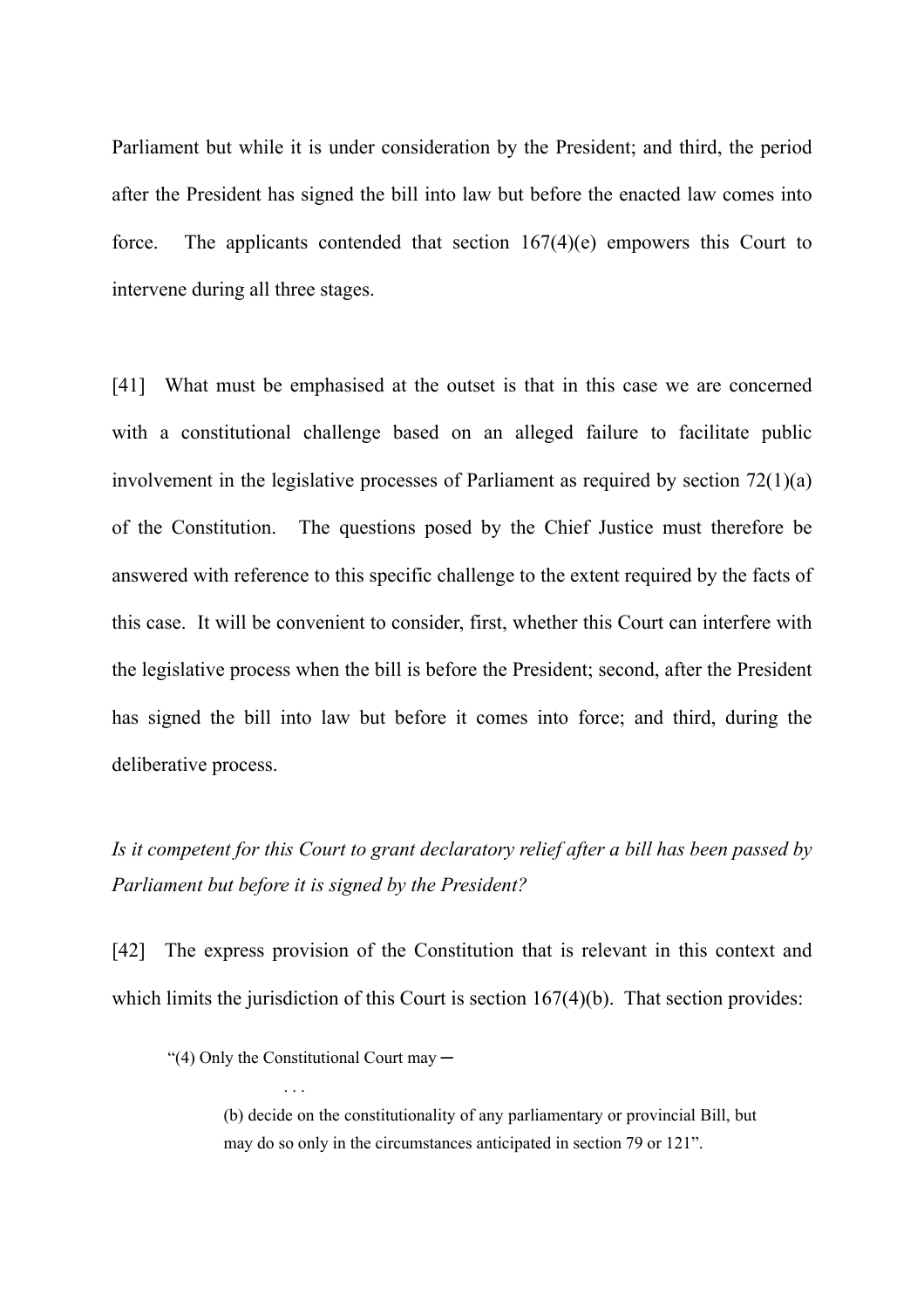[43] Section 167(4)(b) confers exclusive jurisdiction on this Court to decide the constitutionality of any parliamentary or provincial bill. However, this power is expressly limited in that this Court "may do so only in the circumstances anticipated in section 79 or 121". Thus while the section confers exclusive jurisdiction on this Court to consider the constitutional validity of a national or provincial bill, this power is expressly limited to a challenge brought by the President or a Premier and in circumstances contemplated in section 79 or 121 of the Constitution. The provisions of these sections are too clear to admit of any other construction. In the *UDM* case, this Court held that the Constitution "contains clear and express provisions which preclude any court from considering the constitutionality of a Bill save in the limited circumstances referred to in sections 79 and 121 of the Constitution, respectively."

[44] Counsel for the applicant nevertheless submitted that it is competent for this Court to grant relief after Parliament has passed a bill but before the President has signed the bill. To surmount the hurdle presented by the limited power of this Court to decide the constitutionality of a parliamentary or provincial bill under section 167(4)(b), counsel for the applicant advanced two propositions. First, there was a conflict between the provisions of sub-sections  $167(4)(b)$  and  $167(4)(e)$ . This conflict arises because section 167(4)(b) permits only the President or the Premier to approach this Court in respect of a passed bill. By contrast, it was submitted, section 167(4)(e)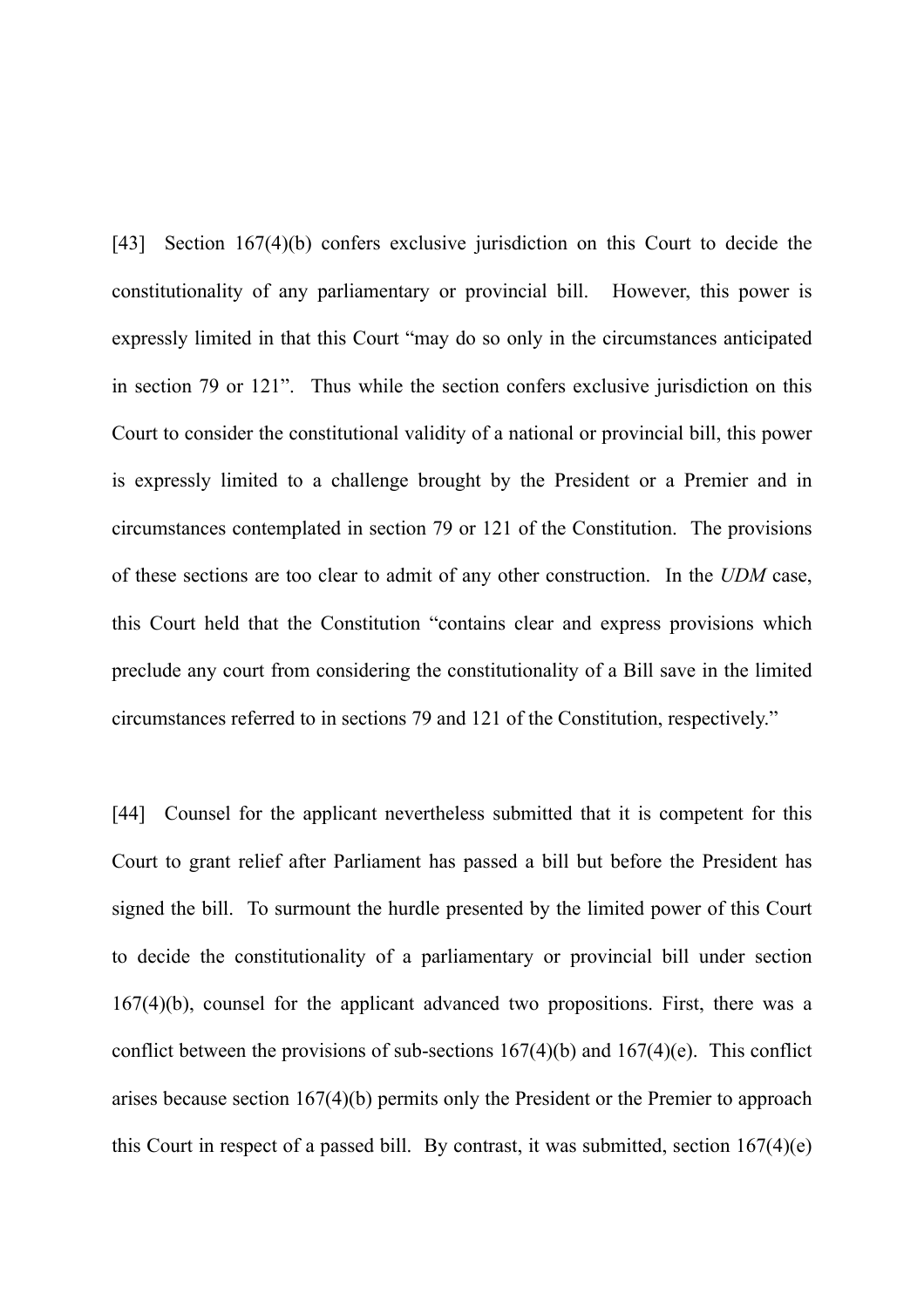is concerned with failure to fulfil a constitutional obligation, and it imposes no restriction on the identity of the applicant or the stage of the challenge. Second, this conflict, which is more apparent than real, can be removed by construing the word "constitutionality" in section 167(4)(b) as limited to the contents of the bill and not to the procedure required by the Constitution.

[45] But the narrow meaning that counsel sought to assign to the word "constitutionality" in section 167(4)(b) is neither supported by the plain meaning of that word nor by the constitutional scheme of which it is part. The submission by counsel ignores the provisions of section 79 of the Constitution to which section 167(4)(b) refers. The provisions of section 167(4)(b) must be read with section 79 in order to determine the scope of the jurisdiction of this Court to decide the constitutionality of a bill. It is plain from the provisions of section 79(3) that the President has the authority to raise the constitutionality of a bill on both procedural and substantive grounds. It provides that the NCOP must participate in the reconsideration of the bill "if the President's reservations about the constitutionality of the Bill relate to a procedural matter that involves the [NCOP]". Nothing could be clearer. The President may raise as the source of his or her reservation a procedural matter.

[46] It is necessary to stress here that a complaint relating to failure by Parliament to facilitate public involvement in its legislative processes after Parliament has passed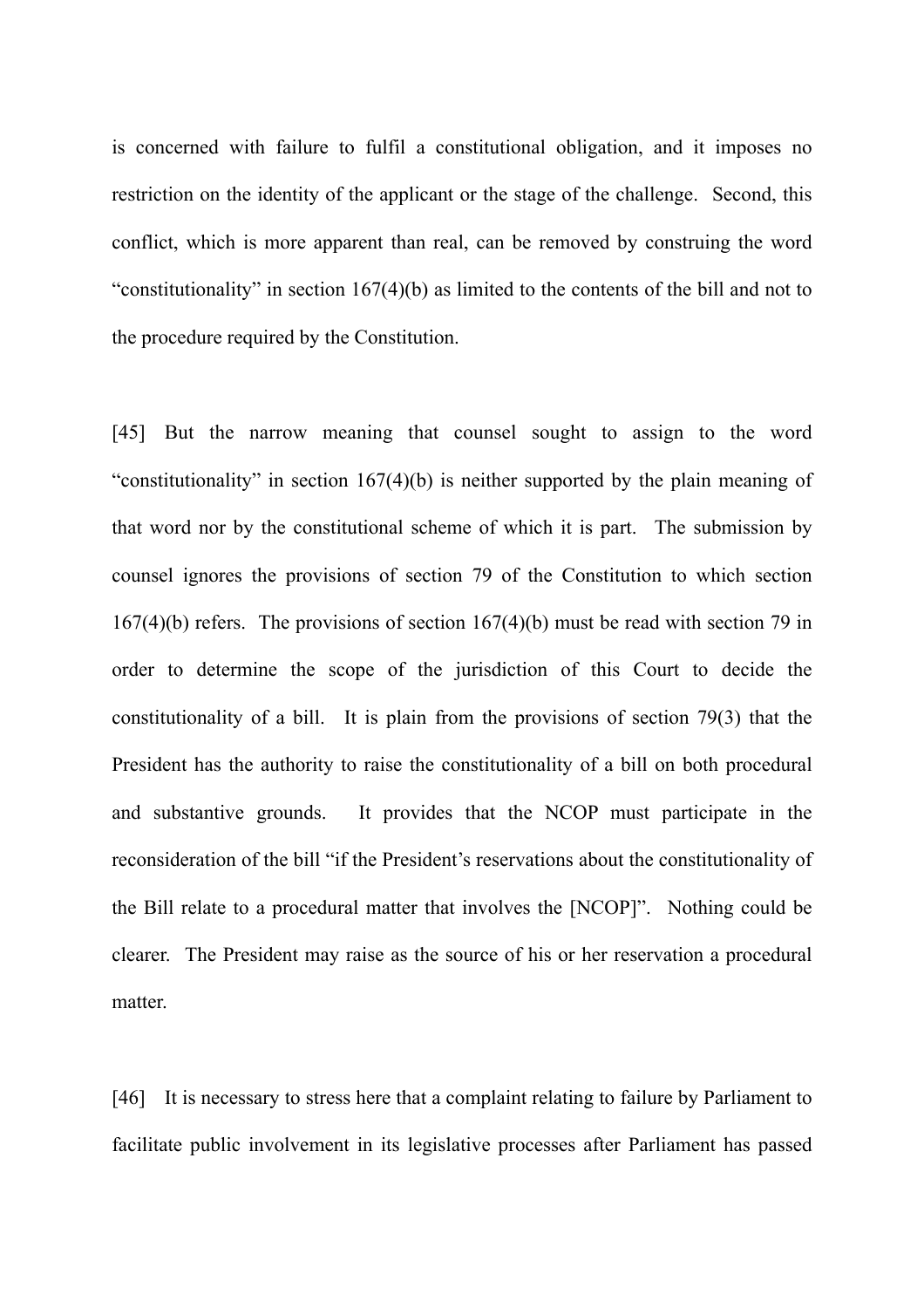the bill will invariably require a court to consider the validity of the resulting bill. If the Court should find that Parliament has not fulfilled its obligation to facilitate public involvement in its legislative processes, the Court will be obliged under section 172(1) (a) to declare that the conduct of Parliament is inconsistent with the Constitution and therefore invalid. This would have an impact on the constitutionality of the bill that is a product of that process. The purpose and effect of litigation that is brought in relation to a bill after it has been passed by Parliament is therefore to render the bill passed by Parliament invalid. This is precluded by the express provisions of section  $167(4)(b)$ .

[47] The question that falls to be determined is whether the provisions of section 167(4)(e) can be invoked while the bill is under consideration by the President. It is here that the interrelation between the provisions of section 167(4)(e) and section 167(4)(b) becomes relevant. There are two principles of interpretation that are relevant in this regard.

[48] The first is that where there are provisions in the Constitution that appear to be in conflict with each other, the proper approach is to examine them to ascertain whether they can reasonably be reconciled. And they must be construed in a manner that gives full effect to each. Provisions in the Constitution should not be construed in a manner that results in them being in conflict with each other. Rather, they should be construed in a manner that harmonises them. In *S v Rens*, this Court held that "[i]t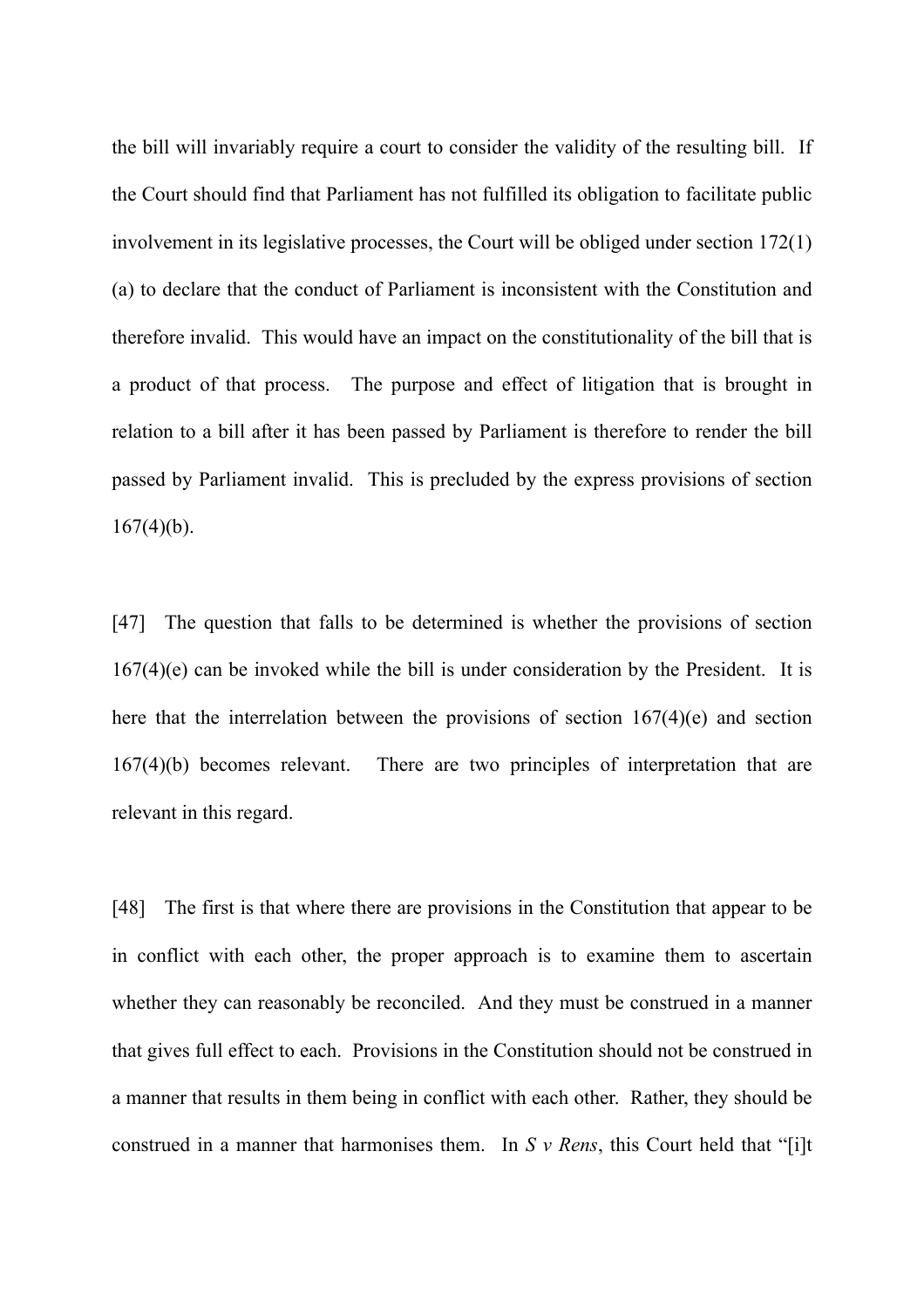was not to be assumed that provisions in the same constitution are contradictory" and that "[t]he two provisions ought, if possible, to be construed in such a way as to harmonise with one another."

[49] The other principle of construction to keep in mind in this regard is that where there are two provisions in the Constitution dealing with the same subject, with one provision being general and the other being specific, the general provision must ordinarily yield to the specific provision. In *Ex parte Speaker of the KwaZulu-Natal Provincial Legislature: In re Certification of the Constitution of the Province of KwaZulu-Natal, 1996*, this Court held that a "general provision . . . would not normally prevail over the specific and unambiguous provisions". The specific provision must be construed as limiting the scope of the application of the more general provision. Therefore, if a general provision is capable of more than one interpretation and one of the interpretations results in that provision applying to a special field which is dealt with by a special provision, in the absence of clear language to the contrary, the special provision must prevail should there be a conflict.

[50] The question then is whether the provisions of sections  $167(4)(b)$  and  $167(4)(e)$ are capable of being reconciled.

[51] Although both these provisions deal with the exclusive jurisdiction of this Court, each deals with a specific subject matter. The subject matter of section 167(4)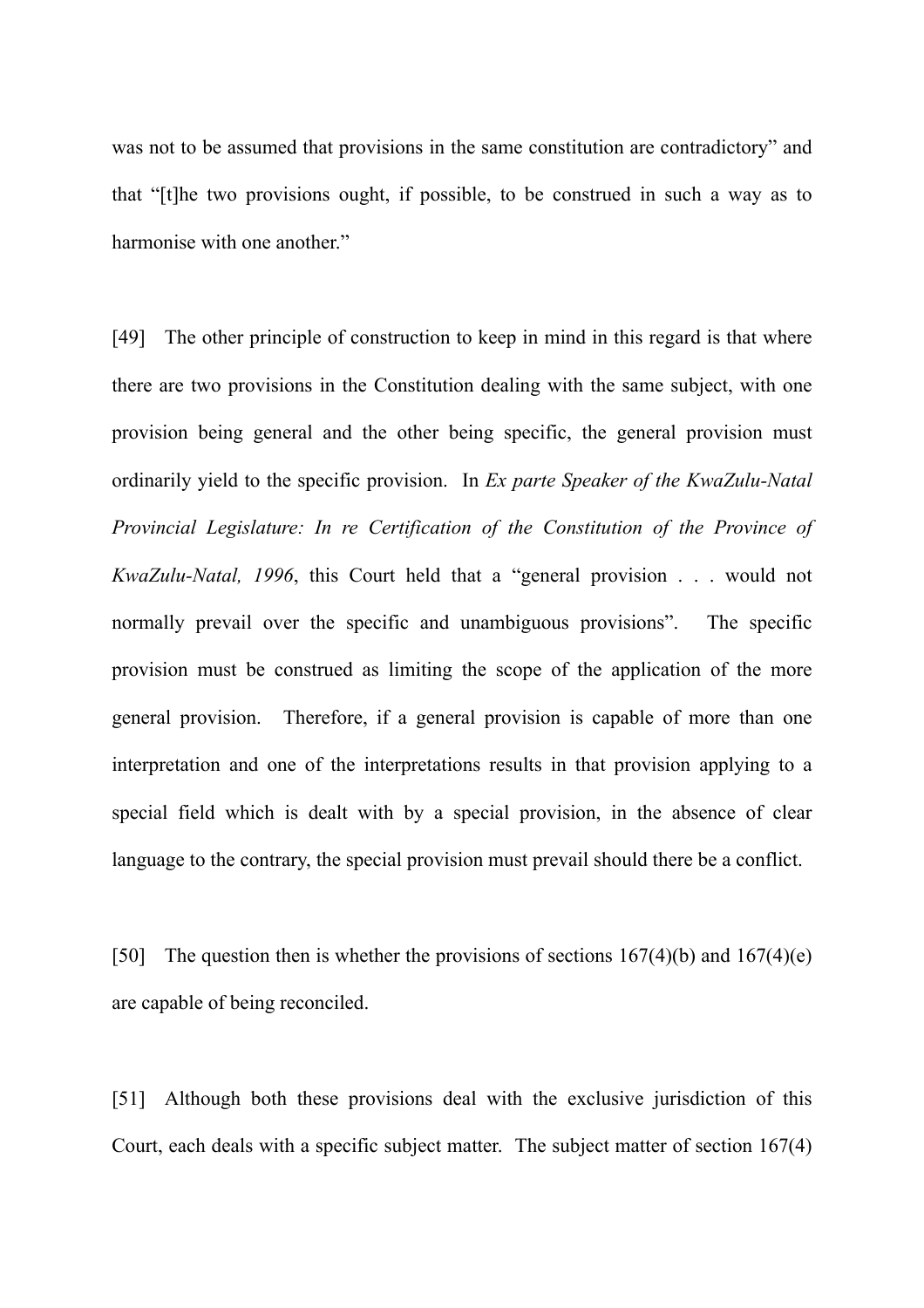(e) is "a constitutional obligation". It confers jurisdiction on this Court to decide whether Parliament or the President has failed to fulfil a constitutional obligation. It regulates constitutional challenges that seek to enforce the fulfilment of constitutional obligations and contains no restrictions as to the person or the stage at which a challenge may be launched. By contrast, section 167(4)(b) confers exclusive jurisdiction on this Court to decide the constitutional validity of any parliamentary or provincial bill but expressly limits such jurisdiction to the specific instances set out in sections 79 and 121 of the Constitution. The provisions of section 167(4)(b) therefore specifically deal with challenges to a bill that has been passed by Parliament or a provincial legislature.

[52] Now I think it can fairly be accepted that section 167(4)(e) covers a wider field in that a constitutional obligation may relate to the process that Parliament is required to follow before passing a bill, such as the obligation to facilitate public involvement in its processes as contended by the applicants. By contrast, the provisions of section 167(4)(b) are specifically limited to constitutional challenges to parliamentary or provincial bills. It seems to me therefore that a constitutional challenge under section 167(4)(e) whose purpose and effect is to render invalid a bill will be barred by section 167(4)(b). In this sense, the scope of the provisions of section  $167(4)$ (e) is circumscribed by the specific provisions of section 167(4)(b), which limit a constitutional challenge to a bill to the more specific circumstances contemplated in section 79 or 121. It follows therefore that the provisions of section 167(4)(b) and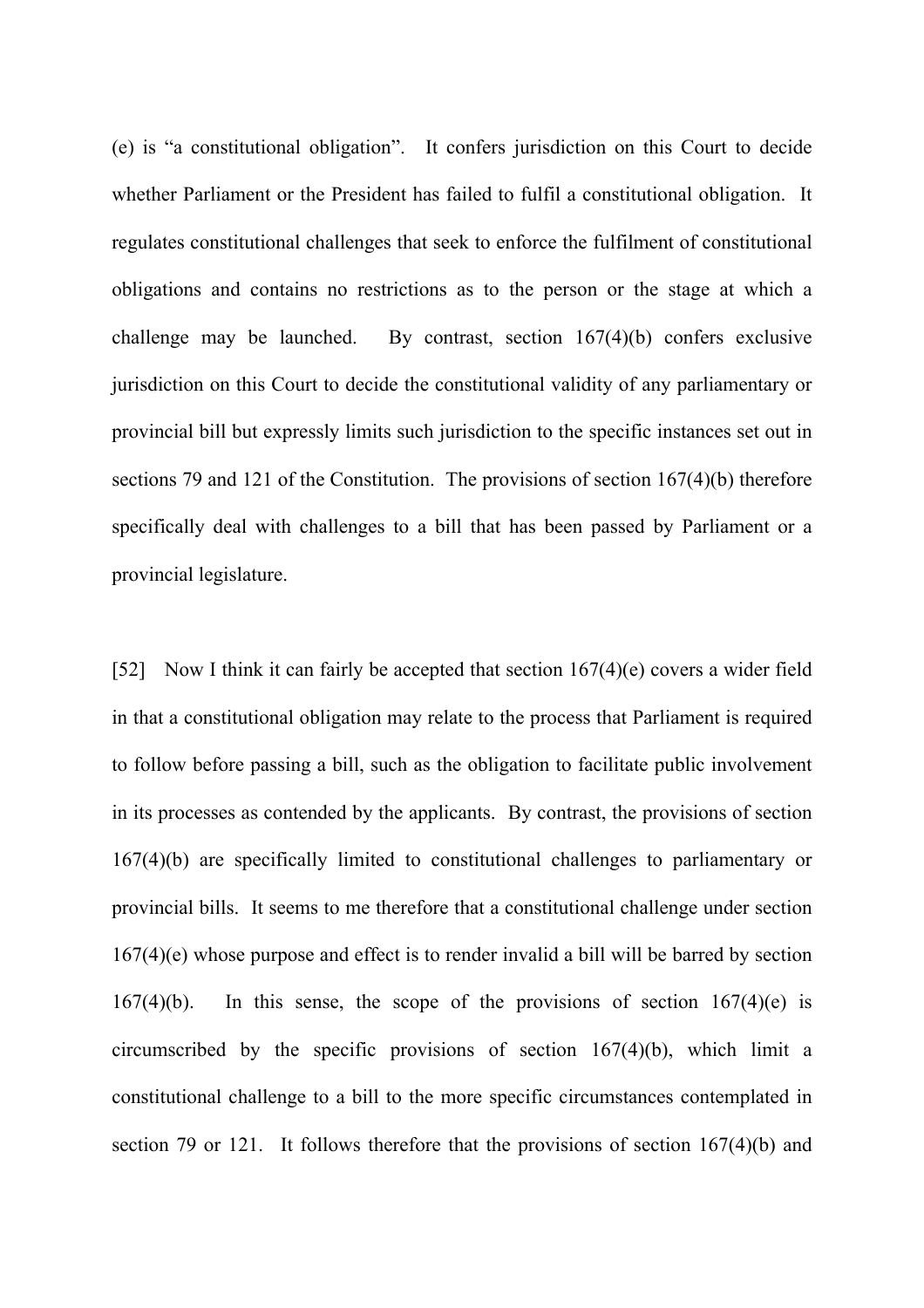section 167(4)(e) can be harmonised by understanding the provisions of section  $167(4)(b)$  as limiting the scope of section  $167(4)(e)$  when the purpose and effect of a constitutional challenge under section 167(4)(e) is to render a bill invalid.

[53] This construction of section 167(4)(e) is consistent with the scheme of the Constitution. This scheme entrusts the President with the power to raise with this Court the constitutionality of a parliamentary bill. The decision to provide the President with the power to decline to assent to a bill and to challenge its constitutionality was based on the conviction that the power to make laws must be carefully circumscribed. It is a power to be shared by the National Assembly, the NCOP, the President and the provinces. The President's role in the law-making process reflects a careful effort to ensure that the law-making process is kept under check consistent with the principle of checks and balances. The scheme is founded on the trust that our system has for the role of the President, namely, the responsibility it vests in the President to "uphold, defend and respect the Constitution as the supreme law", and thus to ensure that laws that he or she assents to and signs, conform to the Constitution.

[54] In addition, the constitutional scheme contemplates that challenges to the constitutional validity of a bill passed by Parliament must await the completion of the legislative process. During this process, the rights of the public are safeguarded by the President who has the authority to challenge the constitutionality of a bill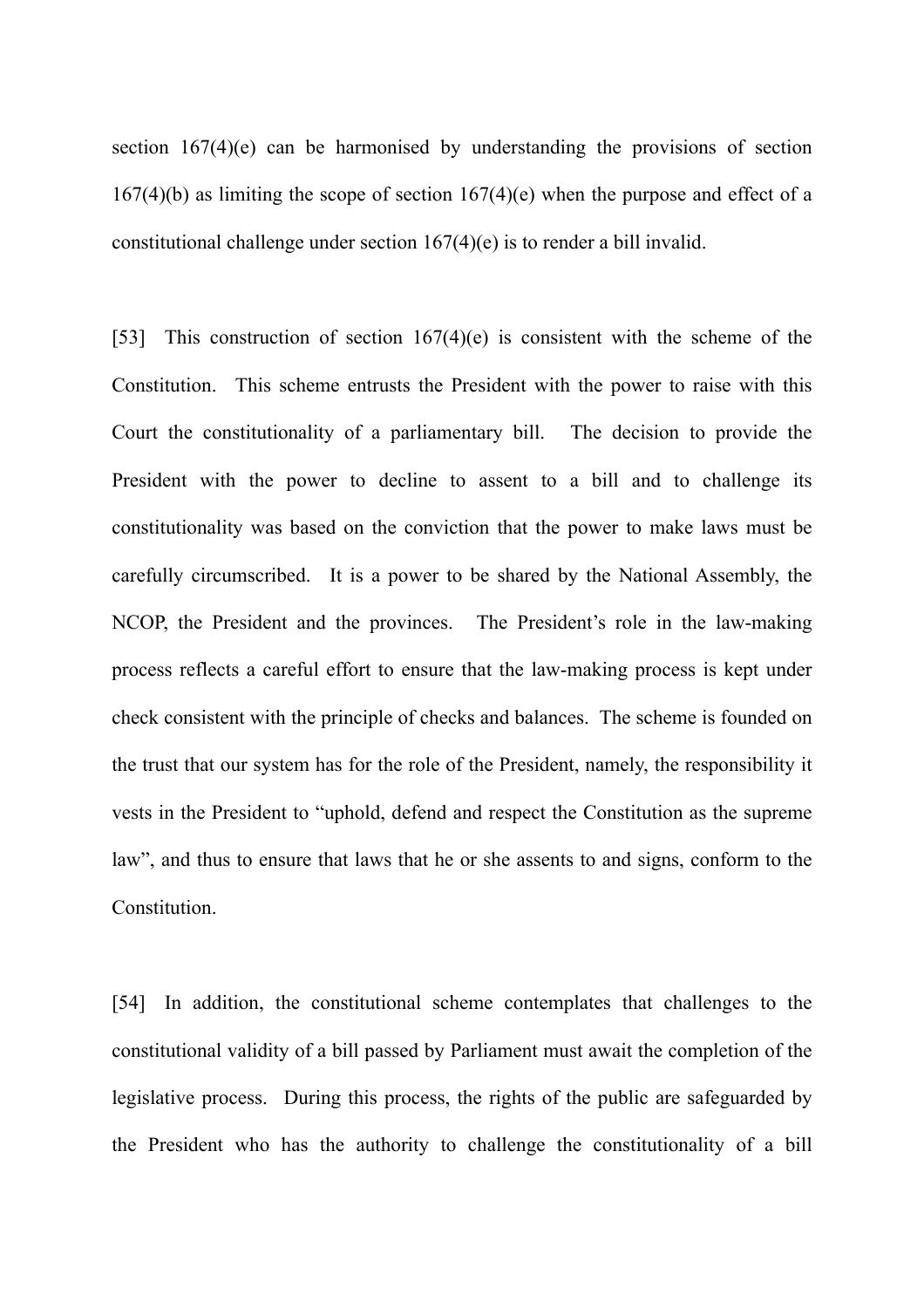consistent with his or her duty to uphold, defend and respect the Constitution. Once the process is complete, the public and interested groups may challenge the resulting statute. This scheme seeks to ensure that judicial intervention in the law-making process is kept to the minimum; hence it is limited to challenges by the President.

[55] Counsel for the applicant contended that by its nature the duty to facilitate public involvement in the law-making process requires that it be enforced there and then. Its delay is its denial. The argument does not take sufficient account of the role of Parliament and the President in the law-making process. As pointed out earlier, the President has a constitutional duty to uphold, defend and respect the Constitution. The role of the President in the law-making process is to guard against unconstitutional legislation. To this end, the President is given the power to challenge the constitutionality of the bill. The President represents the people in this process. The members of the National Assembly perform a similar task and have a similar obligation. Thus during the entire process, the rights of the public are protected. The public can always exercise their rights once the legislative process is completed. If Parliament and the President allow an unconstitutional law to pass through, they run the risk of having the law set aside and the law-making process commence afresh at great cost. The rights of the public are therefore delayed while the political process is underway. They are not taken away.

[56] I conclude therefore that after Parliament has passed a bill and before the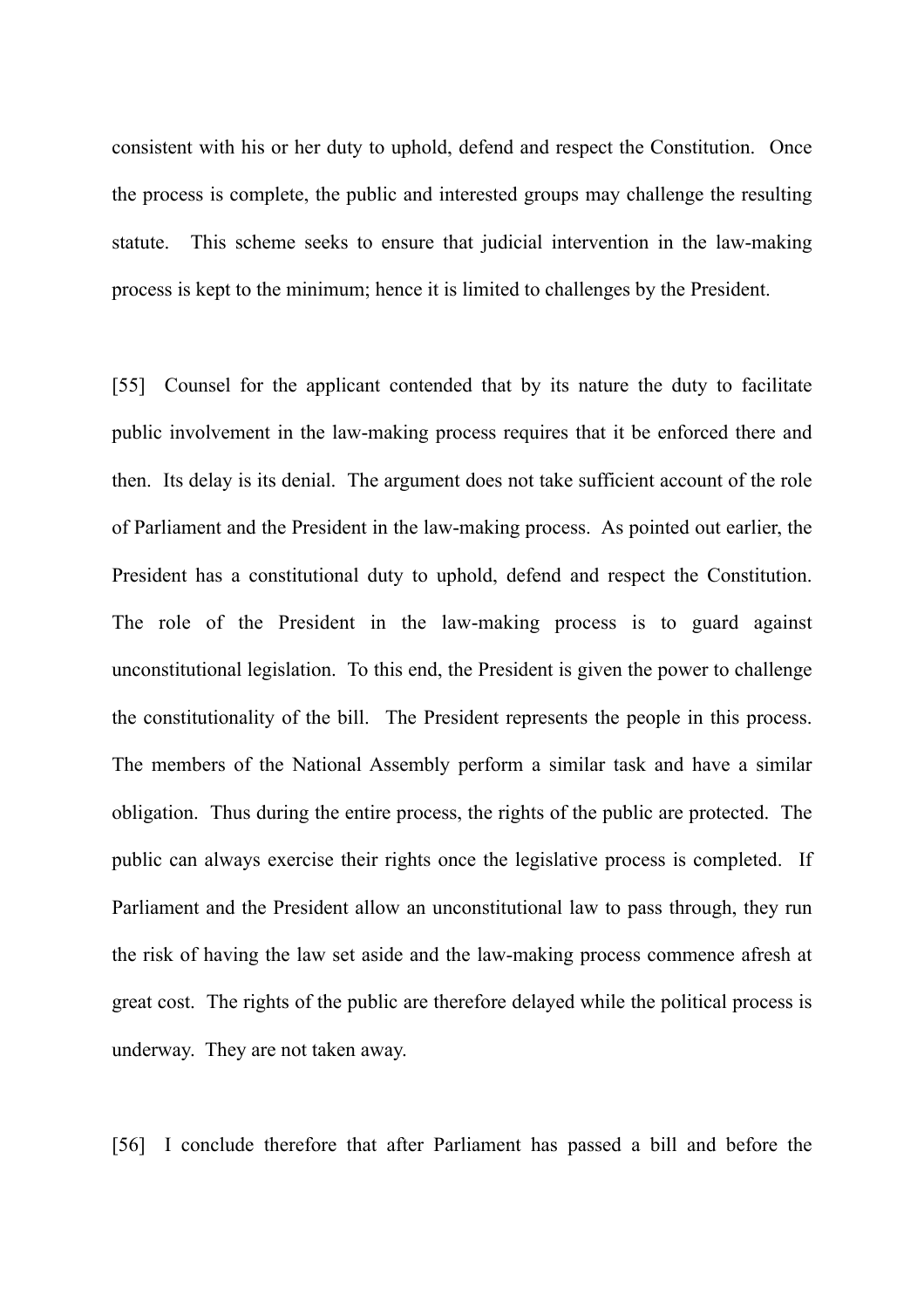President has assented to and signed the bill, it is not competent for this Court to grant any relief in relation to the bill, save at the instance of the President and in the limited circumstances contemplated in section 79.

[57] In its notice of motion the applicant sought an order declaring that the conduct of the NCOP and the provincial legislatures was invalid and any other consequential relief. The effect of a successful constitutional challenge to the Sterilisation Amendment Bill would be to render that Bill invalid. This Court would have been precluded by the provisions of section 167(4)(b) read with section 79 from making an order declaring the Sterilisation Amendment Bill invalid. The fact that the Bill has since been enacted into law and this Court has jurisdiction to pronounce on the constitutional validity of the Sterilisation Amendment Act matters not. The question whether this Court has jurisdiction must be determined as at the time when the present proceedings were instituted and not at the time when the Court considers the matter. The crucial time for determining whether a court has jurisdiction is when the proceedings commenced.

[58] It follows therefore that the challenge to the Sterilisation Amendment Bill as enacted into law must be dismissed. Nothing further need be said about it.

[59] That brings us to the question whether it is competent for this Court to grant relief once the President has signed a bill into law but before it has been brought into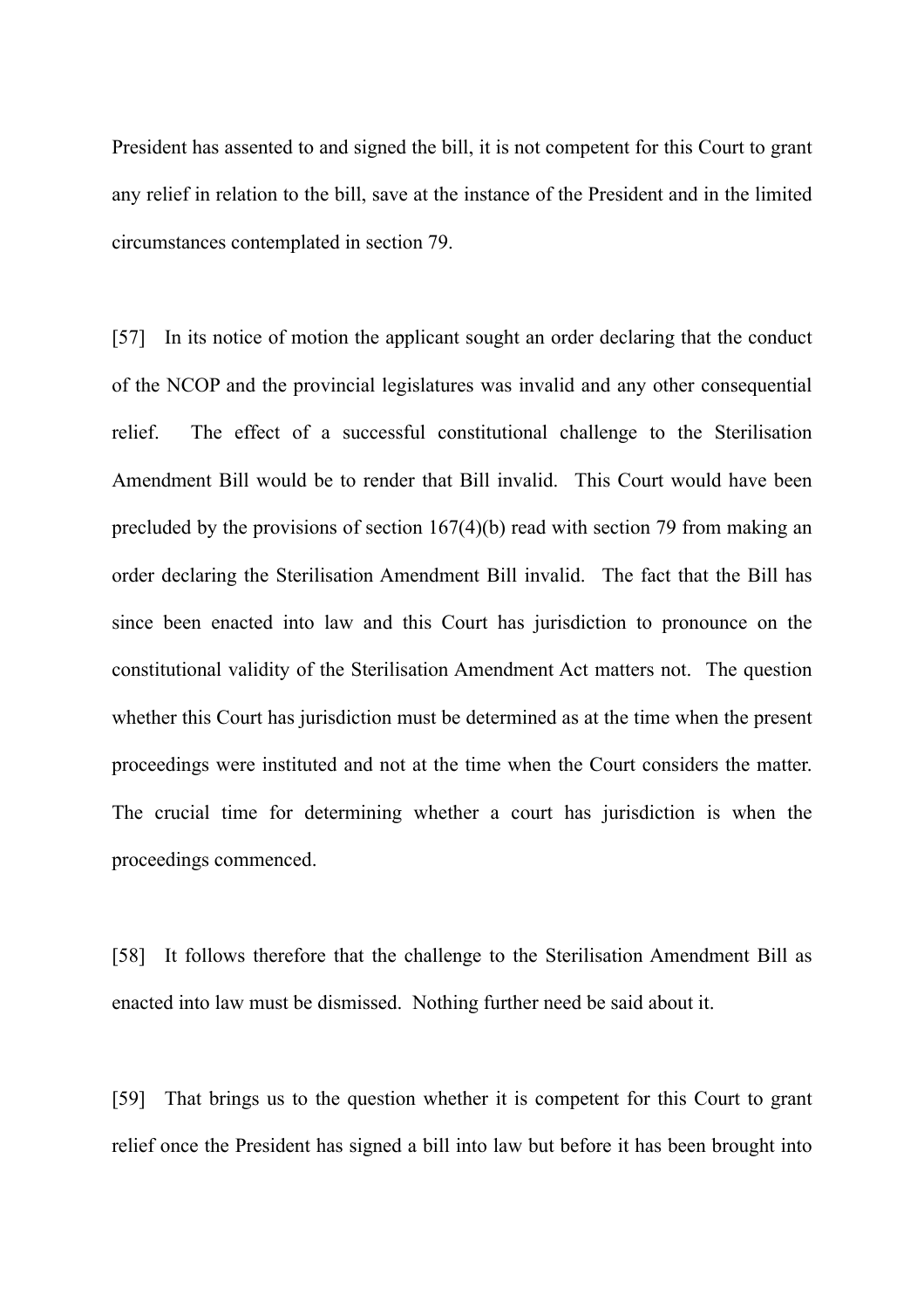operation. This was the position with regard to the remaining legislation when the present challenge was launched.

*Is it competent for this Court to grant relief in respect of an Act of Parliament that has not yet been brought into force?*

[60] The express provision of the Constitution which caters for this eventuality is contained in section 80, which provides:

"(1) Members of the National Assembly may apply to the Constitutional Court for an order declaring that all or part of an Act of Parliament is unconstitutional.

 $(2)$  An application –

(a) must be supported by at least one third of the members of the National Assembly; and

(b) must be made within 30 days of the date on which the President assented to and signed the Act.

(3) The Constitutional Court may order that all or part of an Act that is the subject of an application in terms of subsection (1) has no force until the Court has decided the application if –

(a) the interests of justice require this; and

(b) the application has a reasonable prospect of success.

(4) If an application is unsuccessful, and did not have a reasonable prospect of success, the Constitutional Court may order the applicants to pay costs."

[61] This provision must be construed in the light of the powers of this Court under section  $172(2)(a)$ , which empowers this Court to make an order concerning the constitutional validity of an Act of Parliament. These are very wide powers indeed.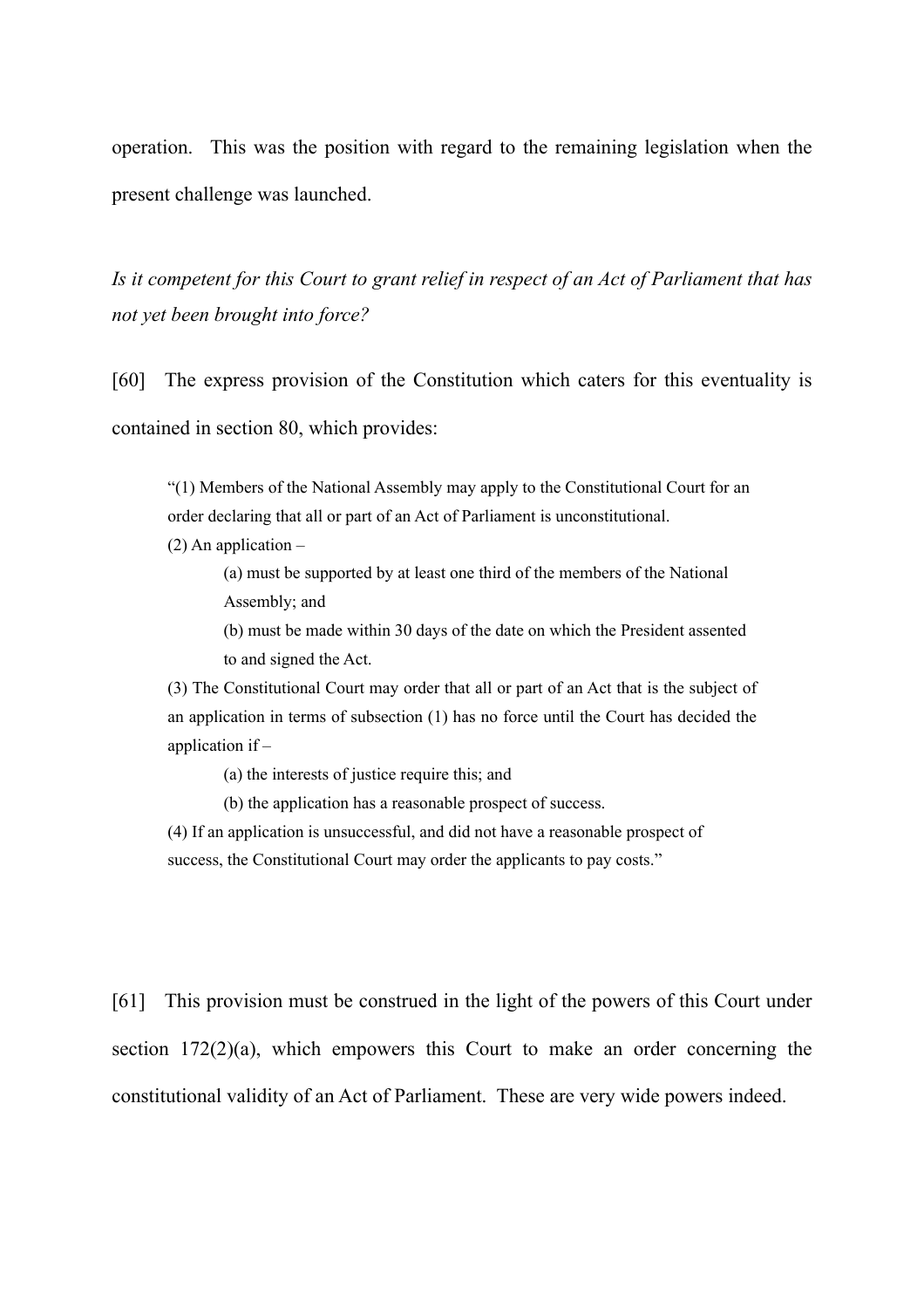[62] In *Khosa and Others v Minister of Social Development and Others; Mahlaule and Others v Minister of Social Development and Others*, this Court was concerned with, among other issues, whether it could consider a provision which had not yet been brought into operation. The Court held that it has jurisdiction to consider provisions in a statute that have not yet been brought into operation. For its holding, the Court relied upon the provisions of section 172(2)(a). The basic reasoning of the Court was that section  $172(2)(a)$ , which empowers the Court to declare Acts of Parliament invalid, does not distinguish between Acts of Parliament that have been brought into force and those which have not. It added that in the case of a provision that has not yet been brought into force, the legislative process is complete and there is a duly enacted Act of Parliament. In my view, this reasoning applies equally to a statute which has not yet been brought into force.

[63] It is true, in *Khosa*, this Court did not consider the provisions of section 80. The purpose of section 80 is to make provision for abstract review at the instance of members of the National Assembly. It merely regulates the conditions under which members of the National Assembly may challenge an Act of Parliament. It does not preclude a member of the public from challenging a provision of an Act of Parliament that has been promulgated during the period of thirty days within which members of the National Assembly are required to approach this Court to challenge all or part of the Act of Parliament.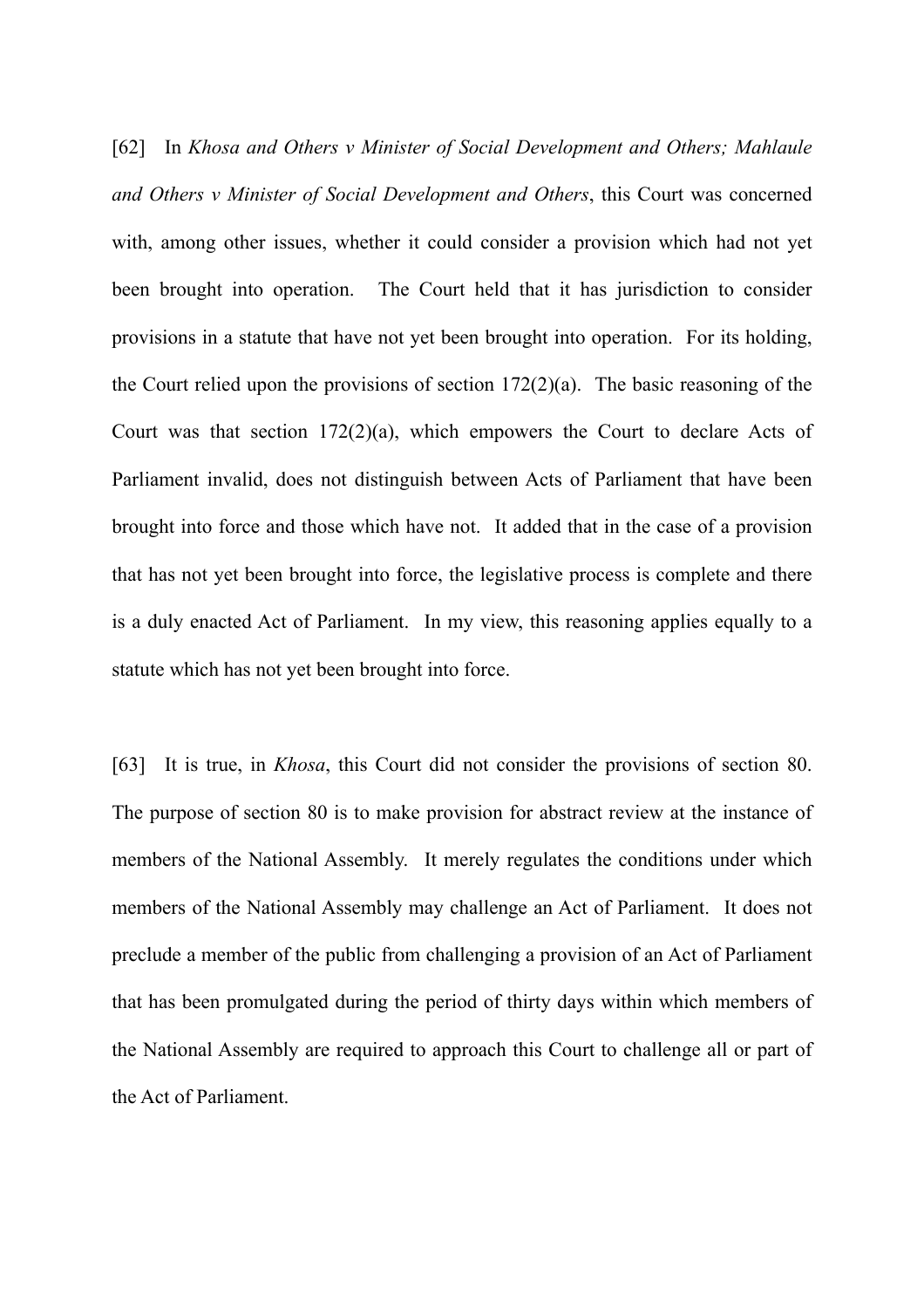[64] In terms of section 81, "[a] Bill assented to and signed by the President becomes an Act of Parliament". The fact that the statute may not have been brought into operation cannot deprive this Court of its jurisdiction. There is nothing in the wording of section 80 that precludes this Court or any other court from considering the validity of an Act of Parliament at the instance of the public. Nor is there anything in the scheme for the exercise of jurisdiction by this Court that precludes it from considering the constitutional validity of a statute that has not yet been brought into operation. The legislative process is complete, and there can be no question of interference in such a process. Once a bill is enacted into law, this Court should consider its constitutionality.

[65] I conclude therefore that it is competent for this Court to grant relief in respect of the proceedings of Parliament after the bill has been enacted into law but before it has been brought into force. It follows therefore that this Court has the jurisdiction to consider the constitutional challenge to the Dental Technicians Amendment Act, the CTOP Amendment Act and the THP Act.

[66] It now remains to consider the last question posed in the directions, namely, whether it is competent for this Court to grant relief in relation to the proceedings of Parliament before Parliament has passed the bill.

*Is it competent for this Court to issue a declaratory relief in respect of parliamentary proceedings before Parliament has concluded its deliberations on a bill?*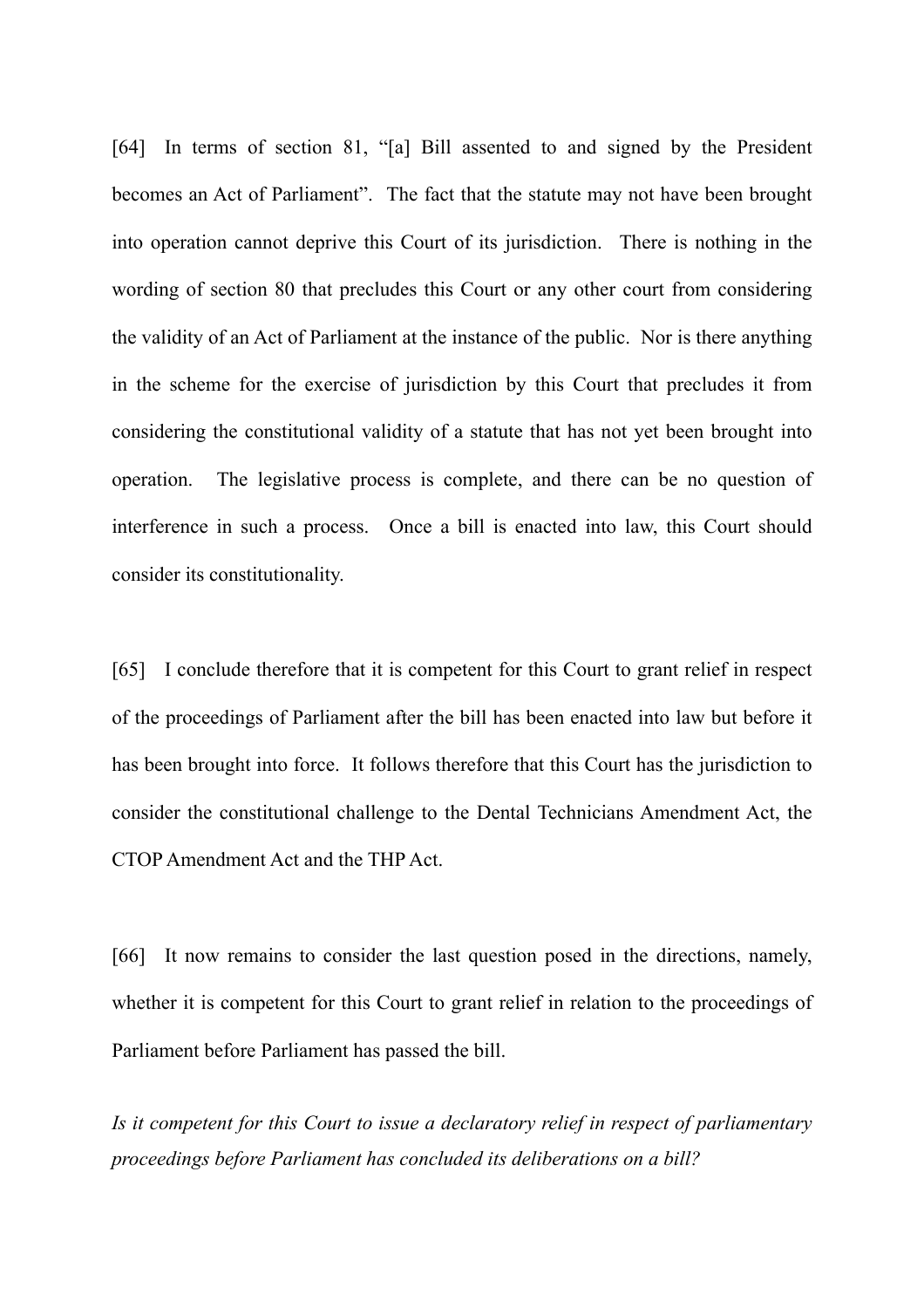[67] The question whether it is competent for this Court to grant a declaratory relief to the effect that Parliament has failed to comply with its constitutional obligation to facilitate public involvement in the legislative process before the parliamentary legislative process is completed is more complex. There is no express constitutional provision that precludes this Court from doing so. On the one hand, it raises the question of the competence of this Court to interfere with the autonomy of Parliament to regulate its internal proceedings, and on the other, it raises the question of the duty of this Court to enforce the Constitution, in particular, to ensure that the law-making process conforms to the Constitution.

[68] Courts in other jurisdictions, notably in the Commonwealth jurisdictions, have confronted this question. Courts have traditionally resisted intrusions into the internal procedures of other branches of government. They have done this out of comity and, in particular, out of respect for the principle of separation of powers. But at the same time they have claimed the right as well as the duty to intervene in order to prevent the violation of the Constitution. To reconcile their judicial role to uphold the Constitution, on the one hand, and the need to respect the other branches of government, on the other hand, courts have developed a "settled practice" or general rule of jurisdiction that governs judicial intervention in the legislative process.

[69] The basic position appears to be that, as a general matter, where the flaw in the law-making process will result in the resulting law being invalid, courts take the view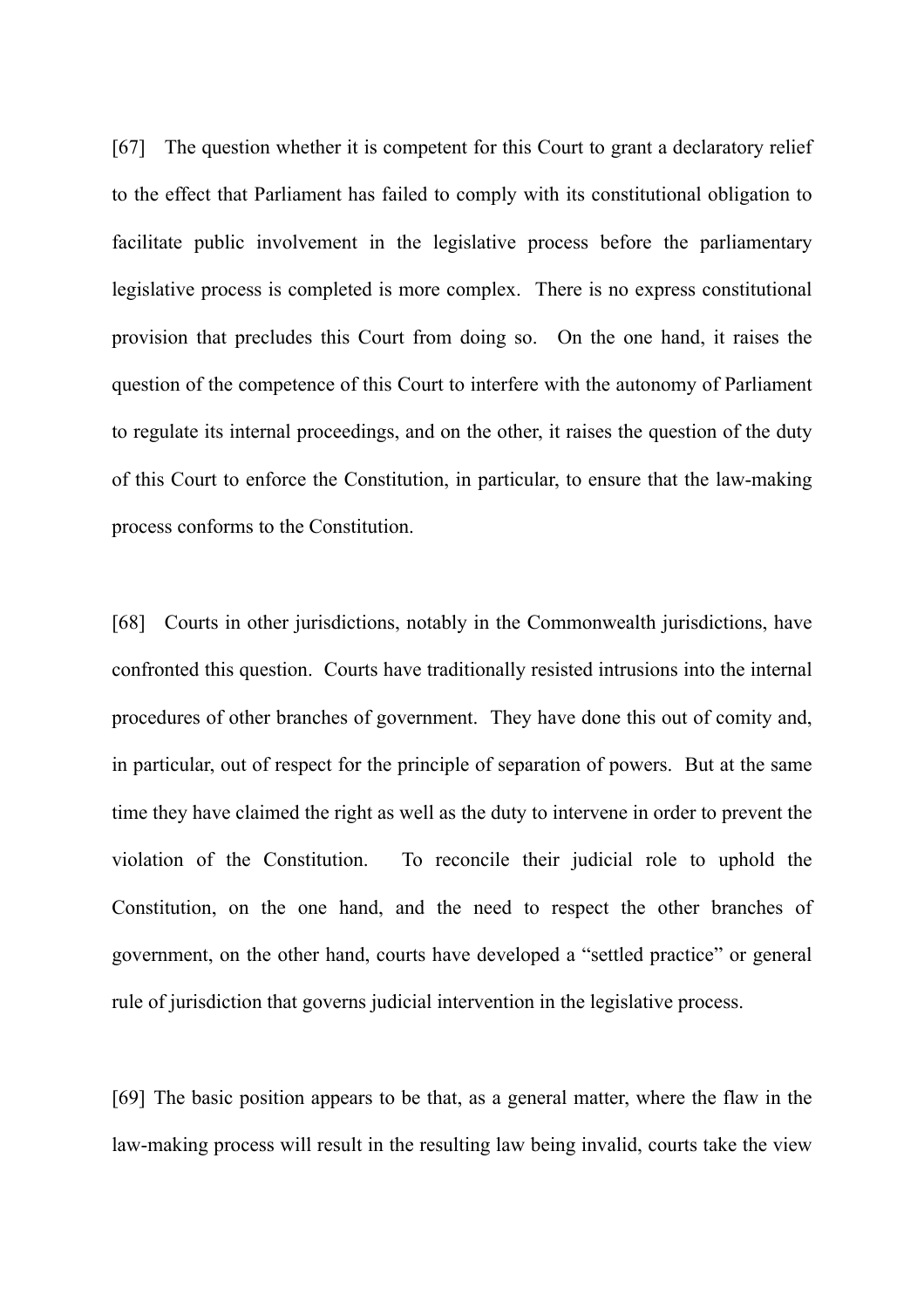that the appropriate time to intervene is after the completion of the legislative process. The appropriate remedy is to have the resulting law declared invalid. However, there are exceptions to this judicially developed rule or "settled practice". Where immediate intervention is called for in order to prevent the violation of the Constitution and the rule of law, courts will intervene and grant immediate relief. But intervention will occur in exceptional cases, such as where an aggrieved person cannot be afforded substantial relief once the process is completed because the underlying conduct would have achieved its object.

[70] The primary duty of the courts in this country is to uphold the Constitution and the law "which they must apply impartially and without fear, favour or prejudice." And if in the process of performing their constitutional duty, courts intrude into the domain of other branches of government, that is an intrusion mandated by the Constitution. What courts should strive to achieve is the appropriate balance between their role as the ultimate guardians of the Constitution and the rule of law including any obligation that Parliament is required to fulfil in respect of the passage of laws, on the one hand, and the respect which they are required to accord to other branches of government as required by the principle of separation of powers, on the other hand.

[71] That said, however, it is not necessary to reach any firm conclusion on whether it is competent for this Court to interfere in the deliberative process of Parliament to enforce the duty to facilitate public involvement. Although the parties were called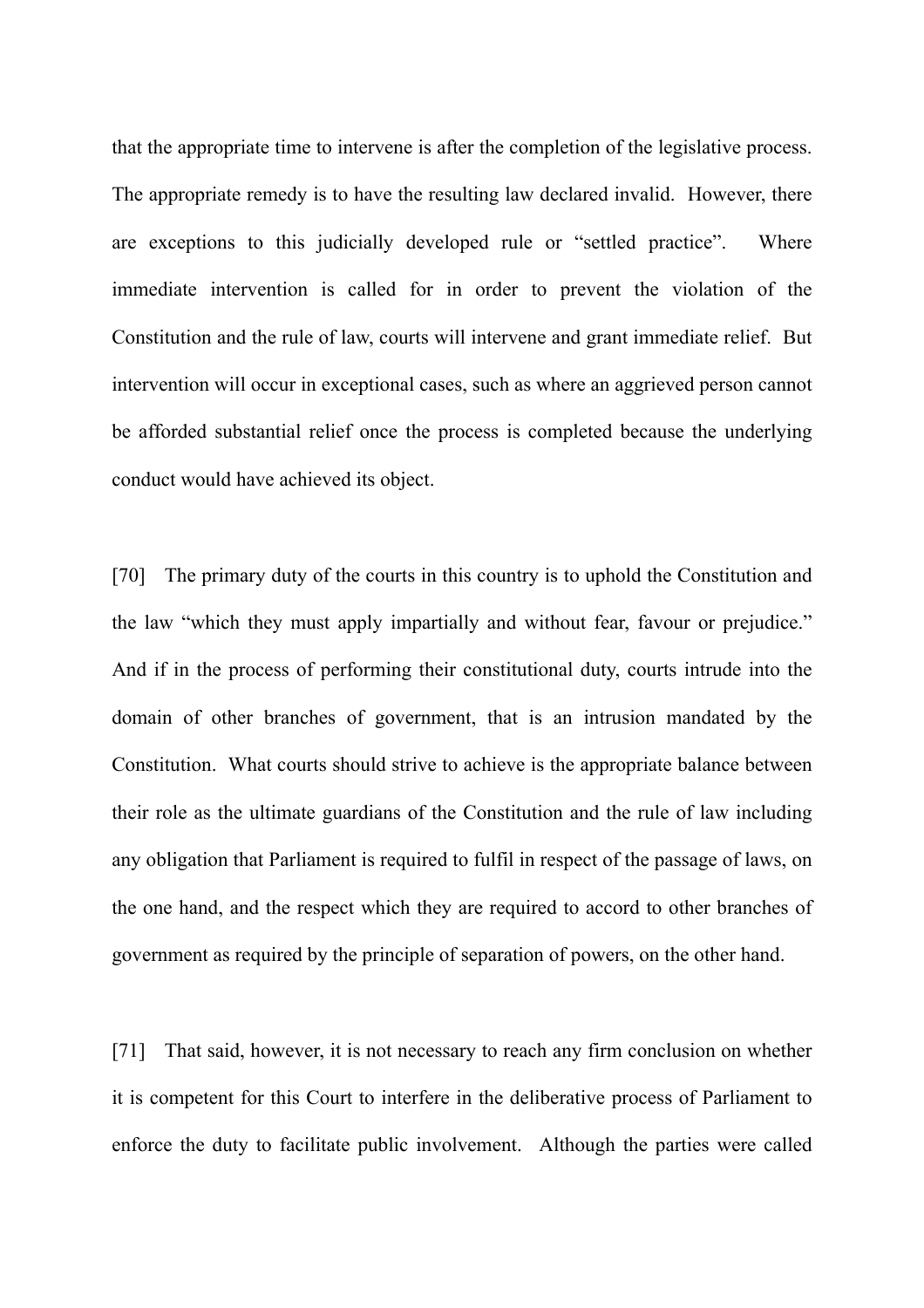upon to address this question, none of the statutes involved in this case were at a deliberative stage of Parliament when this litigation commenced. Notwithstanding the importance of this question, I consider that it is not desirable to answer it in these proceedings. It is a question that must be answered with regard to a specific challenge raising it pertinently. This is not such a case. It is better to leave it open for consideration when an occasion to consider it arises.

[72] It now remains to consider the main item on our agenda, namely, whether the NCOP and the provincial legislatures have fulfilled their obligation to facilitate public involvement in their respective legislative processes as required by the Constitution. I have already concluded that this complaint, so far as it relates to the Sterilisation Amendment Act, must be dismissed. This leaves the Dental Technicians Amendment Act, the CTOP Amendment Act and the THP Act.

*VI. Did the NCOP and the provincial legislatures facilitate public involvement in their respective legislative processes as required by the Constitution?* 

*What do the public involvement provisions require?*

[73] The requirement to facilitate public involvement in the legislative processes of the NCOP is governed by section 72, which provides:

"(1) The National Council of Provinces must – (a) facilitate public involvement in the legislative and other processes of the Council and its committees; and (b) conduct its business in an open manner, and hold its sittings, and those of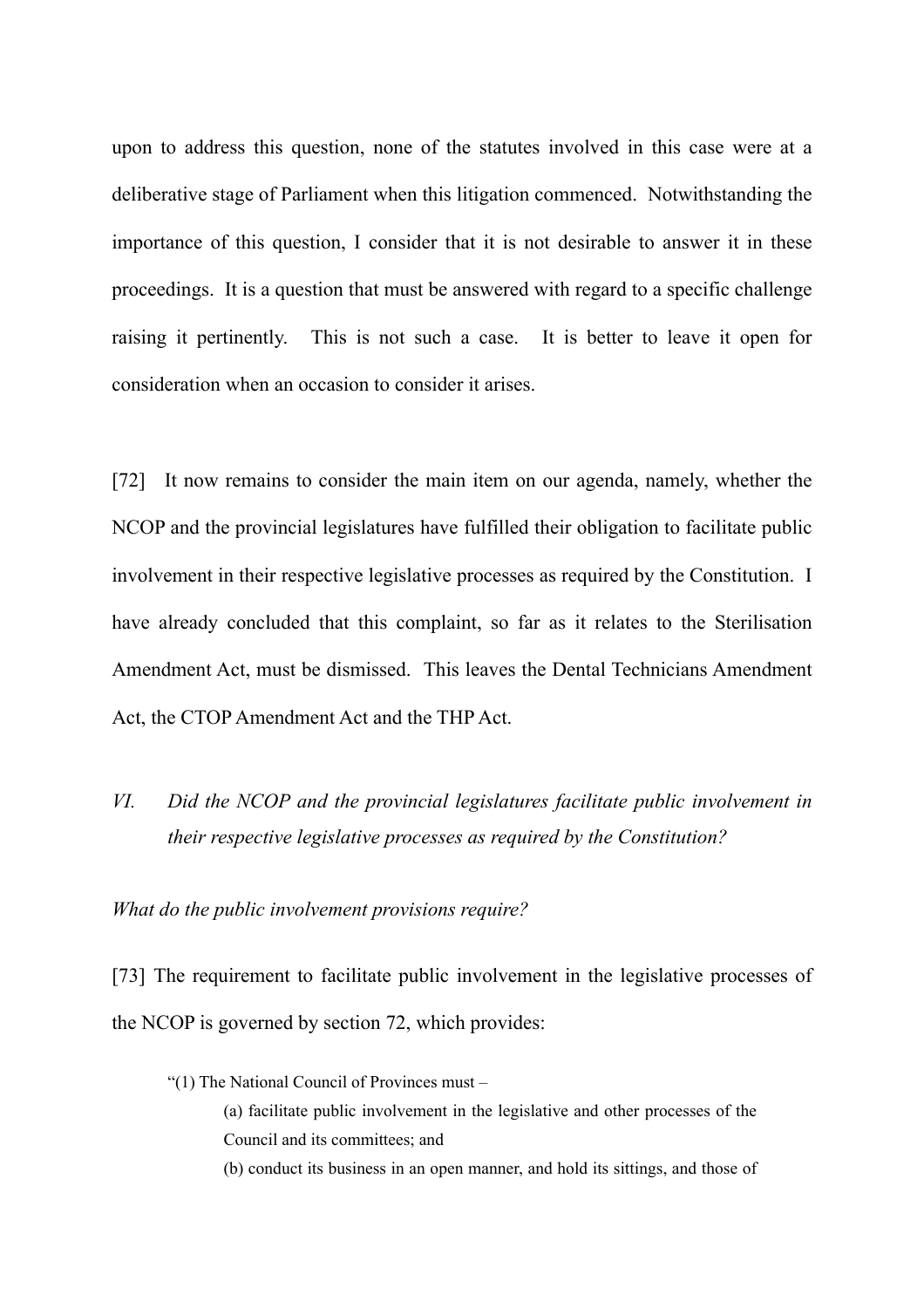its committees, in public, but reasonable measures may be taken –

(i) to regulate public access, including access of the media, to the Council and its committees; and

(ii) to provide for the searching of any person and, where appropriate, the refusal of entry to, or the removal of, any person.

(2) The National Council of Provinces may not exclude the public, including the media, from a sitting of a committee unless it is reasonable and justifiable to do so in an open and democratic society."

[74] Identical duties are imposed on the National Assembly by section 59 and on the provincial legislatures by section 118.

[75] The provisions of sections  $72(1)(a)$  and  $118(1)(a)$  ("the public involvement provisions") clearly impose a duty on the NCOP and the provincial legislatures to facilitate public involvement in their respective legislative processes. The question is what is the nature and scope of the duty comprehended by these provisions and to what extent is it justiciable.

#### *The contentions of the parties*

[76] The applicant contended that the public involvement provisions require that public hearings must be held in respect of all legislation under consideration by a legislature whether at the national or provincial level. In the alternative, it was contended that a legislature should hold public hearings whenever there is evidence that a bill under consideration is controversial. The applicant submitted that in this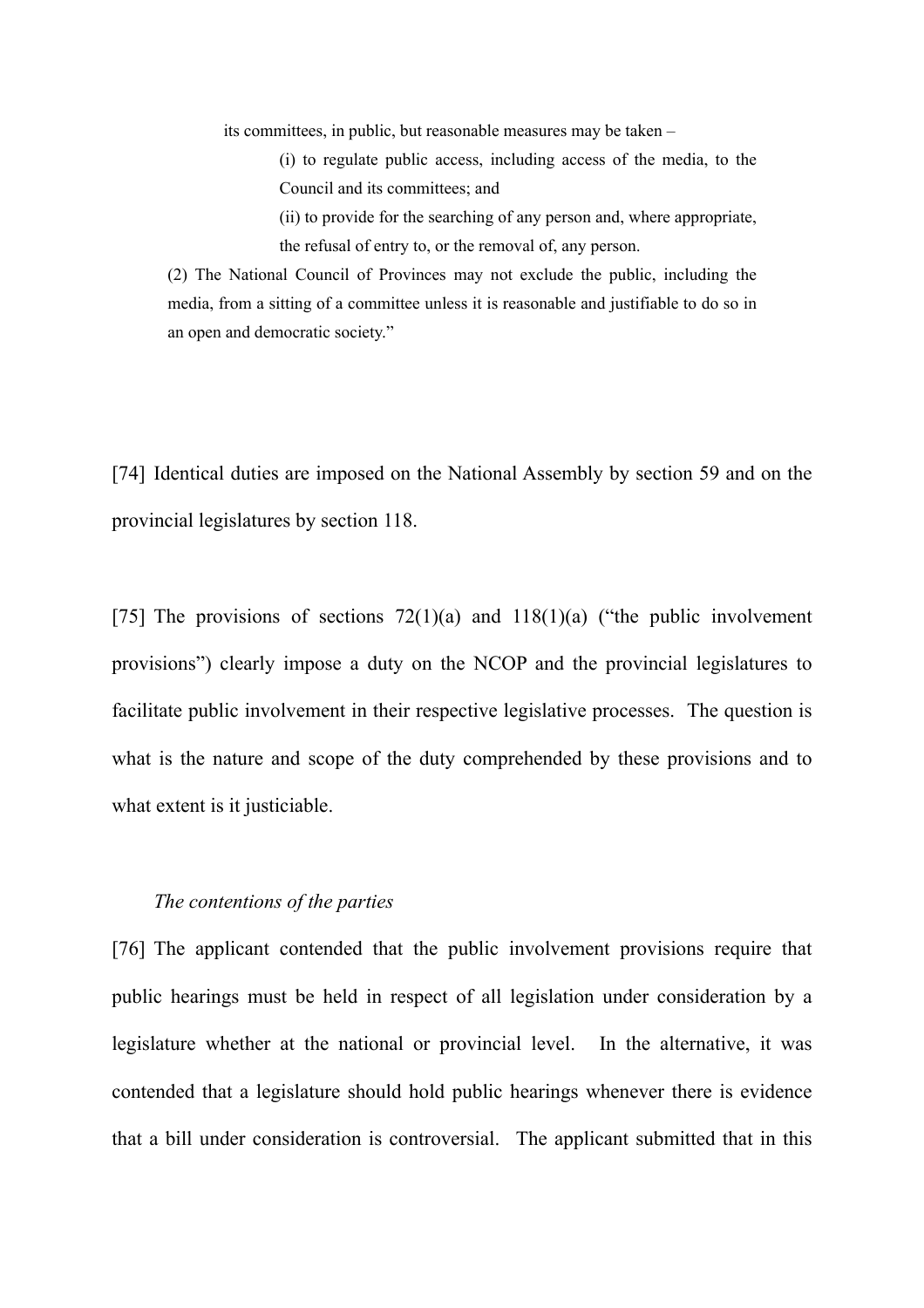case, public hearings should have been held in respect of each Bill, in each province and by the NCOP sitting in plenary session. For their part, Parliament and the provincial legislatures, as well as the Minister of Health, conceded that the public involvement provisions require public participation in the legislative process but contended that what is required is some opportunity to make either written or oral submissions on the legislation under consideration.

[77] It is therefore common cause between all the parties to these proceedings that sections  $72(1)(a)$  and  $118(1)(a)$  require public participation in the legislative processes of the NCOP and the provincial legislatures. However, the parties differ on the nature and scope of the duty to facilitate public involvement.

[78] The contentions of the parties require this Court to consider the meaning and scope of the duty to facilitate public involvement. This duty must be construed and understood in the light of: (a) the constitutional role of the NCOP in the national legislative process and, in particular, its relationship to the provincial legislatures; (b) the right to political participation under international and foreign law; and (c) the nature of our constitutional democracy. All of these provide the context within which to determine the meaning and scope of the duty to facilitate public involvement in legislative processes.

*The role of the NCOP in the national legislative process*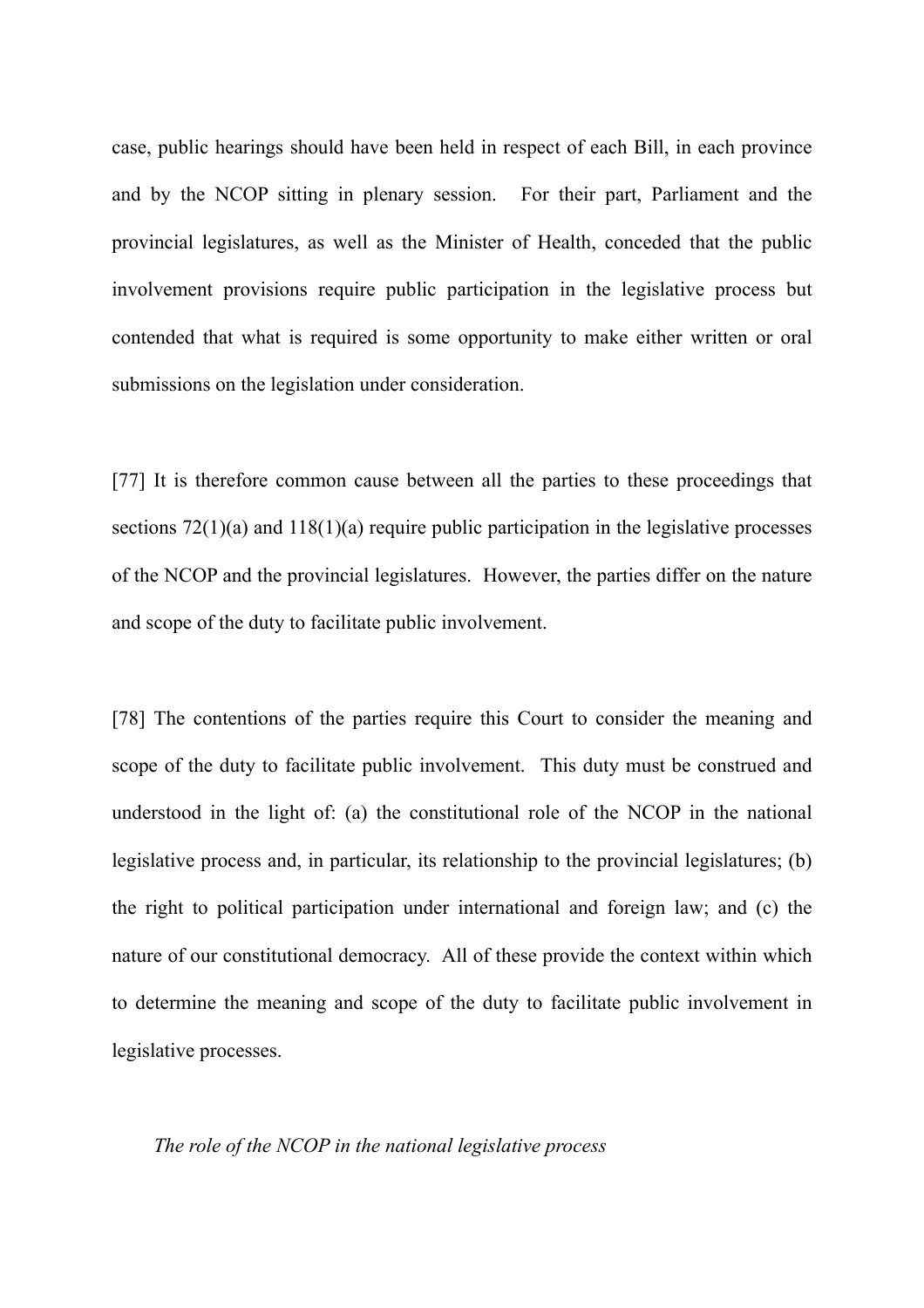[79] The legislative authority is vested in Parliament, which consists of two Houses: the National Assembly and the NCOP. Section 42(4) of the Constitution defines the role of the NCOP as follows:

"The National Council of Provinces represents the provinces to ensure that provincial interests are taken into account in the national sphere of government. It does this mainly by participation in the national legislative process and by providing a national forum for public consideration of issues affecting the provinces."

The NCOP performs functions similar to the National Assembly but from the distinct vantage point of the provinces. Its role is both unique and fundamental to the basic structure of our government. It reflects one of the fundamental premises of our government, which sees national, provincial and local governments as "spheres within a single whole," which are distinctive yet interdependent and interrelated. The NCOP ensures that national government is responsive to provincial interests while simultaneously engaging the provinces and provincial legislatures in the consideration of national policy. From this perspective, the NCOP plays a pivotal role "as a linking mechanism that acts simultaneously to involve the provinces in national purposes and to ensure the responsiveness of national government to provincial interests."

[80] The NCOP shares many of its structural characteristics with the German provincial body known as the *Bundesrat*, or council of state governments, upon which the NCOP was modelled. Like the NCOP, the *Bundesrat* represents the interests of the *Länder*, which in this context are equivalent to the provinces in our country, in the national government. Meanwhile, a second parliamentary body known as the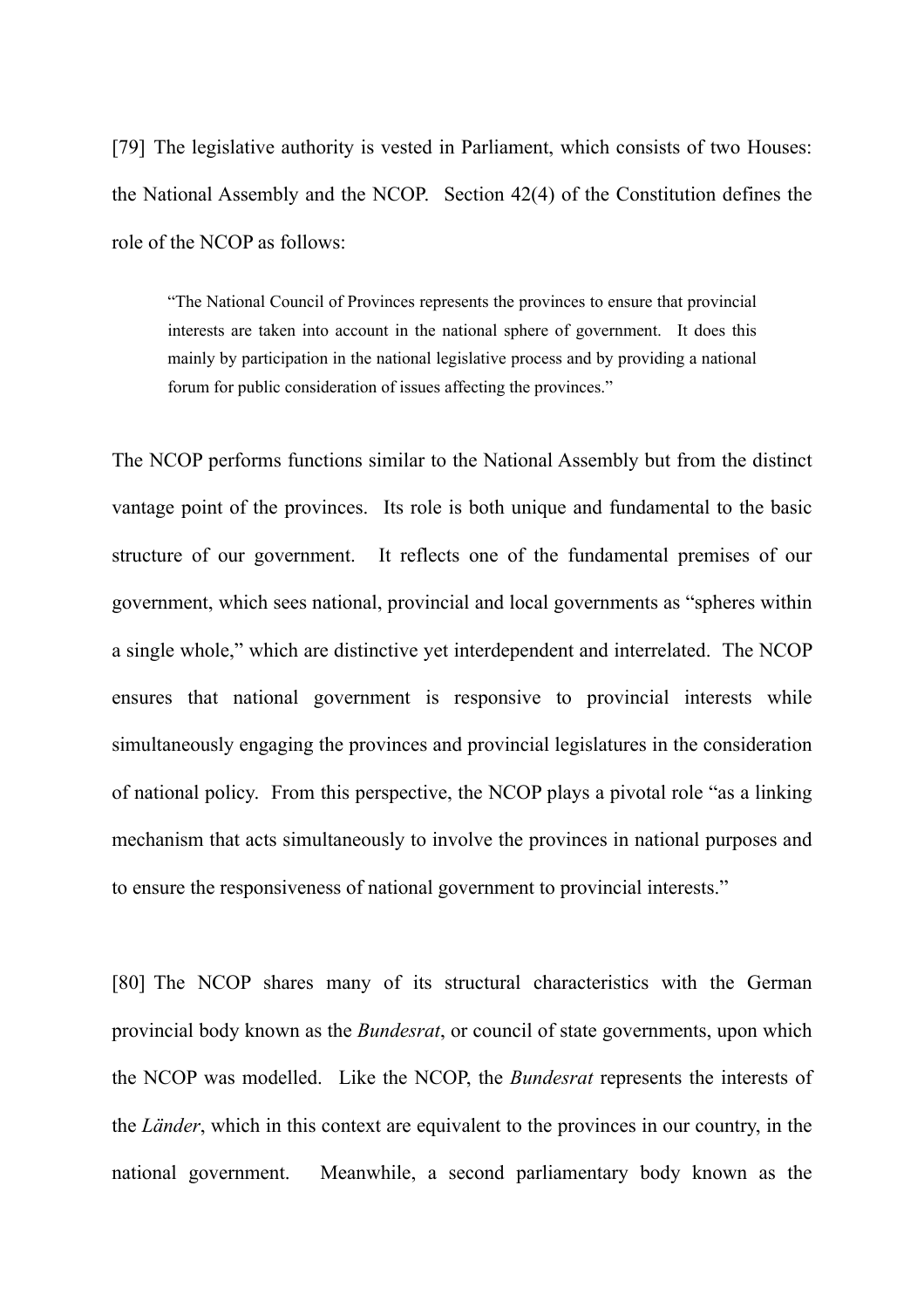*Bundestag*, like the National Assembly, is elected to represent the people as a whole. The members of the *Bundesrat* are members of the state governments and are appointed and subject to recall by the states. They serve in the council as representatives of the *Länder*. The German Constitution provides that the *Länder* shall participate, through the *Bundesrat*, in the national legislative process. As constitutional partners, both the *Bund*, or national government, and the *Länder* have an obligation to consult, cooperate and communicate with each other, consistent with the principle of *Bundestreue*.

[81] The procedure for enacting legislation under our Constitution similarly requires institutional co-operation and communication between national and provincial legislatures. Without such co-operation, the national legislative program may be severely compromised. Indeed, the Constitution contemplates that provincial interests will be taken into account in the national law-making process. The NCOP institutionalises the principle of co-operation and communication by involving the nine provinces directly in the national legislative process and other national matters. The local government is also involved indirectly in that local government may designate up to ten part-time, non-voting representatives to participate in the NCOP proceedings. Thus the NCOP represents the concerns and interests of the provinces and as well as those of local government in the formulation of national legislation.

[82] Indeed, the principle of institutional co-operation and communication finds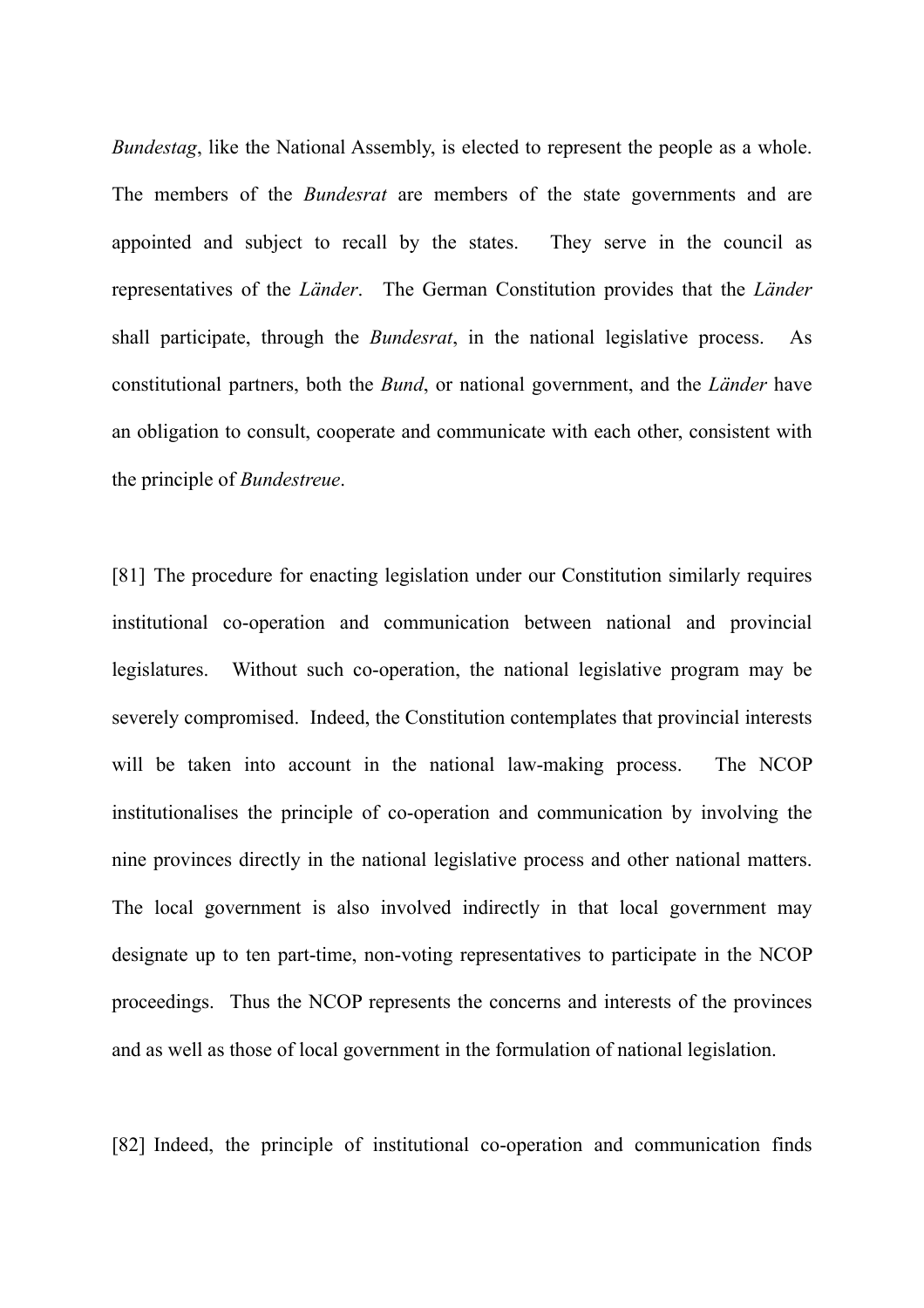expression in the principle of co-operative government to which chapter 3 of the Constitution is devoted. The role of the NCOP should be understood in the light of the constitutional principle of co-operative government, which shares similarities with the principle of *Bundestreue*. The basic structure of our government consists of a partnership between the "national, provincial and local spheres of government which are distinctive, interdependent and interrelated." The principle of co-operative government requires each of the three spheres to perform their functions in a spirit of consultation and co-ordination with the other spheres.

[83] Both the manner in which the NCOP delegates are selected and the manner in which they vote on legislation affecting the provinces provide the provinces with a significant voice in national legislation. The NCOP consists of ten delegates from each of the nine provinces, including six permanent delegates and four special delegates. The Premier of the province, or his or her designee, serves as one of the special delegates. The Premier, or his or her designee, heads the delegation. The remaining delegates are appointed by their respective provincial legislatures on a proportional basis. In the case of a bill that affects the provinces, the section 76 bill, each provincial delegation to the NCOP "has one vote, which is cast on behalf of the province by the head of its delegation". It is common cause that in these proceedings we are concerned with section 76 legislation.

[84] Each delegation votes on the basis of a mandate given by its provincial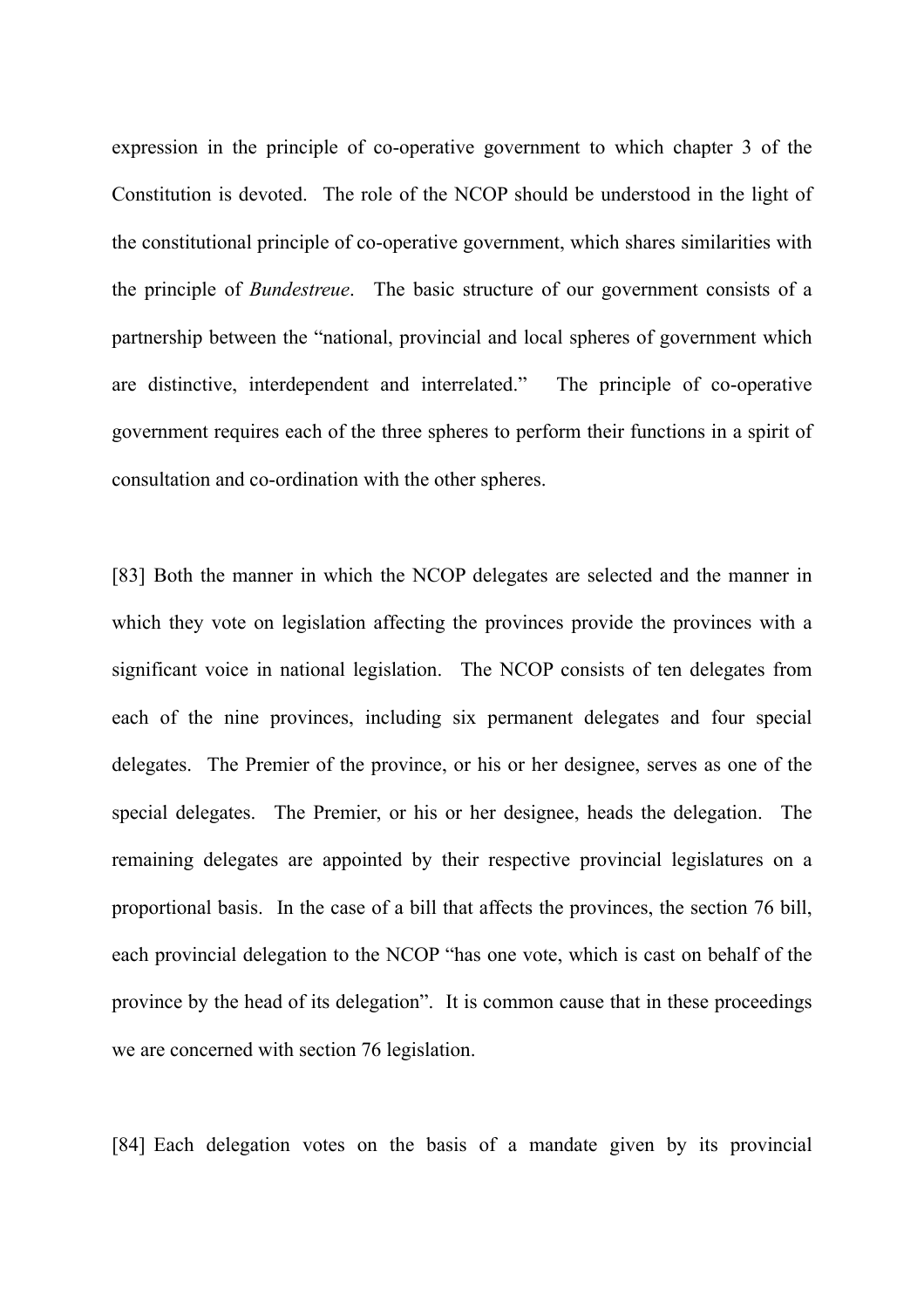legislature. This is clear from the Constitution, which provides that the provincial legislatures have the responsibility to confer authority on their delegations to cast votes on their behalf in the NCOP. As this Court has explained, the NCOP "is a council of provinces and not a chamber composed of elected representatives. Voting by delegation reflects accurately the support of the different provincial legislatures for a measure under consideration." In this manner the provincial legislatures are given a direct say in the national law-making process through the NCOP.

[85] The procedure stipulated in section 76 for bills that affect the provinces "gives more weight to the position of the National Council of Provinces" than does the constitutional procedure for bills that do not affect the provinces. After a bill has been passed by the National Assembly it is referred to the NCOP, which can pass the bill, pass the bill subject to amendment or reject the bill. If the NCOP and National Assembly cannot agree on a bill, it is sent to a mediation committee established to facilitate the resolution of disputes between the two houses. If the two chambers cannot reach an agreement following mediation, the original bill lapses but may still become law if it is passed again but now by two-thirds of the members of the National Assembly. In this way, although the NCOP does not wield a final veto over section 76 bills, it can delay their passage and force a two-thirds majority in the National Assembly.

# *The relationship between the NCOP and the provincial legislatures*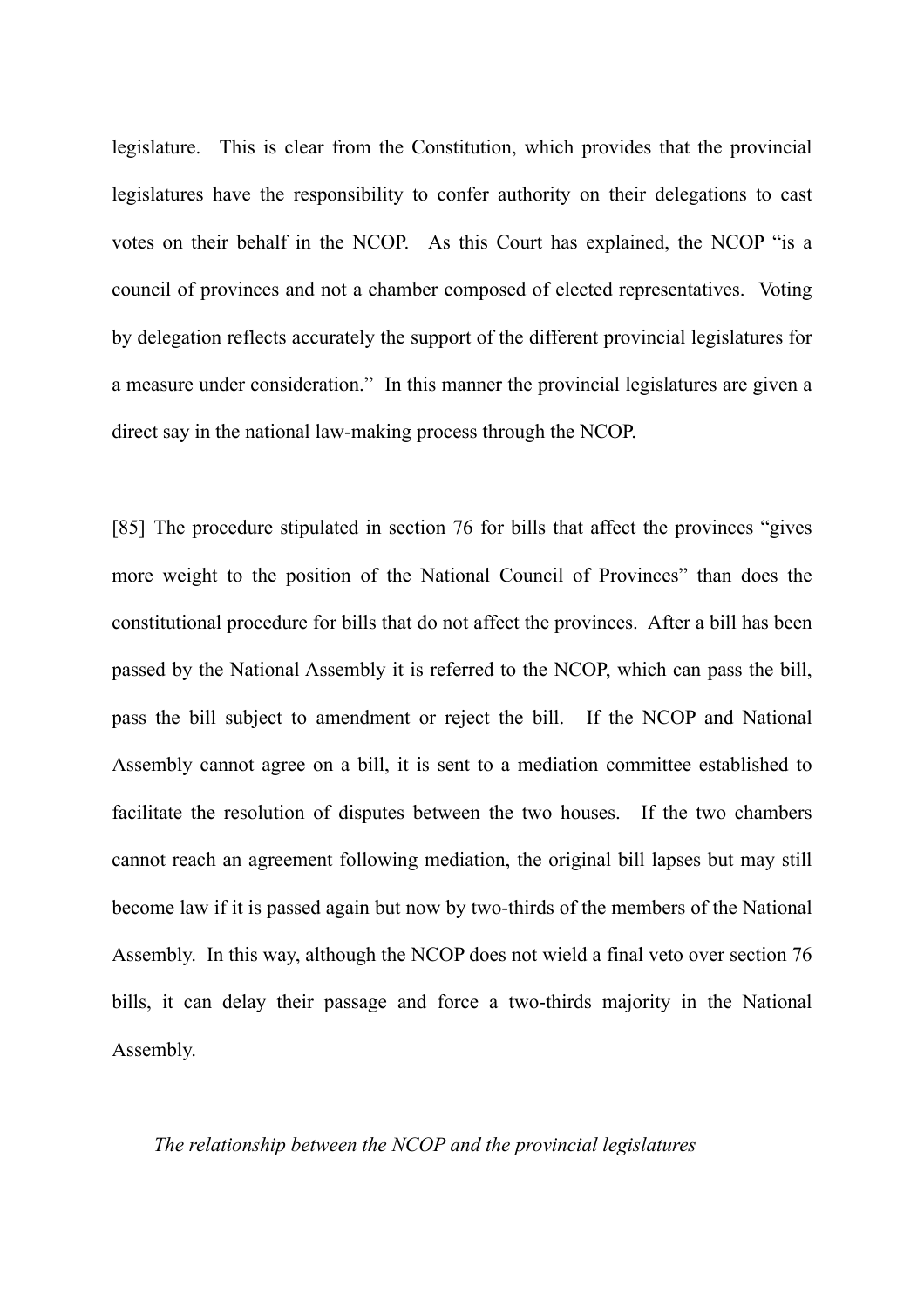[86] As pointed out earlier, in relation to section 76 bills, the NCOP delegations vote on the basis of mandates given to them by their respective provincial legislatures. Naturally, this will require provincial legislatures to study and deliberate on the bill in question so as to give informed mandates. And in doing so, provincial legislatures no doubt take part in the national legislative process. This is so because in the national legislative process, the NCOP "represents the provinces to ensure that provincial interests are taken into account in the national sphere of government." And "[i]t does this mainly by participating in the national legislative process". In this way, the provincial legislatures become involved in the national legislative process by considering how they should vote on the bill under consideration at the national level.

[87] As the provincial legislatures are involved in the legislative process, albeit at the national level, they are engaged in the "legislative [or] other processes" of the legislatures. It is in this sense that the provisions of section  $118(1)(a)$  of the Constitution become relevant in the context of national legislation. Neither Parliament nor the nine provinces contended otherwise.

[88] The allegation by the applicant that the provinces did not comply with the provisions of section 118(1)(a) in connection with the health legislation must be understood in the light of this relationship between the NCOP and the provincial legislatures.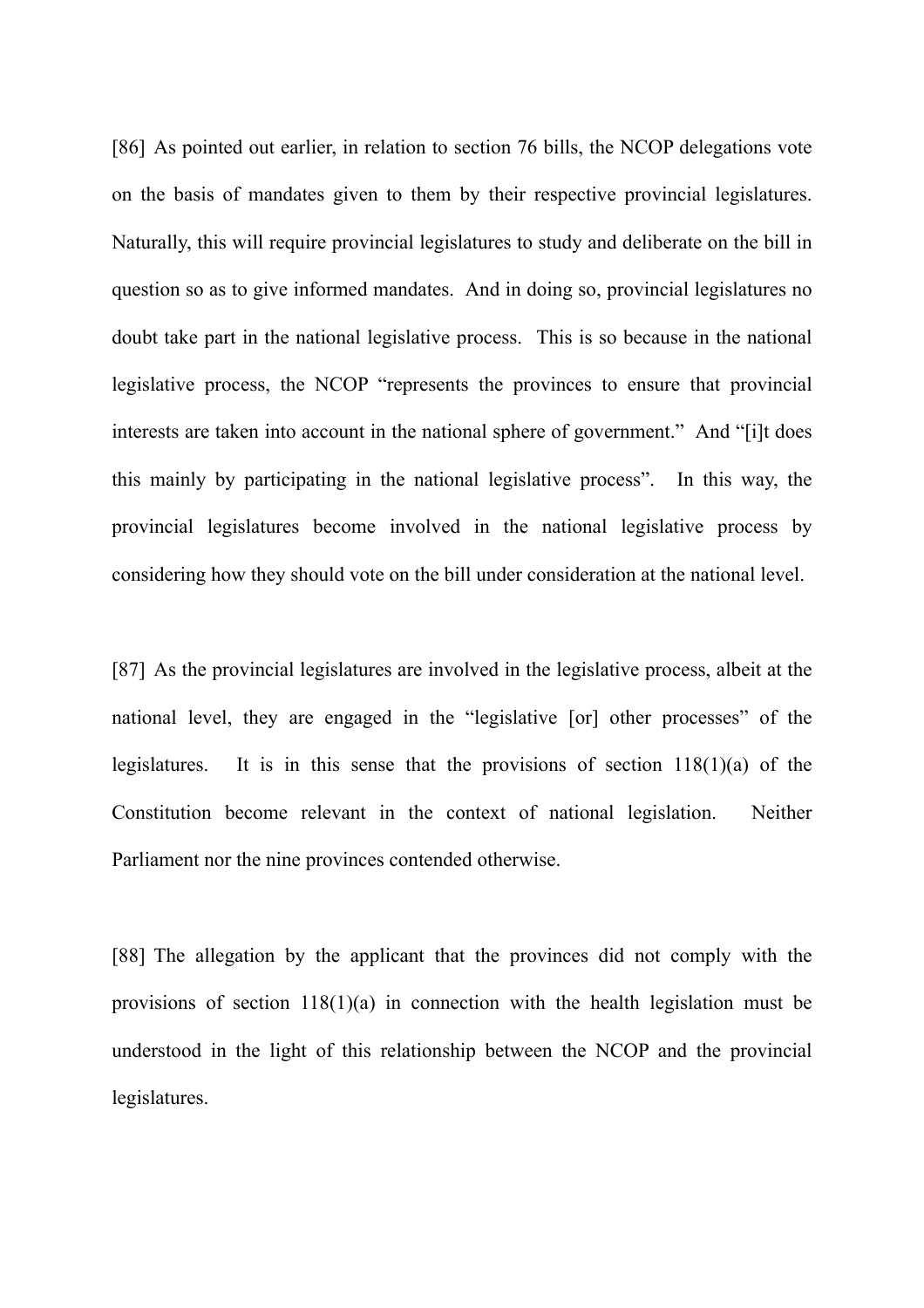[89] The duty to facilitate public involvement in the legislative process is an aspect of the right to political participation. International and regional human rights instruments provide a useful guide in understanding the duty to facilitate public involvement in the context of our country. I consider it necessary therefore to refer to the right to political participation as understood in international law.

# *The right to political participation under international and foreign law*

[90] The right to political participation is a fundamental human right, which is set out in a number of international and regional human rights instruments. In most of these instruments, the right consists of at least two elements: a general right to take part in the conduct of public affairs; and a more specific right to vote and/or to be elected. Thus article 25 of the International Covenant on Civil and Political Rights ("ICCPR") provides:

"Every citizen shall have the right and the opportunity, without any of the distinctions mentioned in article 2 and without unreasonable restrictions:

(a) To take part in the conduct of public affairs, directly or through freely chosen representatives;

(b) To vote and to be elected at genuine periodic elections which shall be by universal and equal suffrage and shall be held by secret ballot, guaranteeing the free expression of the will of the electors".

[91] Significantly, the ICCPR guarantees not only the "right" but also the "opportunity" to take part in the conduct of public affairs. This imposes an obligation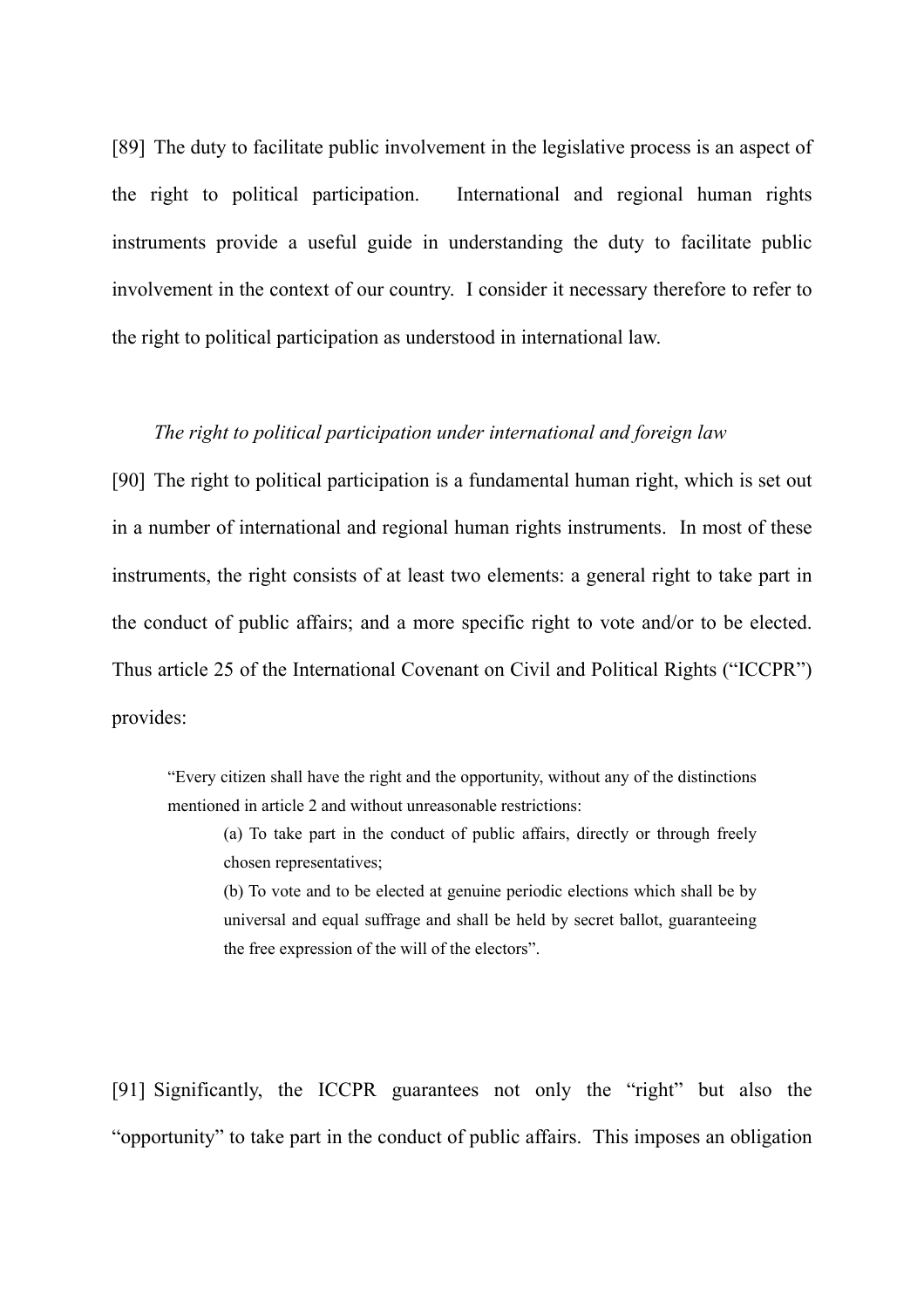on states to take positive steps to ensure that their citizens have an opportunity to exercise their right to political participation. The right enshrined in article 25 must be understood in the light of article 19 of the ICCPR, which provides:

"2. Everyone shall have the right to freedom of expression; this right shall include freedom to seek, receive and impart information and ideas of all kinds, regardless of frontiers, either orally, in writing or in print, in the form of art, or through any other media of his choice."

[92] Both articles 19 and 25 guarantee not only the positive right to political participation, but simultaneously impose a duty on states to facilitate public participation in the conduct of public affairs by ensuring that this right can be realised. Taken together, they seek to ensure that citizens have the necessary information and the effective opportunity to exercise the right to political participation.

[93] Since the adoption of the ICCPR, various regional human rights instruments and declarations have reaffirmed the right to political participation. The relevant regional human rights instrument in the context of our country is the African [Banjul] Charter on Human and Peoples' Rights ("African Charter"), adopted on 27 June 1981, which was acceded to by our country on 9 July 1996. The African Charter is more specific than the ICCPR in spelling out the obligation of states parties to ensure that people are well informed of the rights in the African Charter. The relevant articles are articles 9, 13 and 25 which provide: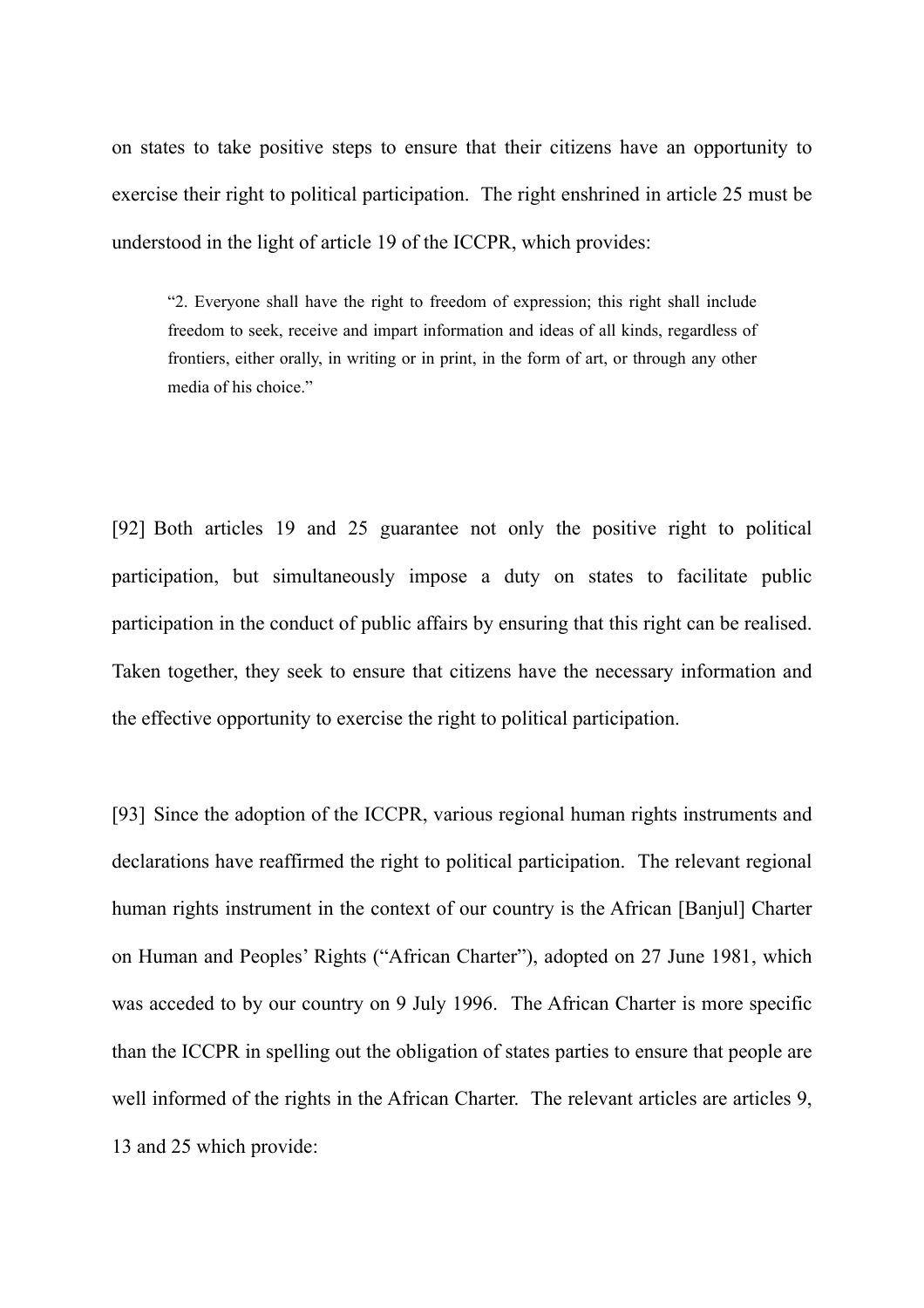"Article 9

1. Every individual shall have the right to receive information.

2. Every individual shall have the right to express and disseminate his opinions within the law.

. . . .

#### Article 13

1. Every citizen shall have the right to participate freely in the government of his country, either directly or through freely chosen representatives in accordance with the provisions of the law.

. . . .

Article 25

States parties to the present Charter shall have the duty to promote and ensure through teaching, education and publication, the respect of the rights and freedoms contained in the present Charter and to see to it that these freedoms and rights as well as corresponding obligations and duties are understood."

[94] Similarly, the American Convention on Human Rights provides in article 23 that all citizens shall enjoy the right and opportunity "to take part in the conduct of public affairs, directly or through freely chosen representatives". The Harare Commonwealth Declaration proclaims the "individual's inalienable right to participate by means of free and democratic processes in framing the society in which he or she lives". The Inter-American Democratic Charter re-affirms that "the participatory nature of democracy in [the American] countries in different aspects of public life contributes to the consolidation of democratic values and to freedom and solidarity in the Hemisphere". It further asserts that "[i]t is the right and responsibility of all citizens to participate in decisions relating to their own development. This is also a necessary condition for the full and effective exercise of democracy. Promoting and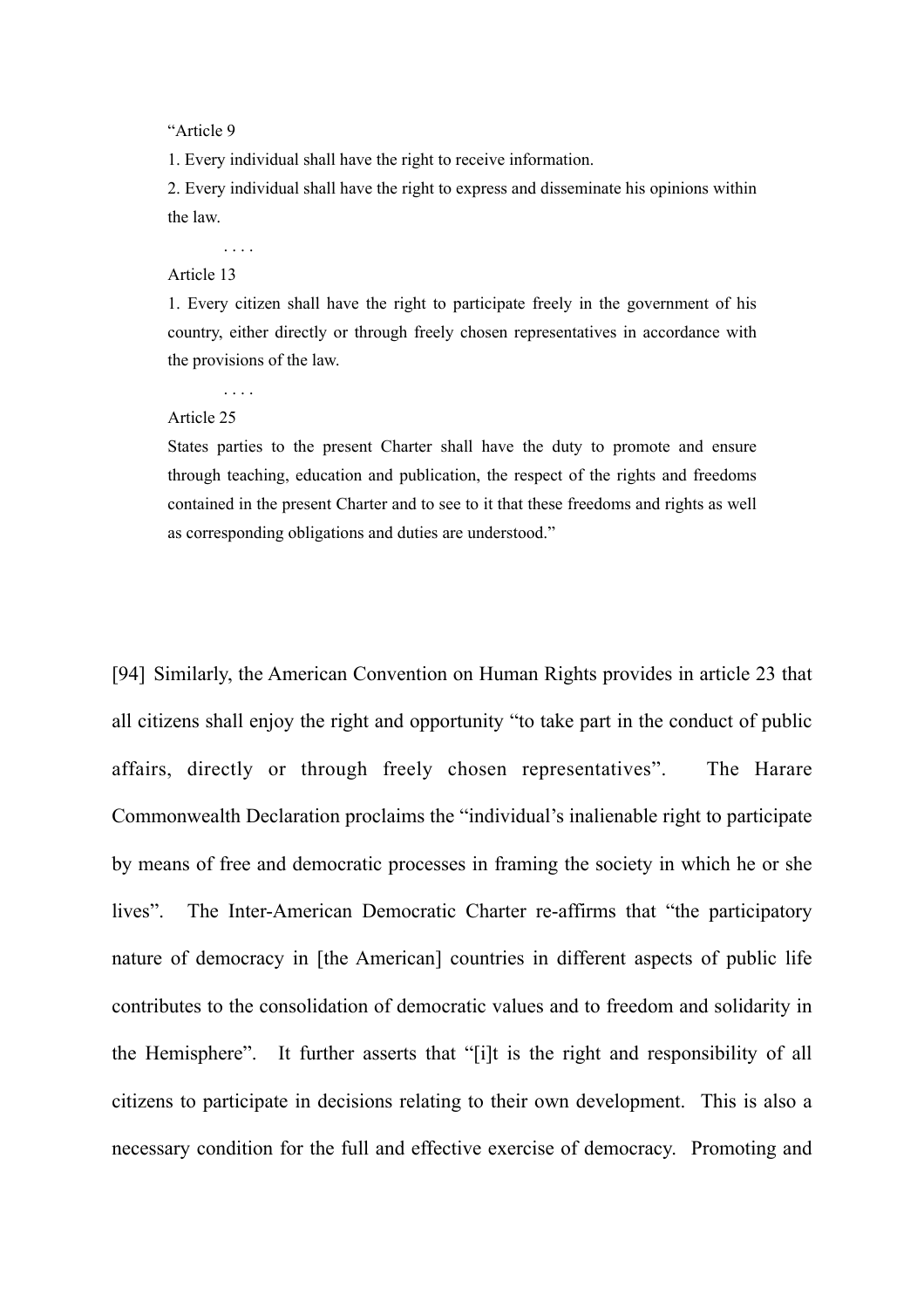fostering diverse forms of participation strengthens democracy."

## *Nature and scope of the right*

[95] The precise nature and scope of the international law right to participate in the conduct of public affairs is a matter for individual states to determine through their laws and policies. Under article 25 of the ICCPR, states are to establish "powers and the means by which individual citizens exercise the right to participate in the conduct of public affairs protected by article 25" in national constitutions and other laws. As the Human Rights Committee has explained, "[i]t is for the legal and constitutional system of the State party to provide for the modalities of such participation."

[96] The right to political participation has been described as an open-textured "programmatic" right, which is open to experimental reformulation and which will necessarily change in the light of ongoing national experiences:

"Fresh understandings and different institutionalizations of the right in different cultural and political contexts may reveal what an increasing number of states believe to be a necessary minimum of political participation for all states. That minimum should never require less of a government than provision for meaningful exercise of choice by citizens in some form of electoral process permitting active debate on a broad if not unlimited range of issues. But it could require much more."

[97] The idea of an evolving human right to political participation comports with this Court's view of human rights as open to elaboration, reinterpretation and expansion.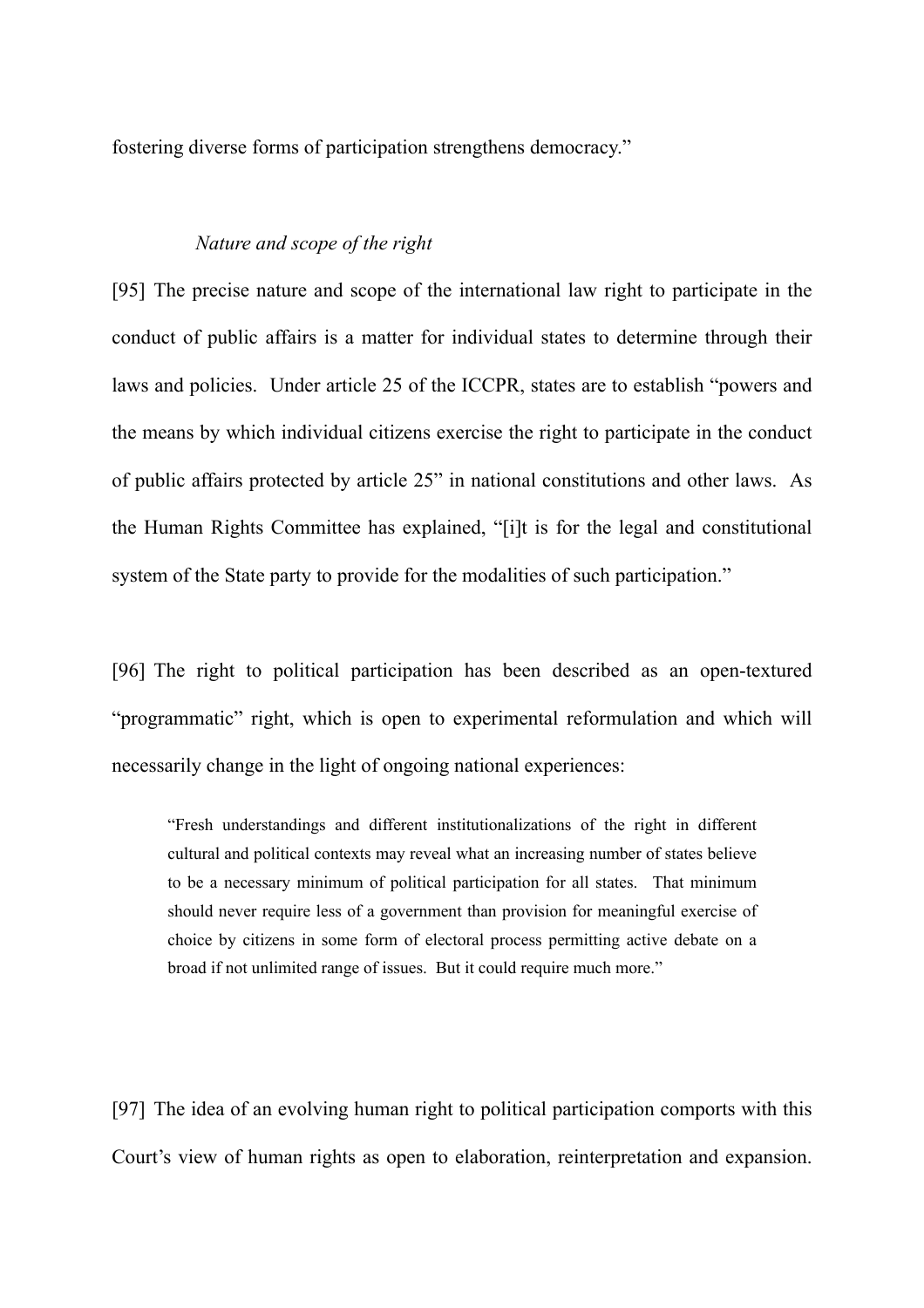As the Court has explained, "rights by their nature will atrophy if they are frozen. As the conditions of humanity alter and as ideas of justice and equity evolve, so do concepts of rights take on a new texture and meaning." This must be particularly so for programmatic rights like the right to take part in the conduct of public affairs, which must be realised through the programs and policies of states. But more importantly, the right to political participation must be left to gather its meaning and content from historical and cultural experience. What is required is for "States to adopt such legislative and other measures as may be necessary to ensure that citizens have an effective opportunity to enjoy the rights it protects."

[98] The right to political participation includes but is not limited to the right to vote in an election. That right, which is specified in article 25(b) of the ICCPR, represents one institutionalisation of the right to take part in the conduct of public affairs. The broader right, which is provided for in article 25(a), envisages forms of political participation which are not limited to participation in the electoral process. It is now generally accepted that modes of participation may include not only indirect participation through elected representatives but also forms of direct participation.

[99] According to the Inter-Parliamentary Union, an international organisation of Parliaments of sovereign States, which serves as a focal point for worldwide parliamentary dialogue, "[d]irect participation means that not only elected representatives, but citizens too are able to participate directly in public affairs, either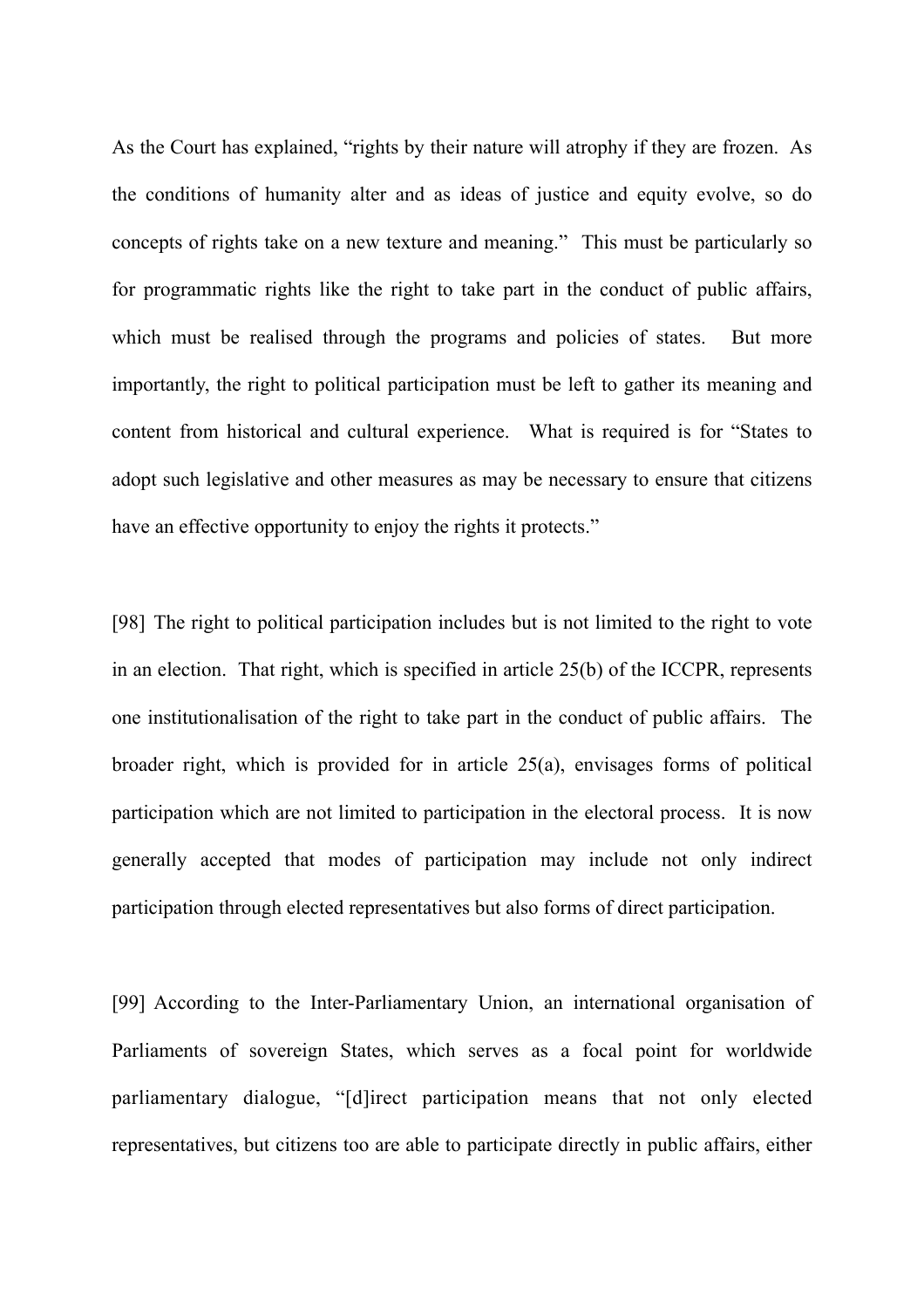through public debate and dialogue with elected representatives, referendums and popular initiatives or through self-organisation, guaranteed under the freedoms of expression, assembly and association." In this regard the Human Rights Committee has explained that:

"Citizens participate directly in the conduct of public affairs when they exercise power as members of legislative bodies or by holding executive office. This right of direct participation is supported by paragraph (b). Citizens also participate directly in the conduct of public affairs when they choose or change their constitution or decide public issues through a referendum or other electoral process conducted in accordance with paragraph (b). Citizens may participate directly by taking part in popular assemblies, which have the power to make decisions about local issues or about the affairs of a particular community and in bodies established to represent citizens in consultation with government.

. . . .

Citizens also take part in the conduct of public affairs by exerting influence through public debate and dialogue with their representatives or through their capacity to organize themselves. This participation is supported by ensuring freedom of expression, assembly and association."

[100] The right to political participation can therefore be realised in many ways. As one commentator has observed of article 25 of the ICCPR:

"[T]he right to political participation can be realized in multiple ways, and it is not possible to derive from this provision one single means of realizing it. In this context, the heterogeneity of the parties' political systems and the different degrees of political participation provided for, even in democratic states, should not be overlooked. Democratic systems and theories may be more or less focused upon representation and may balance the division of powers between central and local authorities differently. For some theories on democracy, the right to vote for representatives is satisfactory. Other theories are more expansive and place a higher value on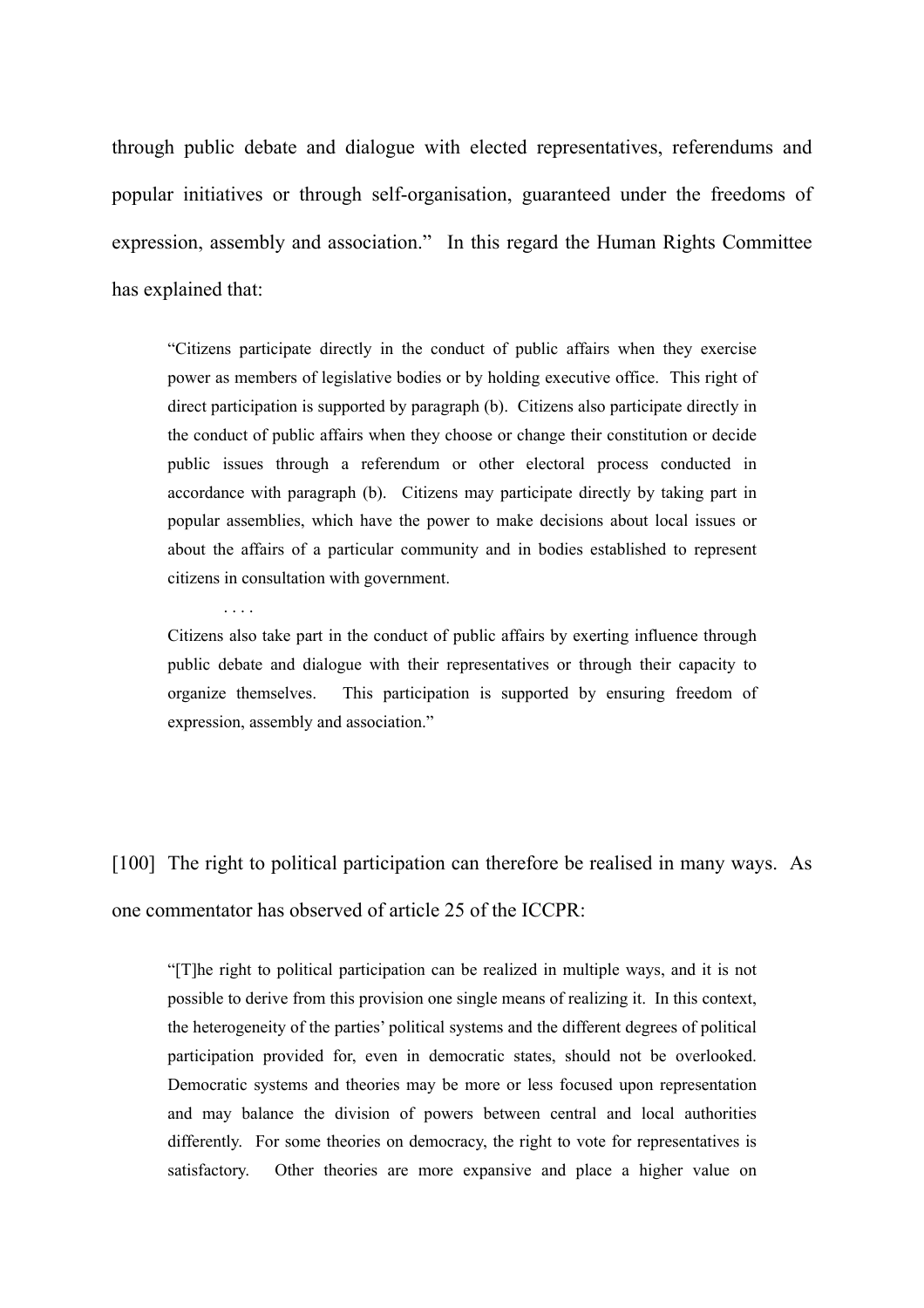participatory elements in society. The latter approach suggests citizens' participation before local authorities with decentralized power and public involvement in local government."

[101] The idea of allowing the public to participate in the conduct of public affairs is not a new concept. In this country, the traditional means of public participation is imbizo/lekgotla/bosberaad. This is a participatory consultation process that was, and still is, followed within the African communities. It is used as a forum to discuss issues affecting the community. This traditional method of public participation, a tradition which is widely used by the government, is both a practical and symbolic part of our democratic processes. It is a form of participatory democracy.

[102] Neither is the idea of allowing the public to participate in the parliamentary decision-making process a new concept. The right to political participation has deep historical roots, dating back to the Middle Ages. The Magna Carta guaranteed the right to petition the government for the redress of grievances, and over time this right became a central part of English constitutionalism, whereby "the disenfranchised joined the enfranchised in participating in English political life." The English colonists to the United States brought with them an understanding of petitioning as the foundation of public participation in politics, and the right to petition the government is now protected by the First Amendment to the U.S. Constitution. Likewise, Article 17 of the Basic Law for the Federal Republic of Germany guarantees the right of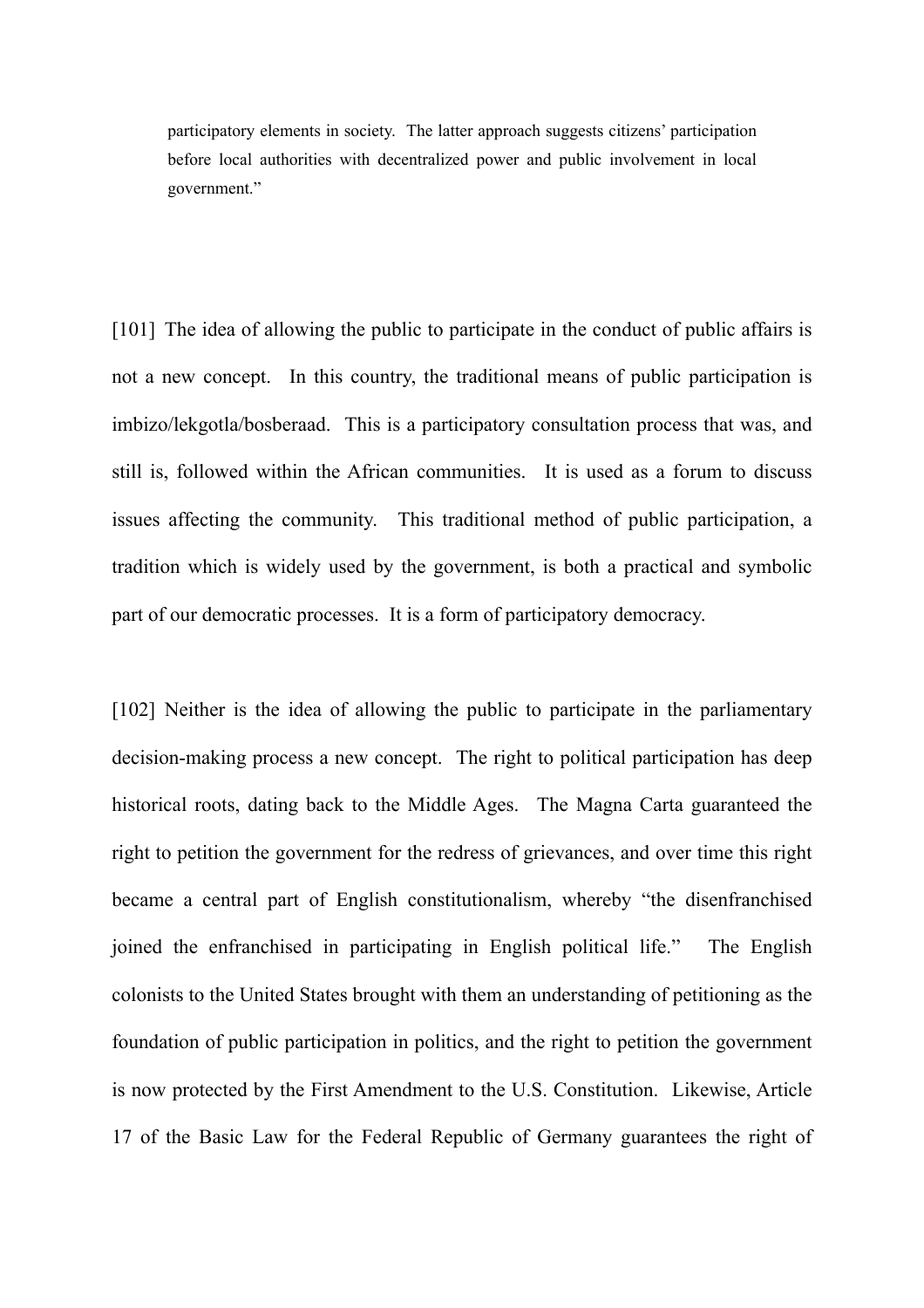every citizen to present written requests or complaints to Parliament or other appropriate authorities. Members of the public exercise this right individually and collectively in substantial numbers, and a petitioner is generally entitled to have his or her petition examined on its merits and to be informed of the decision taken and the reasons for that decision.

[103] More recently, a growing number of national Constitutions, in particular those adopted since the entry into force of the ICCPR, expressly embrace the principle of participatory democracy. Several, like our Constitution, include provisions that promote participation in law-making, whether through written petitions, oral hearings or other mechanisms of public involvement. For example, the Constitution of Tanzania provides that "[e]very citizen has the right and the freedom to participate fully in the process leading to the decision on matters affecting him, his well-being or the nation." Citizens of Portugal have the right to submit petitions, representations or complaints to governmental institutions, and the law must determine conditions under which the National Assembly, sitting in plenary session, will consider these submissions.

[104] The Constitution of Colombia includes as one of the essential goals of the state, the goal "to facilitate the participation of everyone in the decisions that affect them and in the economic, political, administrative, and cultural life of the nation." More specifically, it provides that "[a]ny citizen has the right to participate in the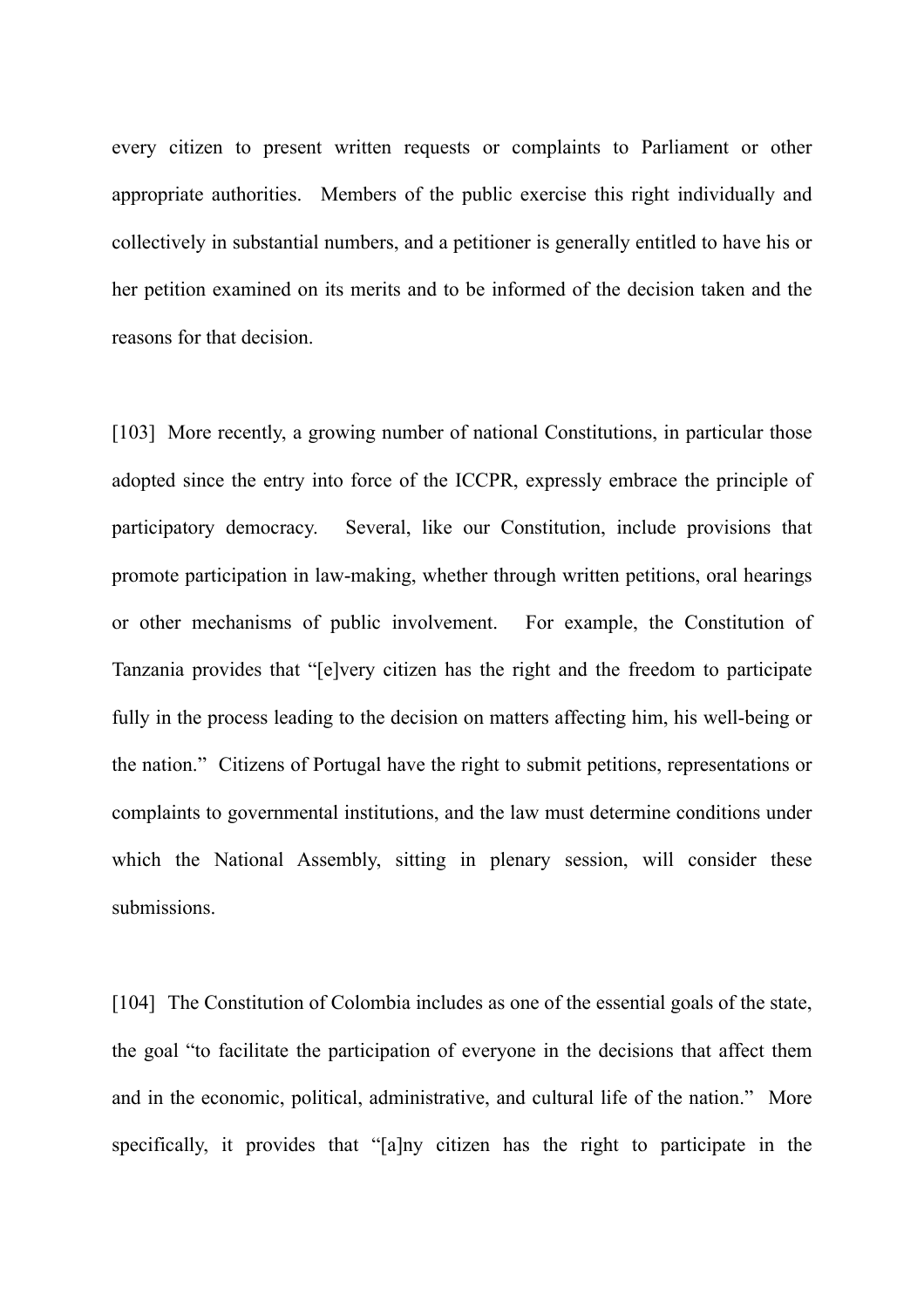establishment, exercise, and control of political power. To make this decree effective the citizen may . . . [p]articipate in elections, plebiscites, referendums, popular consultations, and other forms of democratic participation." Other jurisdictions also provide for the direct involvement of their citizens in the law-making process.

# *Conclusions from international law and foreign law*

[105] The international law right to political participation encompasses a general right to participate in the conduct of public affairs and a more specific right to vote and/or be elected into public office. The general right to participate in the conduct of public affairs includes engaging in public debate and dialogue with elected representatives at public hearings. But that is not all; it includes the duty to facilitate public participation in the conduct of public affairs by ensuring that citizens have the necessary information and effective opportunity to exercise the right to political participation.

[106] While the right to political participation in international law can be achieved in multiple ways, it is clear that this right does not require less of a government than provision for meaningful exercise of choice in some form of electoral process and public participation in the law-making process by permitting public debate and dialogue with elected representatives. In addition, this right is supported by the right to freedom of expression which includes the freedom to seek, receive and impart information. In our country, the right to political participation is given effect not only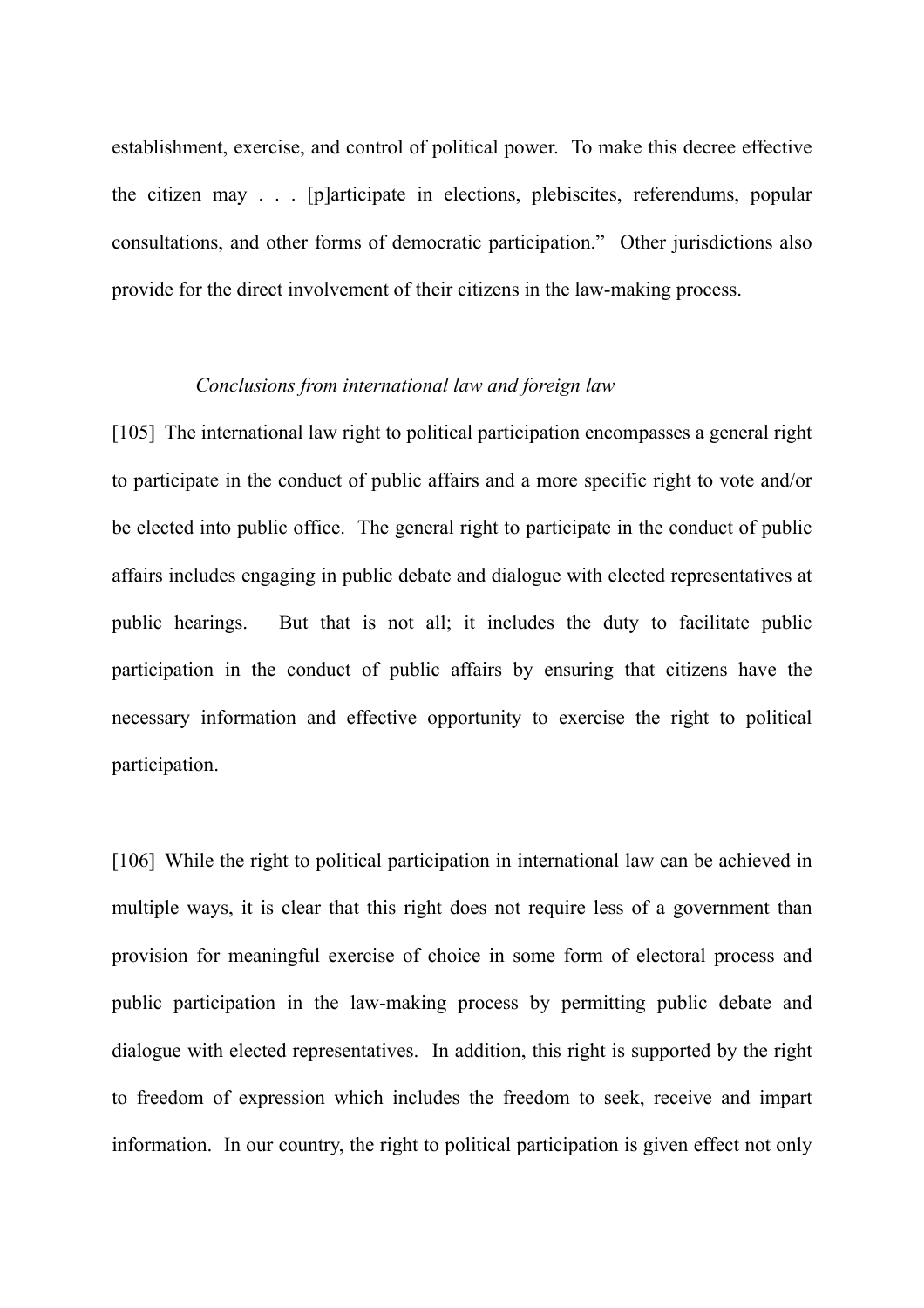through the political rights guaranteed in section 19 of the Bill of Rights, as supported by the right to freedom of expression but also by imposing a constitutional obligation on legislatures to facilitate public participation in the law-making process.

[107] The duty to facilitate public involvement in the legislative process under our Constitution must therefore be understood as a manifestation of the international law right to political participation. Public involvement in the legislative and other processes of legislatures of our country is a more specific form of political participation than the participation in the conduct of public affairs that is contemplated by article 25 of the ICCPR.

[108] Thus the Constitutional Assembly, in framing our Constitution, was not content only with the right to vote as an expression of the right to political participation. It opted for a more expansive role of the public in the conduct of public affairs by placing a higher value on public participation in the law-making process. As Ms N Mokonyane, a Gauteng member of the NCOP, has recently noted:

"Our struggle against apartheid was necessitated not just by our hatred of the apartheid system, and the suffering and the injustice it inflicted on the people of our country; it was also inspired by our vision of a democratic alternative as opposed to a system based on an institutionalised racialism and exploitation.

Our struggle was inspired in particular by our vision of a nonracial and democratic South Africa in which the people shall govern.

A key aspect of our vision of democracy was obviously the right to vote. The idea that every citizen, regardless of their race, colour or creed, was entitled to stand for

. . . .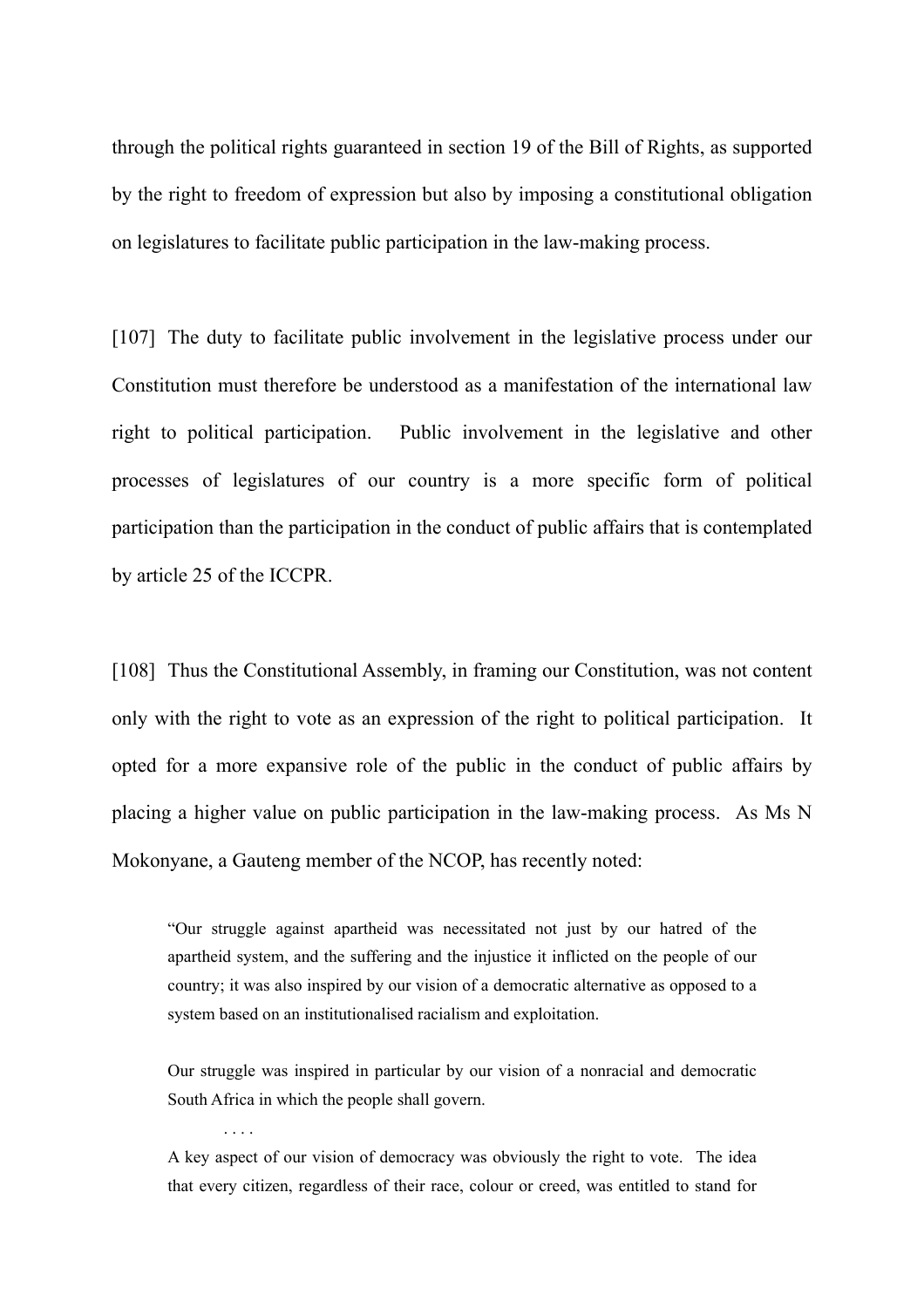elections and to vote in them. But our vision of democracy also went beyond simply voting every five years.

We were also inspired by the idea of a participatory democracy as well as a system in which the people of our country would on an on-going basis participate in and have a say in every aspect of the lives in workplaces, communities, streets and schools."

[109] This is reflected in the very nature of our constitutional democracy.

### *The nature of our constitutional democracy*

[110] The international law right to political participation reflects a shared notion that a nation's sovereign authority is one that belongs to its citizens, who "themselves should participate in government – though their participation may vary in degree." This notion is expressed in the preamble of the Constitution, which states that the Constitution lays "the foundations for a democratic and open society in which government is based on the will of the people." It is also expressed in constitutional provisions that require national and provincial legislatures to facilitate public involvement in their processes. Through these provisions, the people of South Africa reserved for themselves part of the sovereign legislative authority that they otherwise delegated to the representative bodies they created.

[111] Our Constitution was inspired by a particular vision of a non-racial and democratic society in which government is based on the will of the people. Indeed, one of the goals that we have fashioned for ourselves in the Preamble of the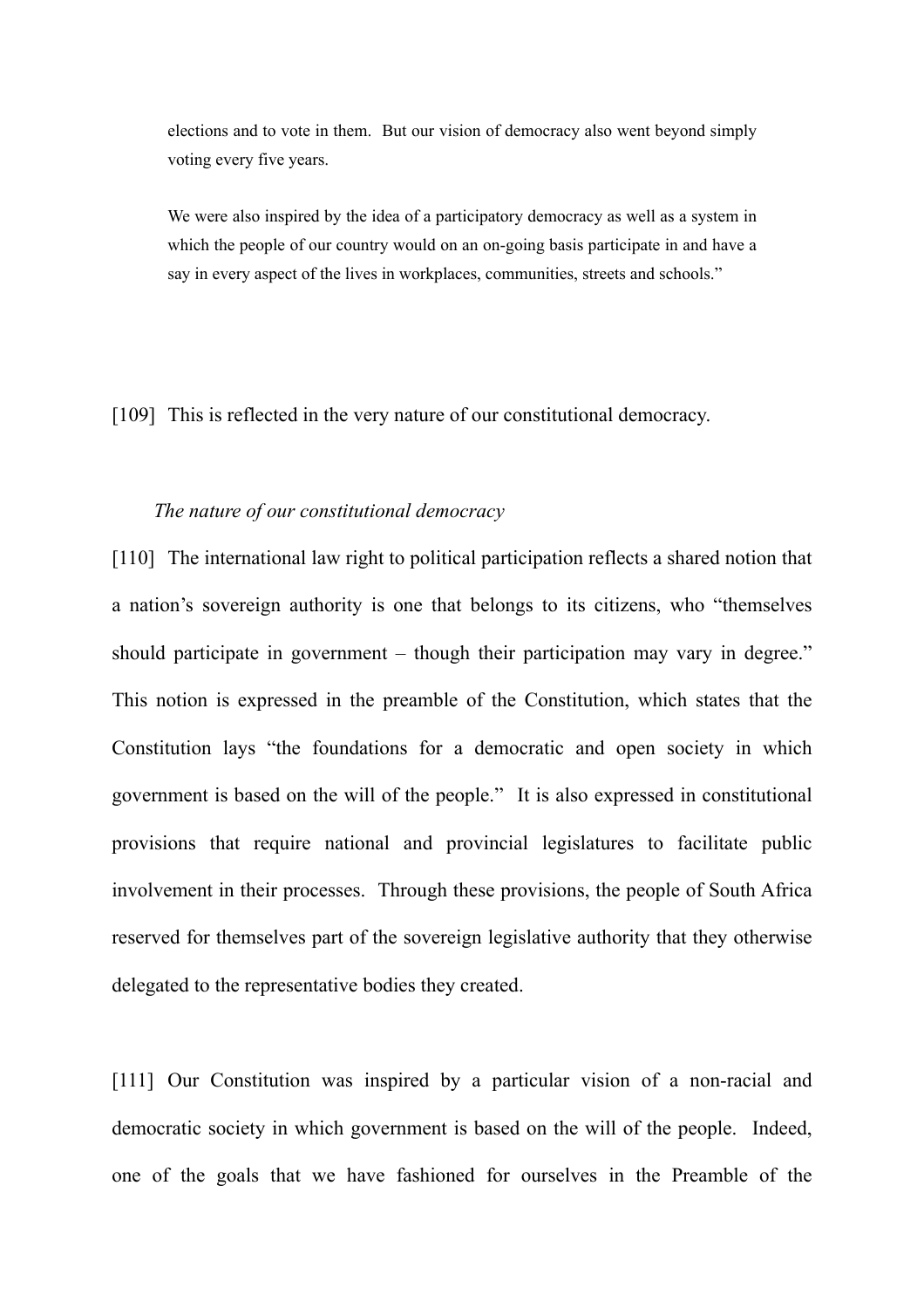Constitution is the establishment of "a society based on democratic values, social justice and fundamental human rights." The very first provision of our Constitution, which establishes the founding values of our constitutional democracy, includes as part of those values "a multi-party system of democratic government, to ensure accountability, responsiveness and openness." Commitment to principles of accountability, responsiveness and openness shows that our constitutional democracy is not only representative but also contains participatory elements. This is a defining feature of the democracy that is contemplated. It is apparent from the preamble of the Constitution that one of the basic objectives of our constitutional enterprise is the establishment of a democratic and open government in which the people shall participate to some degree in the law-making process.

[112] The nature of our democracy must be understood in the context of our history. As has been observed, during the struggle against apartheid, a system that denied the majority of the people a say in the making of the laws which governed them, the people developed the concept of the people's power as an alternative to the undemocratic system of apartheid. This concept ensured that the people took part in community structures that were set up to fight the system of apartheid. But as has been observed, the significance of these "organs of the people's power" went beyond their intended purpose:

"They were also seen as crucial in laying the foundation for the future participatory democracy that [the people] were fighting for and that we are operating under. This emphasis on democratic participation that was born in the struggle against injustices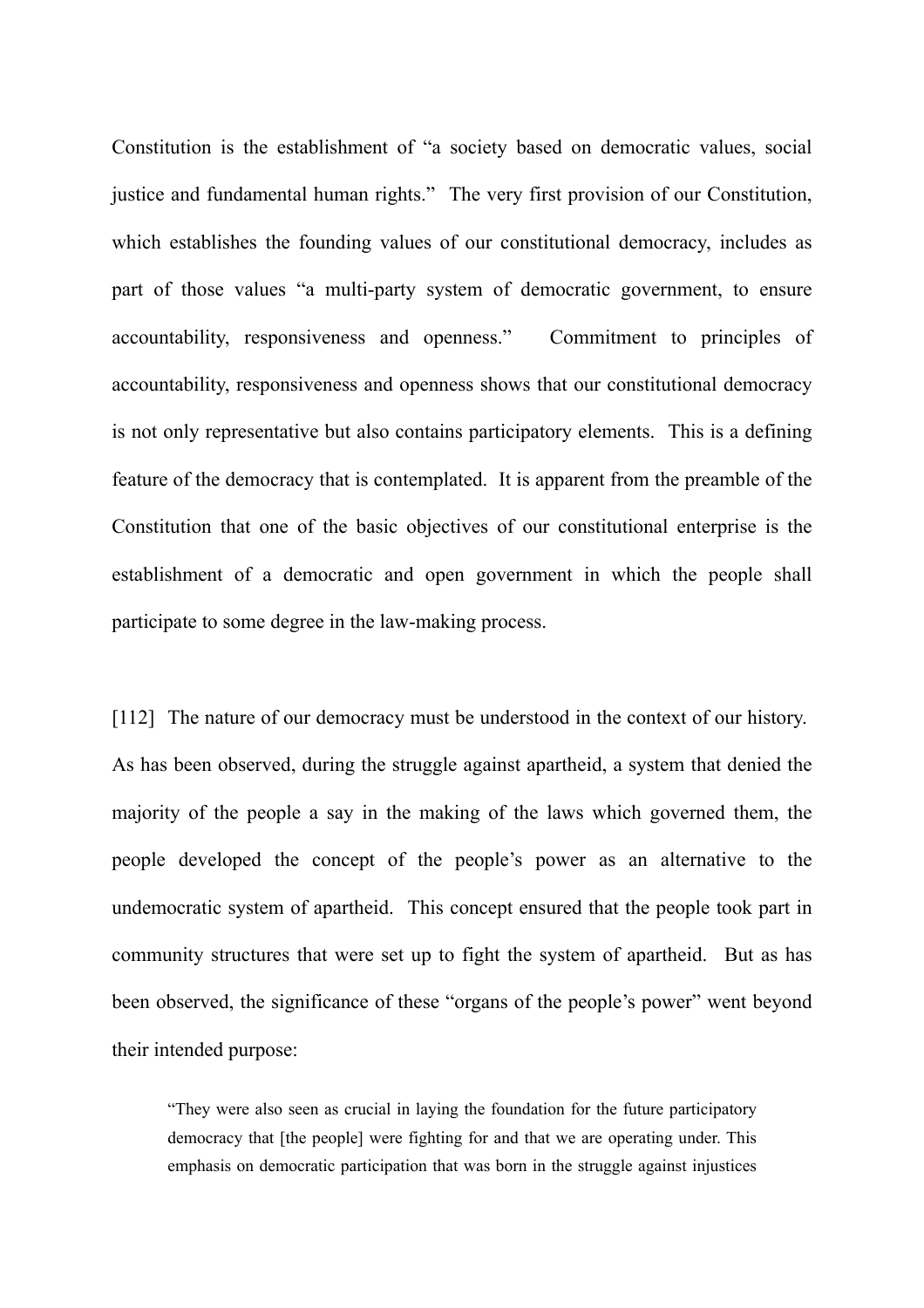is strongly reflected in our new democratic Constitution and the entrenchment of public participation in Parliament and the legislatures."

[113] Consistent with the participative nature of our democracy, Parliament has developed the notion of a People's Assembly, which is a joint venture between Parliament and the provincial legislatures. The purpose of the Peoples' Assembly was "to enable the public to impact on decision-making with regard to laws affecting them and give meaning to the notion of a Peoples' Parliament that strives to improve the quality of life of all South Africans and to strengthen democracy." The objectives of the Peoples' Assembly included, among others, the creation of an opportunity for the public, particularly the most marginalised communities, to engage with Parliament and the provincial legislatures, to build on the legacy of active participation by the public which is reflected in the Kliptown gathering of 1955 and the writing of the democratic Constitution, and to provide a vehicle for people's voices to be heard on issues affecting them.

[114] As part of its proceedings, the Peoples' Assembly 2005 set up workshops that focused on four commissions, which included a commission on public participation. The Commission on Public Participation reiterated, through the voices of the people of South Africa, the meaning and importance of public participation in the context of our constitutional democracy. The Commission noted that

"one of the distinctive features of public participation processes in South Africa has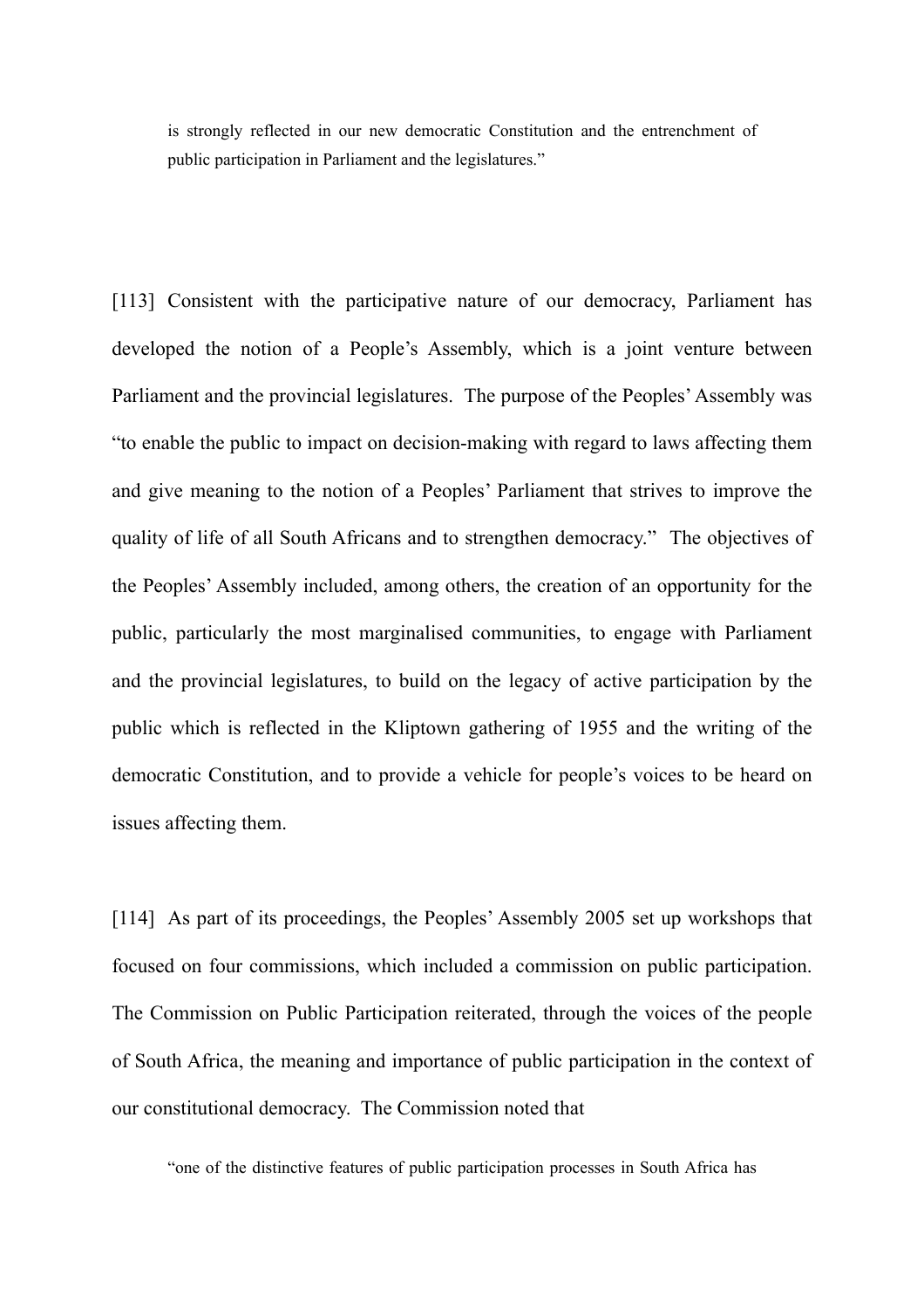always been that it is firmly grounded in the constitutional imperative of democratic participation and keeping society involved in legislative, policy and other decisionmaking processes. The Constitution makes Parliament and the provincial legislatures, as well as municipal councils, the primary democratic institutions in South Africa. The people have a voice in these institutions, not only through elected representatives, but also through access to committee meetings and deliberations. The people also have the right to speak and make representations to committees and meetings, which is in line with the Constitution, which states that all people shall be entitled to take part in the administration of the country."

[115] In the overall scheme of our Constitution, the representative and participatory elements of our democracy should not be seen as being in tension with each other. They must be seen as mutually supportive. General elections, the foundation of representative democracy, would be meaningless without massive participation by the voters. The participation by the public on a continuous basis provides vitality to the functioning of representative democracy. It encourages citizens of the country to be actively involved in public affairs, identify themselves with the institutions of government and become familiar with the laws as they are made. It enhances the civic dignity of those who participate by enabling their voices to be heard and taken account of. It promotes a spirit of democratic and pluralistic accommodation calculated to produce laws that are likely to be widely accepted and effective in practice. It strengthens the legitimacy of legislation in the eyes of the people. Finally, because of its open and public character it acts as a counterweight to secret lobbying and influence peddling. Participatory democracy is of special importance to those who are relatively disempowered in a country like ours where great disparities of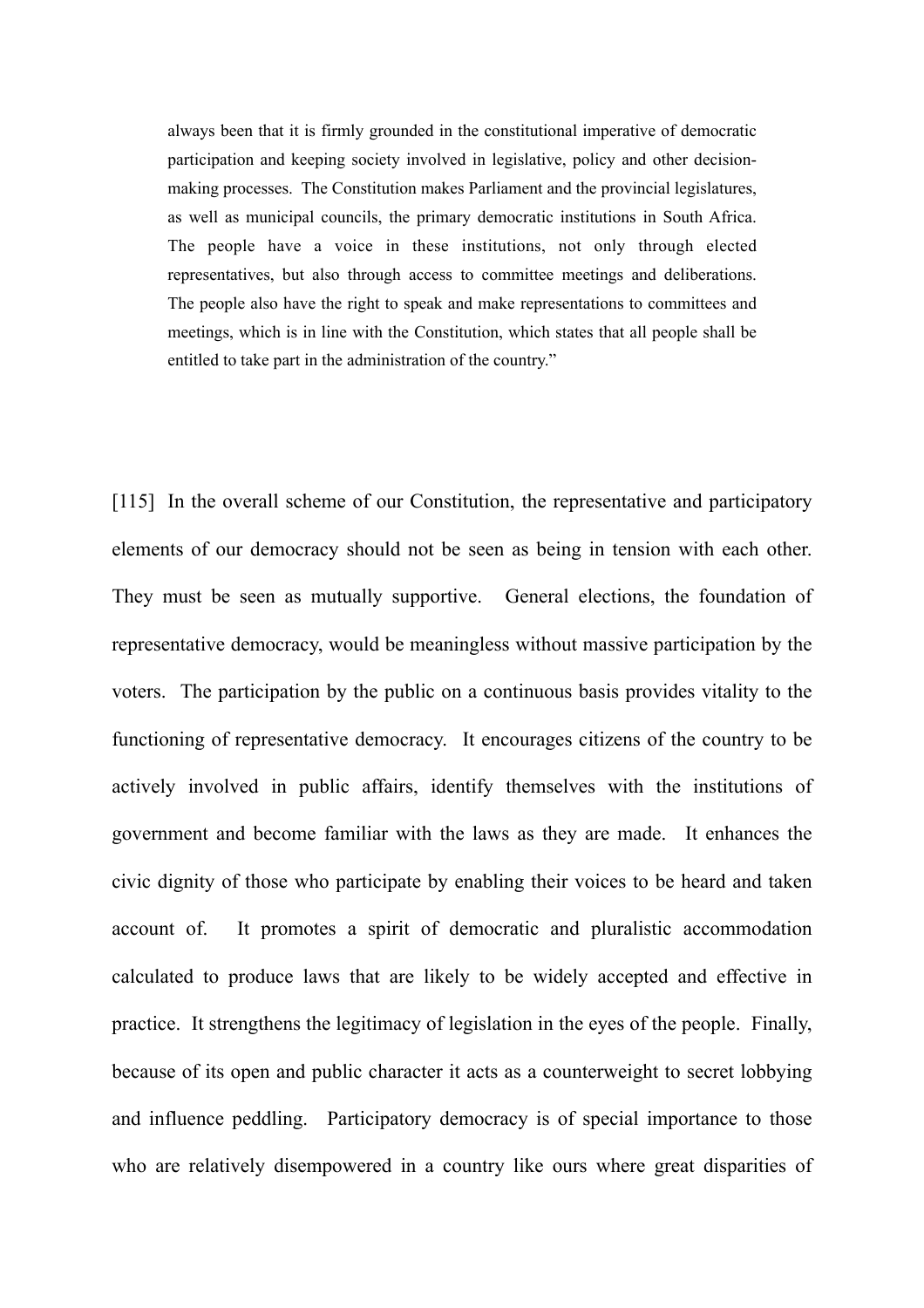wealth and influence exist.

[116] Therefore our democracy includes as one of its basic and fundamental principles, the principle of participatory democracy. The democratic government that is contemplated is partly representative and partly participatory, is accountable, responsive and transparent and makes provision for public participation in the lawmaking processes. Parliament must therefore function in accordance with the principles of our participatory democracy.

[117] It is against this background that the nature and scope of the duty to facilitate public involvement must be construed and understood. And it is to that question that I now turn.

#### *The meaning and scope of the duty to facilitate public involvement*

[118] Public involvement is not a uniquely South African concept. In other countries, notably, in the United States, it is a concept that is used in the context of rule-making by administrative agencies. It is one of the requirements of the rulemaking process by these agencies. In the international terrain, there is a growing number of instruments that make provision for the principle of public participation, in particular, in the context of environmental issues. It is commonly used to refer to the active participation of the public in the decision-making processes. The words "public involvement" and "public participation" are often used interchangeably.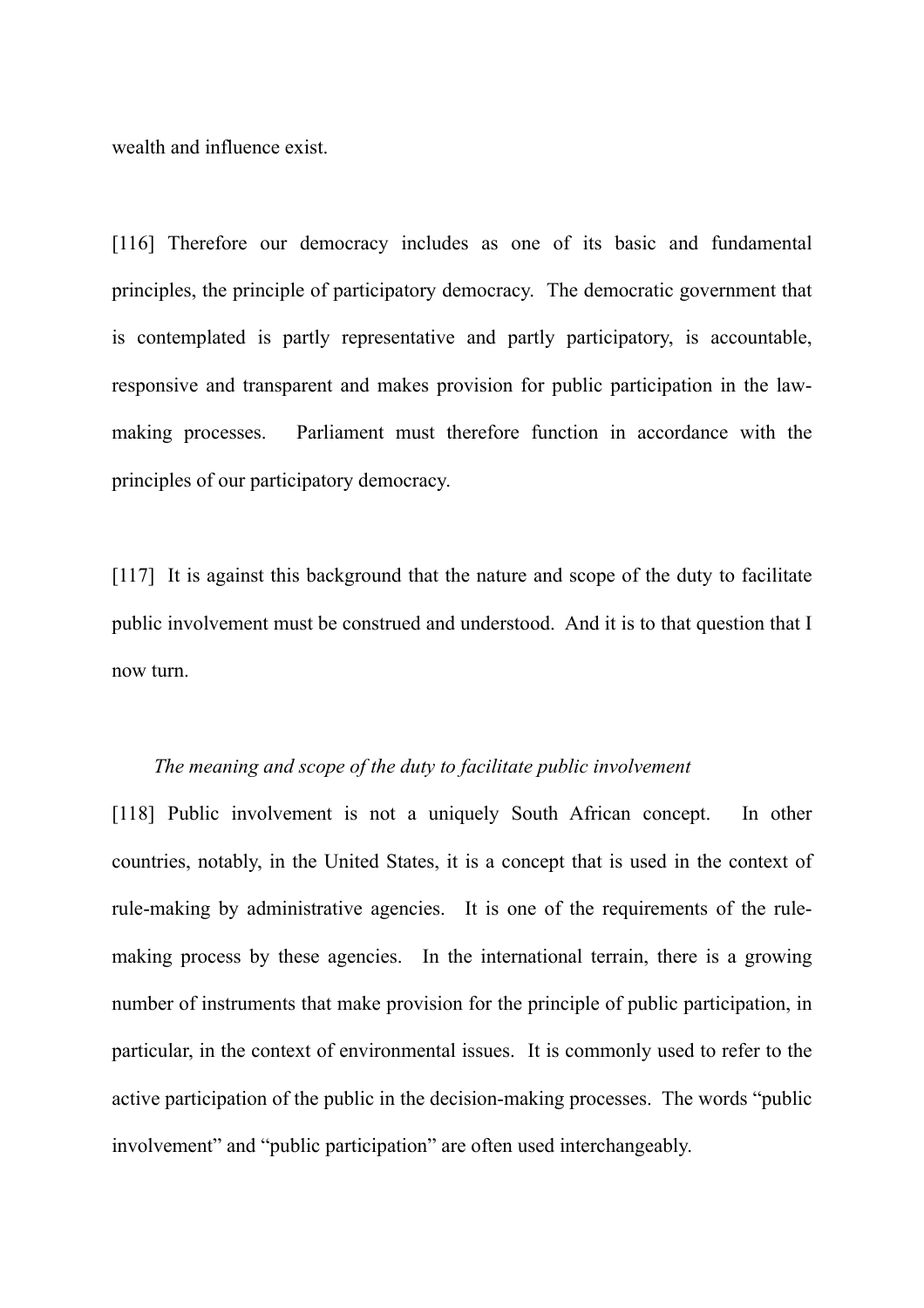[119] The phrase "facilitate public involvement" is a broad concept, which relates to the duty to ensure public participation in the law-making process. The key words in this phrase are "facilitate" and "involvement". To "facilitate" means to "make easy or easier", "promote" or "help forward". The phrase "public involvement" is commonly used to describe the process of allowing the public to participate in the decisionmaking process. The dictionary definition of "involve" includes to "bring a person into a matter" while participation is defined as "[a] taking part with others (in an action or matter); . . . the active involvement of members of a community or organization in decisions which affect them".

[120] According to their plain and ordinary meaning, the words public involvement or public participation refer to the process by which the public participates in something. Facilitation of public involvement in the legislative process, therefore, means taking steps to ensure that the public participate in the legislative process. That is the plain meaning of section  $72(1)(a)$ .

[121] This construction of section  $72(1)(a)$  is consistent with the participative nature of our democracy. As this Court held in *New Clicks*, "[t]he Constitution calls for open and transparent government, and requires public participation in the making of laws by Parliament and deliberative legislative assemblies." The democratic government that is contemplated in the Constitution is thus a representative and participatory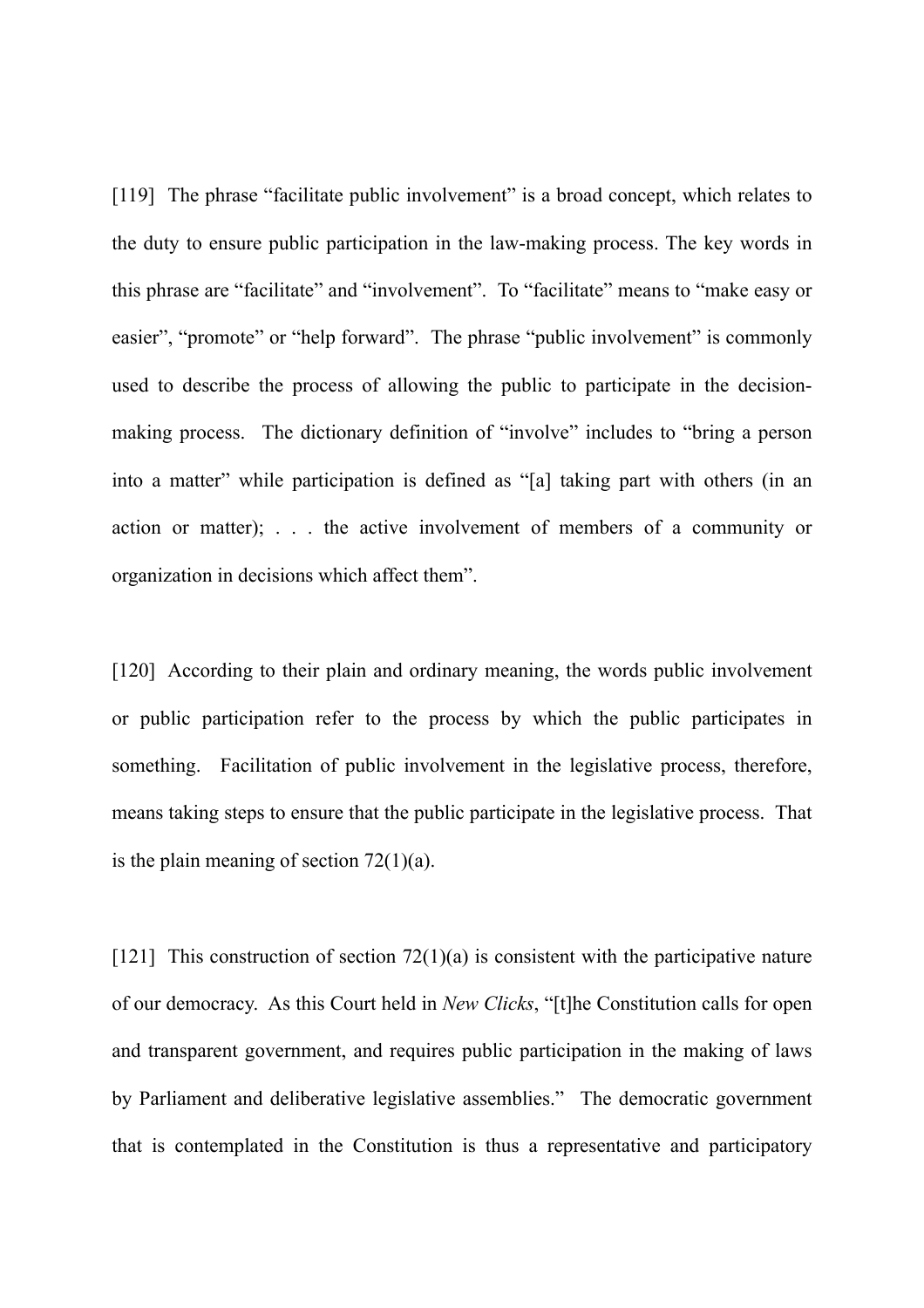democracy which is accountable, responsive and transparent and which makes provision for the public to participate in the law-making process.

[122] Our constitutional framework requires the achievement of a balanced relationship between representative and participatory elements in our democracy. Section 72(1)(a), like section 59(1)(a) and section 118(1)(a), addresses the vital relationship between representative and participatory elements, which lies at the heart of the legislative function. It imposes a special duty on the legislature and presupposes that the legislature will have considerable discretion in determining how best to achieve this balanced relationship. The ultimate question is whether there has been the degree of public involvement that is required by the Constitution.

[123] It is apparent that the Constitution contemplates that Parliament and the provincial legislatures would have considerable discretion to determine how best to fulfil their duty to facilitate public involvement. Save in relation to the specific duty to allow the public and the media to attend the sittings of the committees, the Constitution has deliberately refrained from prescribing to Parliament and the provincial legislatures what method of public participation should be followed in a given case. In addition, it empowers Parliament and the provincial legislatures to "determine and control [their] internal arrangements, proceedings and procedures" and to make their own rules and orders concerning their businesses.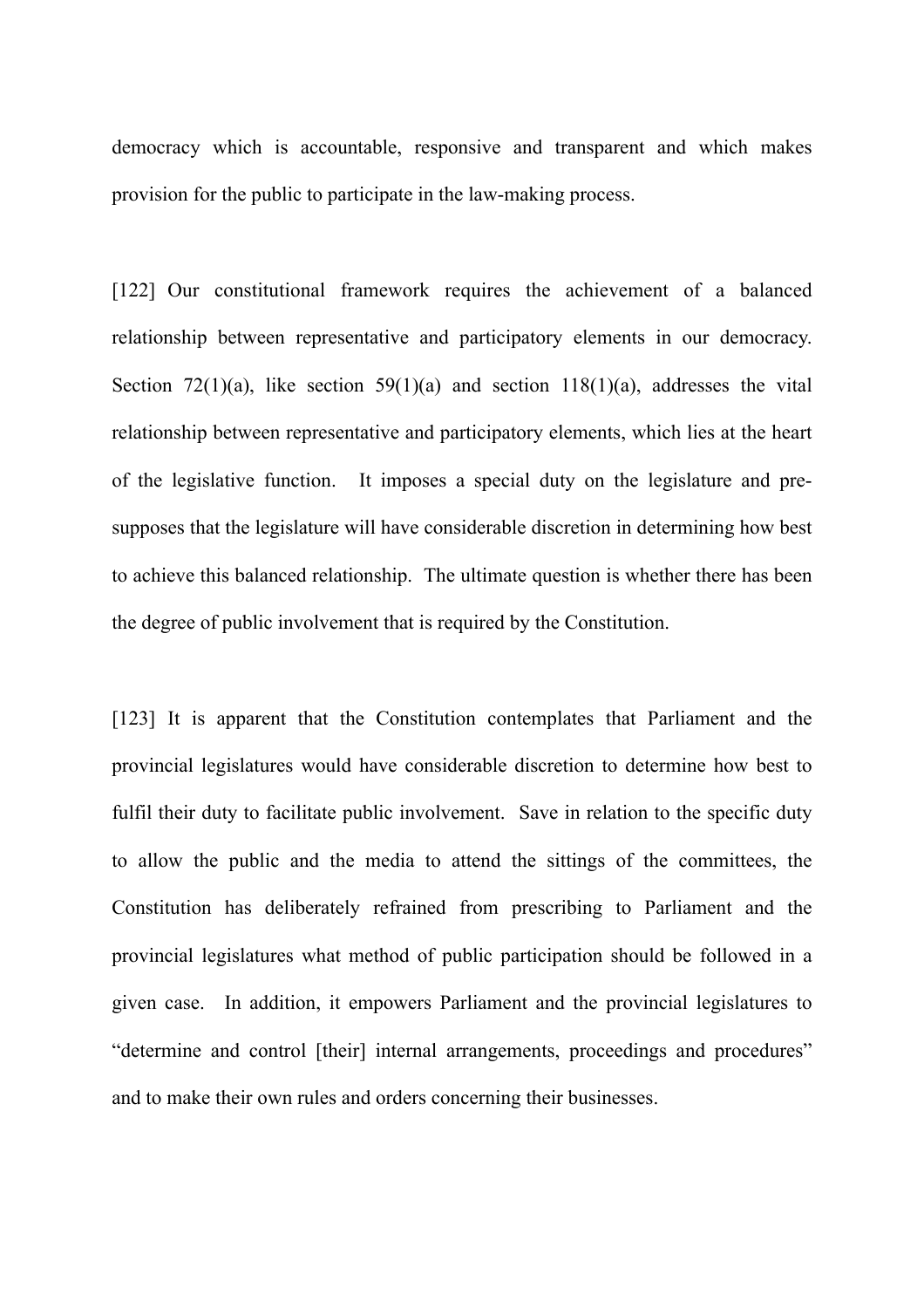[124] It follows that Parliament and the provincial legislatures must be given a significant measure of discretion in determining how best to fulfil their duty to facilitate public involvement. This discretion will apply both in relation to the standard rules promulgated for public participation and the particular modalities appropriate for specific legislative programmes. Yet however great the leeway given to the legislature, the courts can, and in appropriate cases will, determine whether there has been the degree of public involvement that is required by the Constitution.

[125] What is required by section 72(1)(a) will no doubt vary from case to case. In all events, however, the NCOP must act reasonably in carrying out its duty to facilitate public involvement in its processes. Indeed, as Sachs J observed in his minority judgment in *New Clicks*:

"The forms of facilitating an appropriate degree of participation in the law-making process are indeed capable of infinite variation. What matters is that at the end of the day a reasonable opportunity is offered to members of the public and all interested parties to know about the issues and to have an adequate say. What amounts to a reasonable opportunity will depend on the circumstances of each case."

[126] The standard of reasonableness is used as a measure throughout the Constitution, for example in regard to the government's fulfilment of positive obligations to realise social and economic rights. It is also specifically used in the context of public access to and involvement in the proceedings of the NCOP and its committees. Section 72(1)(b) provides that "reasonable measures may be taken" to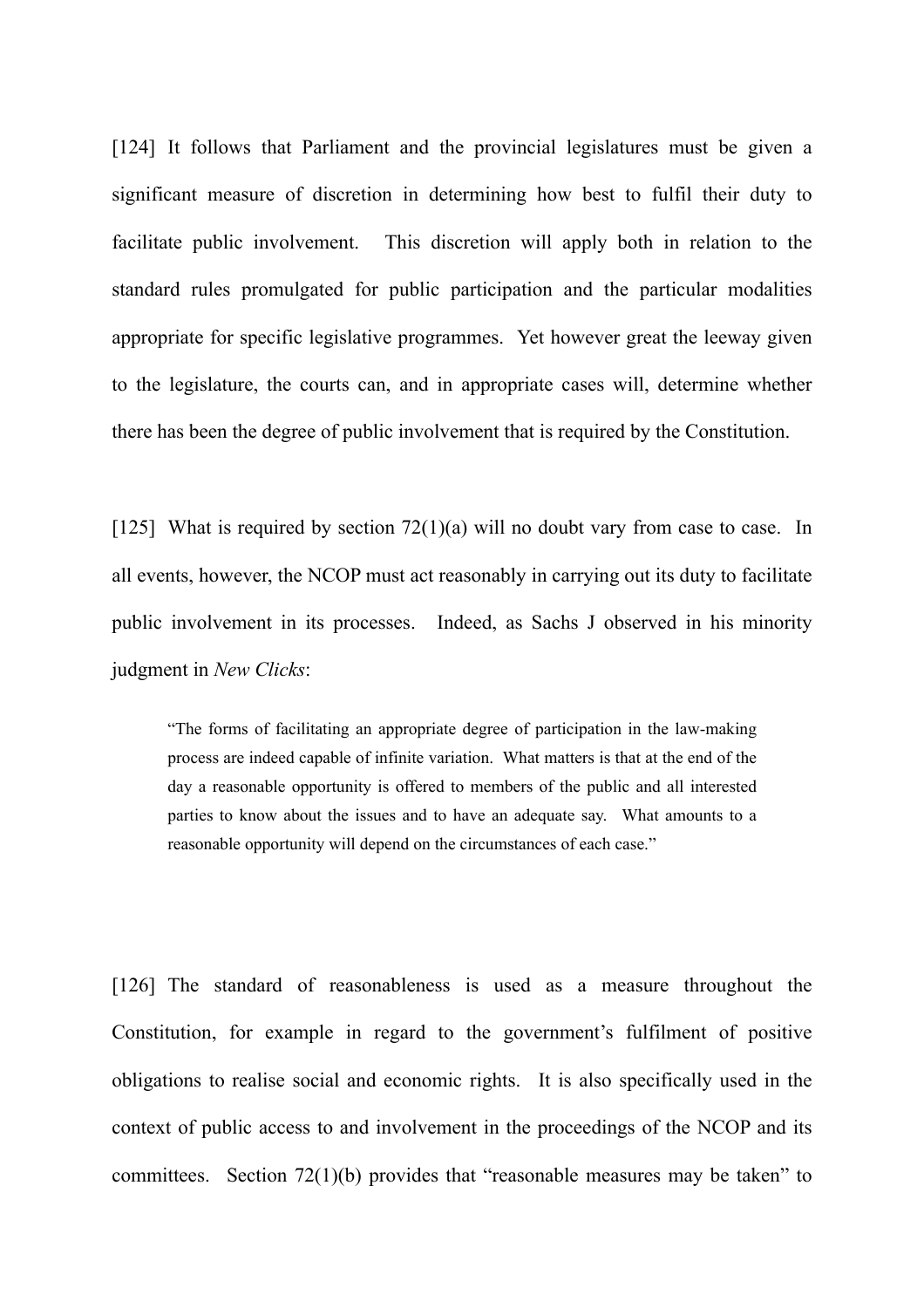regulate access to the proceedings of the NCOP or its committees or to regulate the searching of persons who wish to attend the proceedings of the NCOP or its committees, including the refusal of entry to or removal from the proceedings of the NCOP or its committees. In addition, section 72(2) permits the exclusion of the public or the media from a sitting of a committee if "it is reasonable and justifiable to do so in an open and democratic society."

[127] Reasonableness is an objective standard which is sensitive to the facts and circumstances of a particular case. "In dealing with the issue of reasonableness," this Court has explained, "context is all important."

[128] Whether a legislature has acted reasonably in discharging its duty to facilitate public involvement will depend on a number of factors. The nature and importance of the legislation and the intensity of its impact on the public are especially relevant. Reasonableness also requires that appropriate account be paid to practicalities such as time and expense, which relate to the efficiency of the law-making process. Yet the saving of money and time in itself does not justify inadequate opportunities for public involvement. In addition, in evaluating the reasonableness of Parliament's conduct, this Court will have regard to what Parliament itself considered to be appropriate public involvement in the light of the legislation's content, importance and urgency. Indeed, this Court will pay particular attention to what Parliament considers to be appropriate public involvement.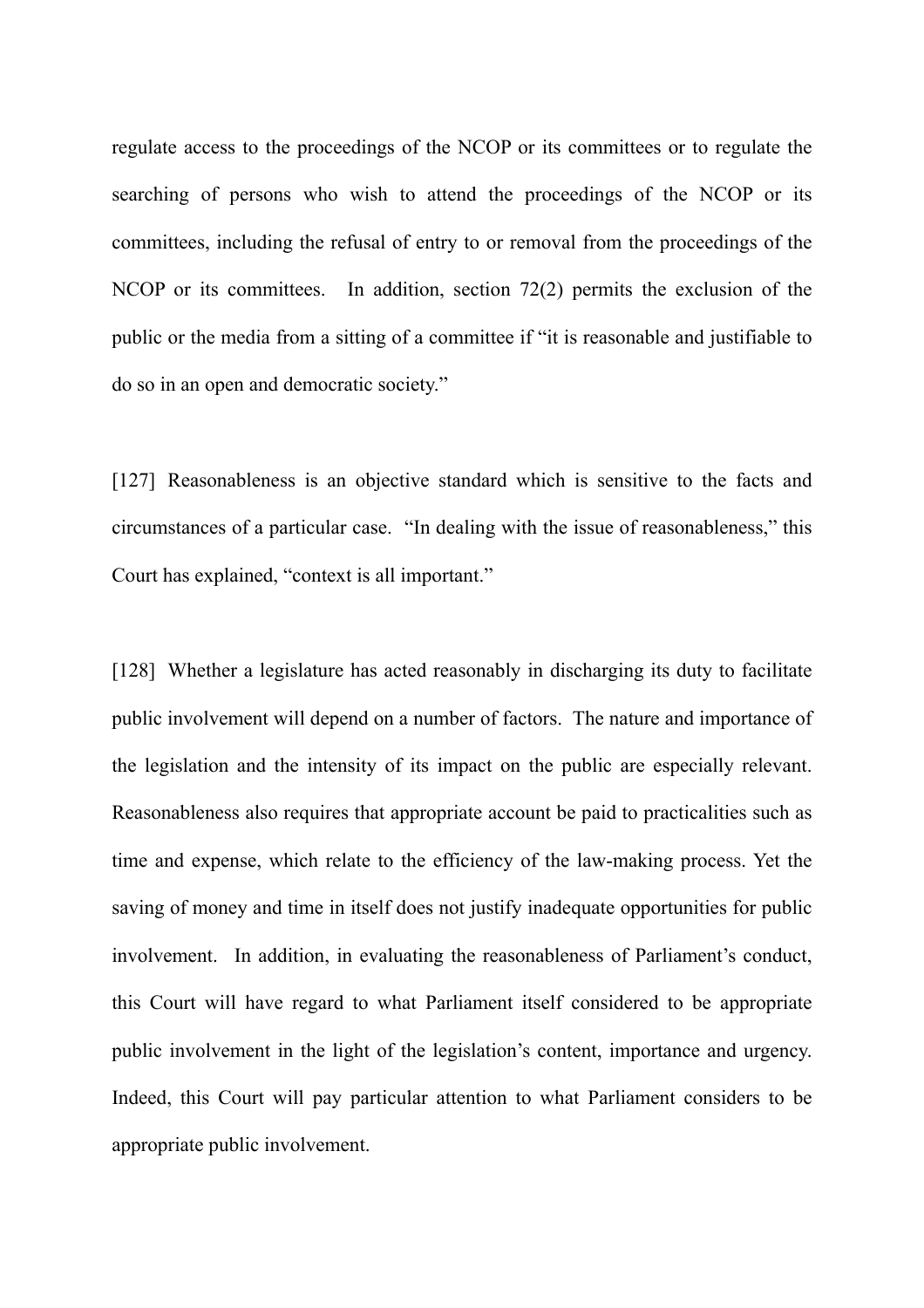[129] What is ultimately important is that the legislature has taken steps to afford the public a reasonable opportunity to participate effectively in the law-making process. Thus construed, there are at least two aspects of the duty to facilitate public involvement. The first is the duty to provide meaningful opportunities for public participation in the law-making process. The second is the duty to take measures to ensure that people have the ability to take advantage of the opportunities provided. In this sense, public involvement may be seen as "a continuum that ranges from providing information and building awareness, to partnering in decision-making." This construction of the duty to facilitate public involvement is not only consistent with our participatory democracy, but it is consistent with the international law right to political participation. As pointed out, that right not only guarantees the positive right to participate in the public affairs, but it simultaneously imposes a duty on the State to facilitate public participation in the conduct of public affairs by ensuring that this right can be realised. It will be convenient here to consider each of these aspects, beginning with the broader duty to take steps to ensure that people have the capacity to participate.

## *The duty to take steps to facilitate public involvement*

[130] The Constitutional Assembly was acutely aware that our legacy of racial discrimination, which was still fresh in their minds, could undermine the national effort to construct "a democratic and open society in which government is based on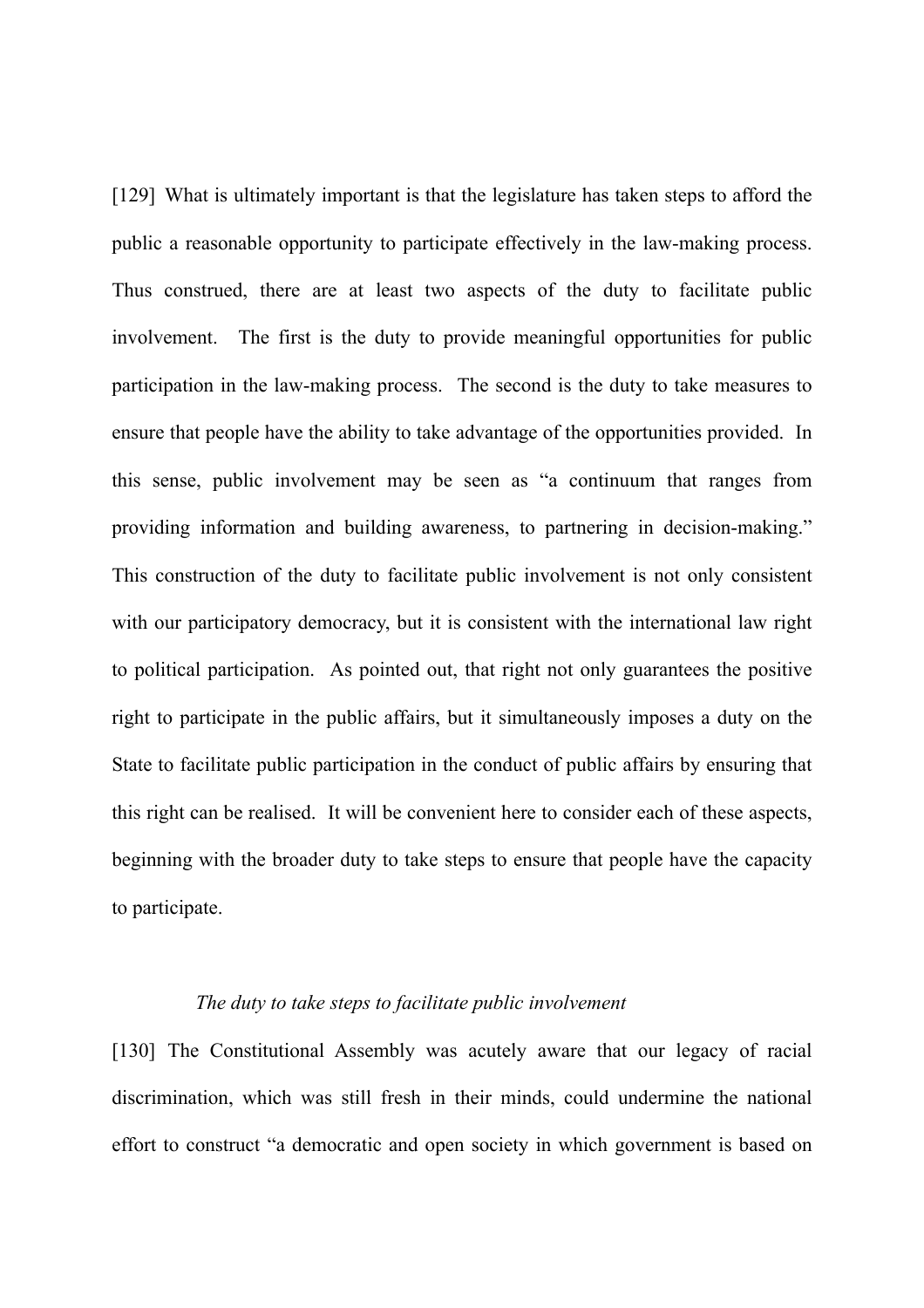the will of the people." A majority of the people had, for many years, been denied the right to influence those who ruled over them. They had been discriminated against in almost every sphere of life. The result was gross inequality in education, financial resources, access to knowledge and other areas that are crucial for effective participation in the law-making process**. Merely to allow public participation in the law-making process is, in the prevailing circumstances, not enough. More is required. Measures need to be taken to facilitate public participation in the lawmaking process.**

[131] Thus, Parliament and the provincial legislatures must provide notice of and information about the legislation under consideration and the opportunities for participation that are available. To achieve this, it may be desirable to provide public education that builds capacity for such participation. Public involvement in the legislative process requires access to information and the facilitation of learning and understanding in order to achieve meaningful involvement by ordinary citizens. In this regard, article 25 of the African Charter imposes an obligation on states parties to "promote and ensure through teaching, education and publication" the right to political participation. As the U.N. Human Rights Committee has asserted in interpreting the international law right to political participation, "[w]hatever form of constitution or government is in force, the [ICCPR] requires States to adopt such legislative and other measures as may be necessary to ensure that citizens have an

*effective* opportunity to enjoy the rights it protects." (The emphasis is mine.)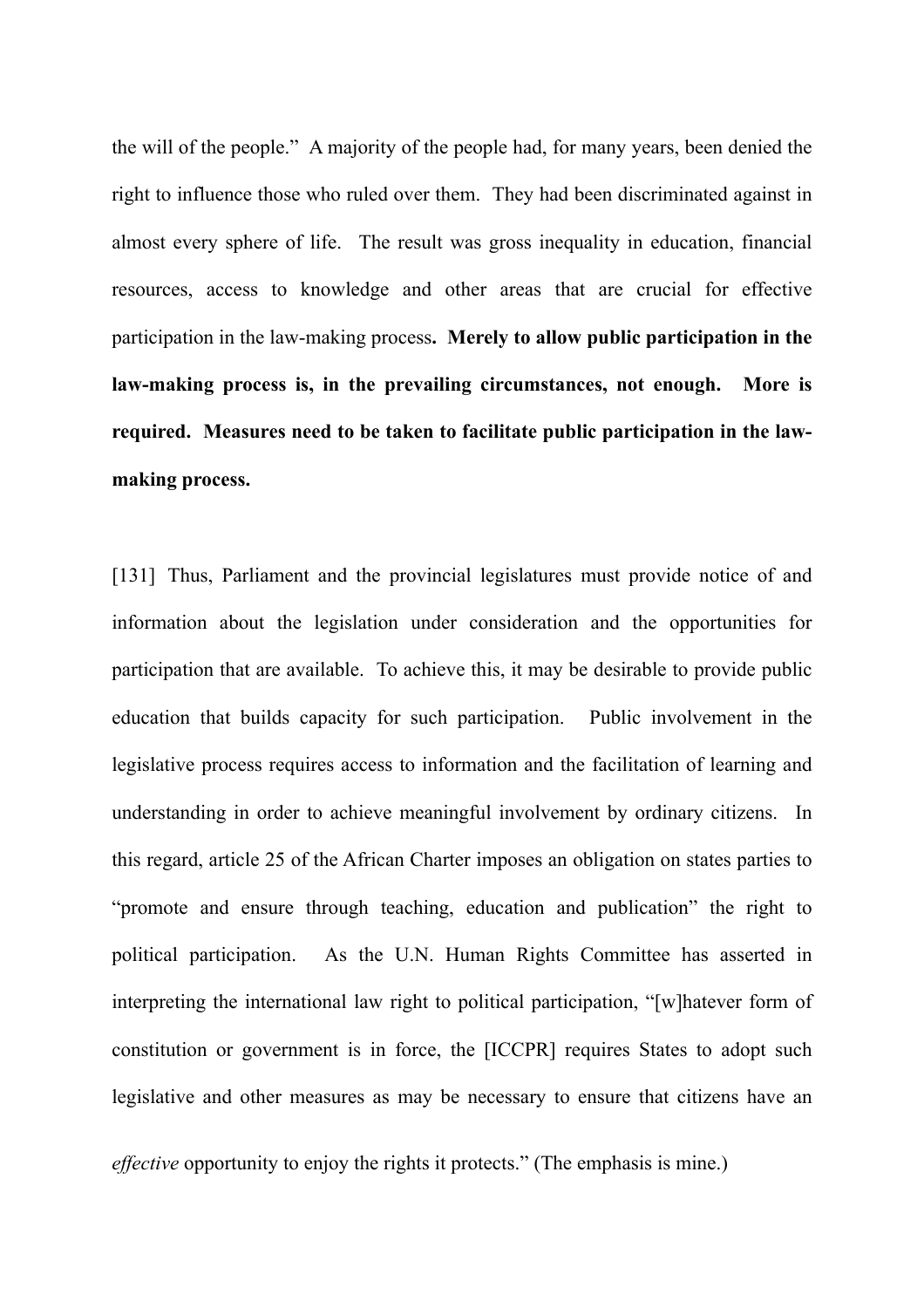[132] The NCOP and provincial legislatures should create conditions that are conducive to the effective exercise of the right to participate in the law-making process. This can be realised in various ways, including through road shows, regional workshops, radio programs and publications aimed at educating and informing the public about ways to influence Parliament, to mention a few. Indeed, Parliament has done much to facilitate public involvement as recognised in the report by the Inter-Parliamentary Union on Parliamentary Involvement in International Affairs. This report places our country at the top of the list of countries that involve the public in their legislative processes.

[133] The report says the following of this country:

**"**The South African Constitution states that parliament must facilitate public involvement in the legislative and other processes of parliament and its committees. A whole set of activities has been developed. First, a public education office has been established which has developed 'democracy road shows', aimed at taking parliament to the people and informing them how they can influence and partake in legislative work. So far, 16,000 persons have participated in these events. Similarly, it has set up sessions where members of parliament can dialogue directly with communities, to elicit input from the public on matters that are before Parliament.

Perhaps the most ambitious project involves the use of broadcasting. It is aimed at educating and informing the public on what happens in parliament, how laws are passed and how people can influence the outcome of parliament's work through broadcasts on the twelve South African Broadcasting Corporation radio service stations in all the official languages, reaching a national audience of 35 million. An accompanying television programme consisting of ten episodes provided information to 6 million citizens on democracy and the Constitution, the three branches of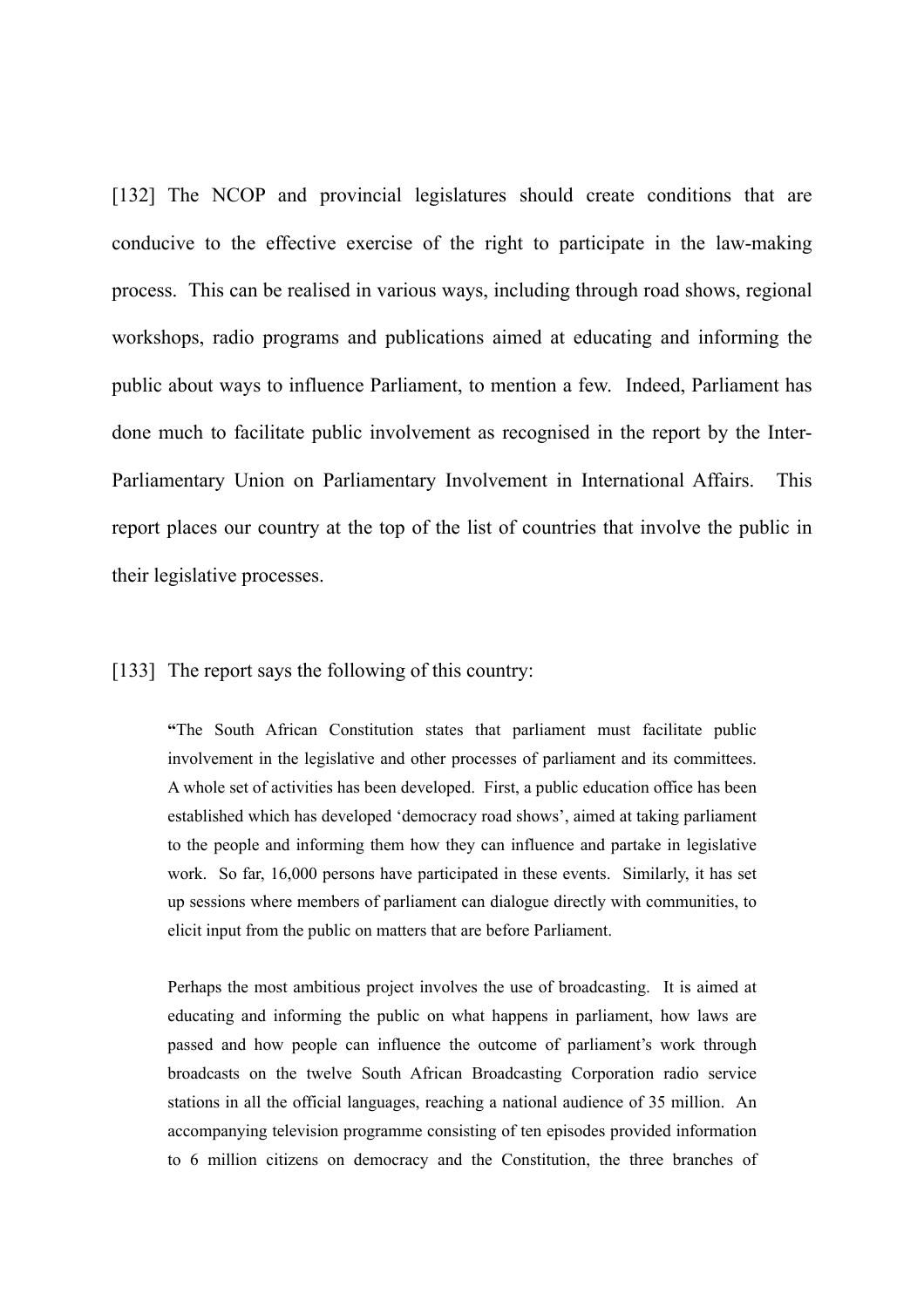Government and the functioning of Parliament.

More targeted information campaigns are also carried out on key bills before the parliament. Parliament also targets certain population groups. For example, it has organised civic education workshops for rural women in several provinces. It has organised a conference on enhancing the participation of women in law-making, and another addressing the need to enhance public participation. The parliament is currently developing a civic education programme that targets youth and which hopefully will soon be incorporated in the national school curriculum.

The Parliament of South Africa has also used its web site to reach out to the public, allowing for interactive communications. For example, public submissions can be made on legislation electronically, and voluntary registration services can also be provided electronically. Parliament has issued several publications as well, including a book on women in law-making, a newsletter entitled *In Session*, a bulletin called *NCOP News* and an award-winning comic book written for young readers called *A day in parliament*, which has been distributed in every school in the country."

[134] Such measures provide the information, education and opportunities necessary to enable citizens to participate effectively.

### *Public participation in the law-making process*

[135] It is implicit, if not explicit, from the duty to facilitate public participation in the law-making process that the Constitution values public participation in the lawmaking process. The duty to facilitate public participation in the law-making process would be meaningless unless it sought to ensure that the public participates in that process. The very purpose in facilitating public participation in legislative and other processes is to ensure that the public participates in the law-making process consistent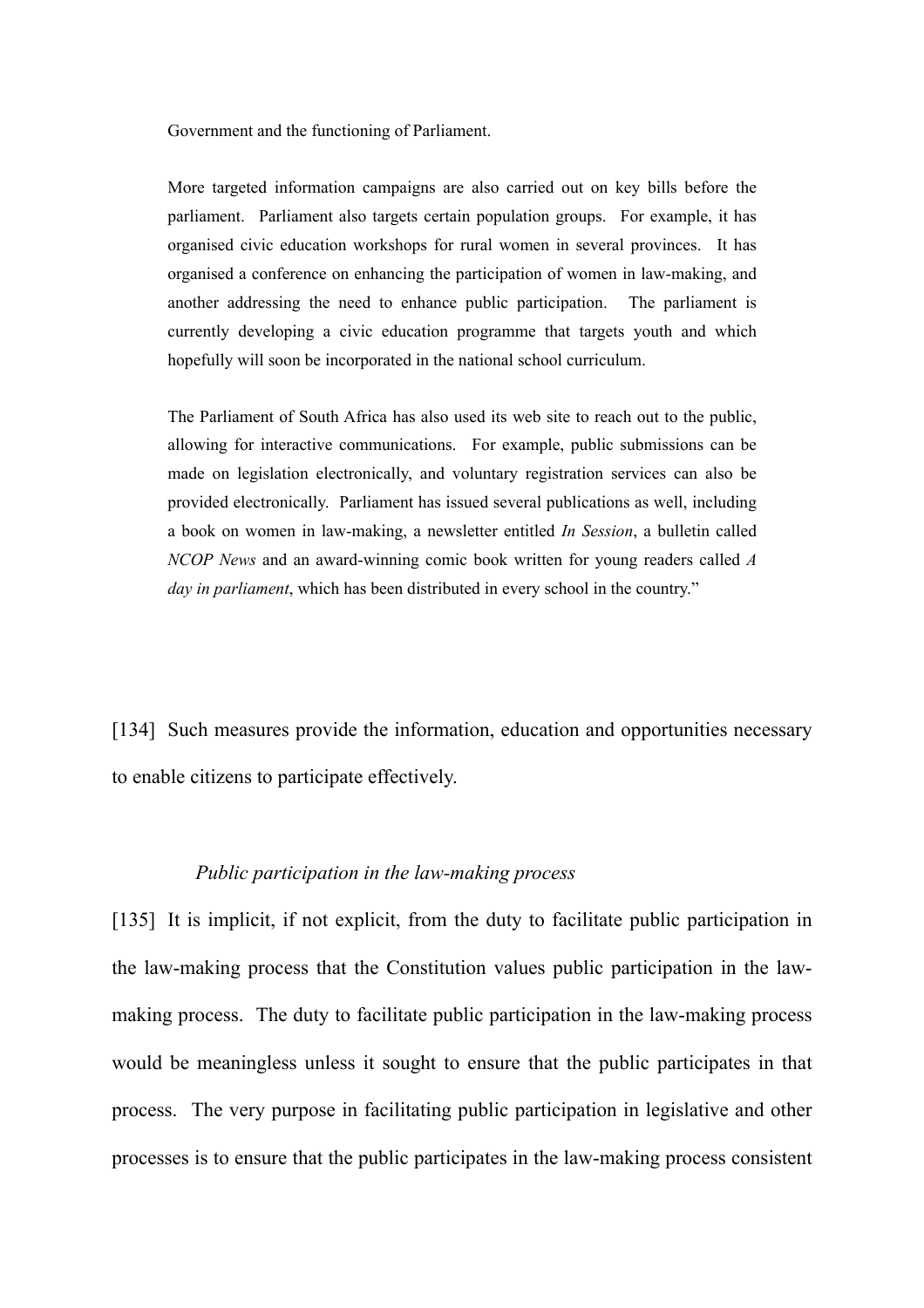with our democracy. Indeed, it is apparent from the powers and duties of the legislative organs of state that the Constitution contemplates that the public will participate in the law-making process.

[136] Insofar as these powers relate to the NCOP, they include the power to summon any person to appear before it to give evidence or produce documents; require any institution or person to report to it; and receive petitions, representations or submissions from any interested person or institution. In addition, when it makes rules and orders, it must do so with due regard to the representative and participatory elements in our democracy, accountability, transparency and public involvement; it must conduct its business in an open manner and hold its sittings and those of its committees in public; it must provide public access to its proceedings and those of its committees; and may not exclude the public from the sittings of its committees "unless it is reasonable and justifiable to do so in an open and democratic society." Similar provisions apply to the National Assembly and the provincial legislatures. These provisions facilitate public participation.

[137] Public access to Parliament is a fundamental part of public involvement in the law-making process. It allows the public to be present when laws are debated and made. It enables members of the public to familiarise themselves with the lawmaking process and thus be able to participate in the future. The opportunity to submit representations and submissions ensures that the public has a say in the law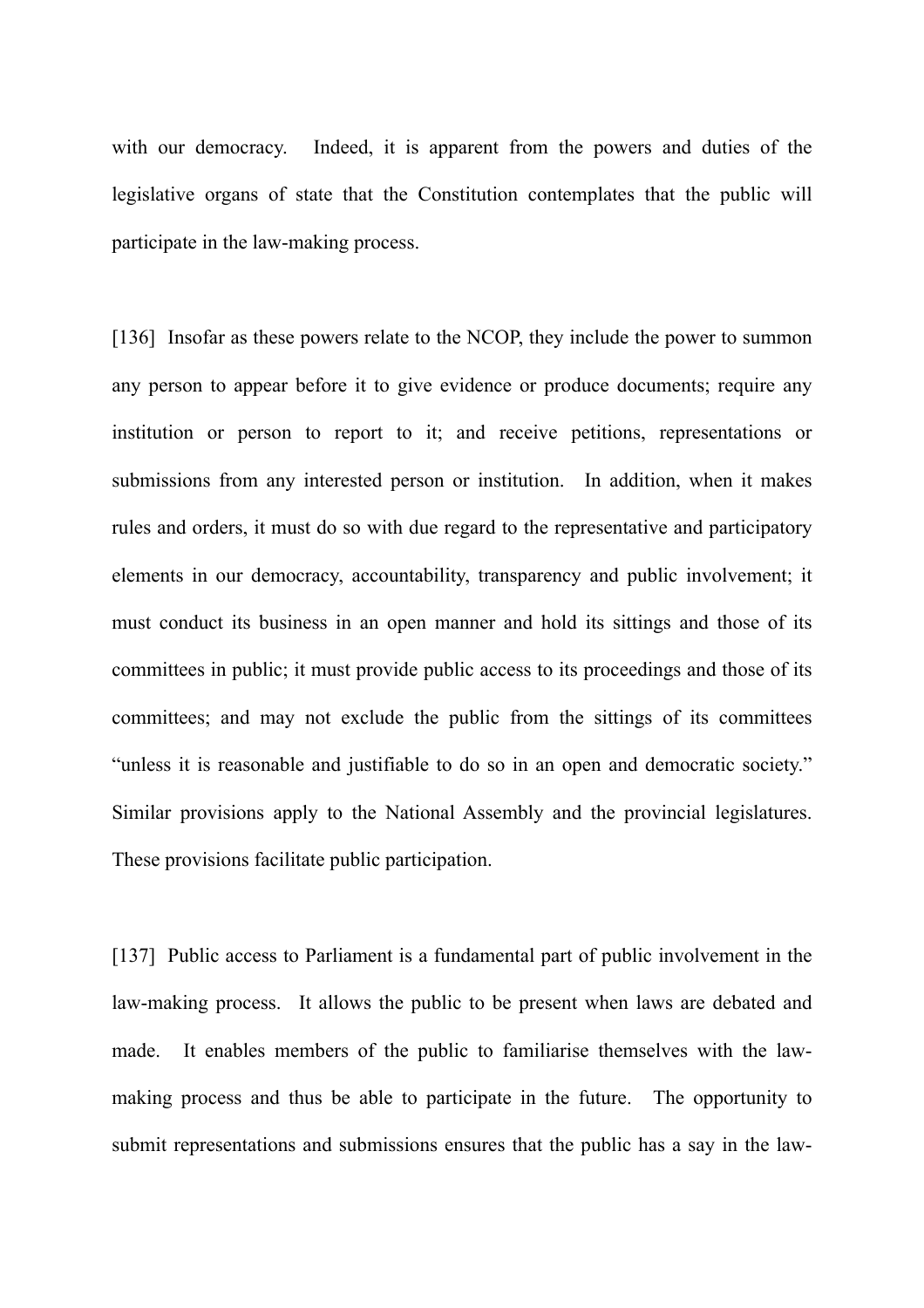making process. In addition, these provisions make it possible for the public to present oral submissions at the hearing of the institutions of governance. All this is part of facilitating public participation in the law-making process.

[138] In *New Clicks*, Chaskalson CJ, in another context, commented and said the following of and concerning section  $59(1)$ , the equivalent of section  $72(1)$ :

"The preamble of the Constitution sets as a goal the establishment of 'a society based on democratic values, social justice and fundamental human rights' and declares that the Constitution lays 'the foundation for a democratic and open society'. Section 1 of the Constitution which establishes the founding values of the State, includes as part of those values 'a multi-party system of democratic government, to ensure accountability, responsiveness and openness'. It is apparent from section  $57(1)(b)$ that the democratic government that is contemplated is a participatory democracy, which is accountable, transparent and makes provision for public involvement. Consistently with this, section 59(1) of the Constitution provides:

'The National Assembly must –

. . . .

(a) facilitate public involvement in the legislative and other processes of the Assembly and its committees; and (b) conduct its business in an open manner, and hold its sittings, and those of its committees, in public.'

Similar provisions are also made in respect of the National Council of Provinces, provincial legislatures and local government.

The Constitution calls for open and transparent government, and requires public participation in the making of laws by Parliament and deliberative legislative assemblies."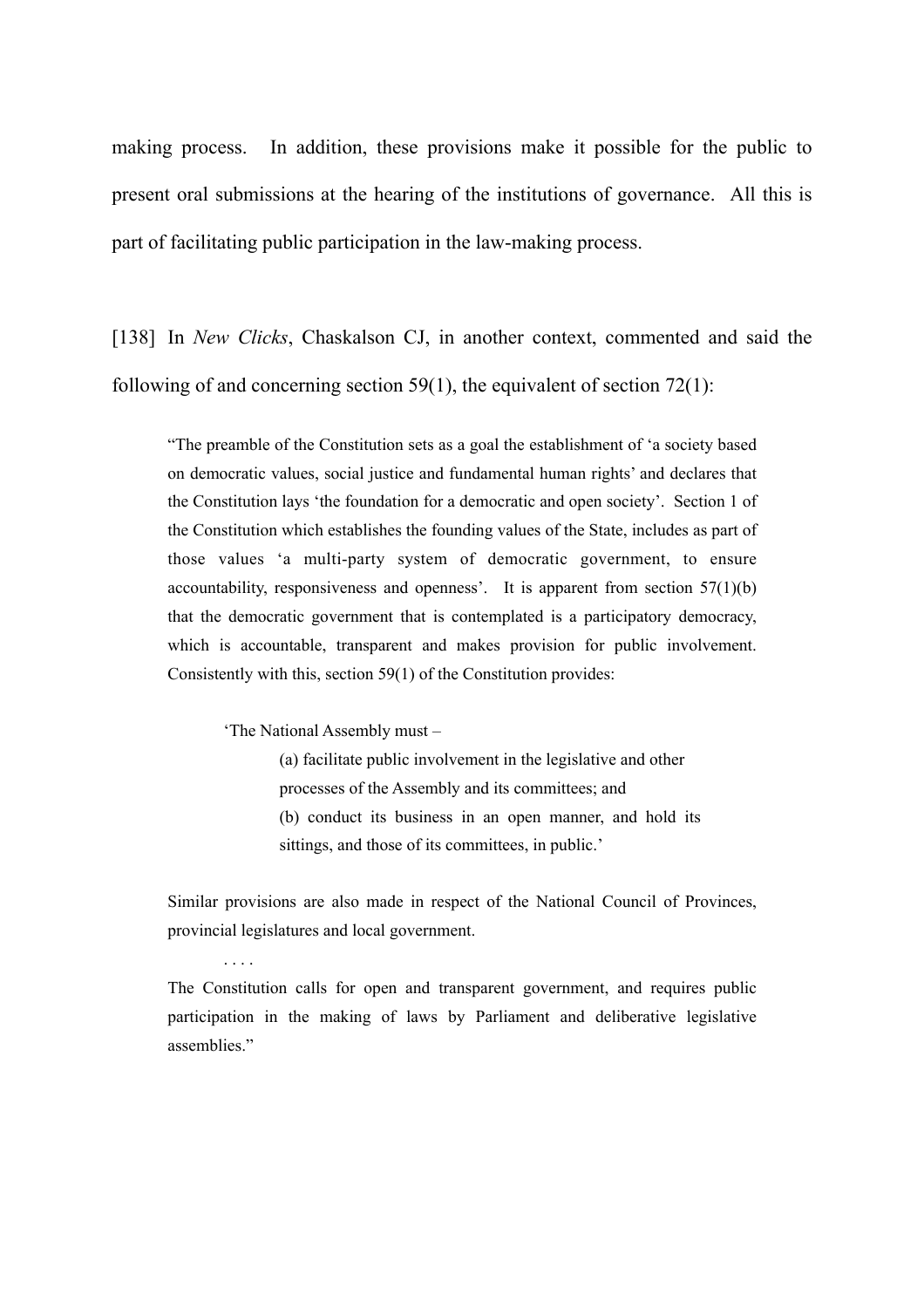[139] Similarly, in the *King* case, the Supreme Court of Appeal, in dealing with the concept of public involvement made the following observation:

"Public involvement might include public participation through the submission of commentary and representations: but that is neither definitive nor exhaustive of its content. The public may become 'involved' in the business of the National Assembly as much by understanding and being informed of what it is doing as by participating directly in those processes. It is plain that by imposing on Parliament the obligation to facilitate public involvement in its processes, the Constitution sets a base standard, but then leaves Parliament significant leeway in fulfilling it."

[140] I agree with this observation.

[141] In my judgment, public participation in the law-making processes of the NCOP is the goal of the duty to facilitate public involvement comprehended in section 72(1) (a). Participation is the end to be achieved. To hold otherwise would be contrary to the participative nature of our democracy and the Constitution's commitment to the principles of accountability, responsiveness and openness. Parliament and all nine provinces therefore, in my view, properly conceded that the duty to facilitate public involvement contemplates public participation in the law-making process.

[142] The conventional method of public participation in the law-making process is through the submission of written or oral representations on the bill under consideration by Parliament or through a combination of both written and oral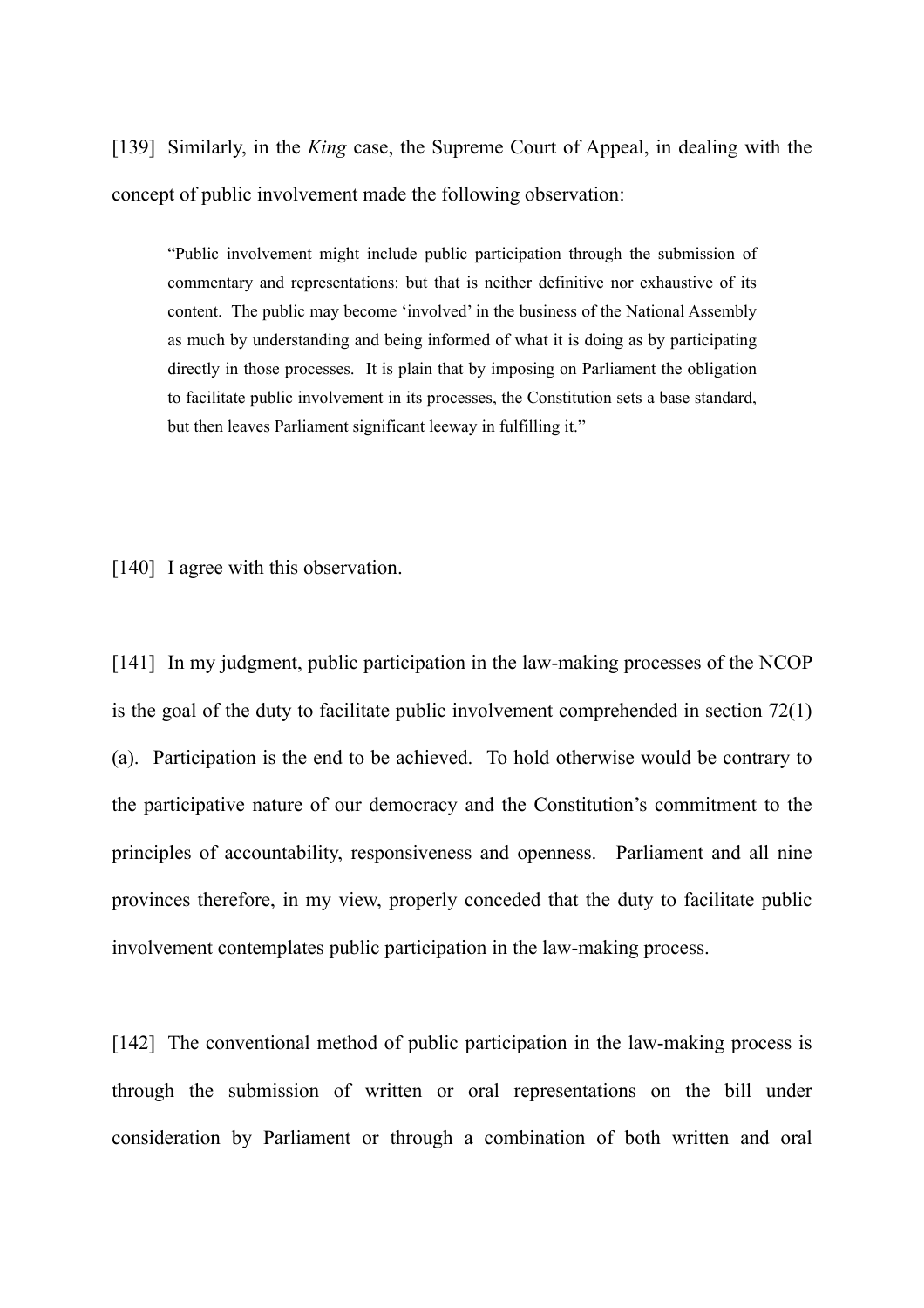submissions. This method of facilitating public participation in the legislative process is consistently followed by both Parliament and the provincial legislatures, as evidenced by their respective rules. As the Parliamentary Workshop on Public Participation observed, "[i]nstruments of public participation include public hearings" and the "constitutional obligation to ensure that the views of the broader public are heard by conducting public hearings about draft legislation and amendments to legislation is vigorously implemented at both national and provincial levels." It is also consistent with the powers of the NCOP to summon or require people to appear before it to give evidence and to "receive petitions, representations or submissions from any interested persons or institutions."

[143] Indeed, as the Human Rights Committee has observed, "prior consultations, such as public hearings or consultations with the most interested groups . . . have evolved as public policy in the conduct of public affairs" under article 25(a) of the ICCPR. In addition, it has explained that "[c]itizens also take part in the conduct of public affairs by exerting influence through public debate and dialogue with their representatives or through their capacity to organize themselves." The Inter-Parliamentary Union has cited "public debate and dialogue with elected representatives" as a key form of direct political participation, and in a number of jurisdictions, legislatures have increasingly held public hearings and consultations with civil society organisations and citizens in order to facilitate participation in their law-making processes.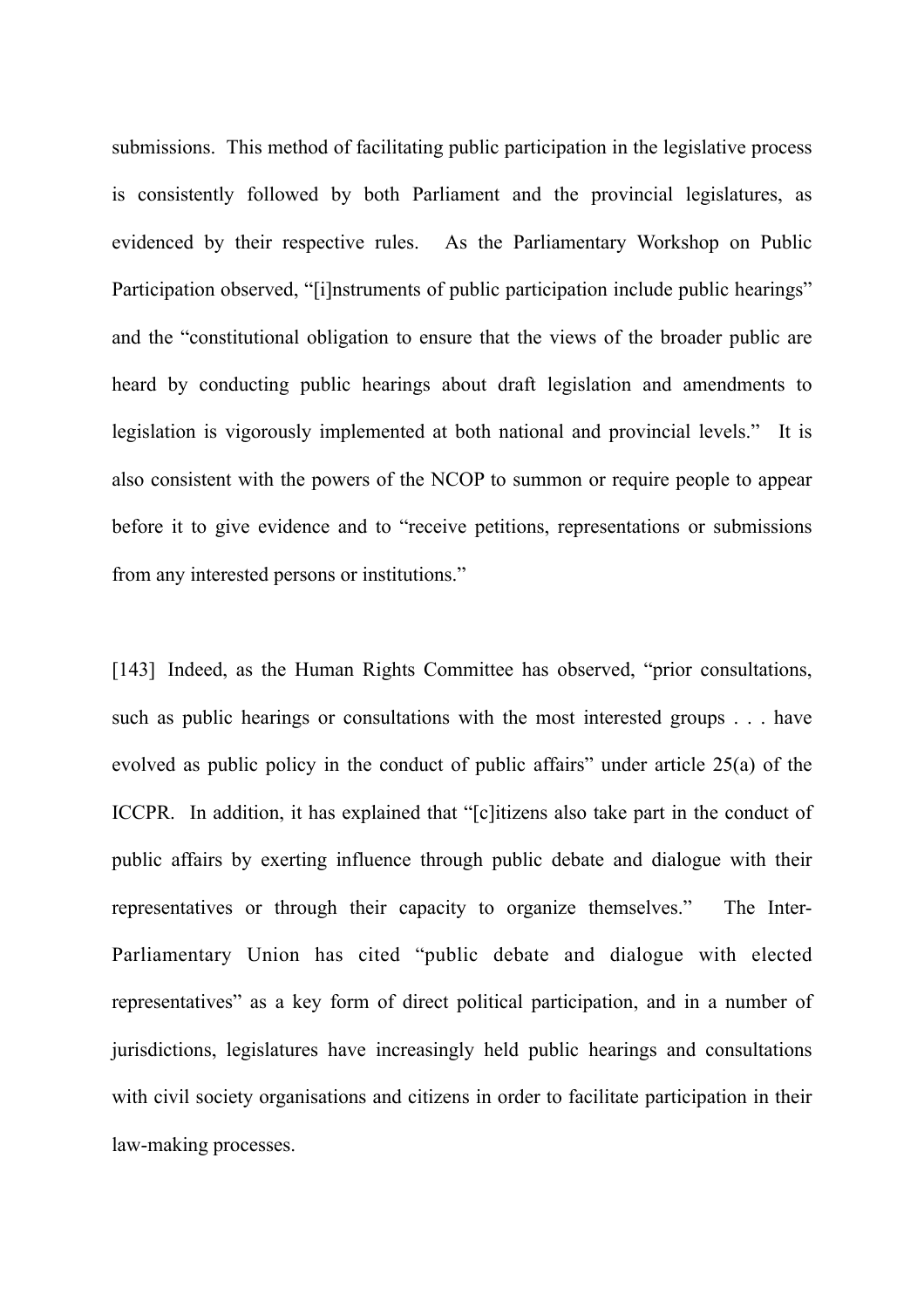[144] The parties in this matter, correctly in my view, approached the matter on the footing that public participation can be achieved through the submission of either written or oral representations on a bill under consideration. Indeed, Parliament and the provincial legislatures could hardly contend otherwise. Rule 6 of the Joint Rules of Parliament deals specifically with public participation and provides that members of the public may participate in the joint business of the Houses by attending the sittings of the Houses and their committees; by commenting in writing on bills or other matters before joint committees or giving evidence or making representations or recommendations on a bill before the House. The NCOP has rules that are substantially the same as the Joint Committee rules.

[145] To sum up, the duty to facilitate public involvement must be construed in the context of our constitutional democracy, which embraces the principle of participation and consultation. Parliament and the provincial legislatures have broad discretion to determine how best to fulfil their constitutional obligation to facilitate public involvement in a given case, so long as they act reasonably. Undoubtedly, this obligation may be fulfilled in different ways and is open to innovation on the part of the legislatures. In the end, however, the duty to facilitate public involvement will often require Parliament and the provincial legislatures to provide citizens with a meaningful opportunity to be heard in the making of the laws that will govern them. Our Constitution demands no less.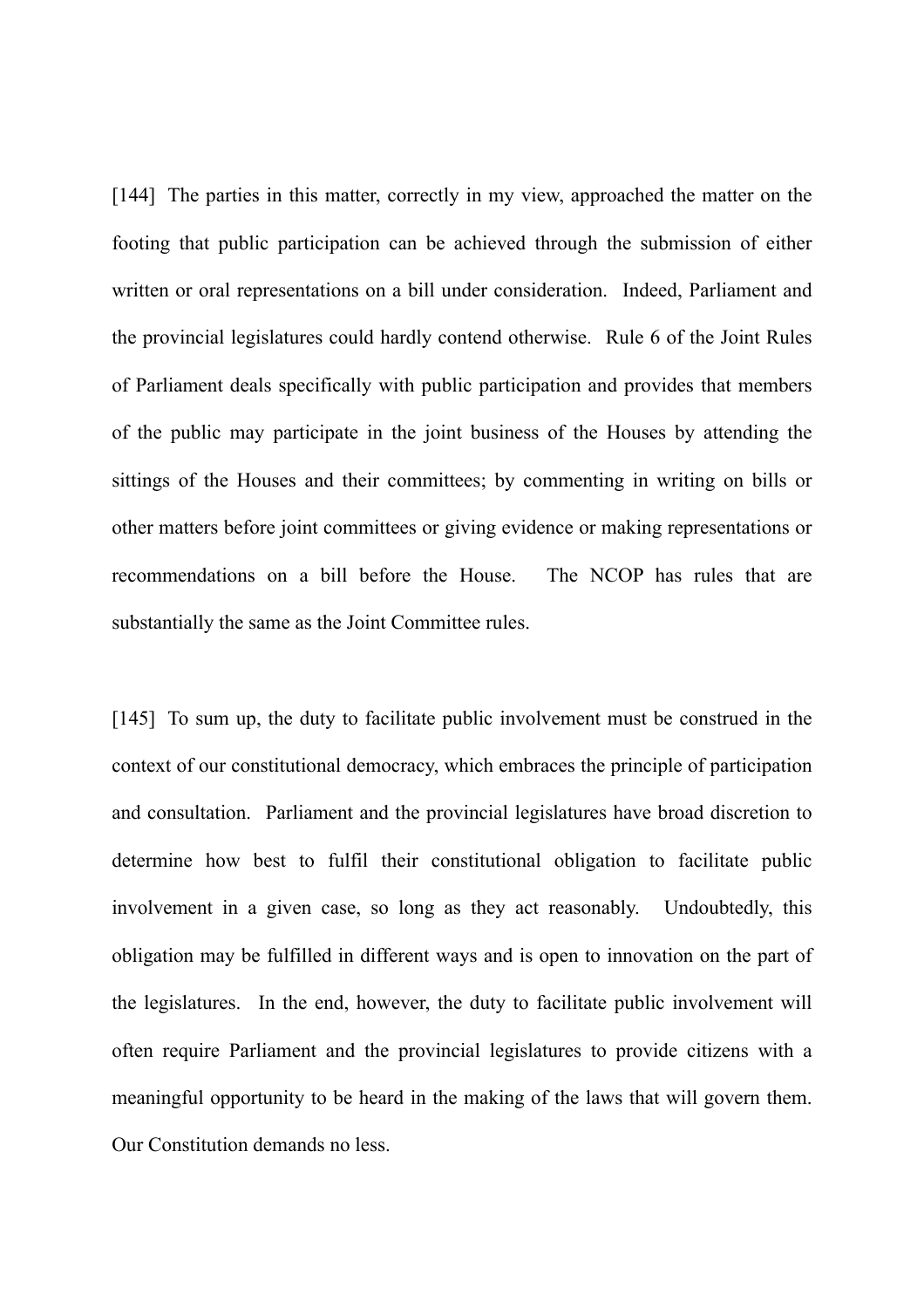[146] In determining whether Parliament has complied with its duty to facilitate public participation in any particular case, the Court will consider what Parliament has done in that case. The question will be whether what Parliament has done is reasonable in all the circumstances. And factors relevant to determining reasonableness would include rules, if any, adopted by Parliament to facilitate public participation, the nature of the legislation under consideration, and whether the legislation needed to be enacted urgently. Ultimately, what Parliament must determine in each case is what methods of facilitating public participation would be appropriate. In determining whether what Parliament has done is reasonable, this Court will pay respect to what Parliament has assessed as being the appropriate method. In determining the appropriate level of scrutiny of Parliament's duty to facilitate public involvement, the Court must balance, on the one hand, the need to respect parliamentary institutional autonomy, and on the other, the right of the public to participate in public affairs. In my view, this balance is best struck by this Court considering whether what Parliament does in each case is reasonable.

[147] The question in this case is therefore whether the NCOP and the provincial legislatures complied with their constitutional obligation to facilitate public participation in their legislative processes. It is to that question that I now turn.

*Did the NCOP and the provinces comply with the public involvement provisions?*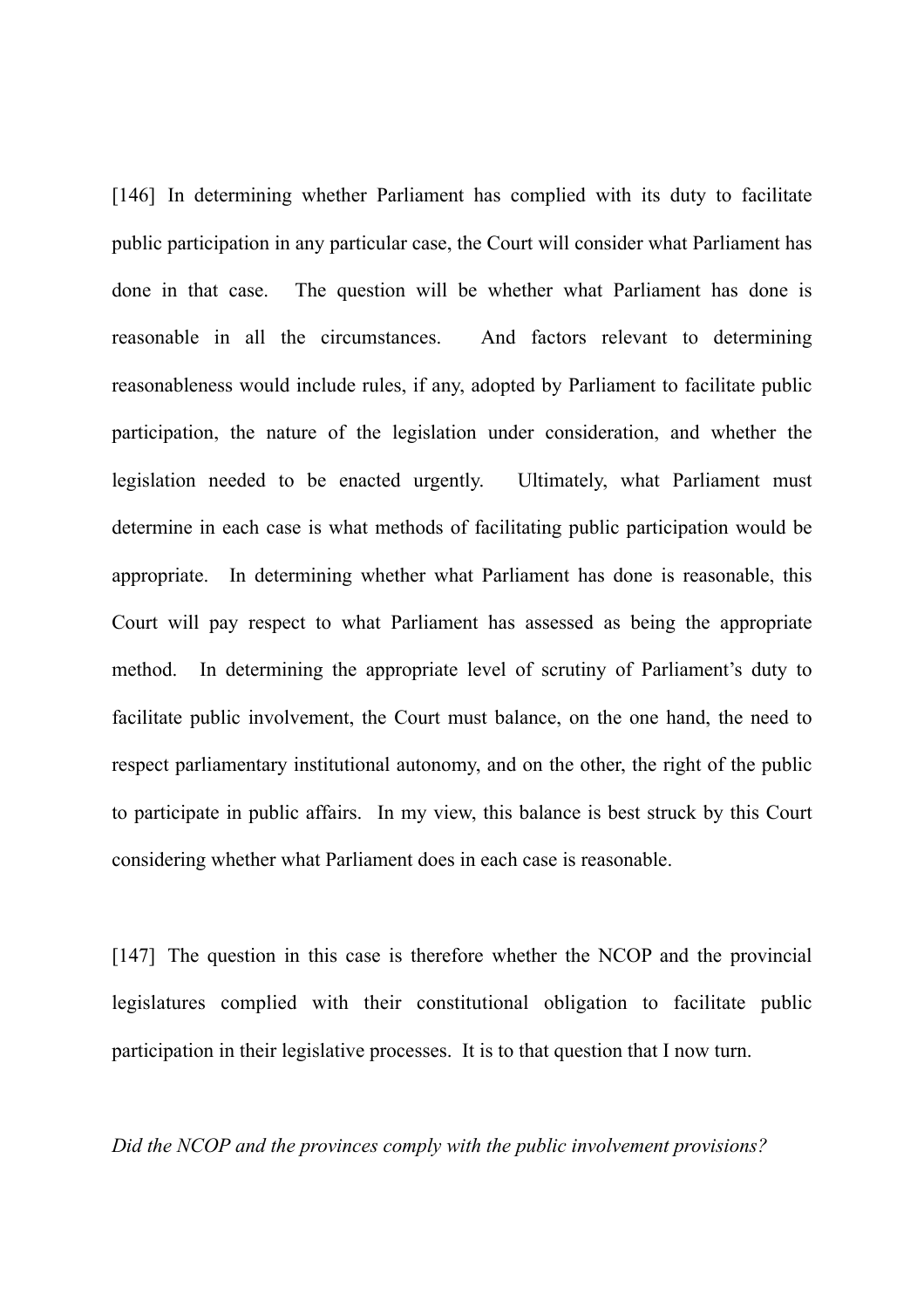[148] The record reflects that the procedure that was followed by the NCOP to secure voting mandates in respect of the health legislation was the following. The Bills were sent to the chairperson of the NCOP. The Select Committee of the NCOP met to receive briefings from the Department of Health, this being the Department responsible for the health Bills, and thereafter the Committee decided on the course to be followed in referring the Bills to the provinces for the purposes of securing the required mandates. Once that course was determined, the Bills were then sent to the Speakers of the nine provinces.

[149] Upon receipt of the health Bills, the Speakers of the various provinces forwarded the Bills to their respective provincial committees of the NCOP, generally known as NCOP Standing Matters Committee or NCOP Business Matters Committee. These committees worked with the relevant provincial committees, generally the provincial health committee or some other committee responsible for dealing with health matters. This was to determine the mandates to be given by the provinces on each Bill. The first mandates that were given were negotiating mandates to enable the NCOP delegations to deliberate at the NCOP Select Committee meetings. These mandates were followed by final mandates instructing the delegations how to vote on the Bills.

[150] Two matters must be mentioned in regard to this process. The first is that the Constitution contemplates national legislation that must "provide for a uniform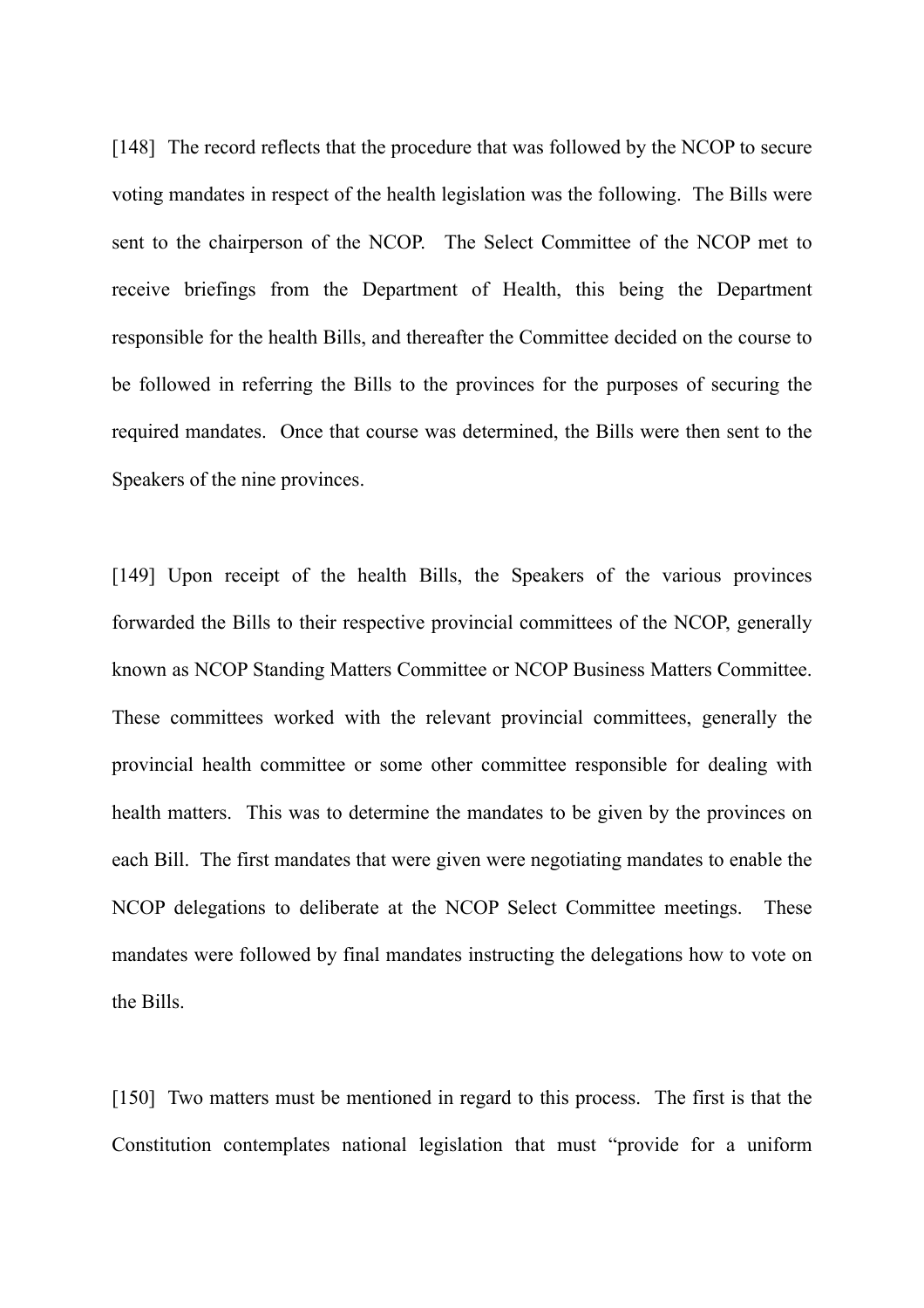procedure in terms of which provincial legislatures confer authority on their delegations to cast votes on their behalf." No such legislation has been enacted as yet. As a result, the provinces follow different but substantially similar procedures. Whatever procedures the provinces follow, to the extent they are engaged in a legislative process in considering and conferring mandates on their delegations, they are required to comply with section  $118(1)(a)$ , which requires provincial legislatures to facilitate public involvement in their legislative processes and those of their committees. The complaint by the applicant that the provinces did not comply with the provisions of section  $118(1)(a)$  must be understood in this context.

[151] The second is that it appears that when the Bills were referred to the NCOP, representations that had been received by the National Assembly were also forwarded to the NCOP. This was done presumably for the information of the NCOP and to enable it to determine how best to represent the provincial interests in the national law-making process. The NCOP, however, cannot as a matter of course have regard to these representations only in complying with its duty to facilitate public involvement in its legislative processes and those of its committees. The same is true of the provincial legislatures. Both the NCOP and the provincial legislatures have a crucial constitutional role in our democracy; they must ensure that the provincial interests are represented in the national law-making process. To this extent they must give the people in the provinces the opportunity to participate in their respective legislative processes.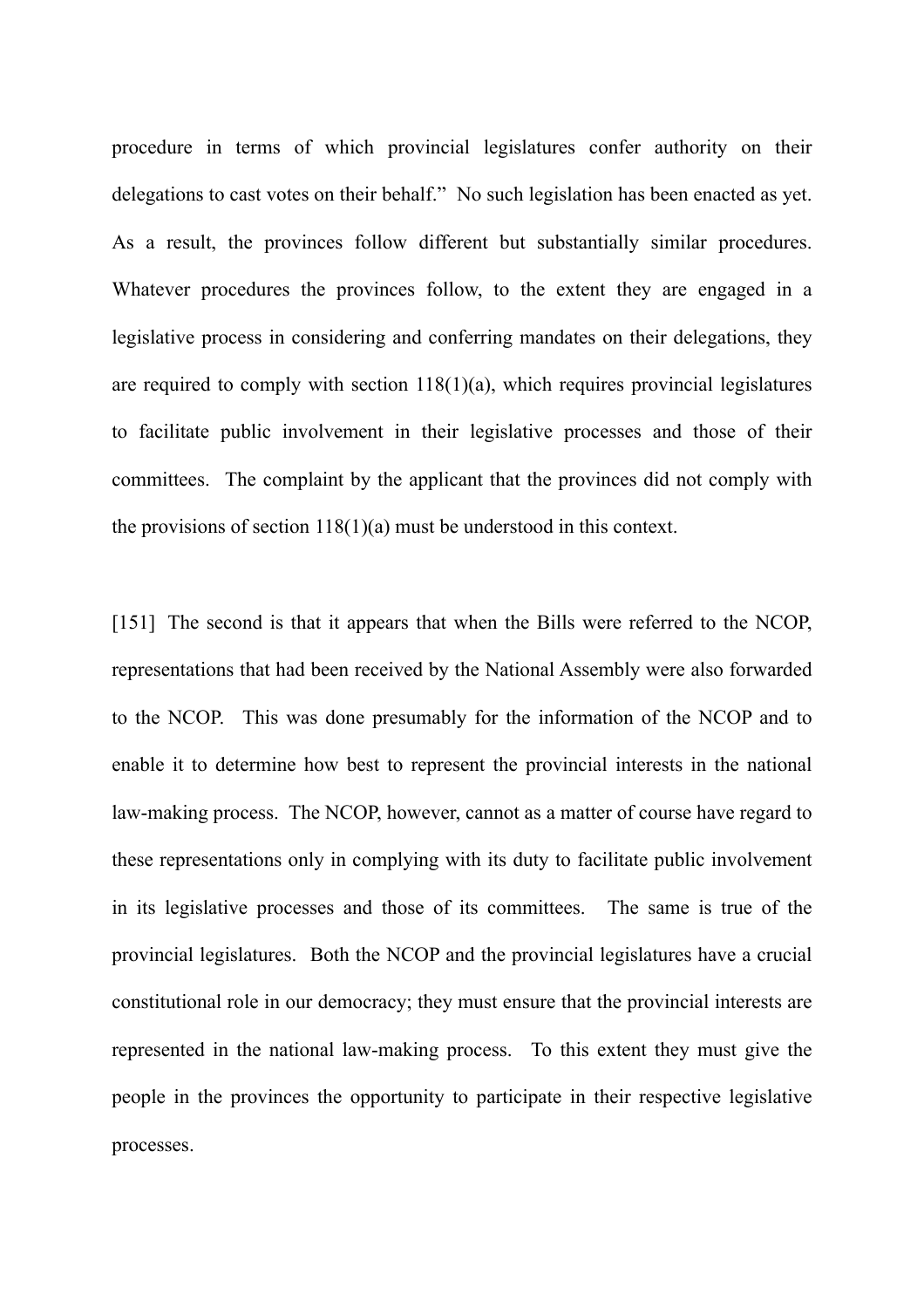[152] It is against this background that the steps taken by the NCOP and the various provinces to facilitate public involvement in the processes by which they considered and voted upon the health legislation should be reviewed.

### *The NCOP Select Committee*

[153] At the outset, it is necessary to comment on the evidence presented by the respondents. The respondents' evidence includes several broad and sweeping claims, amongst other things, that the NCOP Select Committee and the respective provincial portfolio committees "have conformed with the requirements of sections 59, 72 and 118 of the Constitution by holding public hearings . . . [,] by inviting members of the public to participate either by making oral or written submissions, and by extensively advertising and publicising the fact that the relevant committees would be meeting in relation to one or more of the contested Bills."

[154] These allegations are largely unsupported by any documentary evidence. In addition, some of the allegations are inconsistent with the documents furnished by the respondents and with what this Court was told in the course of oral argument was common cause between the parties. There is no suggestion on the record that the NCOP held public hearings or invited written representations on any of the Bills. Insofar as the provincial legislatures are concerned, some but not all of the provinces held hearings in respect of some but not all of the Bills. Some provincial legislatures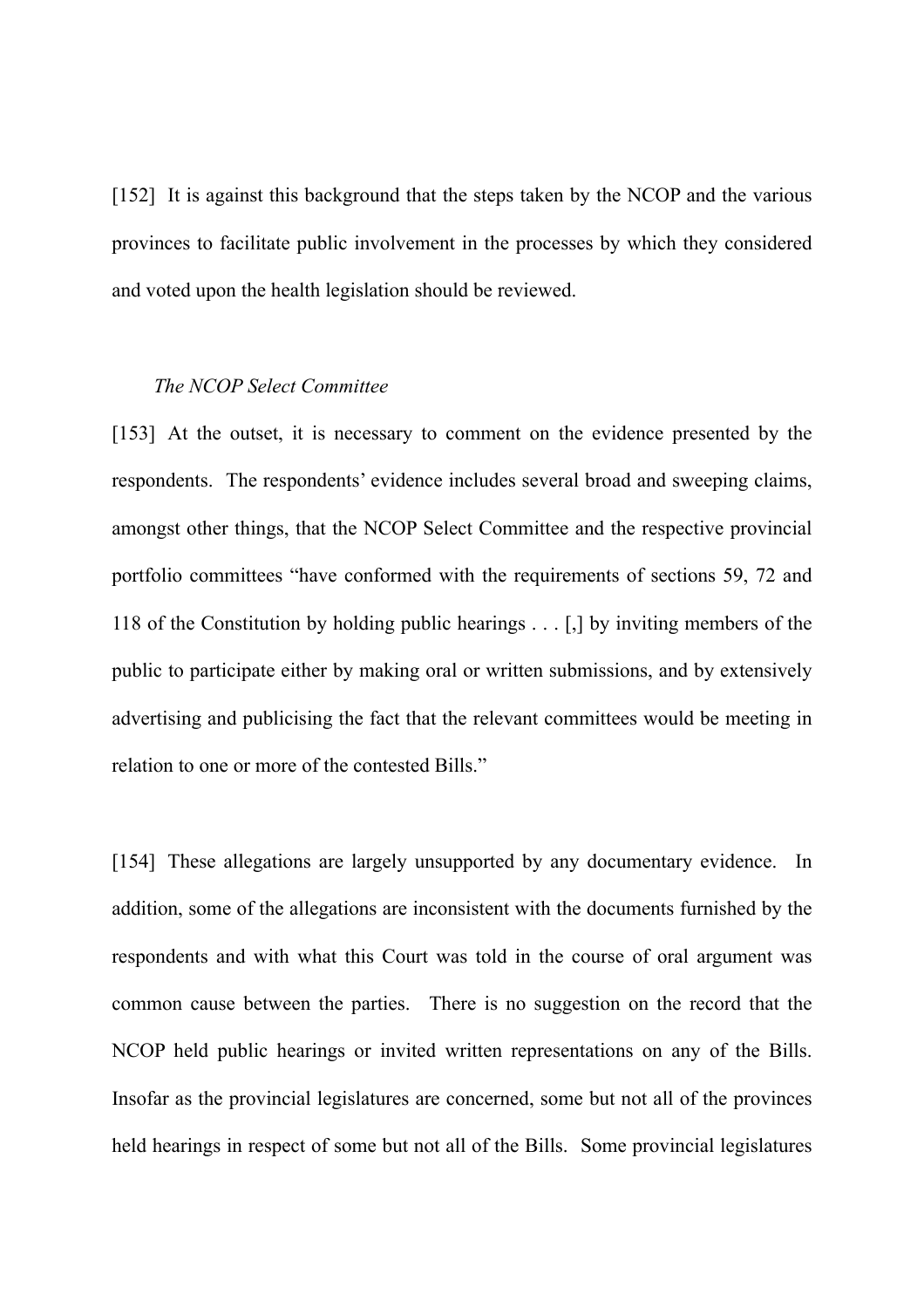considered written representations that had been submitted to the National Assembly but it is not clear on the record whether any of them invited new or supplementary representations from the public.

[155] In the result, this Court has had to work with evidence that leaves a great deal to be desired and to speculate on what may have happened. It is not desirable that this should have happened in a case such as this, where the facts are crucial to determining whether the NCOP complied with its constitutional obligations.

[156] That said, on the record, it is clear that the NCOP took a view that public hearings should be held on at least some aspects of the Bills and that these hearings should be held in the provinces. In the course of briefings by the Department of Health on the CTOP Amendment Bill, the Chairperson of the NCOP Select Committee informed the Committee that she had received requests for public hearings from interested parties and that she would be responding and urging them to make submissions in the provinces where public hearings would be held. During the briefings on the THP Bill, Committee members raised several concerns including reservations about certain exclusions from the Bill, and it was "agreed that the matter would be dealt with in more depth at the provincial hearings and briefings".

[157] In addition, the unofficial minutes put up by the applicant indicate that "[t]he Chairperson declared that public hearings [on the CTOP Amendment Bill] would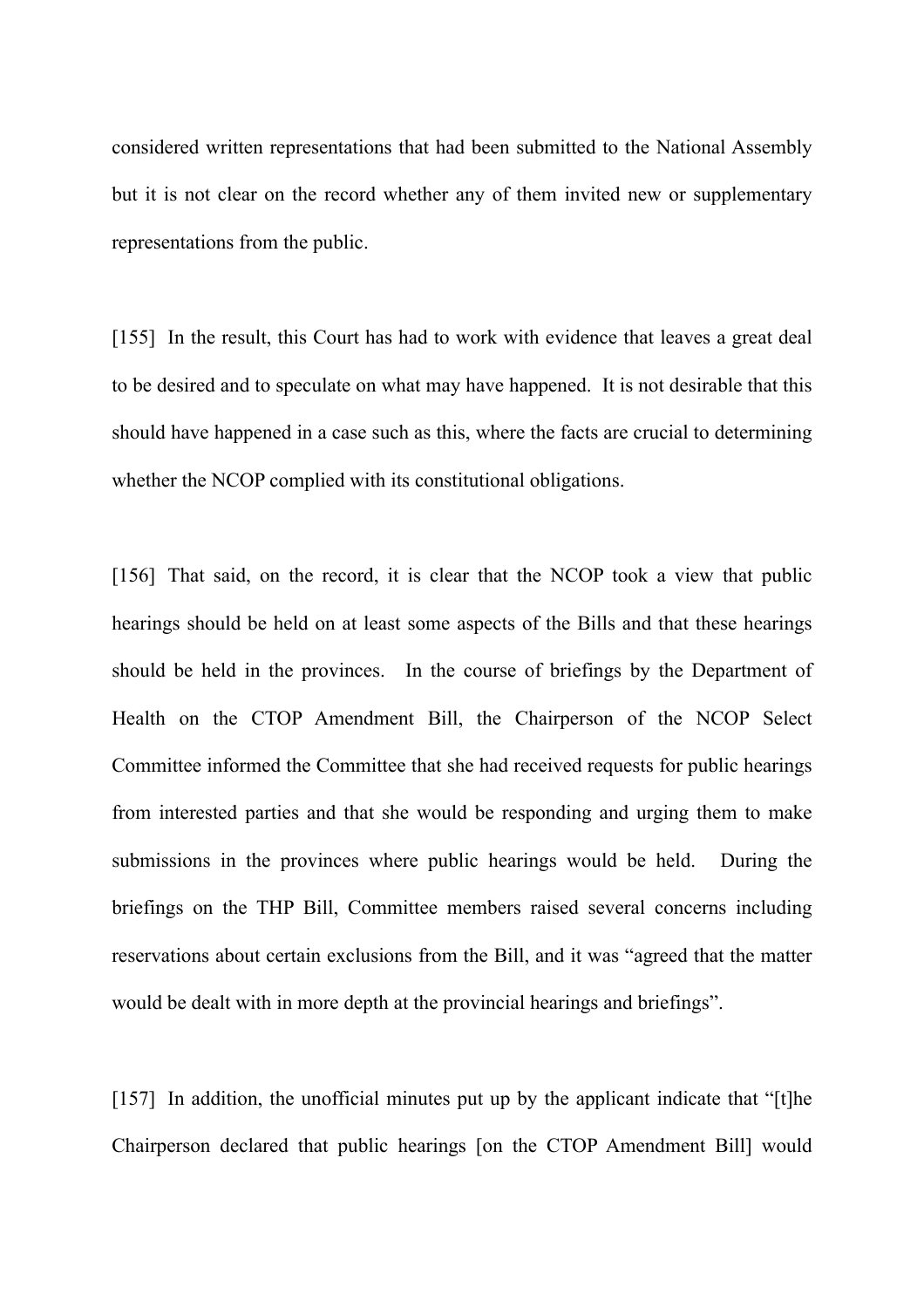occur in the near future and submissions would be incorporated into the final deliberations." The respondents sought to dispute the accuracy of the unofficial minutes. However, in their answering affidavit they alleged that the Chairperson of the Committee urged the provincial legislatures to hold public hearings in relation to some of the Bills.

[158] On any view of the record, it can fairly be accepted that the NCOP Select Committee took the view that it would be desirable to hold public hearings in respect of the CTOP Amendment Bill and the THP Bill. It decided that the hearings should be held in the provinces and advised the interested groups of this decision.

[159] This raises a question as to whether the duty of the NCOP to facilitate public involvement in its legislative process may be met through public hearings that are conducted by the provincial legislatures. There are both functional and practical considerations that weigh in favour of holding public hearings in the provinces rather than at the seat of the NCOP in Cape Town.

[160] In the first place, there is an identity of interests between the NCOP and the provinces in legislation that affects the provinces. Both have a constitutional role to ensure that provincial interests are taken into account in the national legislative process. At least three members of each provincial delegation are members of the provincial legislatures and are therefore eligible to sit and take part in the proceedings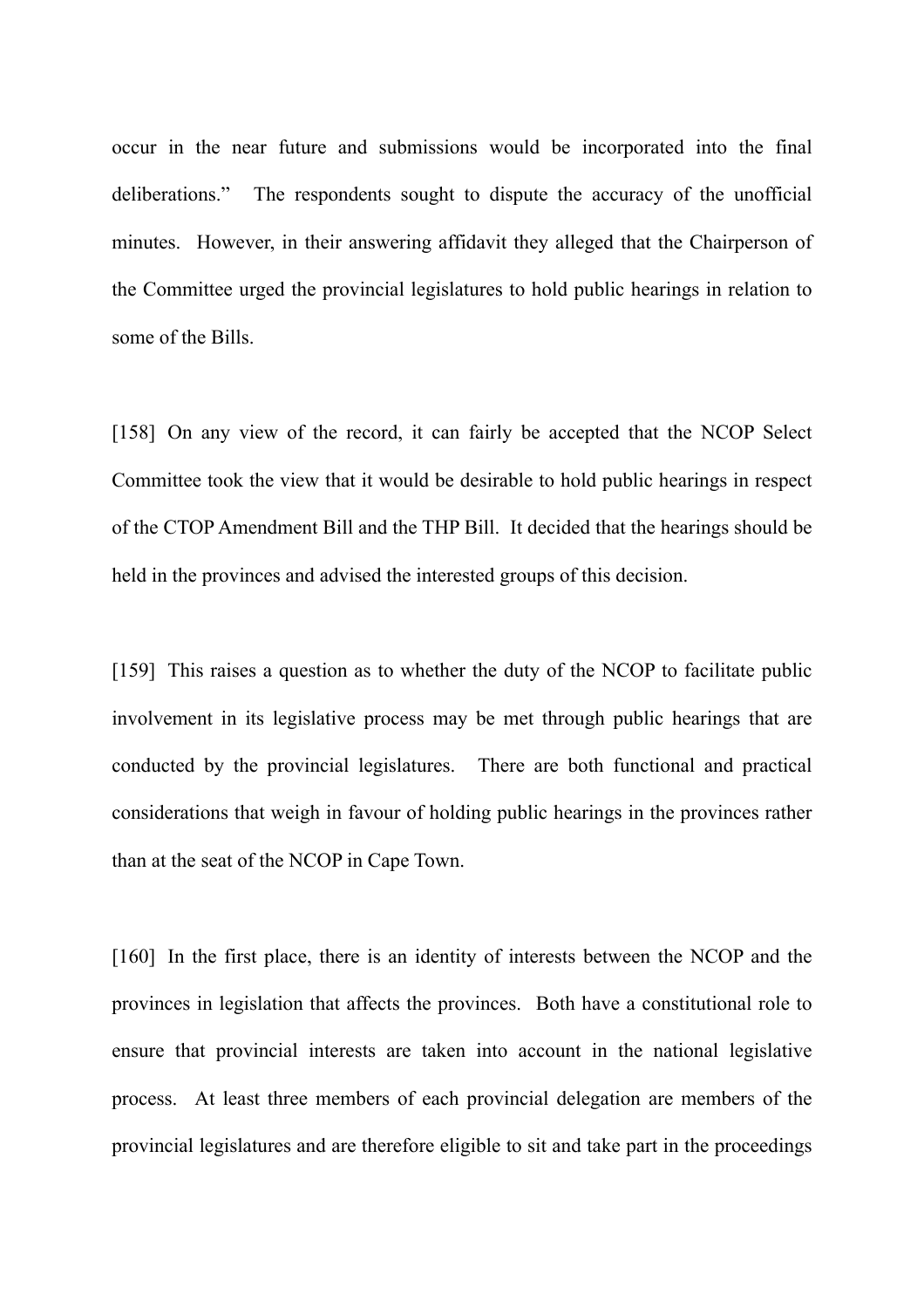of the various provincial committees of their respective legislatures. These committees are the engine rooms of the provincial legislatures; they are the committees that consider legislation, including voting mandates to be conferred on the NCOP delegations, and thus are where hearings are held and submissions considered.

[161] There are also practical considerations that are relevant in this regard. If the NCOP is to conduct provincial hearings, it must allocate substantial time and money to send its committee members to each province. On the other hand, ordinary people may be unable to attend hearings of the NCOP that are conducted in Cape Town due to financial and other constraints. Holding hearings in the provinces has great value for the provincial community; it provides its members with the opportunity to be present when laws are made and to take part in the law-making process. But it would be wasteful of the government's limited resources if both the NCOP and the provinces were to hold separate public hearings in the provinces.

[162] It may well be appropriate and indeed desirable for the provincial legislatures to conduct public hearings on legislation that is before the NCOP, in order to avoid duplication of efforts and unnecessary expenditure. Citizens who have difficulty participating in the national legislative process in Cape Town can much more easily convey their views about national legislation through their provincial legislatures. Members of the NCOP may attend those hearings or, at a minimum, read the reports of the hearings prepared by the provincial portfolio committees. In this manner, both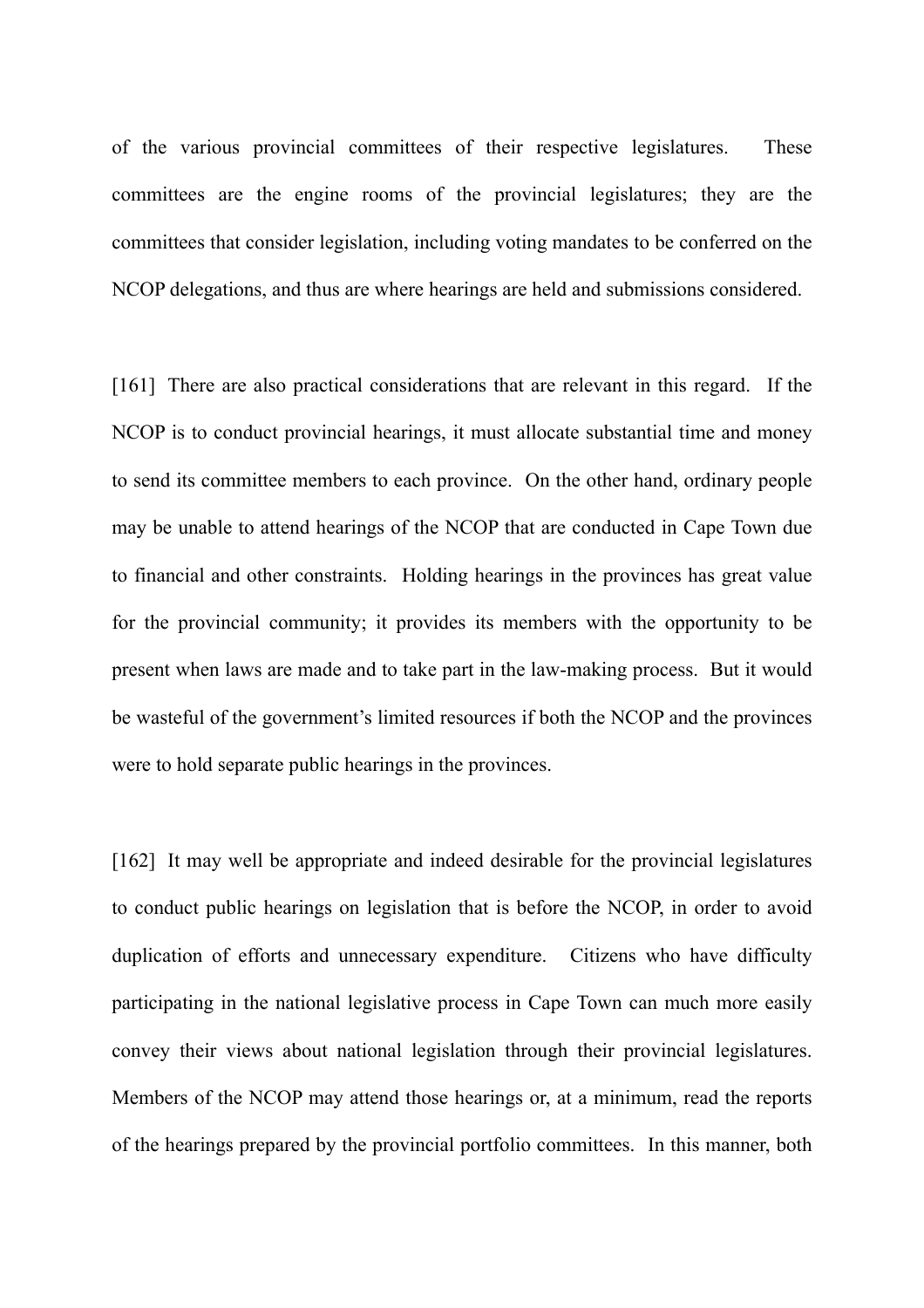the NCOP and the provincial legislatures hear the views of the people of the respective provinces and facilitate public involvement in their processes.

[163] Whether public hearings conducted by provincial legislatures are sufficient to satisfy the obligation of the NCOP under section 72(1)(a) ultimately depends on the facts and the nature of the process of facilitating public involvement that has occurred in the provinces, including the extent to which NCOP delegations were involved in and have access to the information gathered during that process. Where the process involves consideration of a bill affecting the provinces, the ultimate question is whether the provincial interests on the legislation under consideration were taken into account in the national legislative process.

[164] In the result, I am satisfied that it was reasonable for the NCOP to take a decision that public hearings should be held in the provinces on the health legislation, provided that the provinces in fact held those hearings and that those proceedings were attended by members of the NCOP or that members of the NCOP had access to the reports of those proceedings.

[165] However, once the NCOP has decided on a particular mode of involving the public in its legislative process and has communicated its decision to do so to interested parties, it must be held to its decision unless there is sufficient explanation for failure to give effect to that decision. The question is whether, viewed in their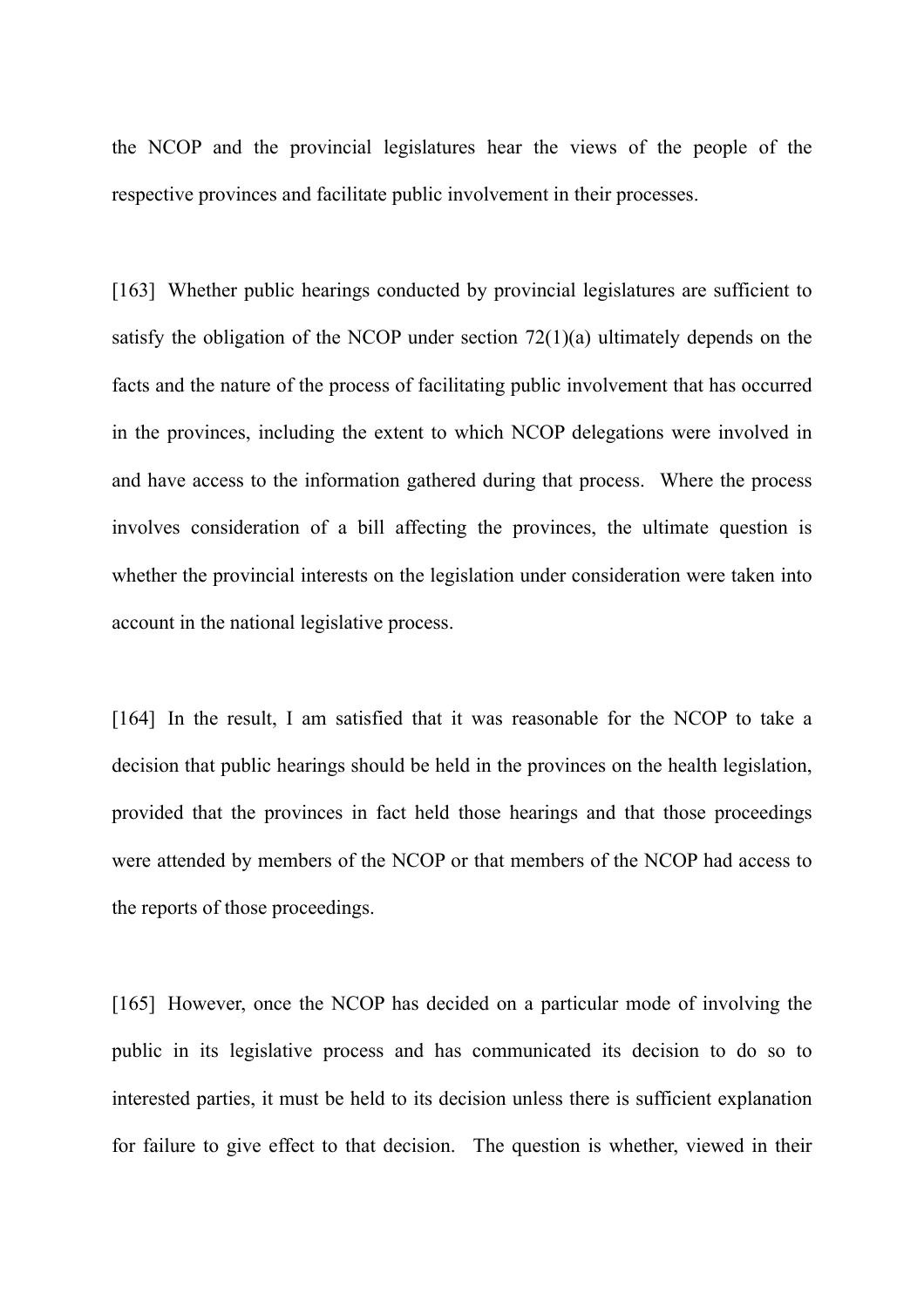totality, the processes that were followed by the NCOP and the provincial legislatures in relation to the three health Bills satisfied the NCOP's duty to facilitate public involvement in its legislative processes and those of its committees.

[166] In what follows, I will consider whether and to what extent the provincial legislatures and the NCOP facilitated public involvement in relation to each Bill.

### *THP Act*

[167] The THP Bill was intended to bring about new dispensation of regulating traditional health healers. It makes provision for the recognition and regulation of traditional health healers. As its preamble declares, its purpose is "[t]o establish the Interim Traditional Health Practitioners Council of South Africa; to provide for a regulatory framework to ensure the efficacy, safety and quality of traditional health care services; to provide for the management and control over the registration, training and conduct of practitioners, students and specified categories in the traditional health practitioners profession; and to provide for matters connected therewith." The Minister of Health, the third respondent in these proceedings, speaking at the official opening of the Conference on Traditional Medicine, explained that

"South Africa has embarked on the process of formally recognising traditional medicine and traditional health practitioners through the drafting of the Traditional Health Practitioners Bill. The Bill provides for the establishment of a Traditional Health Practitioners Council, which should guide us in ensuring quality of traditional health care services and provide for the control over the registration, training and practice of traditional health practitioners."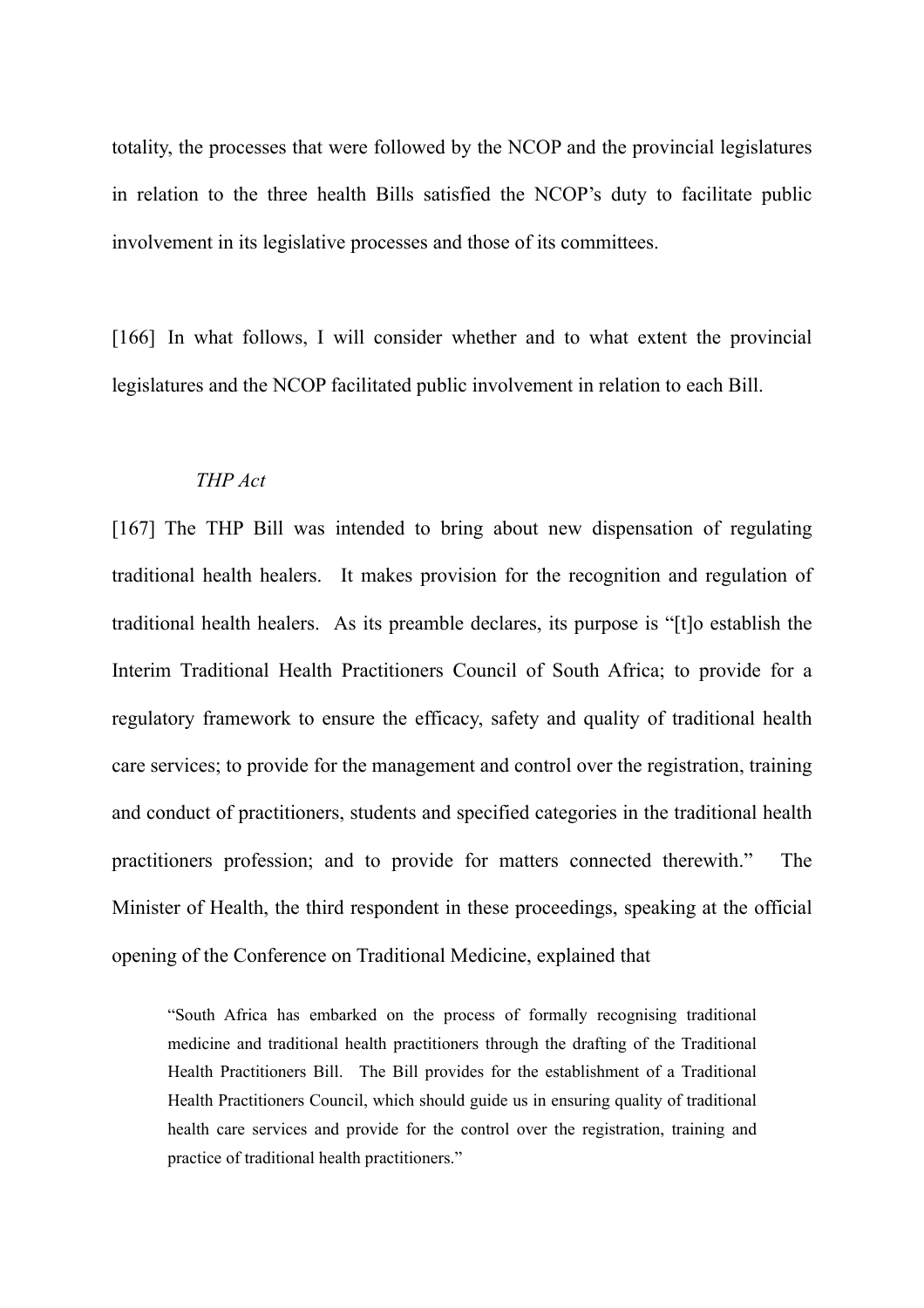[168] The importance of the THP Bill in the context of our country cannot be gainsaid, in particular, in the health care delivery system. As the Minister of Health explained:

"The important role of traditional medicines in the health care delivery systems of many developing countries cannot be overemphasised. Traditional systems of medicine have become a topic of global importance. Traditional medicine is ceasing to be an obscure practice of so-called quacks and witches. This rare discipline is fast becoming a name to be reckoned with in our struggles to fight diseases and ensure the health of our people. This revolution is not only taking place in developing countries but also in the developed world. Traditional medicine has become a global phenomenon.

The World Health Organization estimates that up to 80% of the people in Africa use traditional medicine. In Sub-Saharan Africa, the ratio of traditional health practitioners to the population is approximately 1:500, while the medical doctors have a 1:40 000 to the rest of the population. It is clear that traditional health practitioners have an important role to play in the lives of African people and have the potential to serve as a critical component of a comprehensive health care strategy.

In South Africa alone, it is estimated that we have approximately 200 000 traditional health practitioners. These health practitioners are the first health care providers to be consulted in up to 80% of cases, especially in rural areas, and are deeply interwoven into the fabric of cultural and spiritual life. It is for this reason that there has been recognition of traditional medicine practice in South Africa."

[169] At least six provinces considered that public hearings were necessary in relation to the THP Bill. Of these, only Mpumalanga, North West and Limpopo held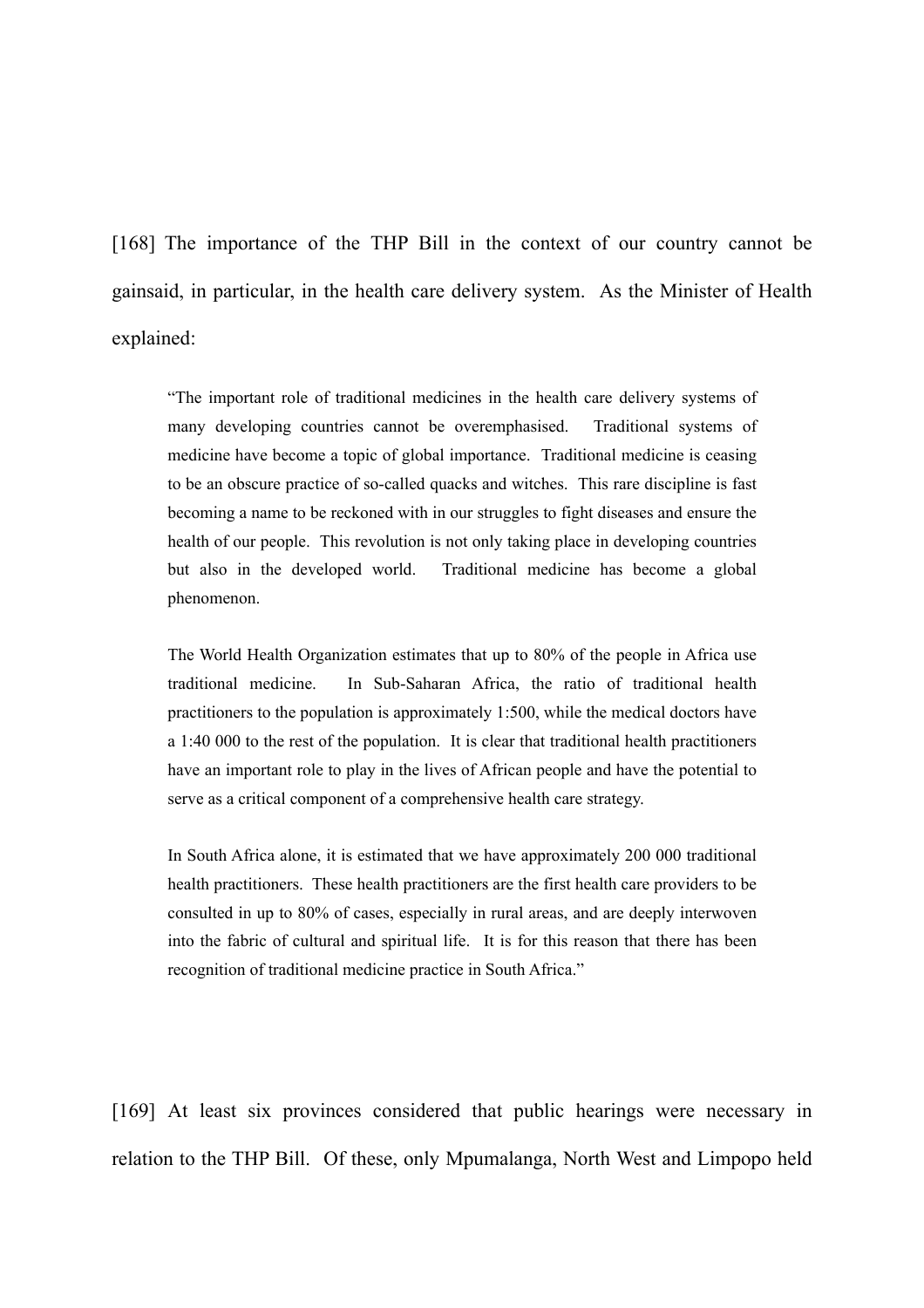hearings. Indeed, in the course of oral argument, the parties informed us that it was common cause that only three provinces held public hearings in respect of the THP Bill.

[170] Gauteng did not submit a negotiating mandate on the THP Bill because it felt that the time afforded to it by the NCOP was too short to enable it to study the Bill and consult with relevant stakeholders. Faced with an impending NCOP deadline for submitting a final mandate on the Bill, Gauteng invited representatives from traditional healers' organisations to attend a last-minute committee meeting on the Bill. However, the representatives were given a day's notice, at most, that the meeting was to be held. They did not have time to study the Bill or to consult with their members in advance of the meeting. This evoked strong protest from some leaders of the traditional healers who protested that the oral hearings were a "very critical submission" to their cause and they should have been given sufficient time "to study, understand, get the comments and ensure that [they] have all [the] facts together" before attending the hearing. What happened in the Gauteng legislature cannot be said to amount to an adequate opportunity to participate in the legislative process.

[171] The Northern Cape conducted a hearing only after it had conferred a final mandate on its delegation, when the legislature's decision-making could no longer be informed by the input of the public. This too cannot amount to facilitating public involvement in the law-making process. Legislatures must facilitate participation at a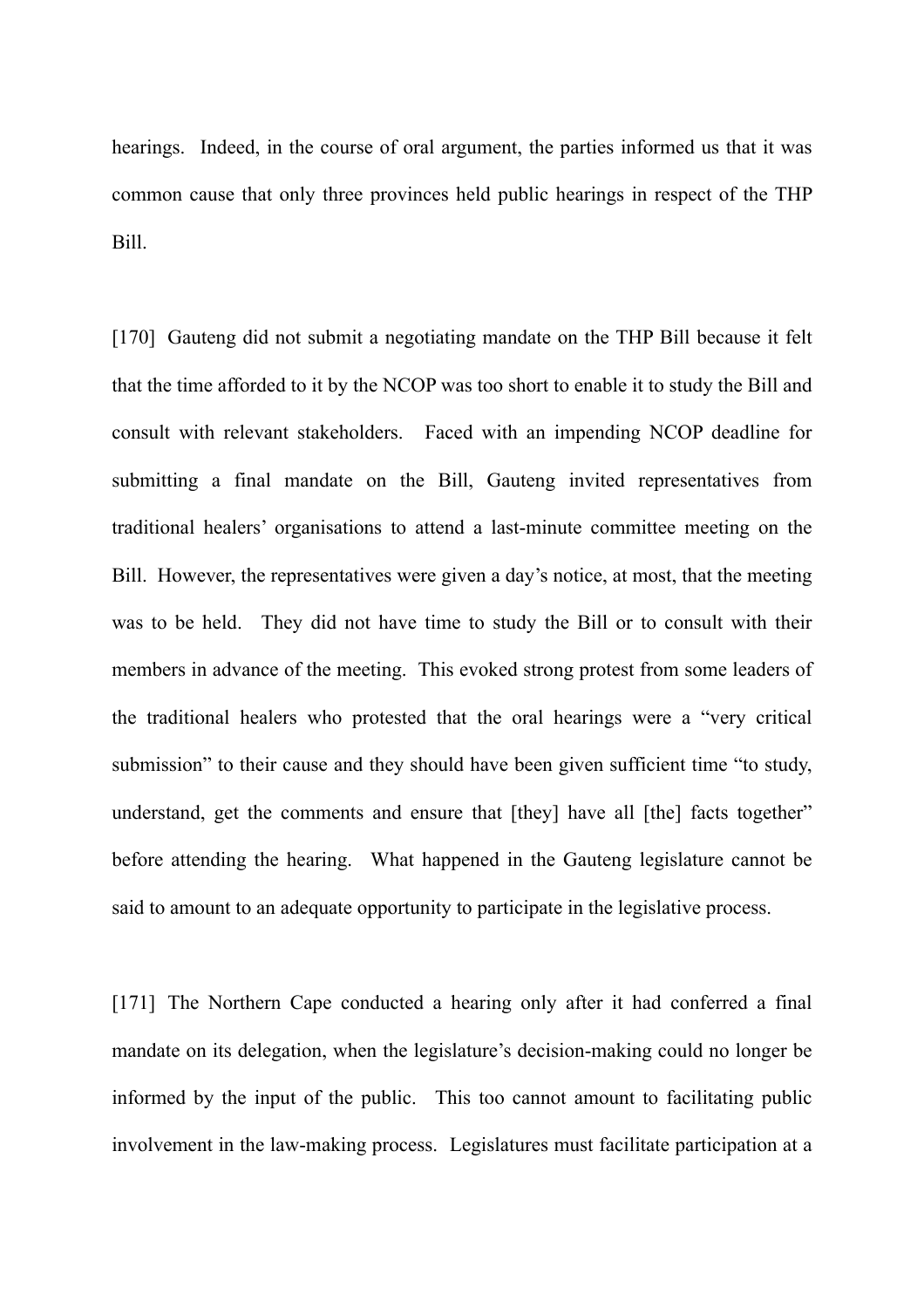point in the legislative process where involvement by interested members of the public would be meaningful. It is not reasonable to offer participation at a time or place that is tangential to the moments when significant legislative decisions are in fact about to be made. Interested parties are entitled to a reasonable opportunity to participate in a manner which may influence legislative decisions. The requirement that participation must be facilitated where it is most meaningful has both symbolic and practical objectives: the persons concerned must be manifestly shown the respect due to them as concerned citizens, and the legislators must have the benefit of all inputs that will enable them to produce the best possible laws.

[172] The Eastern Cape and KwaZulu-Natal wished to hold public hearings but could not do so because of insufficient time. This was conveyed to the NCOP through their permanent delegates. In addition, the Eastern Cape requested an extension of time to enable it to conduct proper hearings. No extension was granted. Despite this and the NCOP's decision that public hearings should be held on the Bill, the NCOP did not create the conditions that would have enabled the provinces to hold public hearings.

[173] The Free State and the Western Cape did not hold hearings. The provincial legislature of the Free State resolved to invite stakeholders to submit written submissions on all the Bills but there is no indication that such invitations were in fact extended. The Standing Committee on Social Development of the Western Cape legislature requested its provincial Department of Health to ask for information on the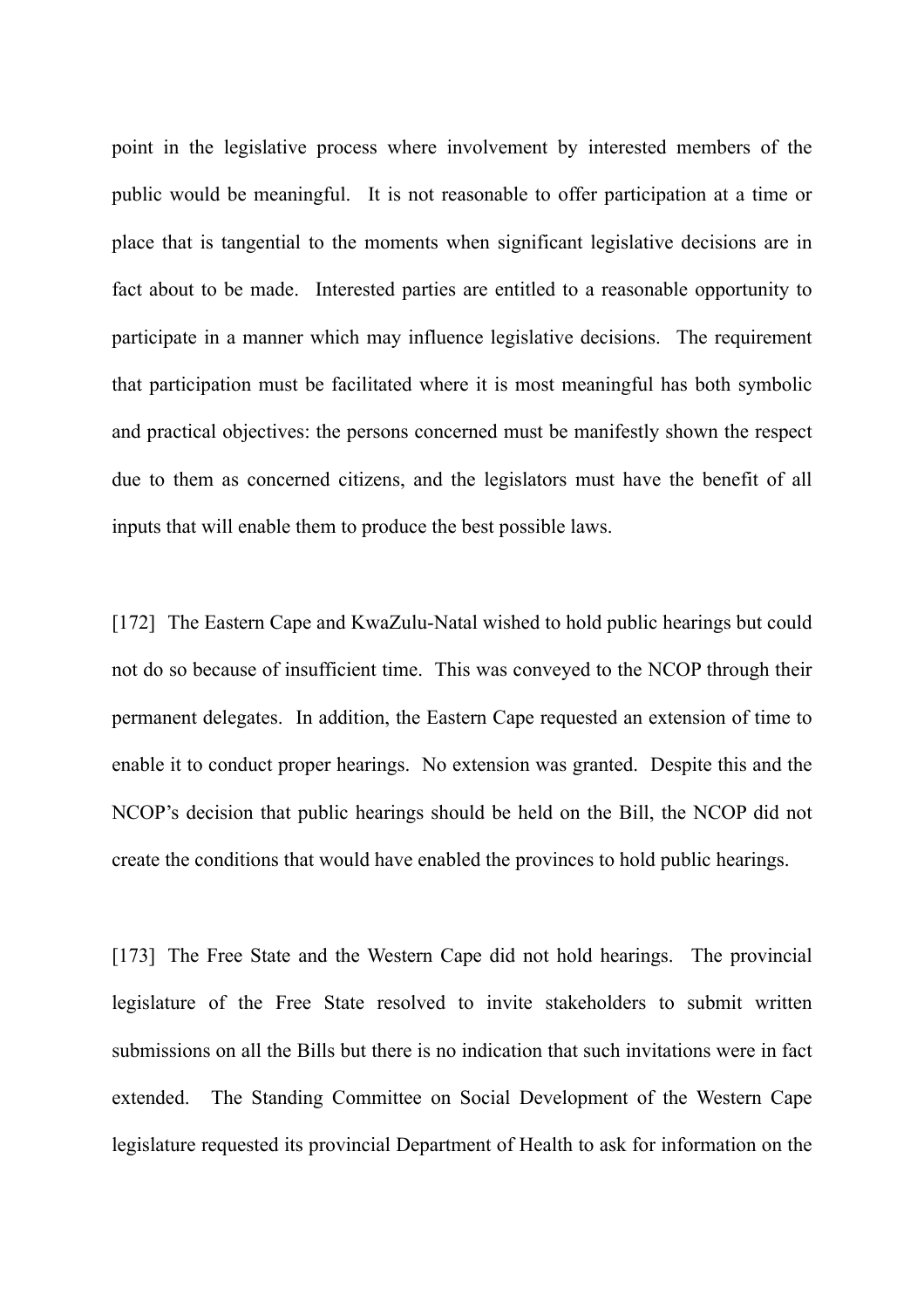Bills from relevant stakeholders for presentation to the Committee. Again, it is not clear on the record whether this was done.

[174] The question whether the NCOP complied with its duty to facilitate public involvement in relation to the THP Bill must be viewed against this background. This was a Bill that was intended to regulate traditional medicine and traditional healing, areas that had been the subject of discrimination in the past. People who practice this branch of medicine were previously marginalised and received no recognition; they were referred to as "witchdoctors". Having regard to the history of discrimination against traditional healers, legislation of this nature requires adequate consultation with the traditional healers themselves, lest they feel they are being marginalised again.

[175] From the beginning, the THP Bill was the subject of intense public interest, particularly among traditional health practitioners. When the government published the Bill for comment, numerous organisations submitted written representations, including the Traditional Health Practitioners Forums of Gauteng, the Eastern Cape, the Free State, KwaZulu-Natal and the Northern Cape. Yet these groups were denied a meaningful opportunity to participate in the processes by which their own provinces deliberated and voted upon the Bill. The applicant has made it clear in its founding papers that it was interested in this Bill as well.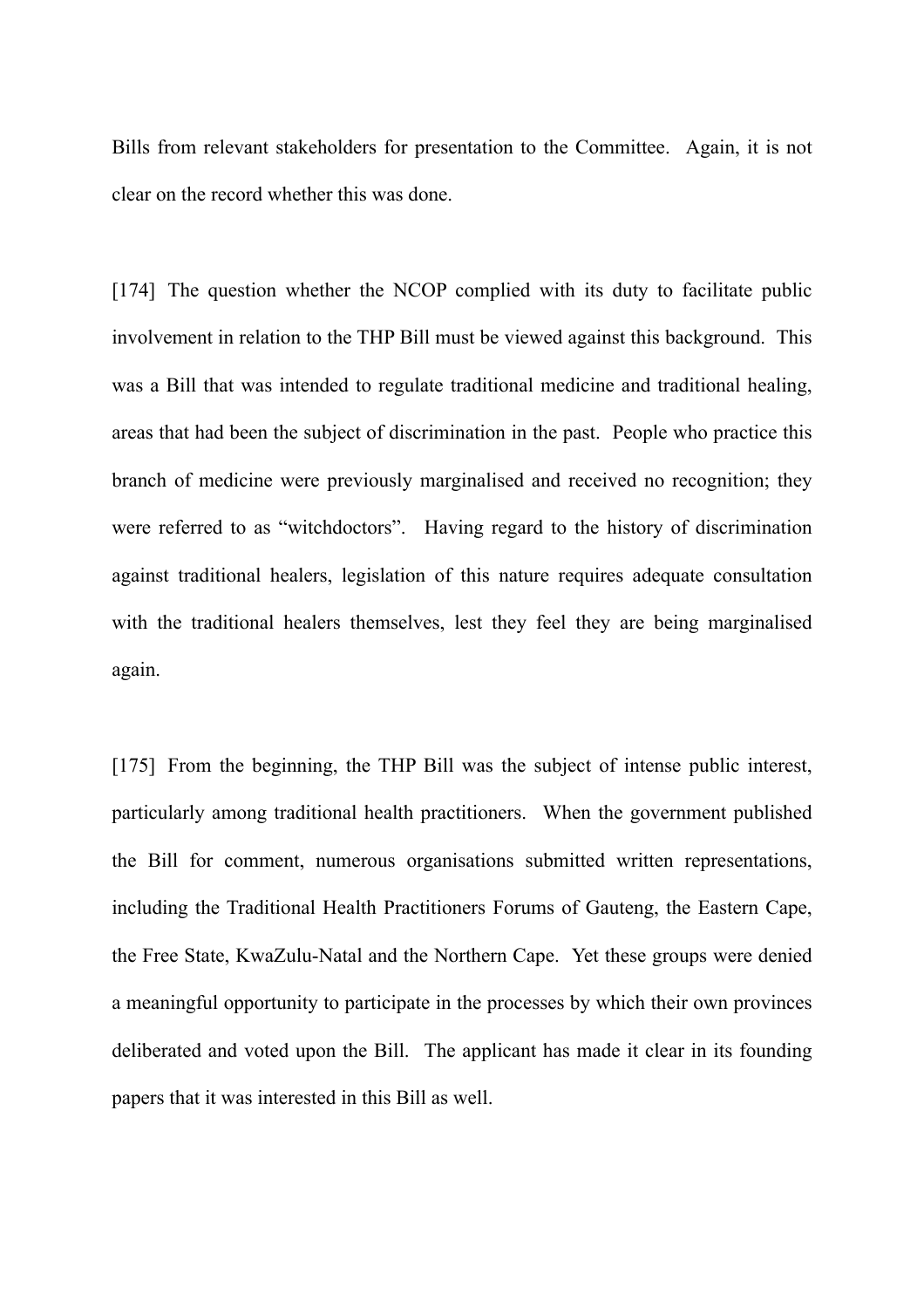[176] It is thus understandable that the leaders of the traditional healers in Gauteng should call for respect for their professions and express their frustration at being summoned to make submissions on such a critical Bill on an extremely short notice. In this regard, Ms P Maseko of the Traditional Healers Organisation is recorded as having told the Health Portfolio Committee in Gauteng:

"[W]e need to make sure, we need to definitely ensure that traditional healing, as much as the Bill is here, but we are not continuously taken for granted. I was very angry this morning when we were called past nine, something to ten, that we have to come for this submission. This is a very critical submission to our own cause, we are supposed to be told well in time and as traditional health practitioners we are known  $to -$  you know we are not educated and even that is not excuse enough though but then we need to get time like any other professions, to study, understand, get the comments and ensure that we have all our facts together, not to be said to fail.

So now today, we are just informed today, this morning, to come here to make this critical submission. It is very unfair to our profession, we need to definitely respect this profession, MEC".

[177] Also speaking before the Gauteng Health Portfolio Committee, the MEC for Health in Gauteng emphasised the need for consultations and sensitivity in the province's deliberations on the THP Bill. She expressed her concerns about the lack of opportunity for public participation at the provincial level, explaining that

"the NCOP is a representative of province[s], it's a forum that is made up of provinces and I think before they process any legislation they must consult each province to find out whether each province has consulted the public. I think that must be a fundamental principle, that especially in legislation like this I think the NCOP has to look at such principles and I would agree quite fully that it has to be sensitive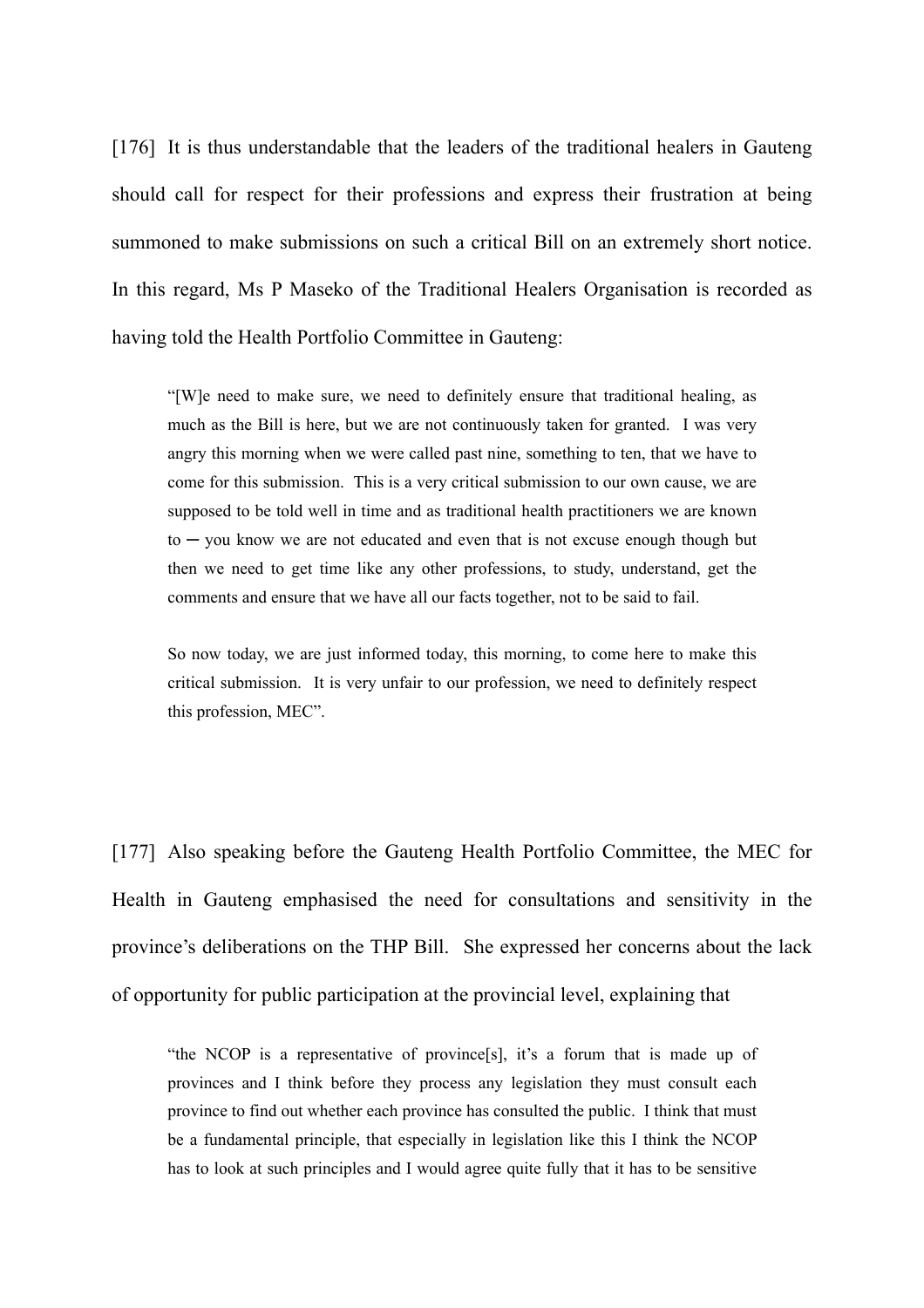to that, that we would like to bring, through the NCOP, the voices of [the] people, of [the] residents, to the national level and I hope that we will not be subjected again to having to call people at the last minute."

[178] The impact of the THP Bill therefore goes beyond traditional healers; it affects the vast majority of people who rely on the services of traditional healers for their medical care. According to the Minister of Health, it is estimated that in this country, there are about 200 000 traditional health practitioners. Of these, approximately 50 000 practice in Gauteng. And "these health practitioners are the first health care providers to be consulted in up to 80 % of cases, especially in rural areas, and are deeply interwoven into the fabric of cultural and spiritual life." According to the Minister, studies show that in many developing countries, a large proportion of the population relies on traditional practitioners and medicinal plants to meet their primary health care needs. This is the case, notwithstanding the availability of modern medicine. Traditional medicines have maintained popularity for historical and cultural reasons. It is said that traditional medicines play a significant role in the treatment and management of life-threatening diseases, particularly in the developing world. This too is true of our country. And for this reason "there has been [a] recognition of traditional medicine practice in South Africa."

[179] I agree with the Gauteng MEC that the NCOP and the provincial legislatures have a duty to bring the voices of the people, as residents of the province, to the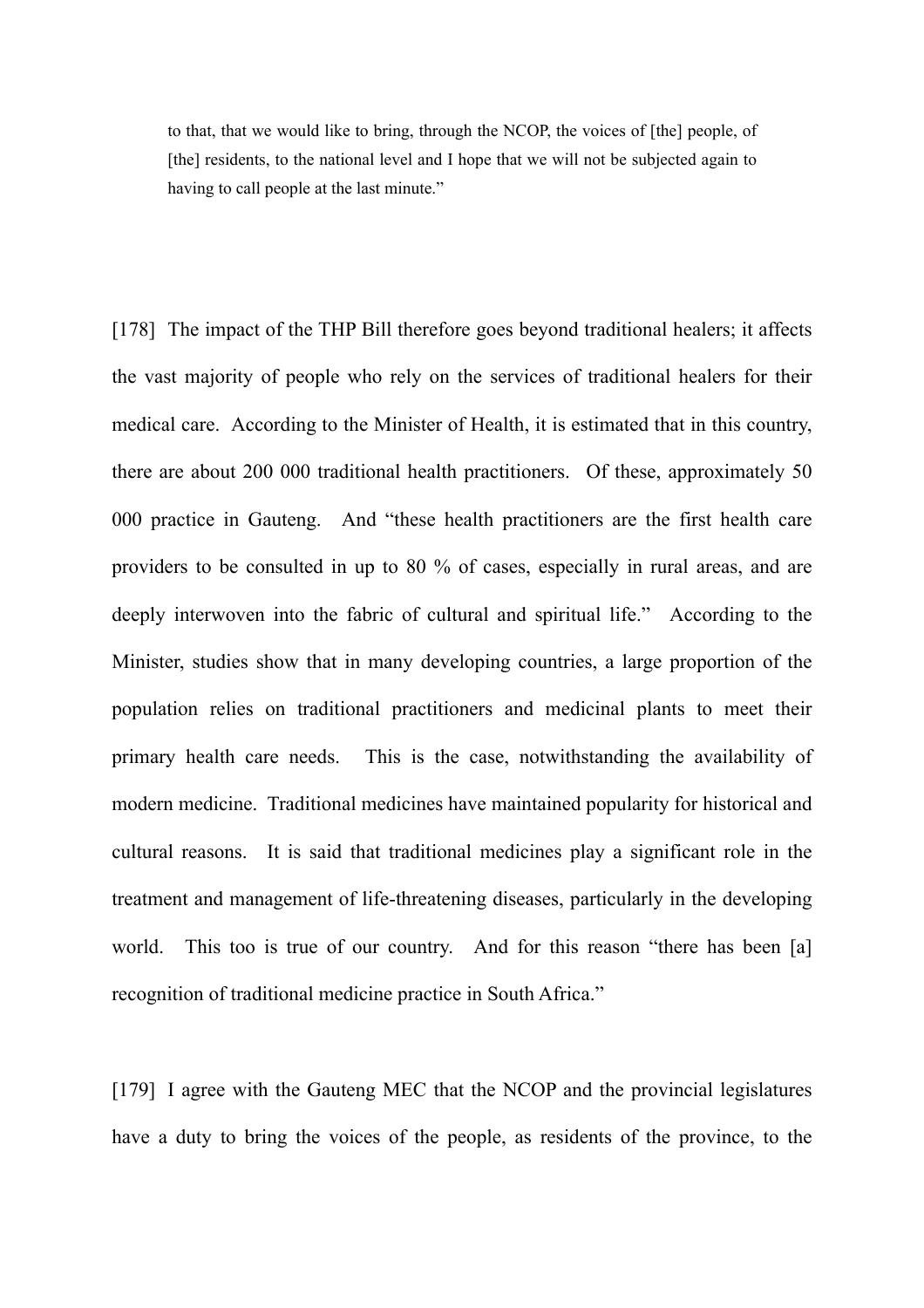national level. This duty was of particular importance in relation to the THP Bill, a new piece of legislation that would have a substantial impact on the provinces and the people who live within them.

[180] The nature and importance of the Bill must be viewed against the decision of the NCOP that public hearings would be held in the provinces and the view of most provincial legislatures that public hearings were required on the Bill. In addition, the interested groups were given an undertaking that public hearings would be held in the provinces where they would be given the opportunity to make representations. As pointed out earlier, in determining what is reasonable in facilitating public involvement in a given case, this Court will pay considerable respect to what the legislature considers to be the appropriate method of facilitating public involvement. In this case, it is clear that the NCOP and the majority of the provinces considered that public hearings were the appropriate method of facilitating public involvement in relation to the THP Bill. I am therefore satisfied that it was necessary to hold public hearings in relation to the THP Bill.

[181] On the record, six of nine provinces did not hold public hearings on this Bill nor did they invite written representations on it. In these circumstances, failure by the NCOP to hold public hearings on the THP Bill was unreasonable. In the result, I conclude that the NCOP did not comply with its obligation to facilitate public involvement in relation to the THP Bill as required by section 72(1)(a).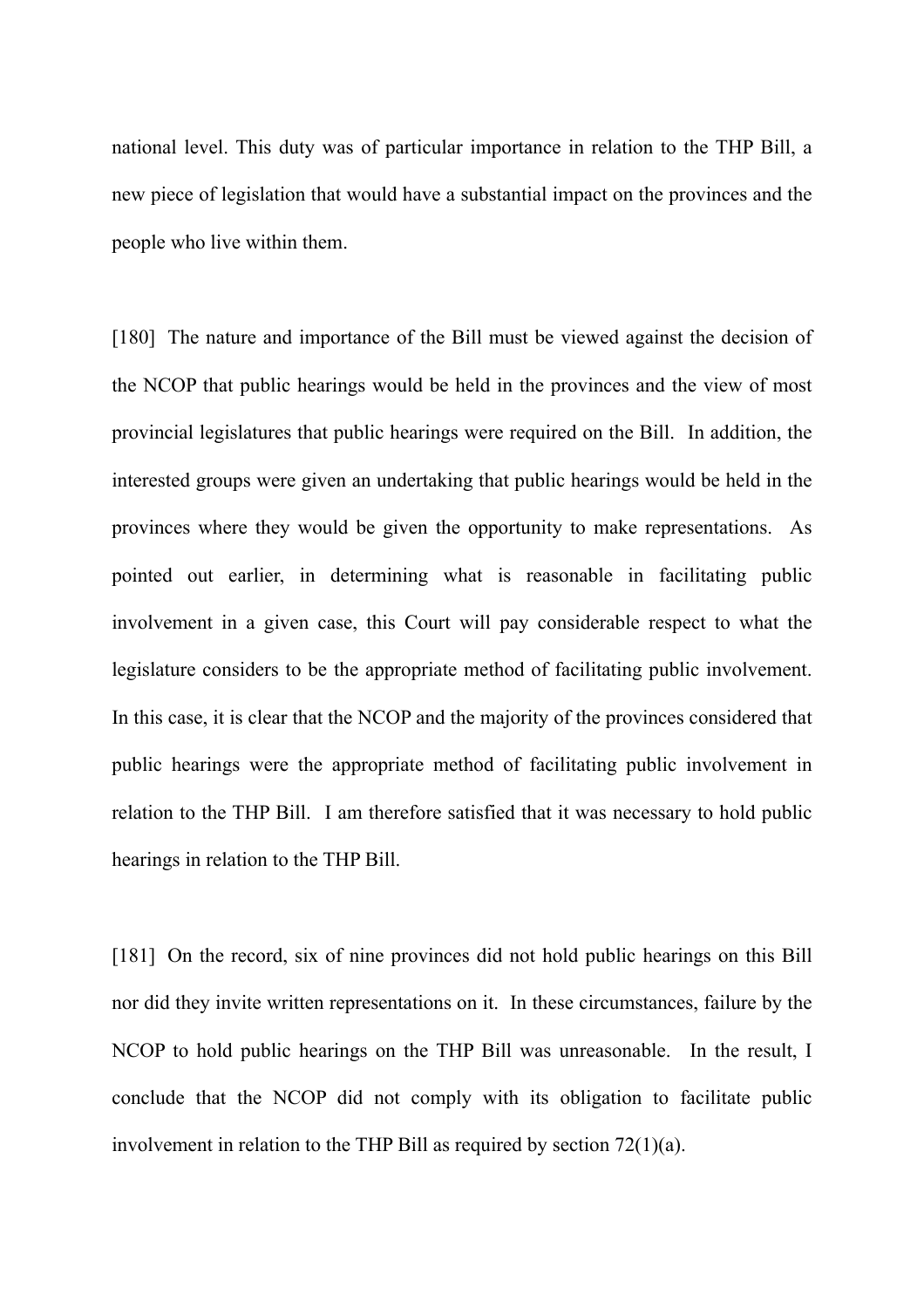### *CTOP Amendment Act*

[182] The CTOP Amendment Bill concerned the termination of pregnancy. This is not an uncontroversial matter. The Bill makes provision for registered nurses, other than midwives, to perform termination of pregnancies at certain public and private facilities. As its preamble declares, its purpose is to "empower a Member of the Executive Council to approve facilities where a termination of pregnancy may take place; to exempt a facility offering a 24-hour maternity service from having to obtain approval for termination of pregnancy services under certain circumstances". There was great interest in this Bill as demonstrated by the requests for public hearings by interested groups. The NCOP responded to these requests by informing the interested groups that hearings would be held in the provinces. The NCOP itself considered that public hearings were desirable on the Bill. So too did the majority of provinces.

[183] As reflected in the requests for public hearings received by the NCOP Chairperson, the CTOP Amendment Bill was of particular concern to the applicant and other interested parties. These requests led to the NCOP's decision that hearings on the Bill should be held at the provincial level. However, while it appears that four provinces – Gauteng, KwaZulu-Natal, Limpopo and Northern Cape – wished to hold public hearings on the Bill, only Limpopo conducted a hearing.

[184] As it did with the other health Bills, the Gauteng provincial legislature wrote to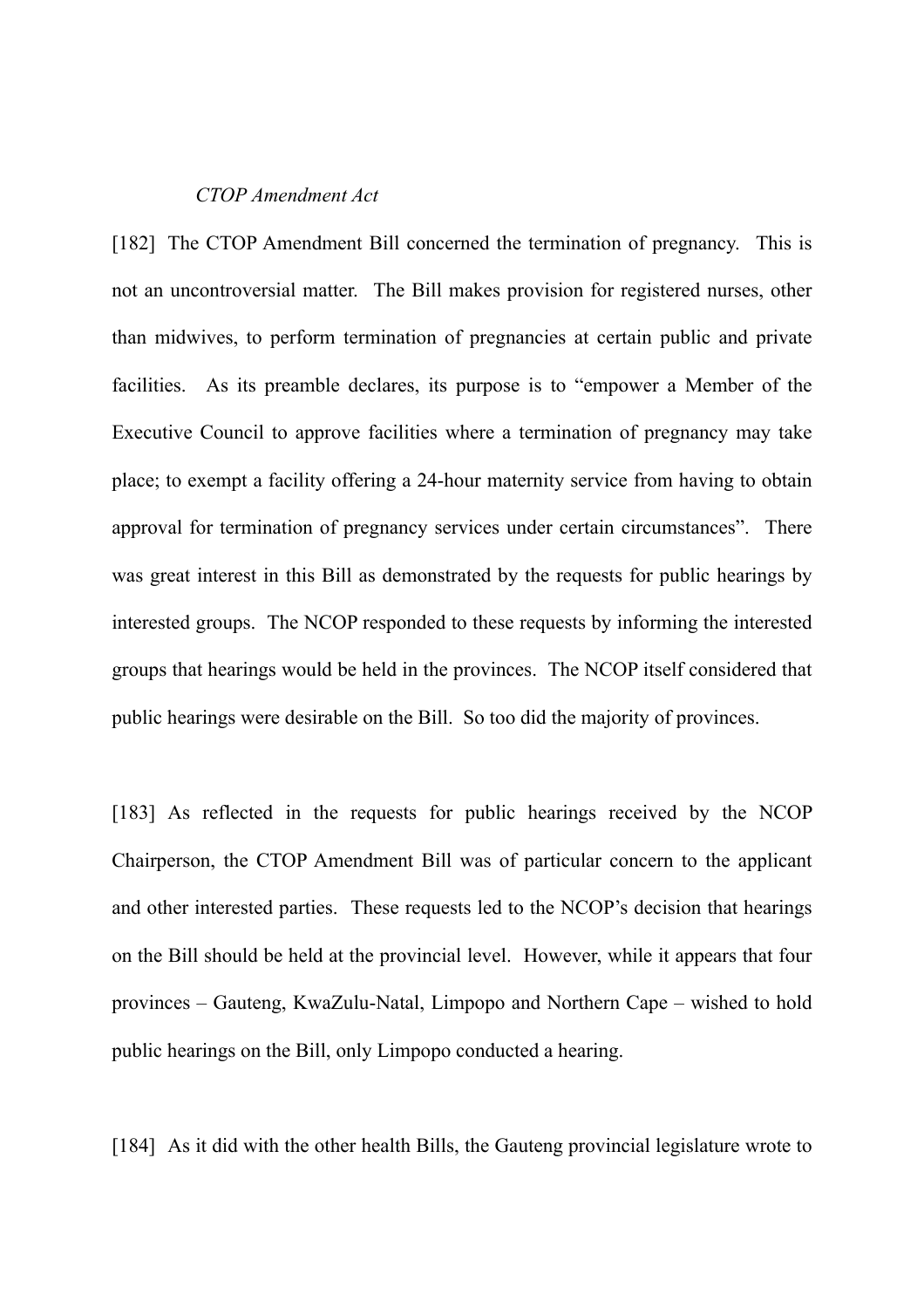the NCOP requesting more time and declined to submit a negotiating mandate on the CTOP Amendment Bill because it felt that it was not given enough time to consult with interested groups. In the end, it conferred a final mandate in favour of the Bill, but noted that the legislature had been unable to consult with stakeholders due to time constraints. The Health Portfolio Committee of KwaZulu-Natal also communicated to the NCOP its concern about the time period within which it was to consider the CTOP Amendment Bill and the other health Bills, which did not give it time to hold public hearings. Apart from the time constraints, the Northern Cape abandoned its plan to conduct a public hearing on the CTOP Amendment Bill due to budgetary constraints.

[185] The Eastern Cape decided that there was no need for public hearings on the CTOP Amendment Bill because it was an amendment and extensive consultations had taken place when the principal Act was considered. The Western Cape considered written representations on the Bill, which appear to have been submitted directly to the legislature. In addition, the applicant, on its own initiative, submitted a last minute representation on the CTOP Amendment Bill to the Chairperson of the KwaZulu-Natal Health Portfolio Committee.

[186] On the record, I am satisfied that of the provincial legislatures, only Limpopo and the Western Cape held public hearings or invited written submissions in respect of the CTOP Amendment Bill. It is true that the applicant was permitted to make a submission to the KwaZulu-Natal legislature. However, the applicant contacted the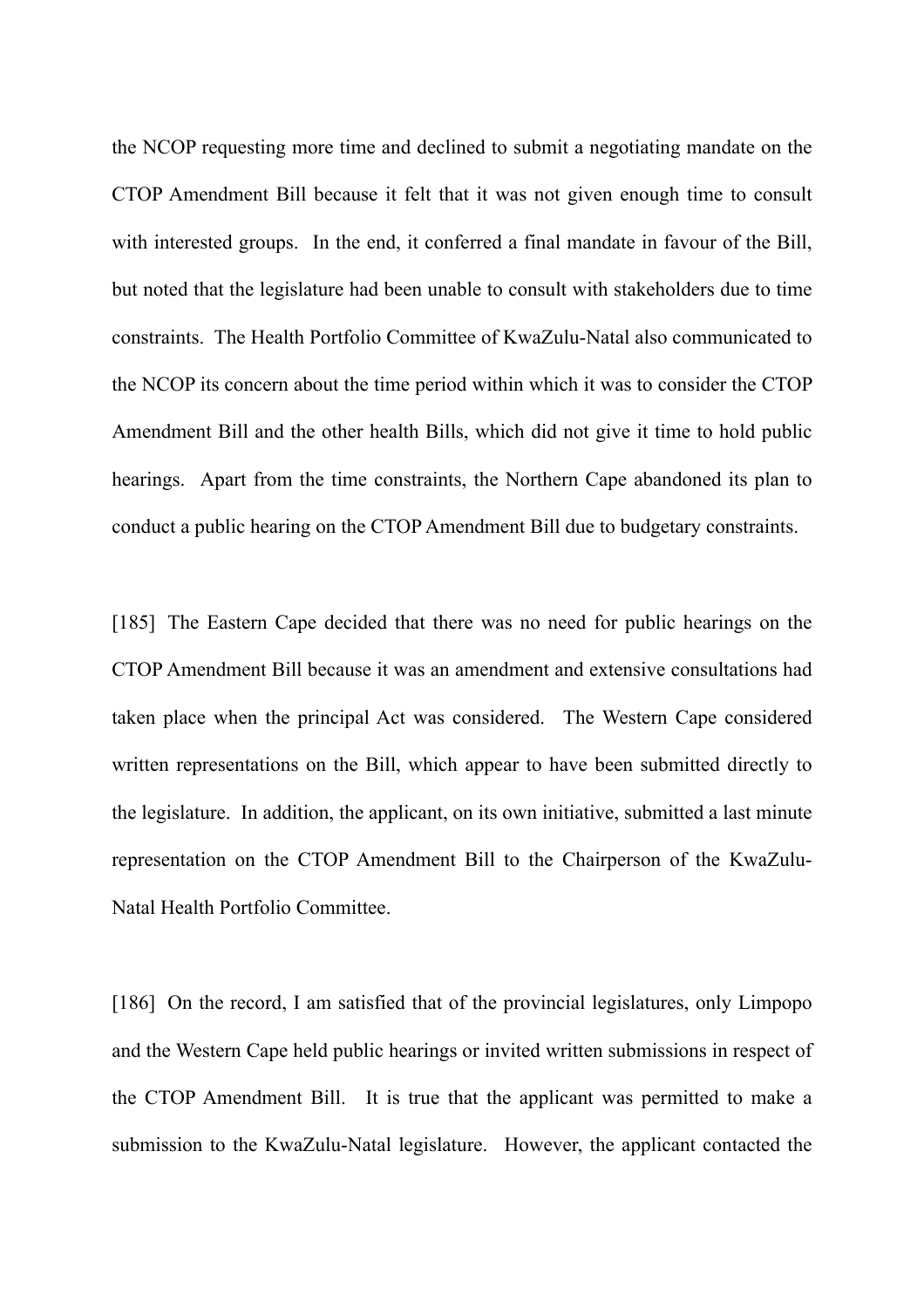Chairperson of the Health Committee on its own initiative, and no other members of the public were invited or given an opportunity to make submissions. Moreover, it is clear that both the NCOP and a majority of the provinces considered that it was necessary to conduct public hearings, or at least invite written submissions, in relation to the CTOP Amendment Bill. In these circumstances, KwaZulu-Natal cannot be said to have acted reasonably in facilitating public participation in relation to the CTOP Amendment Bill. In the event, it did not comply with its duty to facilitate public involvement in relation to this Bill.

[187] As with the THP Bill, the question whether the NCOP complied with its duty to facilitate public involvement in relation to the CTOP Bill must be considered in the light of its own conduct viewed in the light of that of the provinces in relation to this Bill. The consideration that led to the conclusion that it was necessary to hold public hearings in relation to the THP Bill equally apply to the CTOP Bill. In the light of the nature of the Bill and the importance that was accorded to it by both legislators and members of the public, the need for public hearings was manifest. This must be viewed in the light of the decision of the NCOP that public hearings were necessary and that they would be held in the provinces. There was an express promise to interested groups that public hearings would be held in the provinces where they could make representations on this Bill. As with the THP Bill, the NCOP considered public hearings to be the appropriate method of facilitating public involvement in relation to the CTOP Amendment Bill.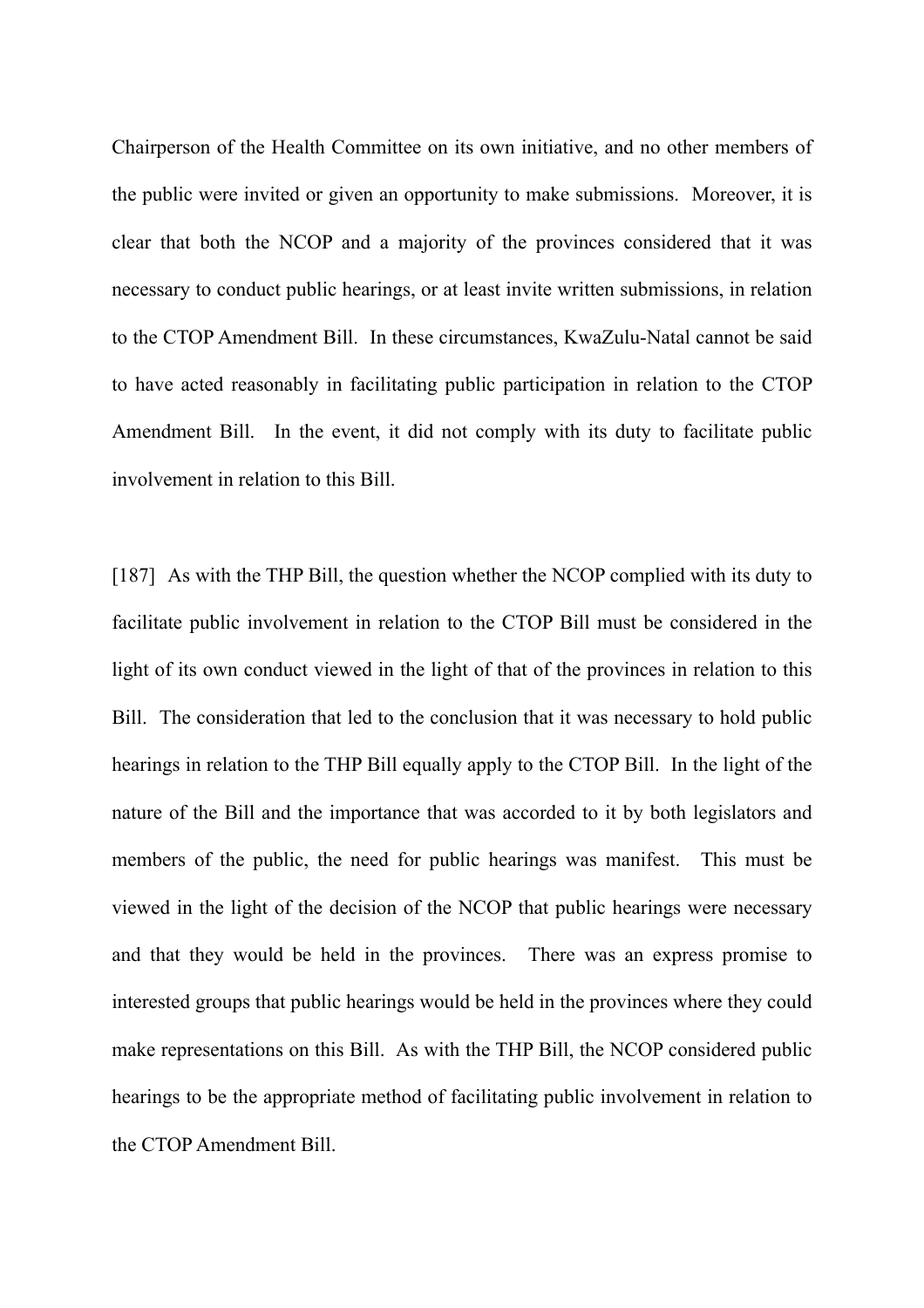[188] Once it was conveyed to the NCOP that, contrary to its decision, a majority of the provinces did not hold public hearings, it was incumbent upon it to hold such hearings. The NCOP is not a rubber stamp of the provinces when it comes to the duty to facilitate public involvement. It is required by the Constitution to provide "a national forum for public consideration of issues affecting the provinces." These considerations, in my judgment, lead to the conclusion that the NCOP and the provinces failed in their duty to facilitate public involvement in their legislative and other processes in relation to the CTOP Amendment Bill.

[189] In all the circumstances, I am satisfied that the NCOP acted unreasonably in failing to hold public hearings on the CTOP Amendment Bill. In the event, the NCOP failed to comply with its obligation to facilitate public involvement in relation to this Bill as required by section  $72(1)(a)$ .

# *Dental Technicians Amendment Act*

[190] The Dental Technicians Amendment Act makes provision for persons who have been employed as dental laboratory assistants for a period of not less than five years under the supervision of a dentist or dental technician and who have been trained by these professionals to perform the work of a dental technician. To this extent, it defines an "informally trained person" and regulates the registration of such persons and the conditions under which they may practice. In addition it makes direct billing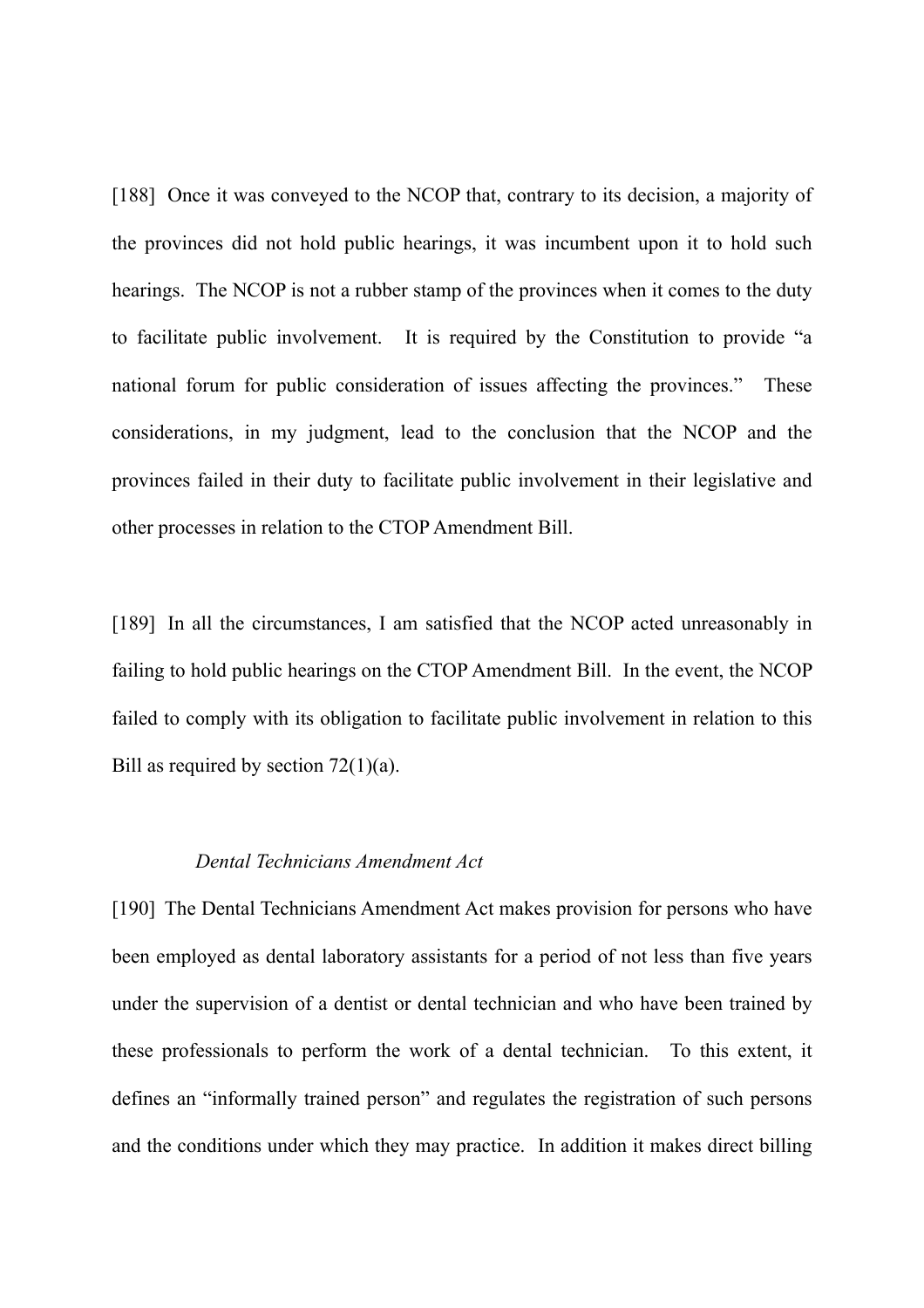by a dental technician contractor discretionary and restricts the performance of certain acts by members of certain juristic persons.

[191] The Dental Technicians Amendment Bill did not elicit public interest as did the THP and CTOP Amendment Bills. When the Bill was first published for public comment, no submissions were received. In addition, only Limpopo province conducted public hearings in respect of this Bill. It did this probably because it conducted hearings in respect of all four Bills. Gauteng Province wished to consult with members of the public on the Bill but did not do so because of time constraints. The Eastern Cape Province did not hold public hearings on the Dental Technicians Amendment Bill because of its nature.

[192] Having regard to the nature of the Bill and the views of the majority of the provinces and the NCOP on it, I am unable to conclude that the NCOP and the provinces acted unreasonably in not inviting written representations or holding public hearings on this Bill. There is a further consideration that fortifies this view. When the Bill was first published for comment, it did not generate any interest. In all these circumstances, I am satisfied that the NCOP and the provinces did not breach their duty to facilitate public involvement in relation to the Dental Technicians Amendment Bill. The challenge relating to this Act must therefore fail.

#### *Conclusion*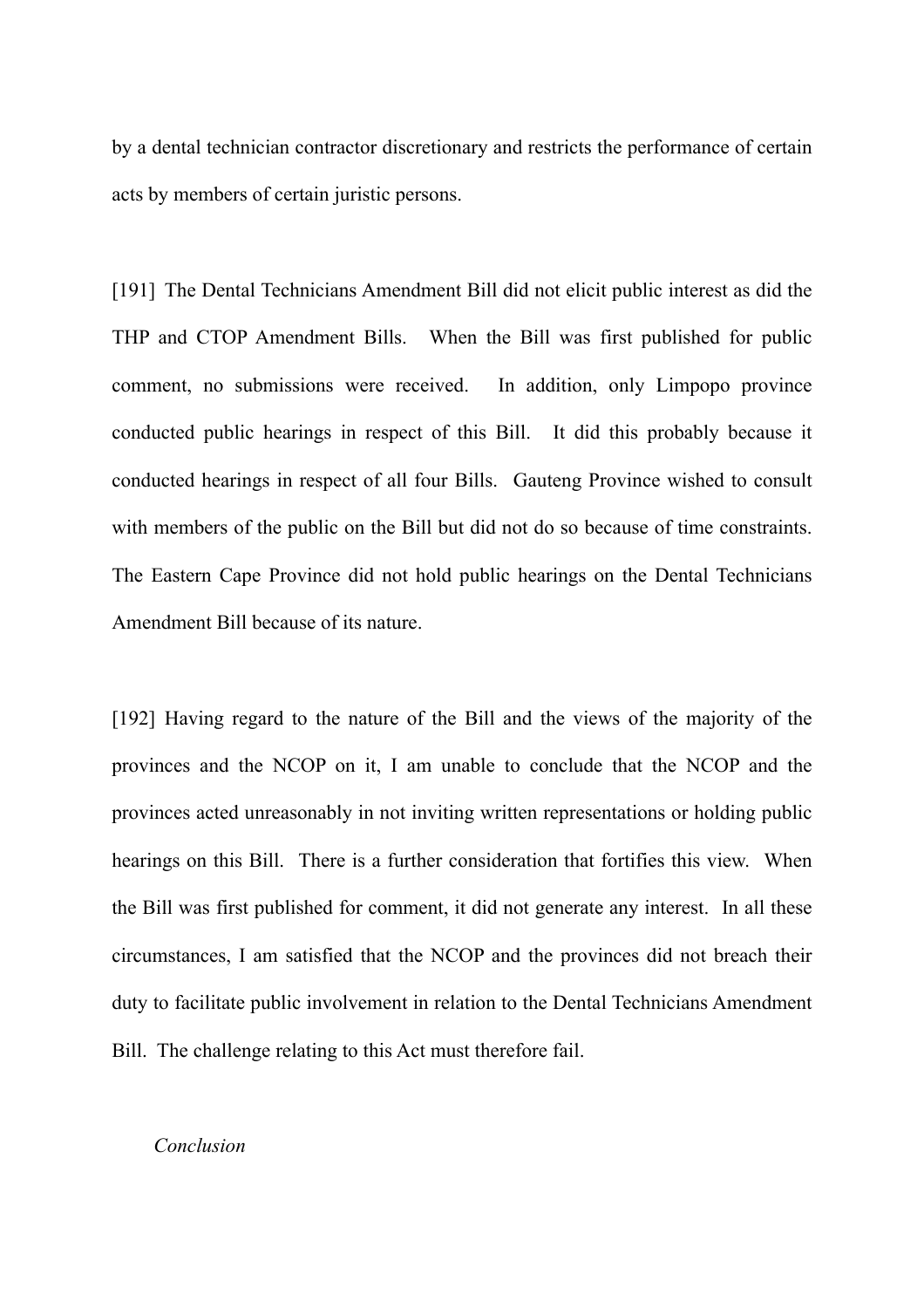[193] To sum up, in facilitating public involvement, the NCOP must do so with a view to ensuring that issues affecting the provinces in relation to legislation under consideration are heard and considered. On the papers, it is clear that the CTOP Amendment Bill and the THP Bill generated a huge interest at the NCOP. This is evidenced by the requests for public hearings by the interest groups. In the light of these requests, the NCOP decided that public hearings should be held in relation to these Bills but that these hearings should be held in the provinces. This was conveyed to the interest groups who made these requests. In these circumstances, public hearings were the appropriate method of facilitating public involvement in relation to the CTOP Amendment Bill and the THP Bill. But as it turned out, neither the NCOP nor a majority of the provinces held the promised public hearings.

[194] It is true, as discussed previously, that time may be a relevant consideration in determining the reasonableness of a legislature's failure to provide meaningful opportunities for public involvement in a given case. There may well be circumstances of emergency that require urgent legislative responses and short timetables. However, the respondents have not demonstrated that such circumstances were present in this case. When it comes to establishing legislative timetables, the temptation to cut down on public involvement must be resisted. Problems encountered in speeding up a sluggish timetable do not ordinarily constitute a basis for inferring that inroads into the appropriate degree of public involvement are reasonable. The timetable must be subordinated to the rights guaranteed in the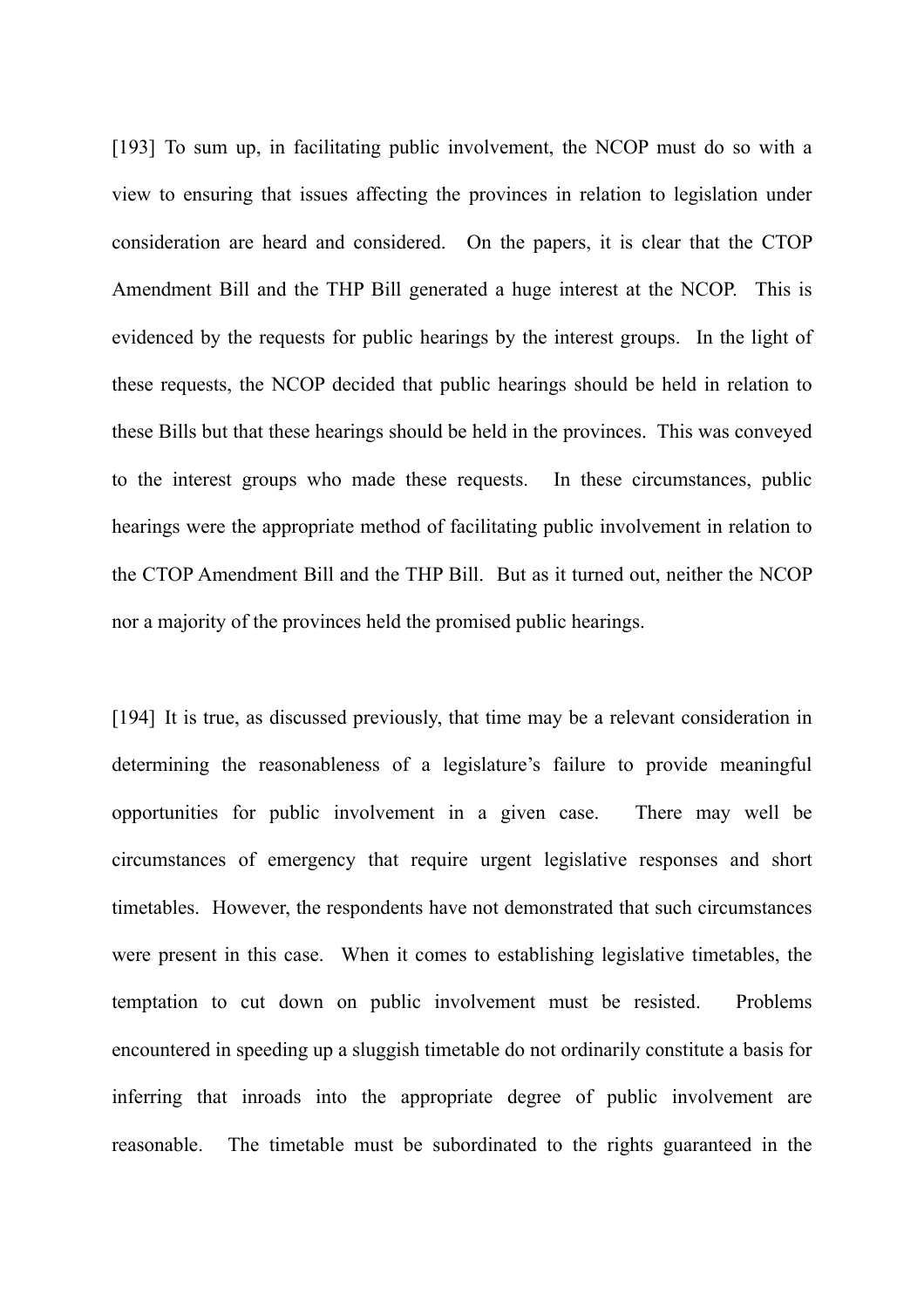Constitution, and not the rights to the timetable.

[195] Having regard to the nature of the CTOP Amendment Bill and the THP Bill, the request for public hearings by interested groups, the determination by the NCOP that the appropriate method of facilitating public involvement in relation to these Bills was to hold public hearings, the express promise to hold public hearings and the subsequent failure to hold public hearings, the failure by the NCOP to hold public hearings was, in the circumstances of this case, unreasonable. The NCOP therefore failed to comply with its obligation to facilitate public involvement in relation to these Bills as contemplated in section  $72(1)(a)$  of the Constitution. In the event, the challenge relating to the CTOP Amendment Act and the THP Act must accordingly be upheld.

[196] However, in relation to the Dental Technicians Amendment Bill, I am satisfied that in all the circumstances of this case, the failure by the NCOP to hold public hearings was not unreasonable. In the result, the challenge relating to this Act must fail.

[197] It now remains to consider the question of the remedy.

## *VII. Remedy*

[198] I have found that the NCOP failed to fulfil its constitutional obligation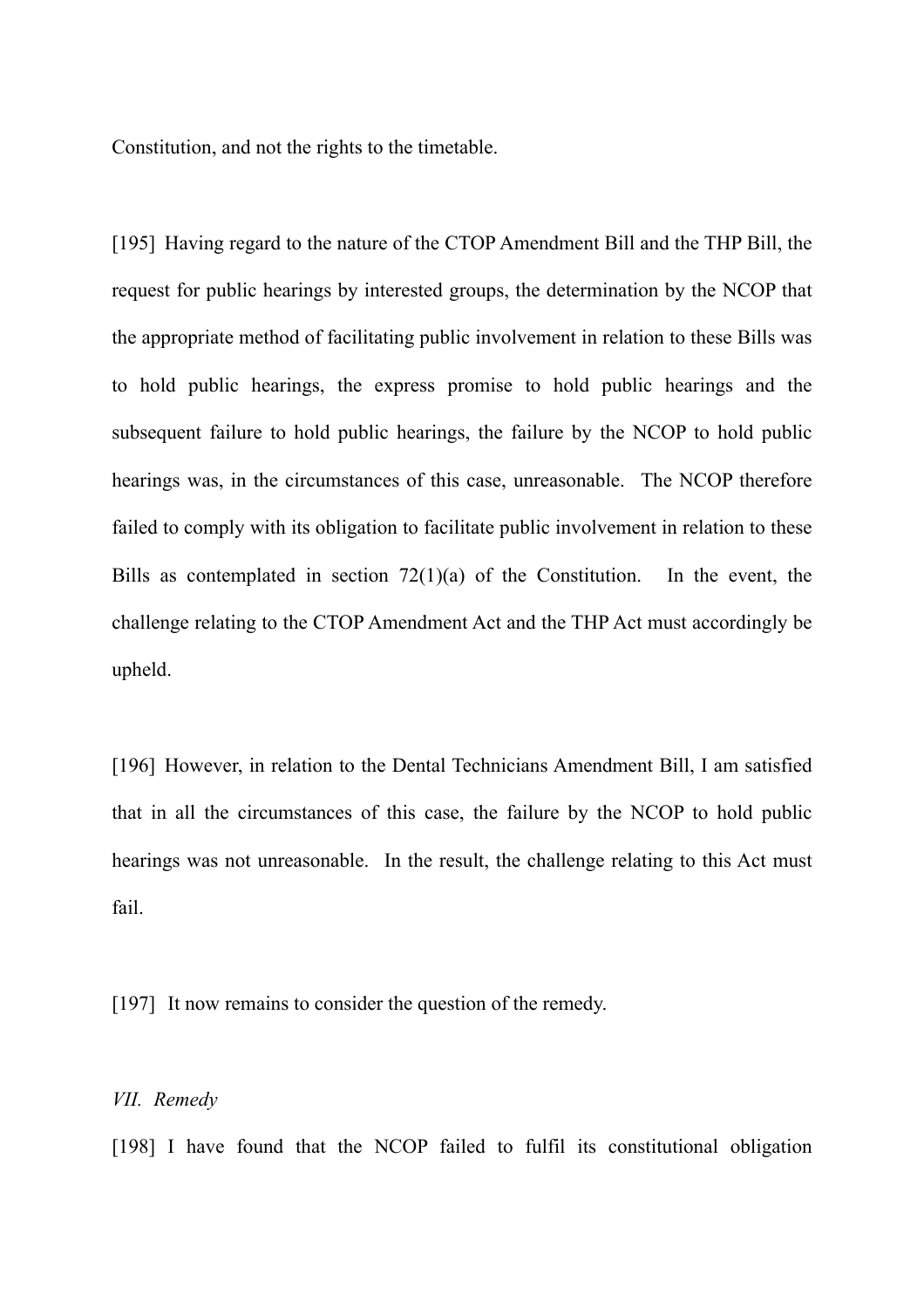comprehended in section 72(1)(a) in relation to the CTOP Amendment Bill and the THP Bill. Pursuant to section 172(1)(a) of the Constitution, this Court is obliged to declare that the conduct of the NCOP in this regard is inconsistent with the Constitution and is therefore invalid. The respondents did not contend otherwise. A declaration to that effect must accordingly be made. The question which was debated in the Court is whether the CTOP Amendment Act and the THP Act must as a consequence be declared invalid. Counsel for the respondents contended that this Court has no power to declare the resulting statute invalid. To do so, it was submitted, would infringe upon the doctrine of separation of powers.

[199] This Court has emphasised on more than one occasion that although there are no bright lines that separate its role from those of the other branches of government, "there are certain matters that are pre-eminently within the domain of one or other of the arms of government and not the others. All arms of government should be sensitive to and respect this separation." But at the same time, it has made it clear that this does not mean that courts cannot or should not make orders that have an impact on the domain of the other branches of government. When legislation is challenged on the grounds that Parliament did not adopt it in accordance with the provisions of the Constitution, courts have to consider whether in enacting the law in question Parliament has given effect to its constitutional obligations. If it should hold in any given case that Parliament has failed to do so, it is obliged by the Constitution to say so. And insofar as this constitutes an intrusion into the domain of the legislative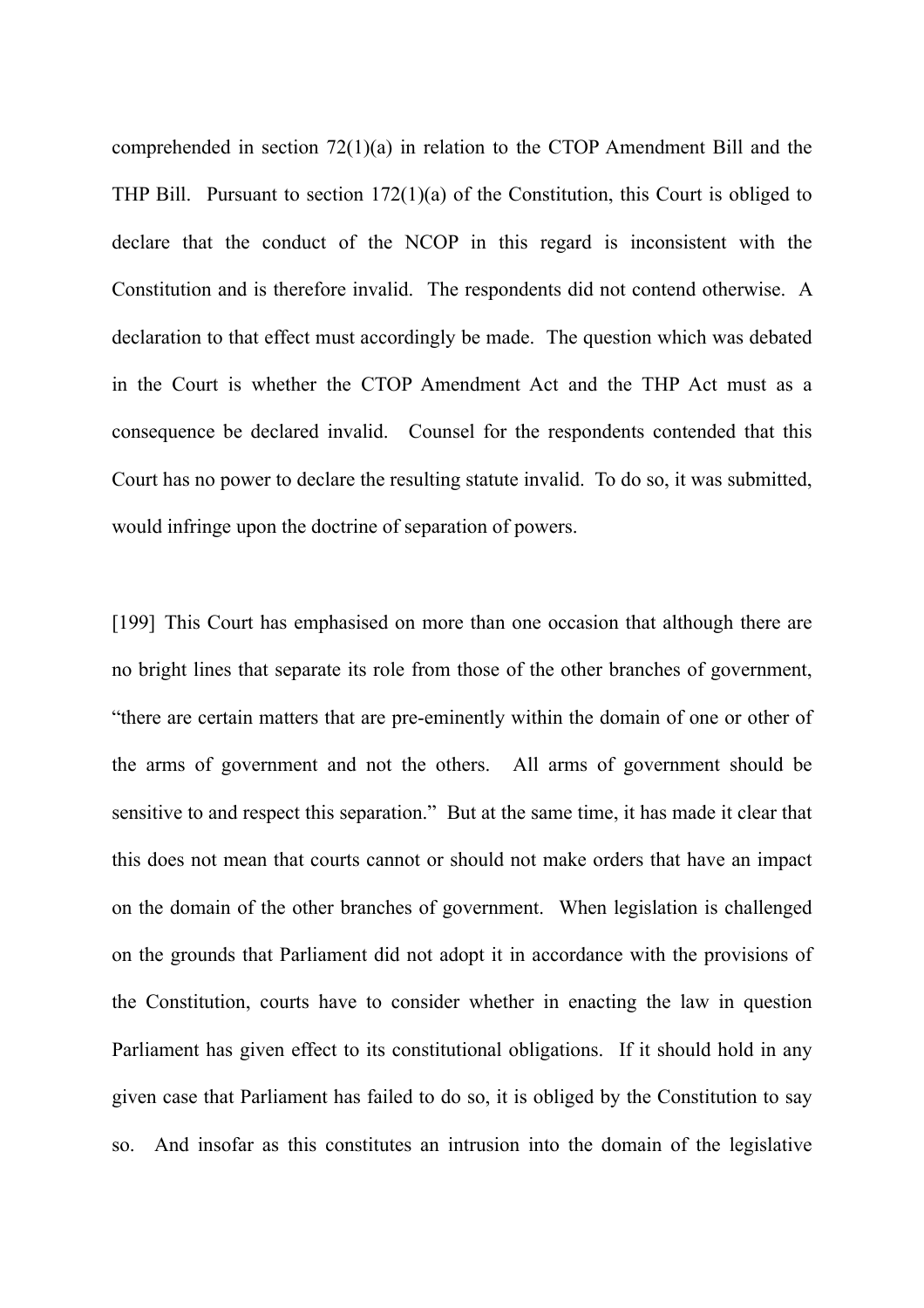branch of government, that is an intrusion mandated by the Constitution itself. What should be made clear is that when it is appropriate to do so, courts may – and if need be must – use their powers to make orders that affect the legislative process.

[200] Therefore, while the doctrine of separation of powers is an important one in our constitutional democracy, it cannot be used to avoid the obligation of a court to prevent the violation of the Constitution. The right and the duty of this Court to protect the Constitution are derived from the Constitution, and this Court cannot shirk from that duty. As O'Regan J explained in a recent minority judgment, "the legitimacy of an order made by the court does not flow from the status of the institution itself, but from the fact that it gives effect to the provisions of our Constitution." In order for the founding values that lie at the heart of our Constitution to be made concrete, it is particularly important for this Court to afford a remedy, which is not only effective, but which should also be seen to be effective.

[201] The provisions of section  $172(1)(a)$  are clear, and they admit of no ambiguity; "[w]hen deciding a constitutional matter within its power, a court . . . must declare that any law or conduct that is inconsistent with the Constitution is invalid". This section gives expression to the supremacy of the Constitution and the rule of law, which is one of the founding values of our democratic state. It echoes the supremacy clause of the Constitution, which declares that the "Constitution is supreme . . . ; law or conduct inconsistent with it is invalid". It follows therefore that if a court finds that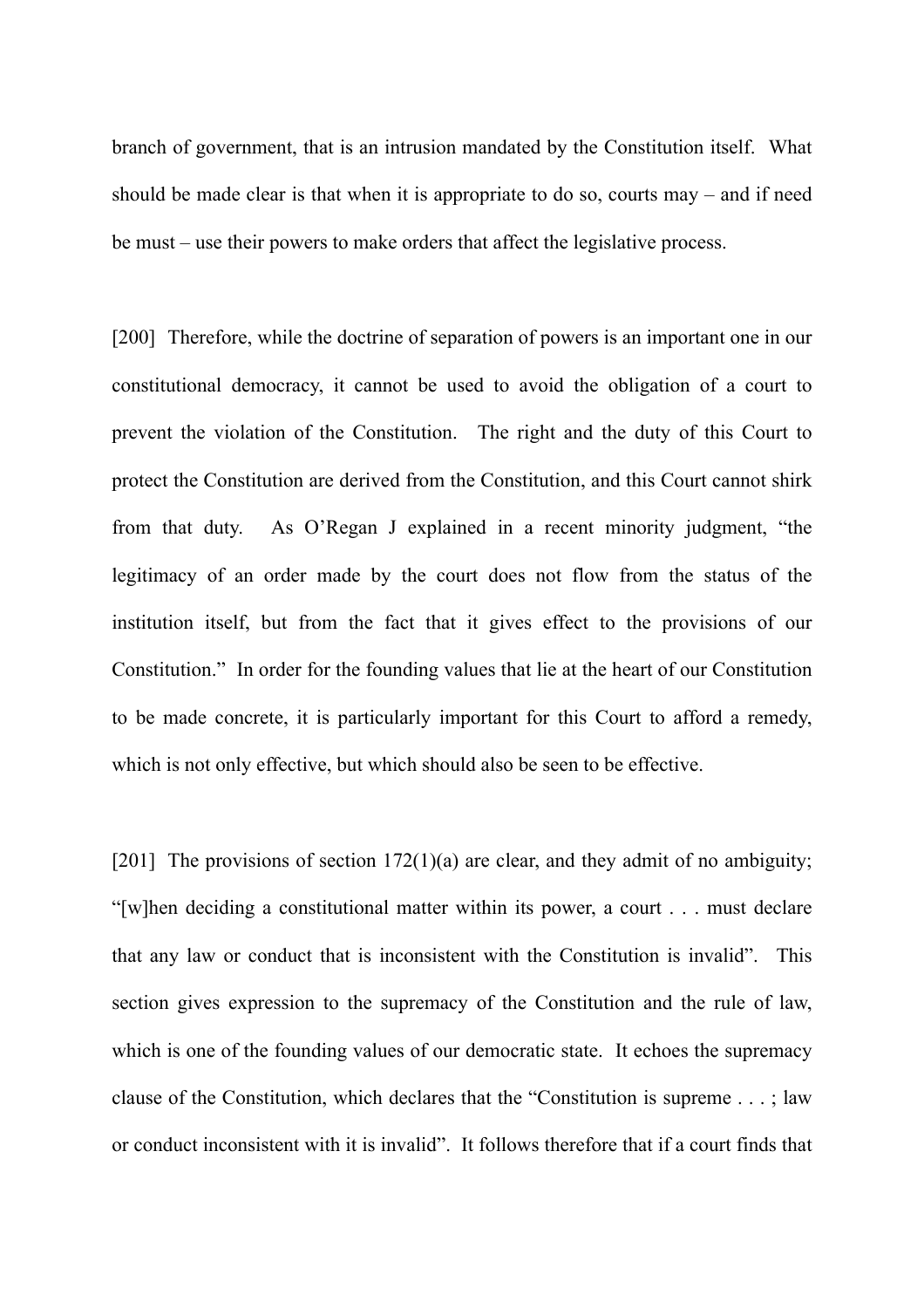the law is inconsistent with the Constitution, it is obliged to declare it invalid.

[202] As I see the question therefore, it is not whether we have the constitutional authority to declare invalid these two statutes. The power to do so is there. The specific question presented in this case is whether the failure by the NCOP to comply with the provisions of section 72(1)(a) in relation to the CTOP Amendment Act and the THP Act renders these statutes invalid. This case presents a unique question. It is not concerned with the substance of the legislation. It is concerned with the process by which the legislation was adopted. The answer to this question depends, among other things, upon the importance that the Constitution attaches to the requirement of public participation in the law-making process.

[203] In the clearest and most unmistakeable language possible, the Preamble to our Constitution declares the intention to establish "a democratic and open society in which government is based on the will of the people." Consistent with this goal, the Constitution: (a) establishes as part of the founding values "a multi-party system of democratic government, to ensure accountability, responsiveness and openness;" (b) embraces a democracy that has both representative and participatory elements; and (c) makes provision for public involvement in the processes of the legislative organs of state.

[204] Thus in peremptory terms, section 72(1)(a) imposes an obligation on the NCOP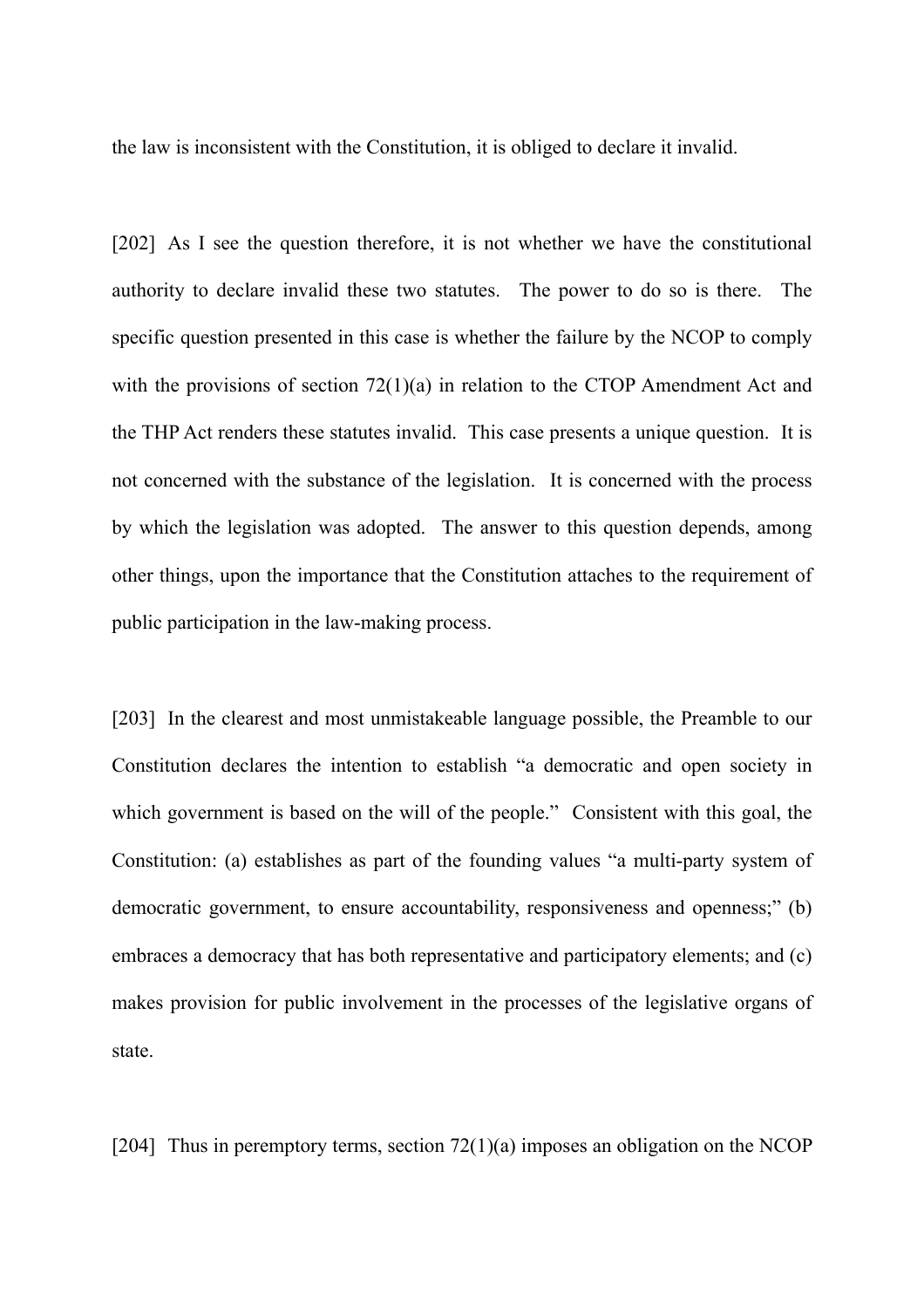to facilitate public participation in its legislative and other processes including those of its committees. And the supremacy clause of the Constitution requires that this "obligation [which is] imposed by [the Constitution] must be fulfilled." Public involvement provisions therefore give effect to an important feature of democracy: its participative nature. The "participation of citizens in government . . . forms the basis and support of democracy, which cannot exist without it; for title to government rests with the people, the only body empowered to decide its own immediate and future destiny and to designate its legitimate representatives."

[205] Public participation in the law-making process is one of the means of ensuring that legislation is both informed and responsive. If legislation is infused with a degree of openness and participation, this will minimise dangers of arbitrariness and irrationality in the formulation of legislation. The objective in involving the public in the law-making process is to ensure that the legislators are aware of the concerns of the public. And if legislators are aware of those concerns, this will promote the legitimacy, and thus the acceptance, of the legislation. This not only improves the quality of the law-making process, but it also serves as an important principle that government should be open, accessible, accountable and responsive. And this enhances our democracy.

[206] What is significant in the context of the present case is the legislative scheme contemplated by our Constitution. That scheme envisages that the provinces will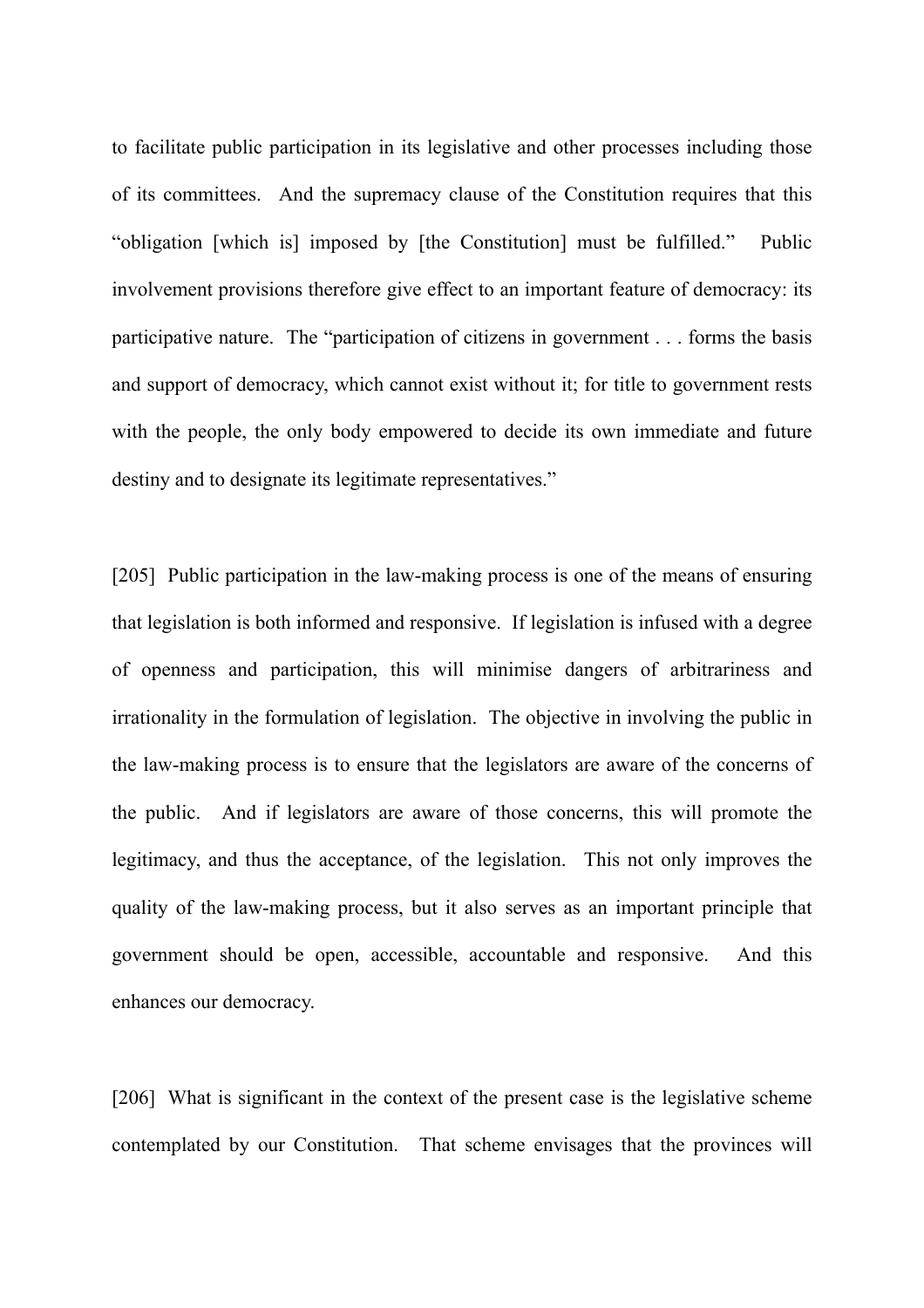participate in the proceedings of the NCOP and thus in the national legislative process "in a manner consistent with democracy". The purpose of this participation is "to ensure that provincial interests are taken into account in the national sphere of government." The provincial interests must of course be determined in a manner that is consistent with our democracy, in particular, in a manner that complies with the duty to facilitate public participation in the law-making process. Permitting the public to participate in the law-making process ensures that the provincial interests are taken into consideration in a manner that is consistent with the Constitution.

[207] Under our Constitution, therefore, the obligation to facilitate public involvement is a requirement of the law-making process.

[208] It is trite that legislation must conform to the Constitution in terms of both its content and the manner in which it was adopted. Failure to comply with manner and form requirements in enacting legislation renders the legislation invalid. And courts have the power to declare such legislation invalid. In *Harris and Others v Minister of the Interior and Another*, the Appellate Division, in declaring the Separate Representation of Voters Act 46 of 1951 invalid, held:

"If Act 46 of 1951 had been passed before the Statute of Westminster, it is clear from the reasons given in the decision of this Court in *Rex v Ndobe*, supra, that the Act would not have been a valid Act, as it was not passed in accordance with the procedure prescribed by sections 35(1) and 152 of the South Africa Act. That decision was not questioned on behalf of the respondents and there is no reason to doubt its soundness. The Court in declaring that such a Statute is invalid is exercising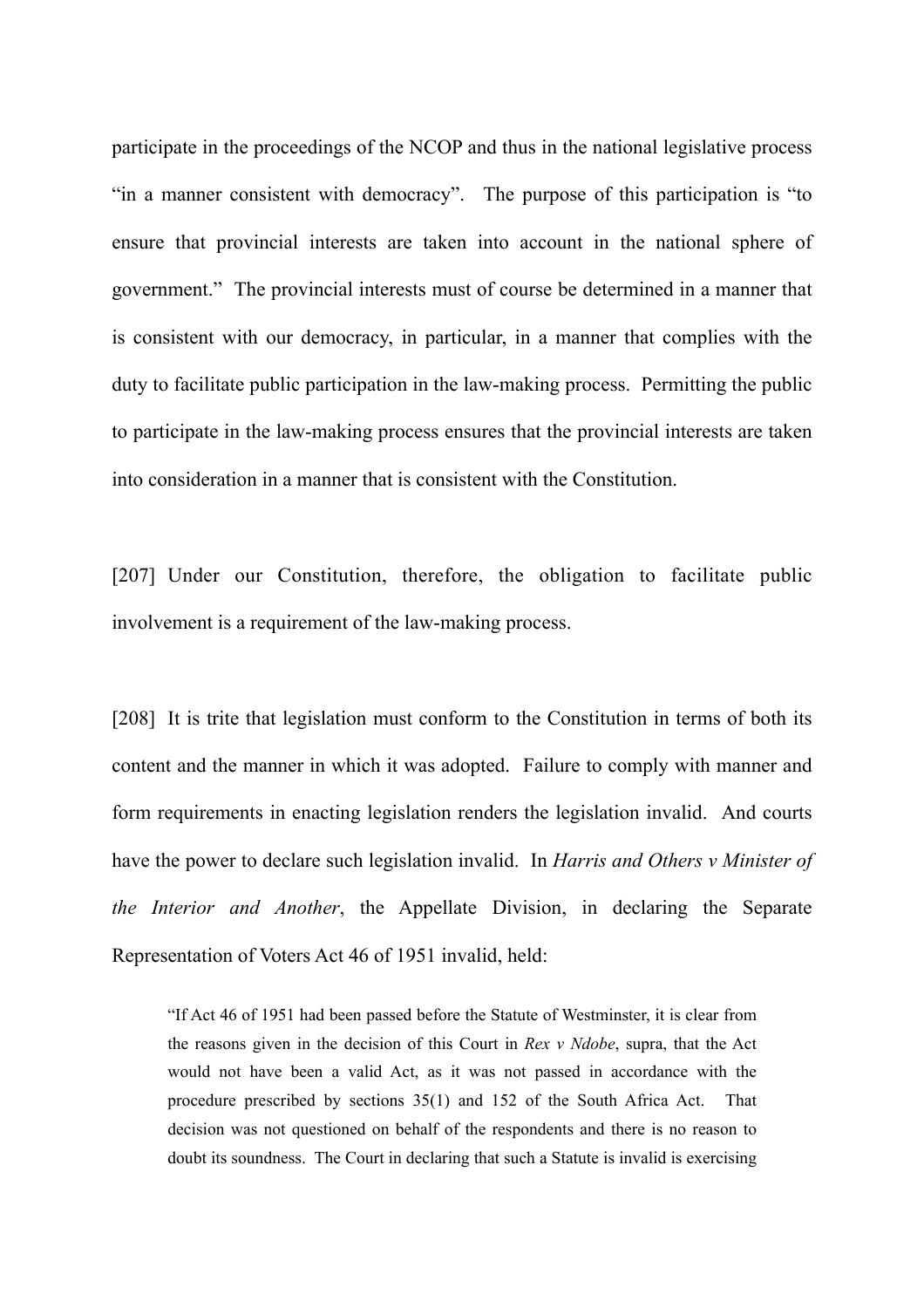a duty which it owes to persons whose rights are entrenched by Statute; its duty is simply to declare and apply the law and it would be inaccurate to say that the Court in discharging the duty is controlling the Legislature."

[209] The obligation to facilitate public involvement is a material part of the lawmaking process. It is a requirement of manner and form. Failure to comply with this obligation renders the resulting legislation invalid.

[210] There is support for this view in other jurisdictions.

[211] In my judgment, this Court not only has a right but also has a duty to ensure that the law-making process prescribed by the Constitution is observed. And if the conditions for law-making processes have not been complied with, it has the duty to say so and declare the resulting statute invalid. Our Constitution manifestly contemplated public participation in the legislative and other processes of the NCOP, including those of its committees. A statute adopted in violation of section  $72(1)(a)$ precludes the public from participating in the legislative processes of the NCOP and is therefore invalid. The argument that the only power that this Court has in the present case is to issue a declaratory order must therefore be rejected.

[212] In the result, the Traditional Health Practitioners Act and the Choice on Termination of Pregnancy Amendment Act must be declared invalid.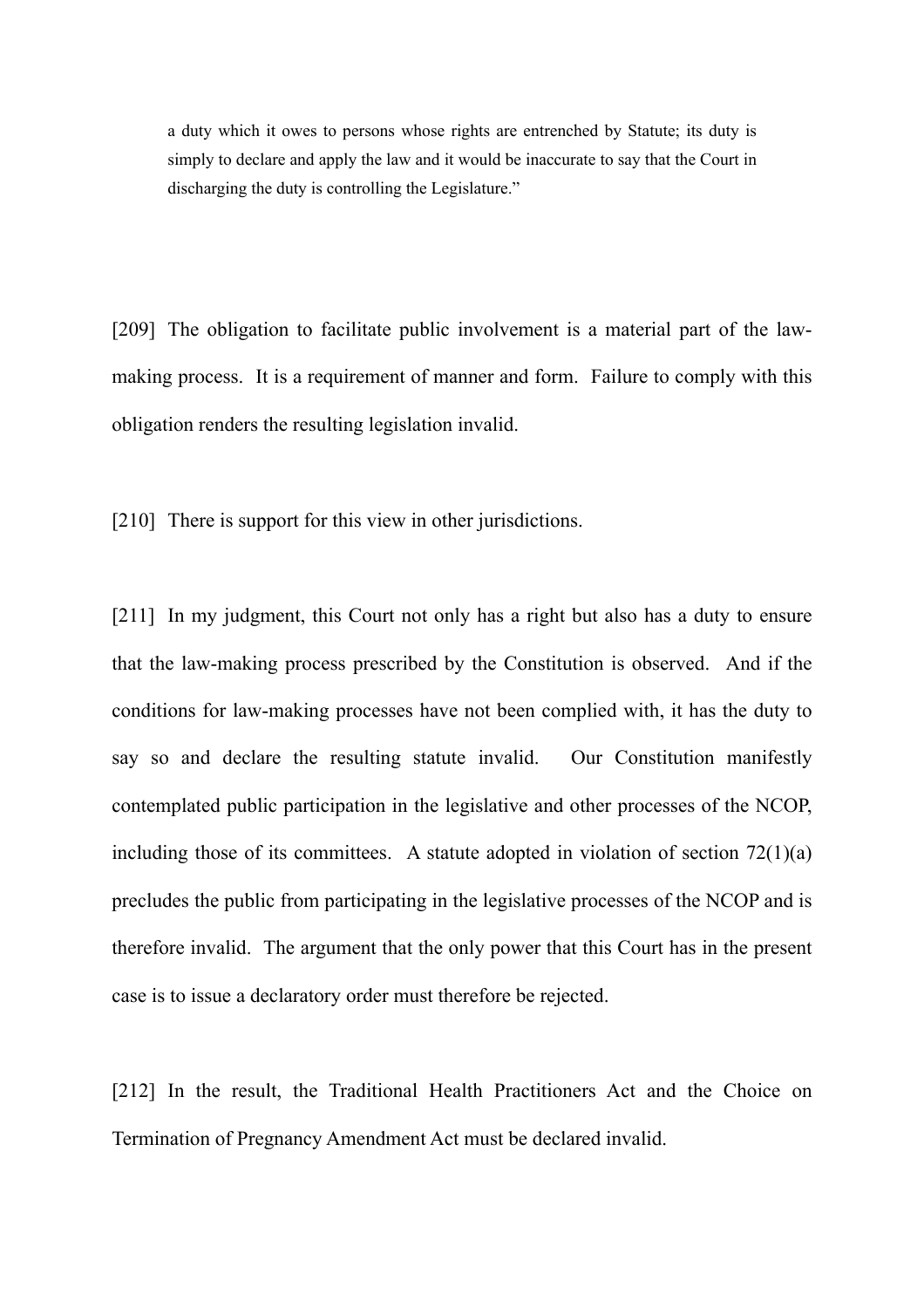[213] It is true, the defect lies in the conduct of the NCOP. However, the national legislative authority is vested in Parliament in terms of section 44(1). And if an Act of Parliament is declared unconstitutional, Parliament must deal with the matter. As pointed out earlier, where either the NCOP or the National Assembly fails to fulfil its constitutional obligation in relation to the law-making process, the result is that Parliament has failed to fulfil its obligation in respect of the resulting statute. The consequence is that the matter must be remitted to Parliament for it to re-enact the law in a manner that is consistent with this judgment.

[214] However, these two statutes have come into operation. Members of the public may have already taken steps to regulate their conduct in accordance with these statutes. An order of invalidity that takes immediate effect will be disruptive and leave a vacuum. In terms of section 172(1)(b)(ii), this Court has discretion to make an order that is just and equitable, including an order suspending the declaration of invalidity. Parliament must be given the opportunity to remedy the defect. In these circumstances, I consider it just and equitable that the order of invalidity be suspended for 18 months to enable Parliament to enact these statutes afresh in accordance with the provisions of the Constitution.

[215] Before addressing the issue of costs, it is necessary to address the issue of standing in matters involving challenges based on an alleged failure to facilitate public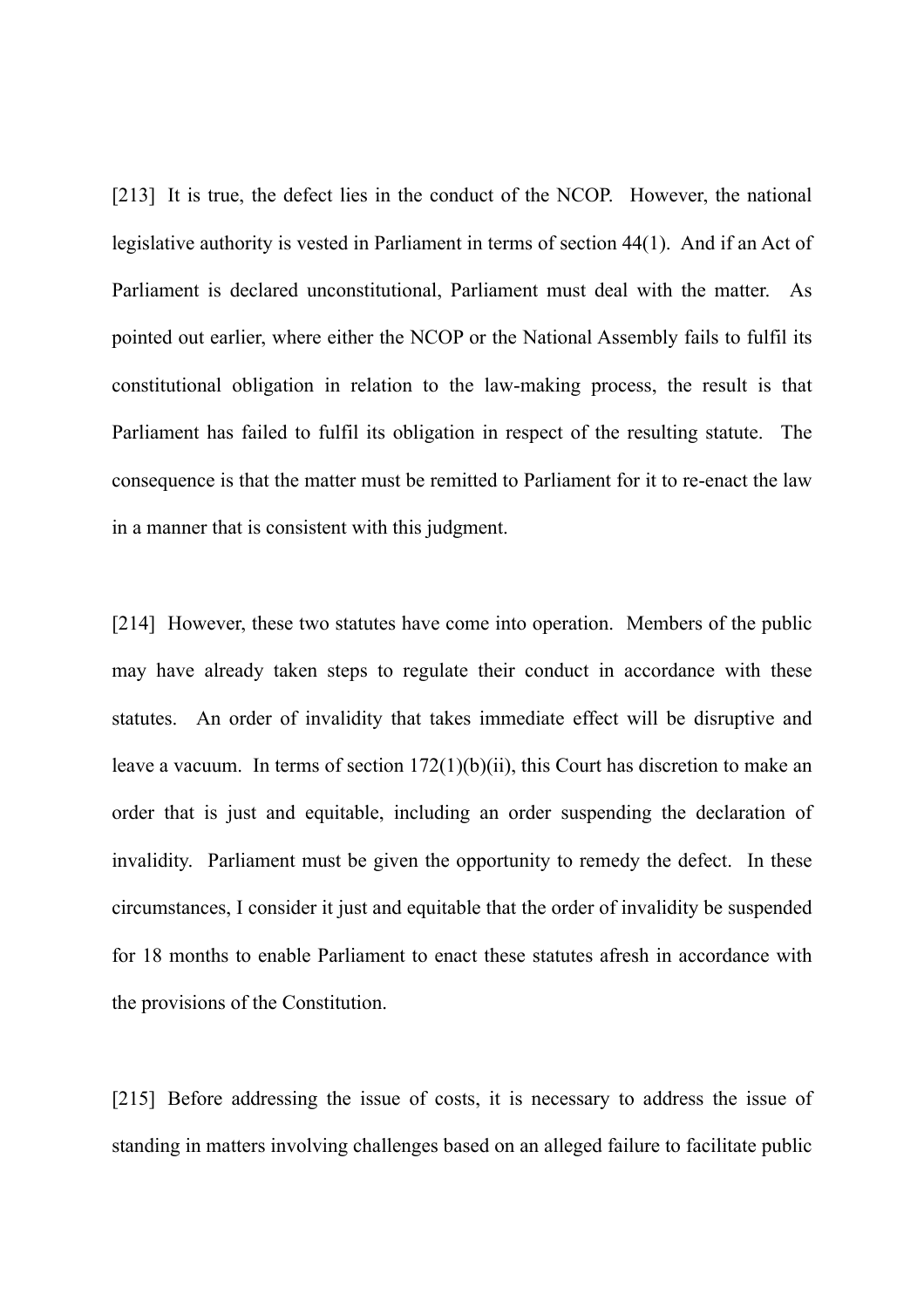involvement.

#### *Standing*

[216] In this case, the applicant actively sought to obtain an opportunity to be heard on the Bills both at the NCOP and in the provincial legislatures, as I have described above. The attempts though repeated and persistent were in vain. As soon as possible after the Bills had been promulgated, the applicant approached this Court for relief. In my view, this Court will only consider an application to declare legislation invalid on the grounds set out in this judgment in circumstances where the applicant has sought and been denied an opportunity to be heard on the Bills and where the applicant has launched his or her application for relief in this Court as soon as practicable after the Bills have been promulgated.

[217] It is true that such a standing requirement is different to that contemplated by section 38 of the Constitution in respect of the alleged infringement or threatened infringement of rights in the Bill of Rights. We are not, of course, in this case directly concerned with the provisions of the Bill of Rights but with section 72 of the Constitution. There are powerful reasons why a restricted approach to standing of litigants is appropriate in cases such as this.

[218] The Court has to find a balance between on the one hand, avoiding improper intrusions into the domain of Parliament, and, on the other, ensuring that a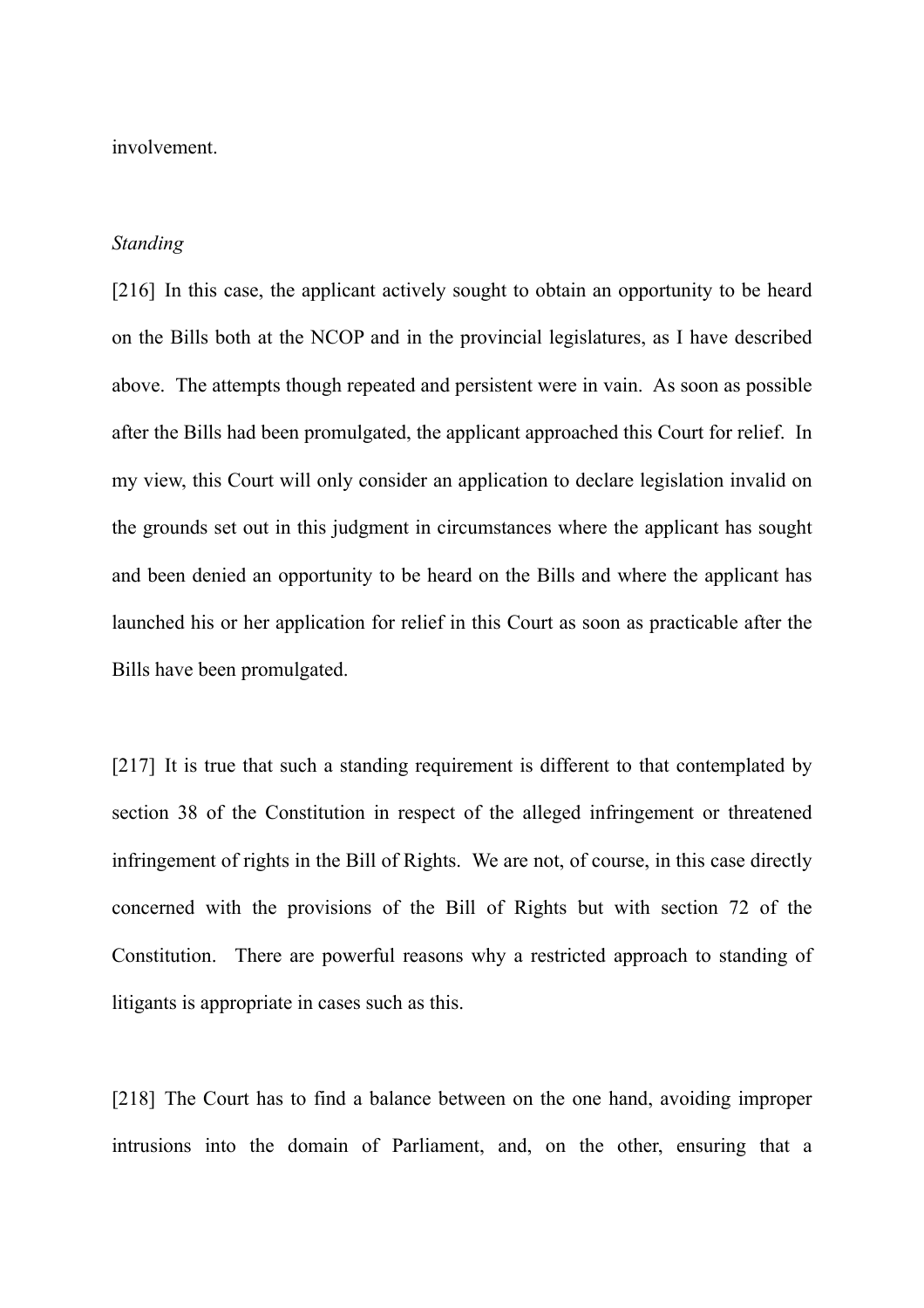constitutional provision which requires Parliament to facilitate public involvement in the law-making process is sufficiently justiciable to ensure that the commitment to facilitating public involvement that it represents is not rendered nugatory. In my view, only those applicants who have made diligent and proper attempts to be heard by the NCOP should be entitled to rely on any failure to observe section 72 of the Constitution. Similarly applicants who have not pursued their cause timeously in this Court may well be denied relief.

[219] Rules of standing of this sort will prevent legislation being challenged on the ground of non-compliance with section 72 many years after the event by those who had no interest in making representations to Parliament at the time the legislation was enacted. It will thus discourage opportunist reliance by those who cannot show any interest in the duty to facilitate public involvement on that duty. In my view, this restricted form of standing further reflects this Court's concern to protect the institutional integrity of Parliament, while at the same time seeking to ensure that the duty to facilitate public involvement is given adequate protection.

[220] An additional point should be added on this score. Where Parliament has held public hearings but not admitted a person to make oral submissions on the ground that it does not consider it necessary to hear oral submissions from that person, this Court will be slow to interfere with Parliament's judgment as to whom it wishes to hear and whom not. Once again, that person would have to show that it was clearly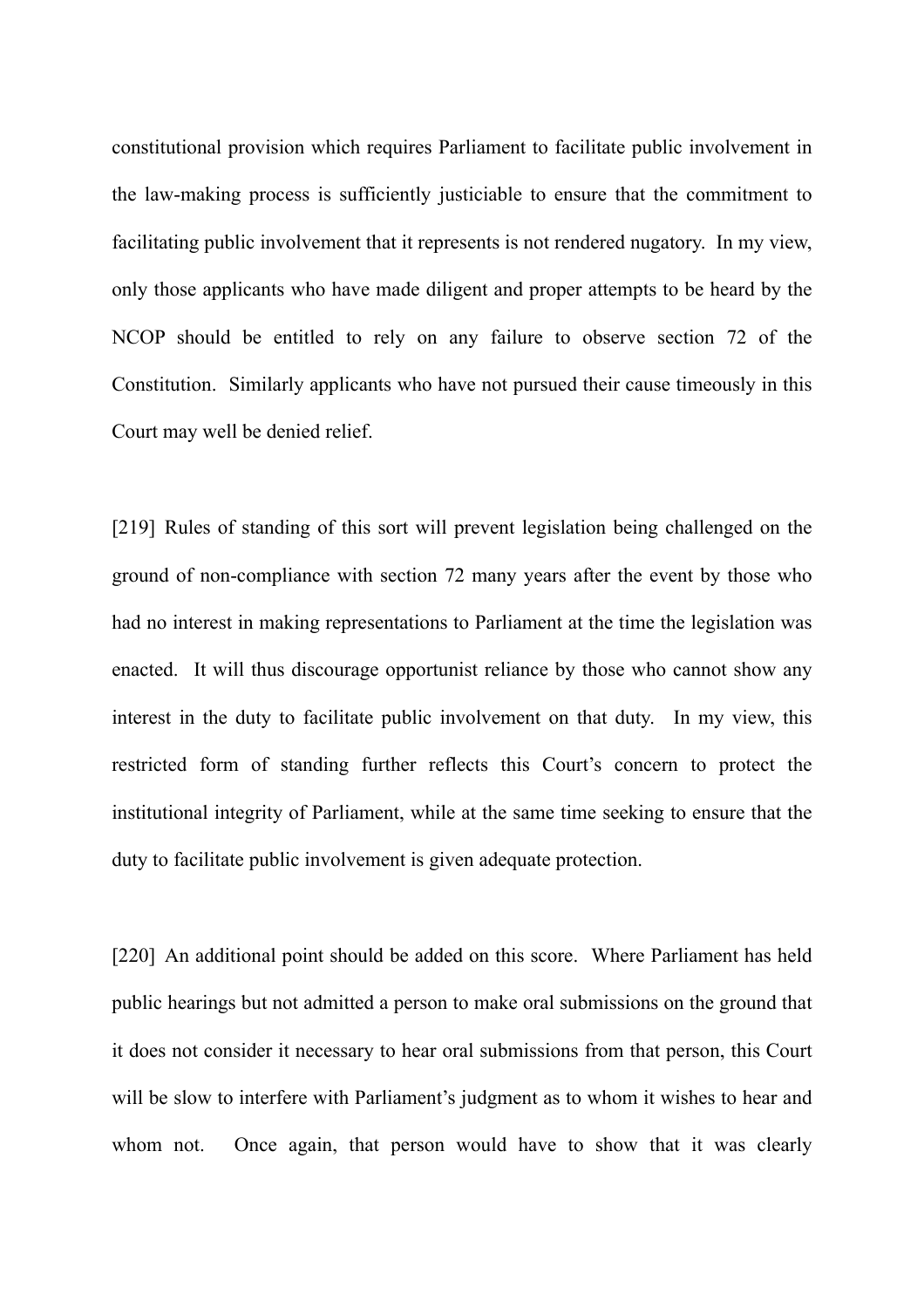unreasonable for Parliament not to have given them an opportunity to be heard. Parliament's judgment on this issue will be given considerable respect. Moreover, it will often be the case that where the public has been given the opportunity to lodge written submissions, Parliament will have acted reasonably in respect of its duty to facilitate public involvement, whatever may happen subsequently at public hearings.

[221] However, for citizens to carry out their responsibilities, it is necessary that the legislative organs of state perform their constitutional obligations to facilitate public involvement. The basic elements of public involvement include the dissemination of information concerning legislation under consideration, invitation to participate in the process and consultation on the legislation. These three elements are crucial to the exercise of the right to participate in the law-making process. Without the knowledge of the fact that there is a bill under consideration, what its objective is and when submissions may be made, interested persons who wish to contribute to the lawmaking process may not be able to participate and make such contributions.

#### *Costs*

[222] The applicant has asked for costs. The respondents have taken the view that an order for costs is not warranted in these proceedings. In my view, that order is warranted in this case. The applicant has urged in this Court constitutional issues of great moment. These issues go to the very heart of our constitutional democracy. And the applicant has been successful in that regard. The general rule that the costs should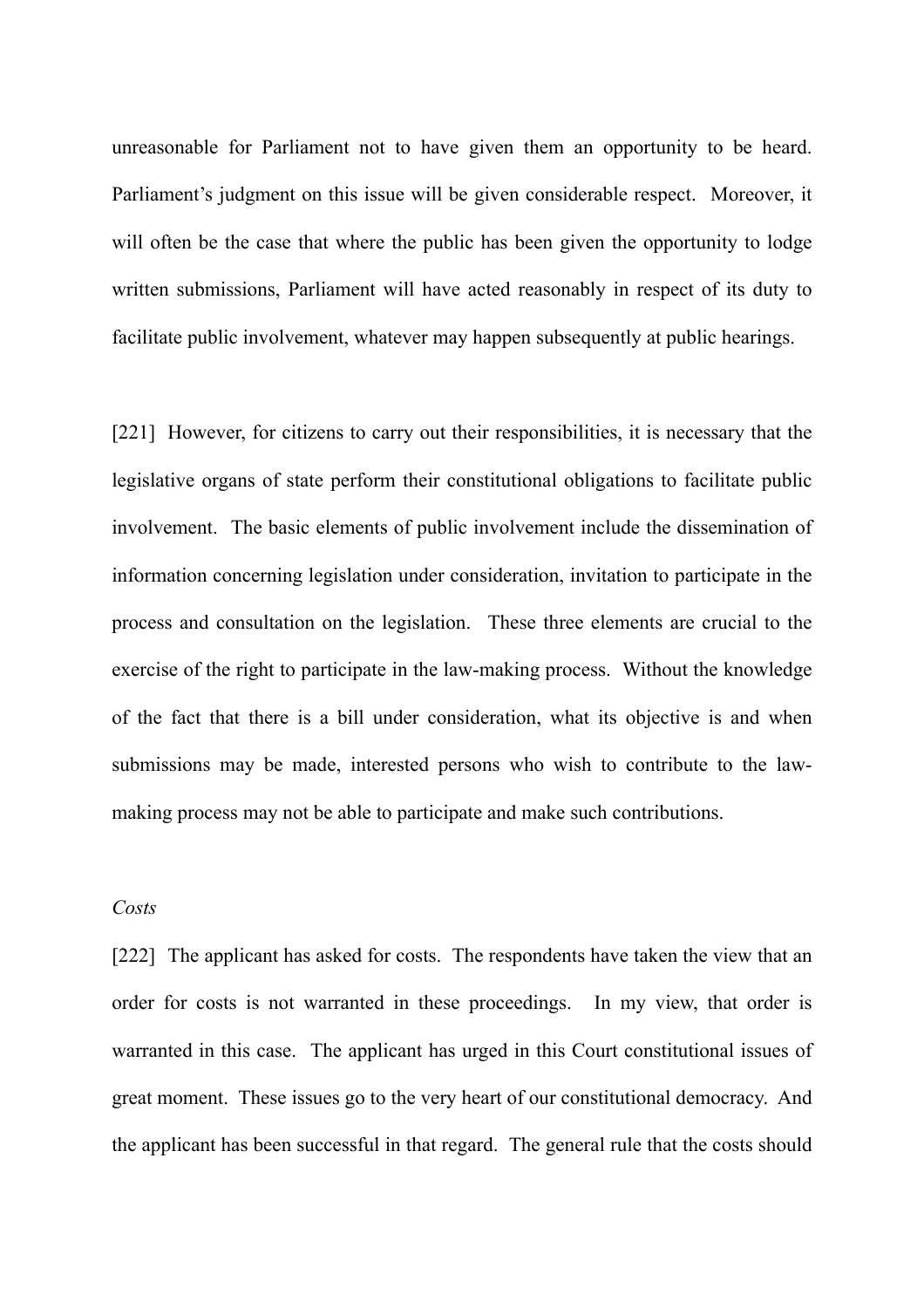follow the result must be applied in this case.

[223] When the applicant approached the Court, it did not join the Speakers of the various provinces, although the order that it sought would have had an impact on the provincial legislatures. This resulted in an abortive hearing on 23 August 2005 and the costs of joining the Speakers of the various provinces. Justice demands that these costs should not be borne by the respondents. Another factor to be taken into account is that the applicant has only been successful in respect of two statutes. This too must be reflected in the order for costs.

[224] In all the circumstances, I consider that justice in this case demands that the respondents should pay sixty percent of the costs of the applicant, which costs must exclude costs of the hearing on 23 August 2005 and those costs connected with the joinder of the various Speakers of the provinces.

# *Order*

- [225] In the event, I make the following order:
	- (a) It is declared that Parliament has failed to comply with its constitutional obligation to facilitate public involvement before passing the Choice on Termination of Pregnancy Amendment Act 38 of 2004 and the Traditional Health Practitioners Act 35 of 2004 as required by section 72(1)(a) of the Constitution.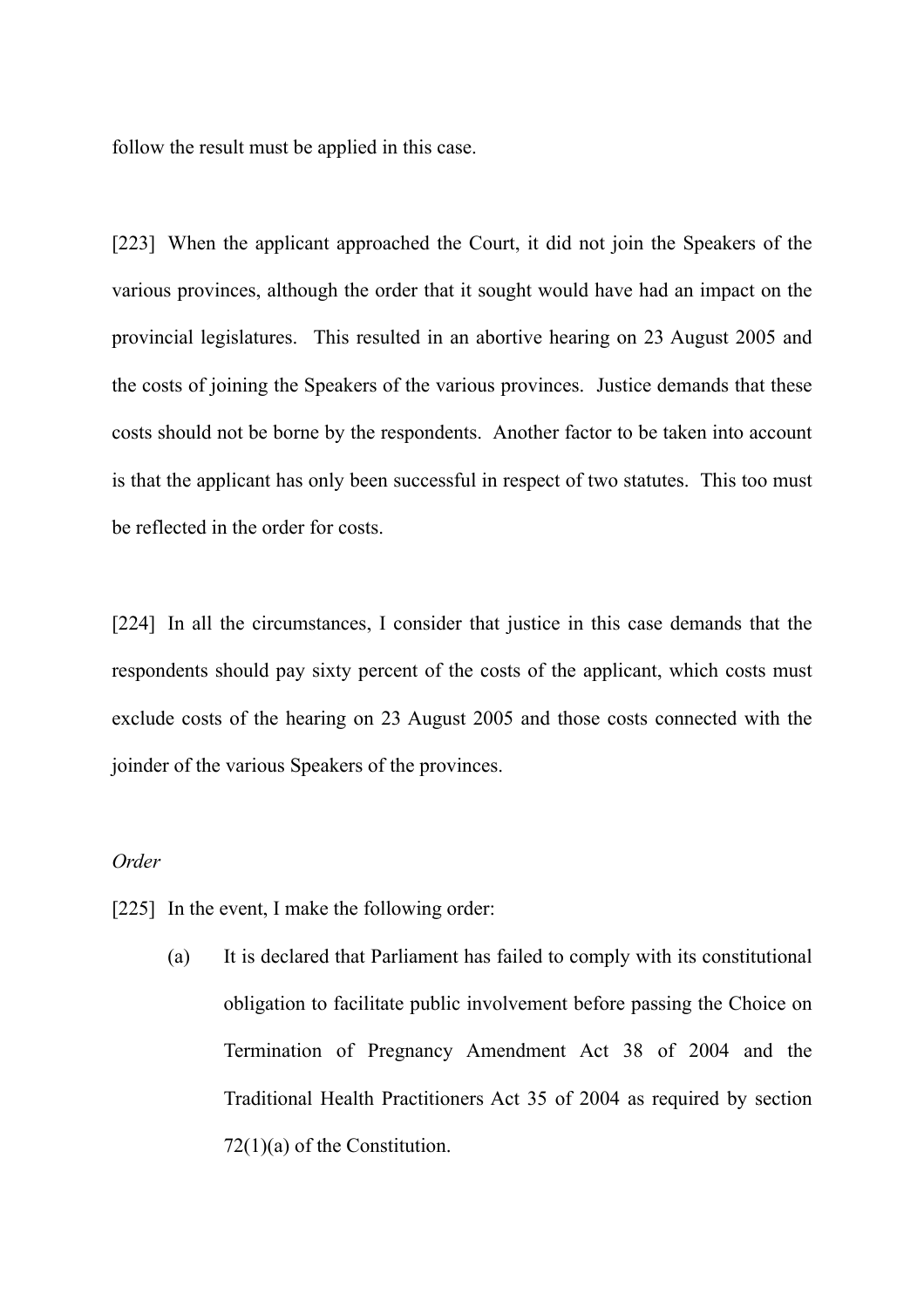- (b) The Choice on Termination of Pregnancy Amendment Act, 2004 and the Traditional Health Practitioners Act, 2004 were, as a consequence, adopted in a manner that is inconsistent with the Constitution and are therefore declared invalid.
- (c) The order declaring invalid the Choice on Termination of Pregnancy Amendment Act, 2004 and the Traditional Health Practitioners Act, 2004 is suspended for a period of 18 months to enable Parliament to reenact these statutes in a manner that is consistent with the Constitution.
- (d) The constitutional challenges relating to the Dental Technicians Amendment Act 24 of 2004 and the Sterilisation Amendment Act 3 of 2005 are dismissed.
- (e) The respondents are ordered to pay sixty percent of the applicant's costs, which costs shall exclude the costs occasioned by the joinder of the Speakers of the nine provincial legislatures and the costs incurred during the hearing on 23 August 2005.

Langa CJ, Moseneke DCJ, Madala J, Mokgoro J, Nkabinde J, O'Regan J and Sachs J concur in the judgment of Ngcobo J.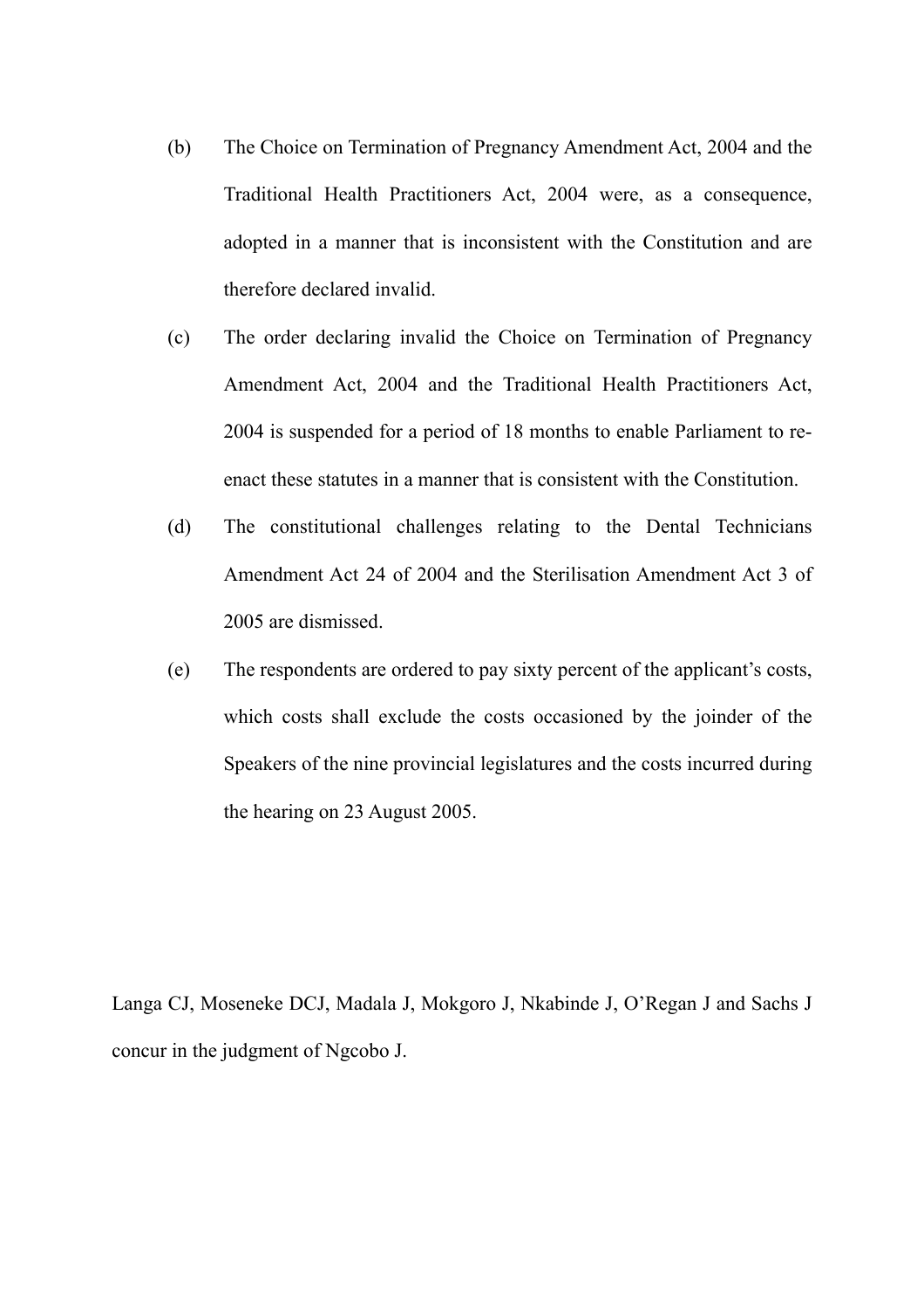### SACHS J:

[226] I support the judgment by Ngcobo J, and add observations on two matters. The first concerns the special meaning that participatory democracy has come to assume in South Africa. The second relates to what I consider to be the need for caution when developing remedies in this area.

[227] I believe that it would be gravely unjust to suggest that the attention the Constitutional Assembly dedicated to promoting public involvement in law-making represented little more than a rhetorical constitutional flourish on its part. The Assembly itself came into being as a result of prolonged and intense national dialogue. Then, the Constitution it finally produced owed much to an extensive countrywide process of public participation. Millions of South Africans from all walks of life took part. Public involvement in our country has ancient origins and continues to be a strongly creative characteristic of our democracy. We have developed a rich culture of imbizo, lekgotla, bosberaad, and indaba. Hardly a day goes by without the holding of consultations and public participation involving all 'stakeholders', 'role-players' and 'interested parties', whether in the public sector or the private sphere. The principle of consultation and involvement has become a distinctive part of our national ethos. It is this ethos that informs a well-defined normative constitutional structure in terms of which the present matter falls to be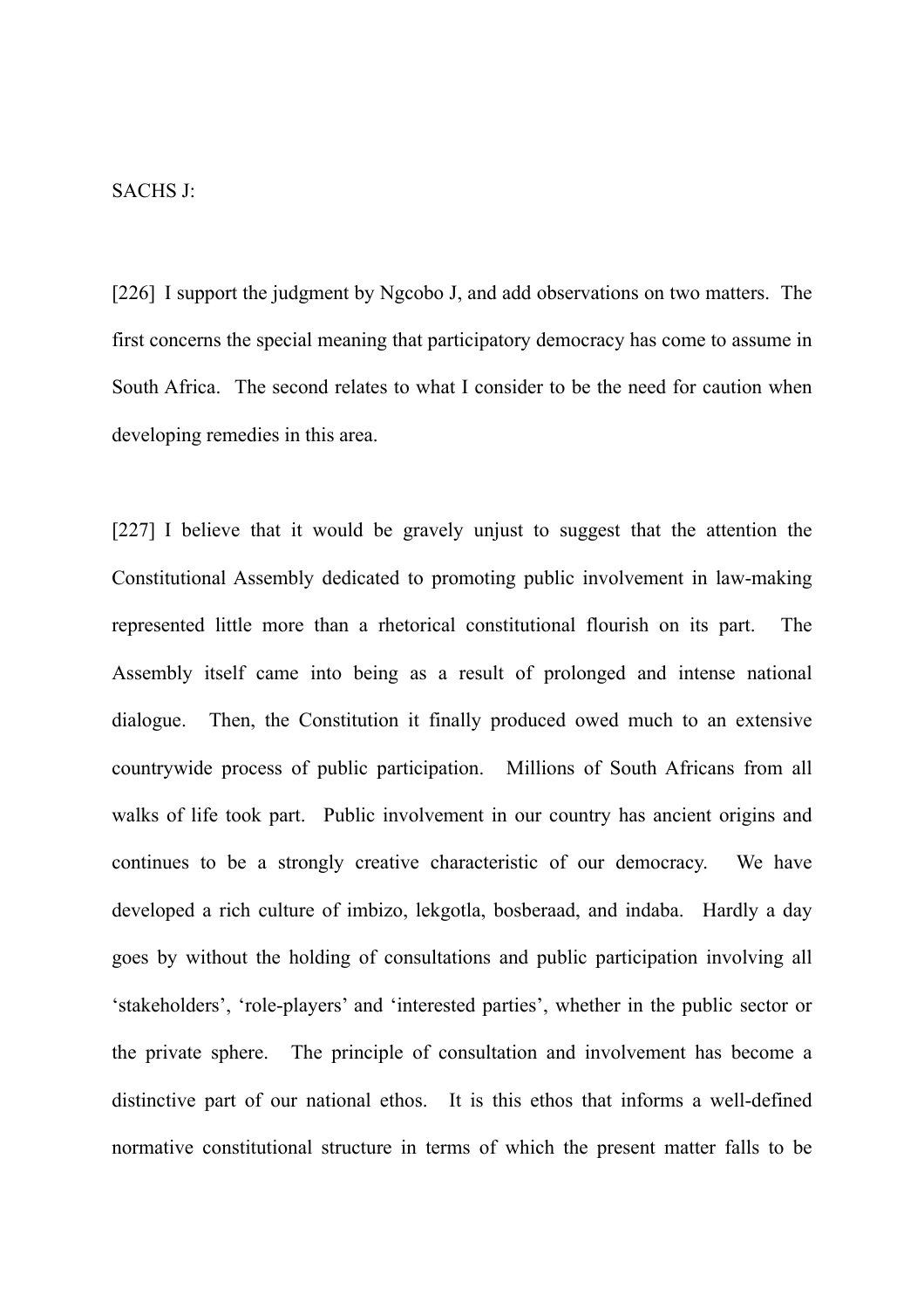decided.

[228] This constitutional matrix makes it clear that although regular elections and a multi-party system of democratic government are fundamental to our constitutional democracy, they are not exhaustive of it. Their constitutional objective is explicitly declared at a foundational level to be to ensure accountability, responsiveness and openness. The express articulation of this triad of principles would be redundant if it was simply to be subsumed into notions of electoral democracy. Clearly it is intended to add something fundamental to such notions.

[229] It should be emphasised that respect for these three inter-related notions in no way undermines the centrality to our democratic order of universal suffrage and majority rule, both of which were achieved in this country with immense sacrifice over generations. Representative democracy undoubtedly lies at the heart of our system of government, and needs resolutely to be defended. Accountability of Parliament to the public is directly achieved through regular general elections. Furthermore, we live in an open and democratic society in which everyone is free to criticise acts and failures of government at all stages of the legislative process. Yet the Constitution envisages something more.

[230] True to the manner in which it itself was sired, the Constitution predicates and incorporates within its vision the existence of a permanently engaged citizenry alerted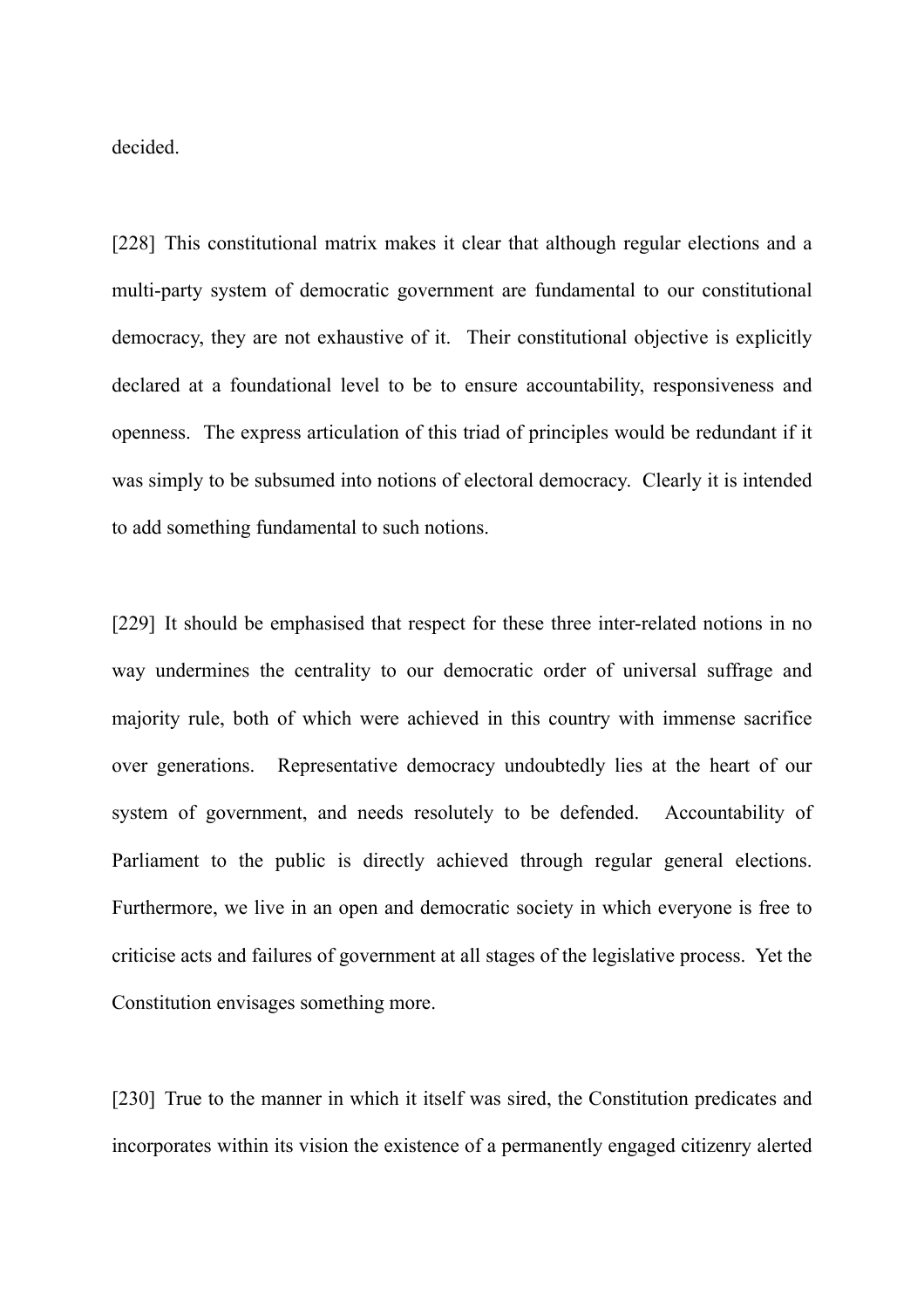to and involved with all legislative programmes. The people have more than the right to vote in periodical elections, fundamental though that is. And more is guaranteed to them than the opportunity to object to legislation before and after it is passed, and to criticise it from the sidelines while it is being adopted. They are accorded the right on an ongoing basis and in a very direct manner, to be (and to feel themselves to be) involved in the actual processes of law-making. Elections are of necessity periodical. Accountability, responsiveness and openness, on the other hand, are by their very nature ubiquitous and timeless. They are constants of our democracy, to be ceaselessly asserted in relation to ongoing legislative and other activities of government. Thus it would be a travesty of our Constitution to treat democracy as going into a deep sleep after elections, only to be kissed back to short spells of life every five years.

[231] Although in other countries nods in the direction of participatory democracy may serve as hallmarks of good government in a political sense, in our country active and ongoing public involvement is a requirement of constitutional government in a legal sense. It is not just a matter of legislative etiquette or good governmental manners. It is one of constitutional obligation.

[232] Furthermore, although the way in which the public is involved in legislative processes will inevitably have a programmatic dimension and grow over time, the use of peremptory language in the Constitution, read in the light of the foundational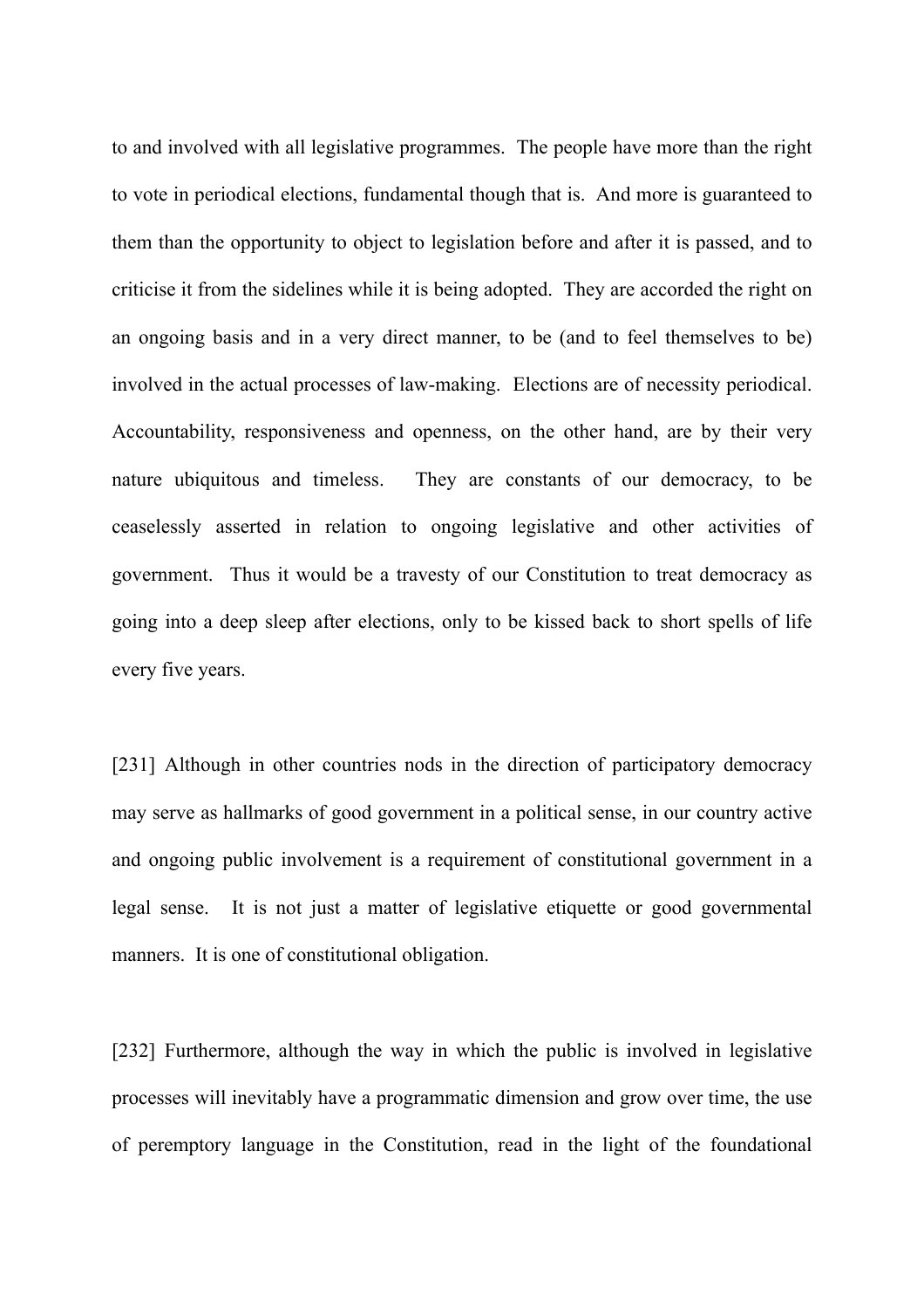principles and the national ethos of consultation referred to above, indicates that the section is intended to have immediate operational effect. The constantly evolving means used to facilitate public involvement are therefore to be seen as the product of a constitutional duty placed on the National Council of Provinces (NCOP), not as its creators.

[233] The need to prioritise mainstream concerns in a country that still cries out for major transformation, in no way implies that only the most numerous and politically influential voices of our diverse society are entitled to a hearing. There will be many individuals and groups who in general might support the transformative programmes of the ruling majority of the time, but who might disagree on this or that aspect of a proposed law. Others might have more fundamental objections to the policies of the ruling parties. All will for differing reasons wish to have a say in connection with proposed legislation.

[234] A vibrant democracy has a qualitative and not just a quantitative dimension. Dialogue and deliberation go hand in hand. This is part of the tolerance and civility that characterise the respect for diversity the Constitution demands. Indeed, public involvement may be of special importance for those whose strongly-held views have to cede to majority opinion in the legislature. Minority groups should feel that even if their concerns are not strongly represented, they continue to be part of the body politic with the full civic dignity that goes with citizenship in a constitutional democracy.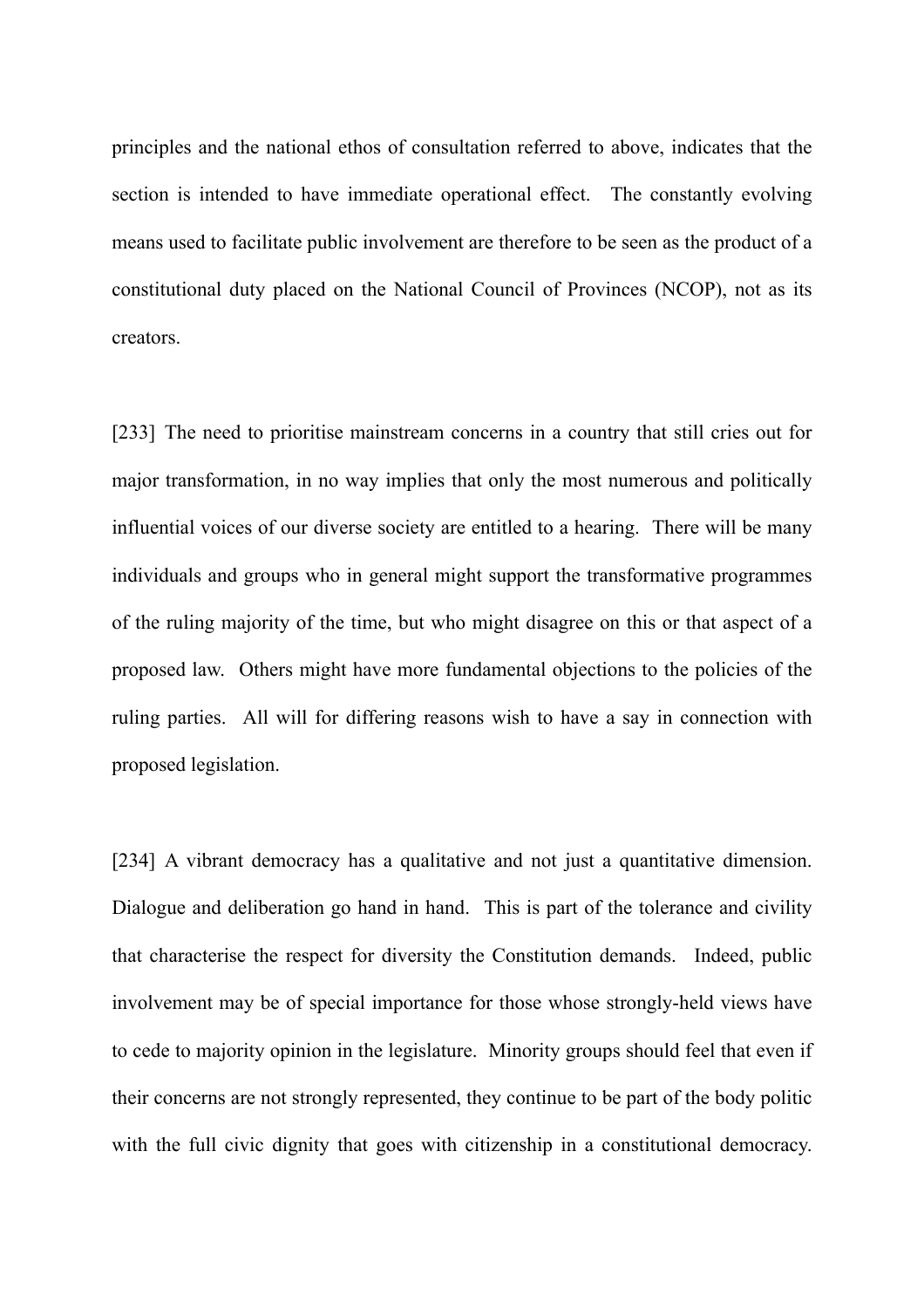Public involvement will also be of particular significance for members of groups that have been the victims of processes of historical silencing. It is constitutive of their dignity as citizens today that they not only have a chance to speak, but also enjoy the assurance they will be listened to. This would be of special relevance for those who may feel politically disadvantaged at present because they lack higher education, access to resources and strong political connections. Public involvement accordingly strengthens rather than undermines formal democracy, by responding to and negating some of its functional deficits.

[235] A long-standing, deeply entrenched and constantly evolving principle of our society has accordingly been subsumed into our constitutional order. It envisages an active, participatory democracy. All parties interested in legislation should feel that they have been given a real opportunity to have their say, that they are taken seriously as citizens and that their views matter and will receive due consideration at the moments when they could possibly influence decisions in a meaningful fashion. The objective is both symbolical and practical: the persons concerned must be manifestly shown the respect due to them as concerned citizens, and the legislators must have the benefit of all inputs that will enable them to produce the best possible laws. An appropriate degree of principled yet flexible give-and-take will therefore enrich the quality of our democracy, help sustain its robust deliberative character and, by promoting a sense of inclusion in the national polity, promote the achievement of the goals of transformation.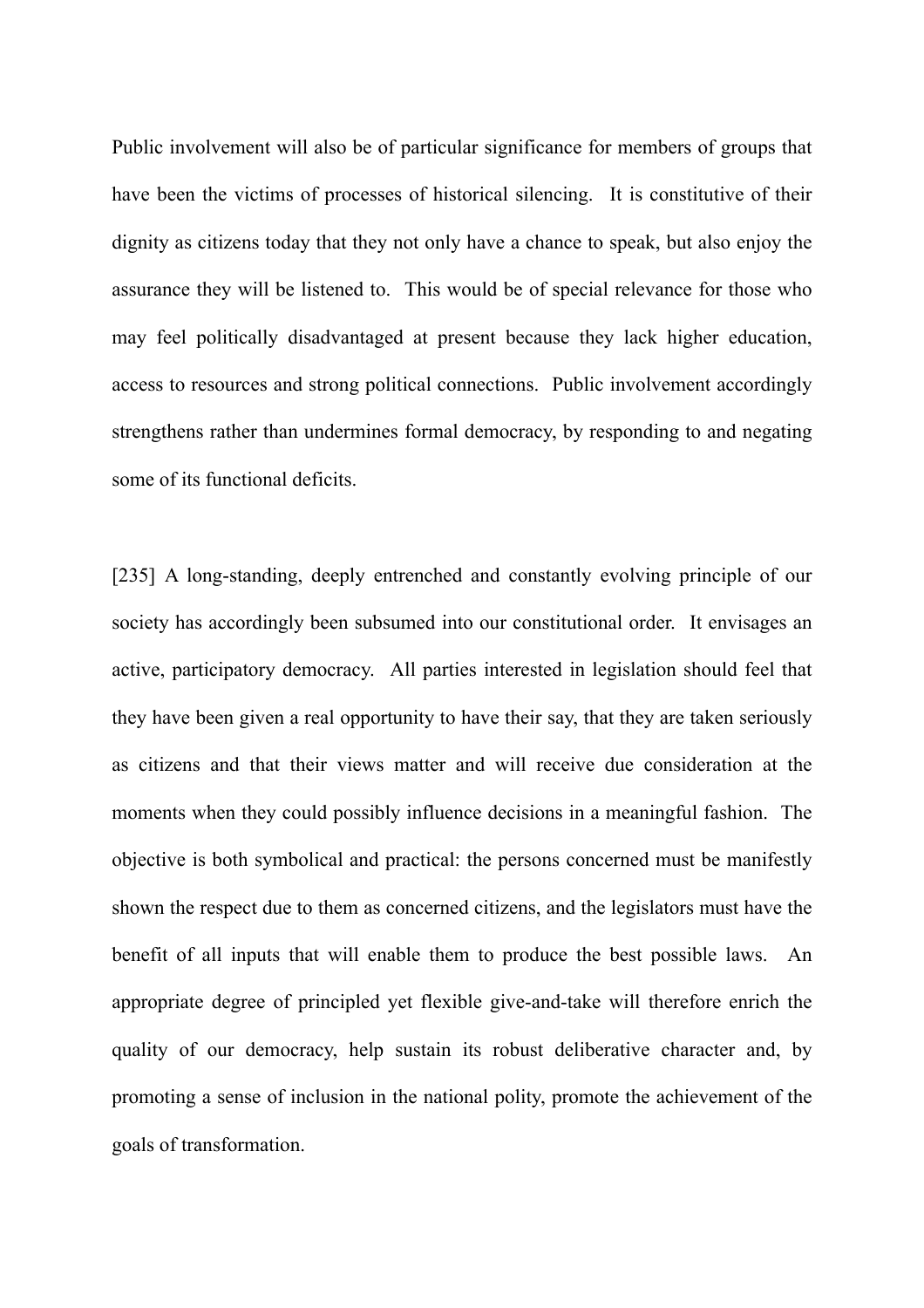[236] I turn now to the question of remedy. I agree with Ngcobo J that the facts in the present matter call for invalidation of the two statutes in question. The NCOP established the framework for public involvement and then, simply because of timetabling difficulties, reneged on its commitments. Though there was no question of intentional exclusion or other form of bad faith, the objective result was that sections of the public relying on those commitments were unreasonably deprived of a promised opportunity. The applicant had assiduously expressed an interest in making representations in relation to both Acts. The Choice on Termination of Pregnancy Amendment Act raised questions of intense concern to it. The applicant had a right to be heard in the manner originally established by the NCOP. As far as the Traditional Health Practitioners Act is concerned, applicant's interest might have been relatively tangential, but the record makes it clear that many traditional healers themselves objected strongly to granting to and then the withholding from them of a reasonable opportunity to have their say.

[237] For decades, even centuries, traditional healers have been ignored and even persecuted by various legislatures. If the stated purpose of the measure was to rescue them from marginalisation, their right to an audience with the law-makers would have been particularly pronounced. More than just their dignity was involved. The subject matter of the Act was new and they were peculiarly well-situated to make inputs that could have had a direct effect on policy, structures and implementation. Their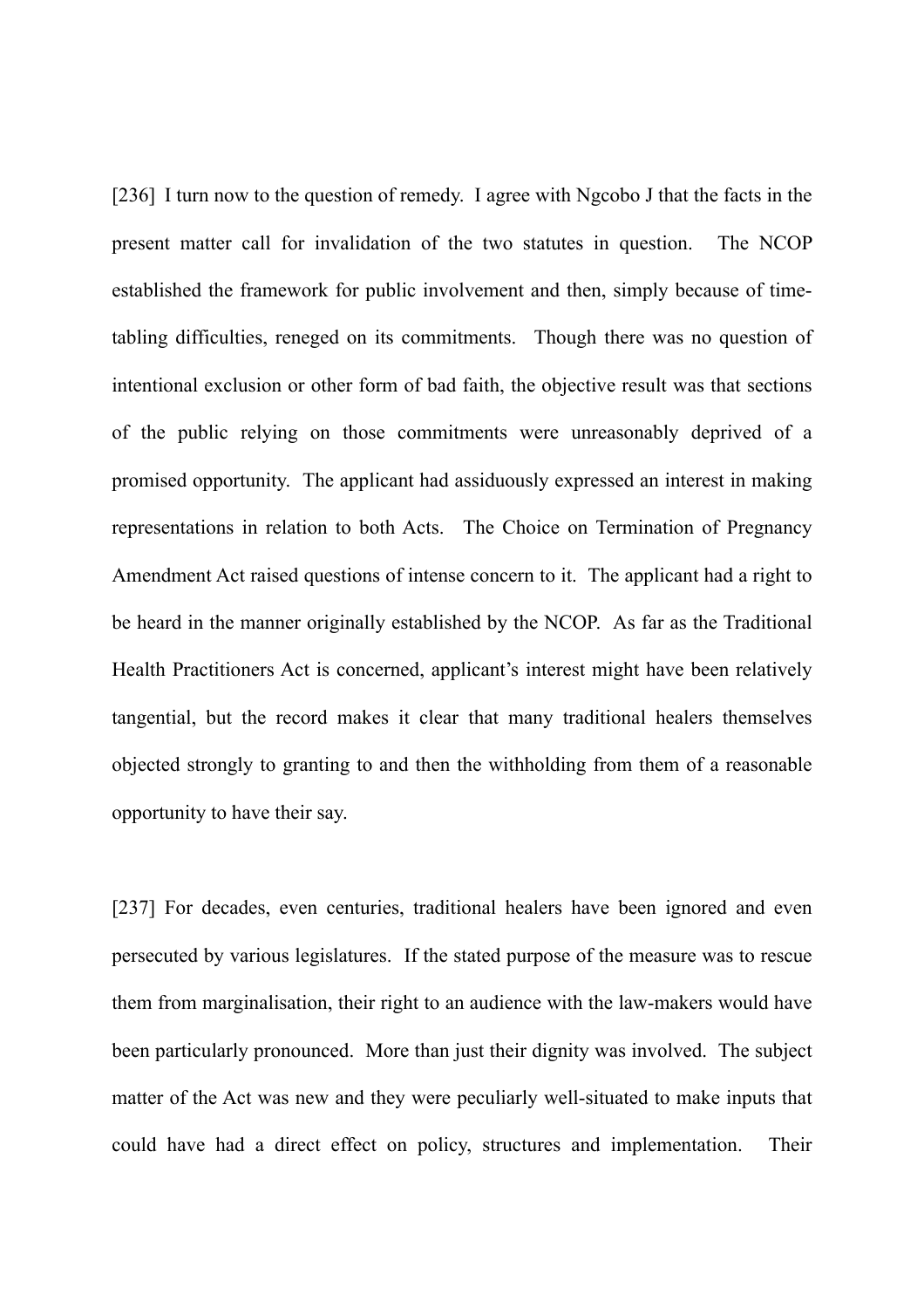involvement in law-making would have been a precursor to their later working together as recognised health agents with hospitals and state scientific bodies. Moreover, the nature of their work was closely tied to the topography, flora and fauna of the areas in which they lived. They were in a position to contribute strong local dimensions to the ideas and information being considered. Consultation was especially called for at the provincial level, where they would have the time and comfort to express themselves fully and in a manner that appropriately conveyed regional particularities to the legislators. This was legislative terrain that clamoured for participatory democracy.

[238] On the facts of this case I accordingly agree with the orders of invalidation made by Ngcobo J, subject to the terms of suspension he provides for. In doing so I do not find it necessary to come to a final conclusion on the question of whether any failure to comply with the constitutional duty to involve the public in the legislative process, must automatically and invariably invalidate all legislation that emerges from that process. It might well be that once it has been established that the legislative conduct was unreasonable in relation to public involvement, all the fruit of that process must be discarded as fatally tainted. Categorical reasoning might be unavoidable. Yet the present matter does not, in my view, require us to make a final determination on that score.

[239] New jurisprudential ground is being tilled. Both the principle of separation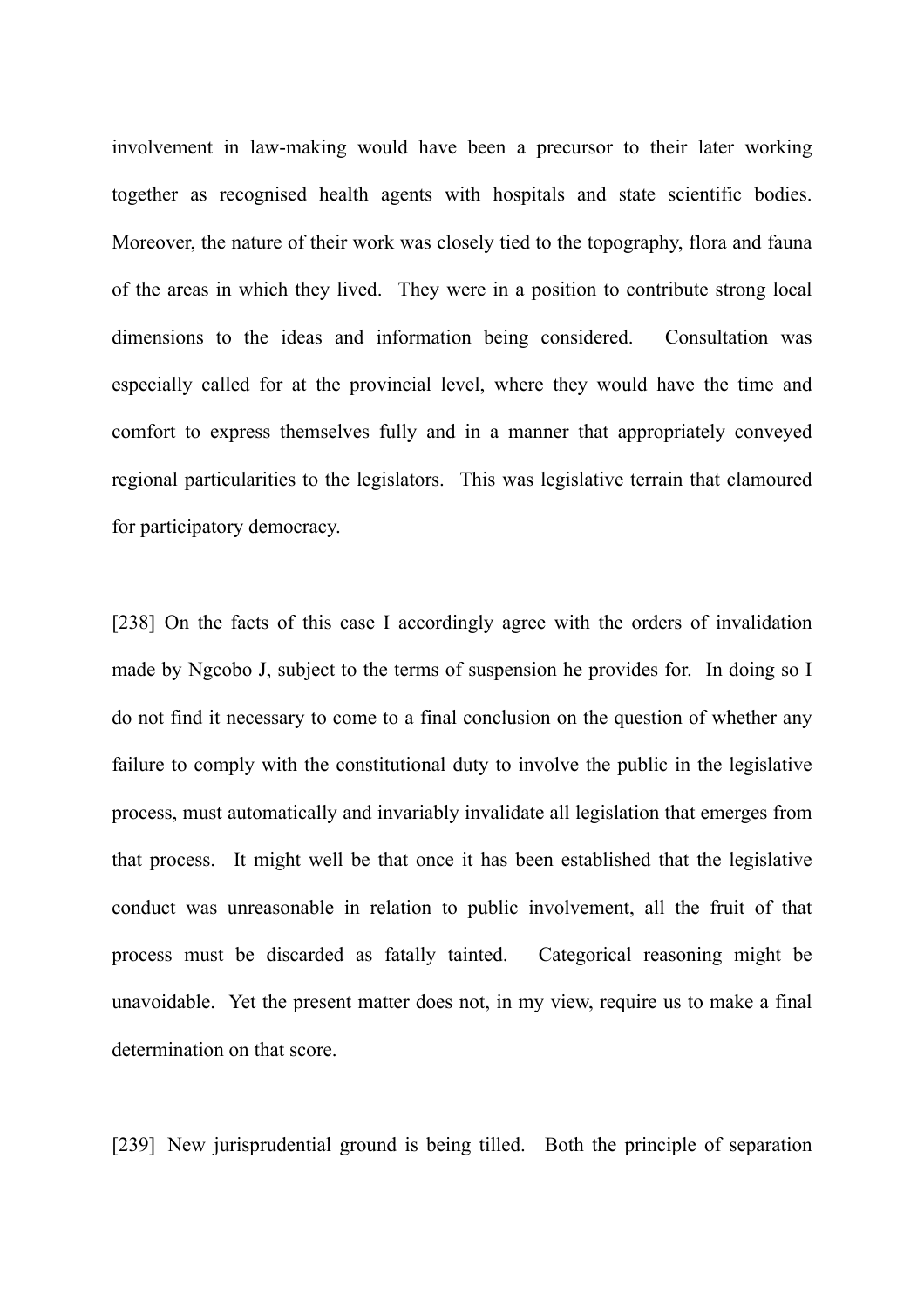(and intertwining) of powers in our Constitution, and the notions underlying participatory democracy, alert one to the need for a measured and appropriate judicial response. I would prefer to leave the way open for incremental evolution on a case by case in future. The touchstone, I believe, must be the extent to which constitutional values and objectives are implicated. I fear that the virtues of participatory democracy risk being undermined if the result of automatic invalidation is that relatively minor breaches of the duty to facilitate public involvement produce a manifestly disproportionate impact on the legislative process. Hence my caution at this stage. In law as in mechanics, it is never appropriate to use a steam-roller to crack a nut.

[240] Having made the above observations, I concur in the monumental judgment of Ngcobo J, with which I am proud to be associated.

VAN DER WESTHUIZEN J:

[241] Having read the judgments produced by my colleagues Ngcobo J, Sachs J and Yacoob J, I concur in the judgment of Yacoob J. I wish to very briefly state my reasons for doing so.

[1] [242] The judgment of Ngcobo J is comprehensive, detailed and impressive in many ways. I am deeply grateful for and appreciative of the massive amount of work he has done, with contributions from other colleagues. I hesitate to characterise or summarise the work of a colleague – especially a judgment of this length – yet I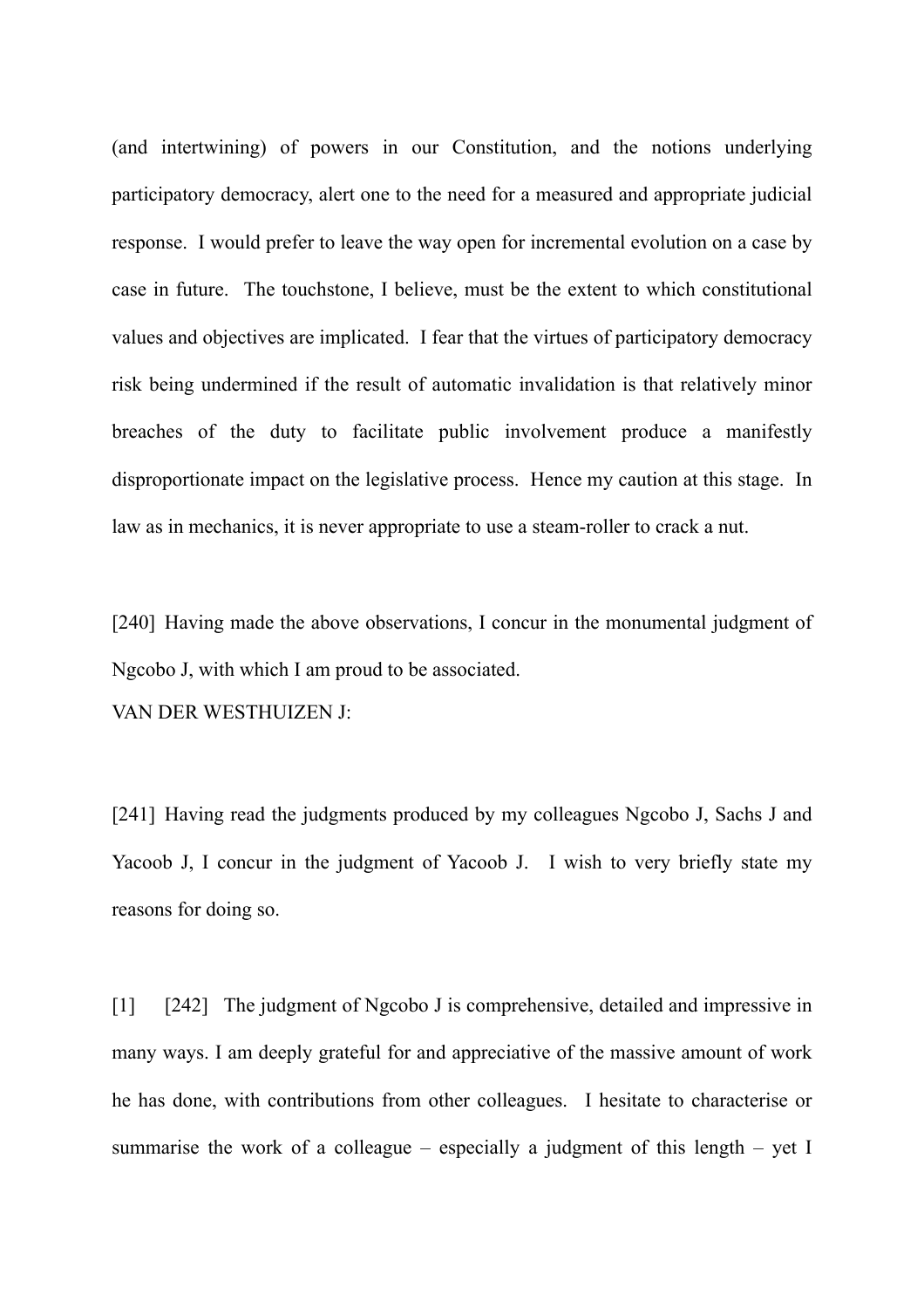appreciate the broad and wide ranging approach followed in the judgment. Against the background of the role and function of Parliament, and of the National Council of Provinces (NCOP) in particular, the right to political participation under foreign and international law and the nature of our constitutional democracy, it investigates the meaning and scope of the duty to "facilitate public involvement", as captured in the words of section 72(1)(a) of the Constitution. It states that Parliament must be given a significant measure of discretion in determining how best to fulfil the duty to facilitate public involvement and proposes the standard of reasonableness as the yardstick to test the conduct of Parliament. It stresses that reasonableness is an objective standard which is sensitive to the facts and circumstances of each case. After thoroughly sifting through facts, it concludes that Parliament has failed to comply with its constitutional obligation to facilitate public involvement before passing the Choice on Termination of Pregnancy Act 38 of 2004 and the Traditional Health Practitioners Act 35 of 2004 and that these two Acts are thus invalid.

[243] The sentiments expressed by Sachs J in support of the judgment by Ngcobo J are indeed seductive because the judgment is so characteristically well-written. Sachs J emphasises the special meaning that participatory democracy has come to assume in South Africa and relies on the constitutional matrix as justification for his views. He issues a welcome word of caution against automatic invalidation of legislation though, because it is never appropriate to use a steam-roller to crack a nut.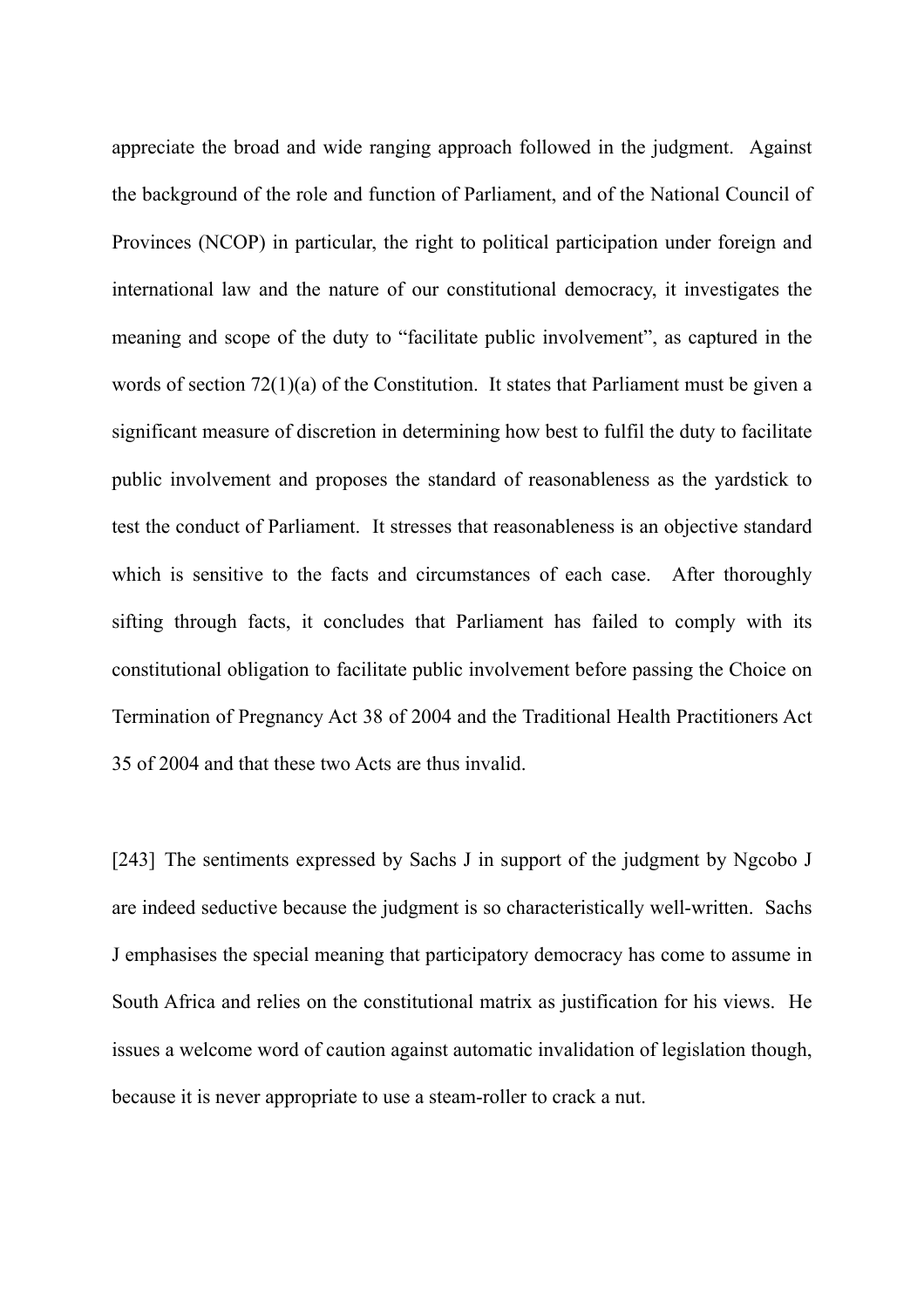[244] As opposed to the majority approach, the judgment of Yacoob J focuses more narrowly on the wording and structure of the Constitution, but also on historical, international and other contextual factors. My reasons for agreeing with the approach of Yacoob J may amount to repetition and perhaps over-simplification of some of the contents of his judgment, but include the following:

(1) I whole-heartedly and enthusiastically agree with the majority position on the enormous desirability and importance of public involvement for our democracy. I am moved by Sachs J's references to its ancient origins in our country and to its creative potential. Regular elections and a multi-party system of government are indeed fundamental for but not exhaustive of our constitutional democracy. In short, I strongly believe that section  $72(1)(a)$  (as also sections  $59(1)(a)$  regarding the National Assembly and 118(1)(a) regarding provincial legislatures) has to mean something concrete. I am convinced that section  $72(1)(a)$ creates a constitutional obligation, which must be fulfilled. However, all of this does not mean that the provision is constitutionally intended to result in specific legislation being declared invalid by this Court. The wording of subsection  $(1)(a)$ , the structure of section 72 as a whole, and its location within the broader constitutional scheme strongly suggest otherwise. I have to interpret the Constitution, contextually and purposively of course, but on the basis of what it says, as far as I am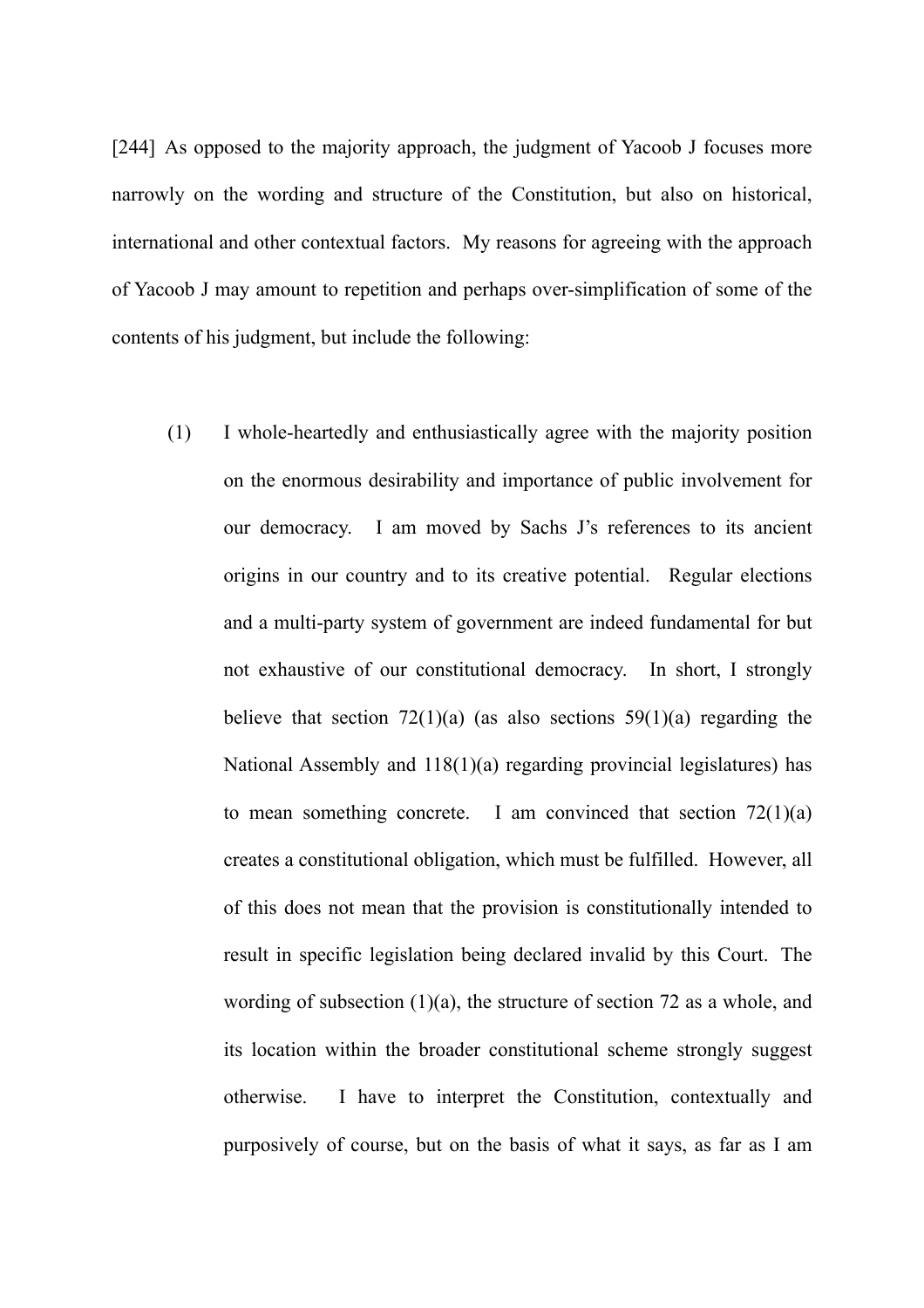able to ascertain this, untainted by my own creative vision of our democracy, or any scepticism I might have concerning politicians in South Africa and elsewhere in the world, or any other perhaps justifiable or understandable ideal or ideology.

(2) First, I have regard to the structure of the Constitution. Section 72 is not located under the very clear heading "National Legislative Process" in Chapter 4 of the Constitution, in which all Bills, constitutional amendments, Bills affecting and not affecting provinces and money Bills are dealt with, together with assent to Bills and the publication and safekeeping of Acts (in sections 73 to 82). It appears under the general provisions regarding for example the composition of the NCOP, its sittings and its internal arrangements (as does section 59 with regard to the National Assembly). As is stated in the judgment of Yacoob J, it is indeed inexplicable why, if the constitutional purpose was to include a specific requirement of public involvement as part of the legislative process, this measure was not built into the legislative process. Why would all other steps in the legislative process be clearly set out in detailed provisions under the appropriate heading, but not this one? The obligation stated in section 72 is thus not a step in the legislation process, or a specific requirement for the passing of every Bill.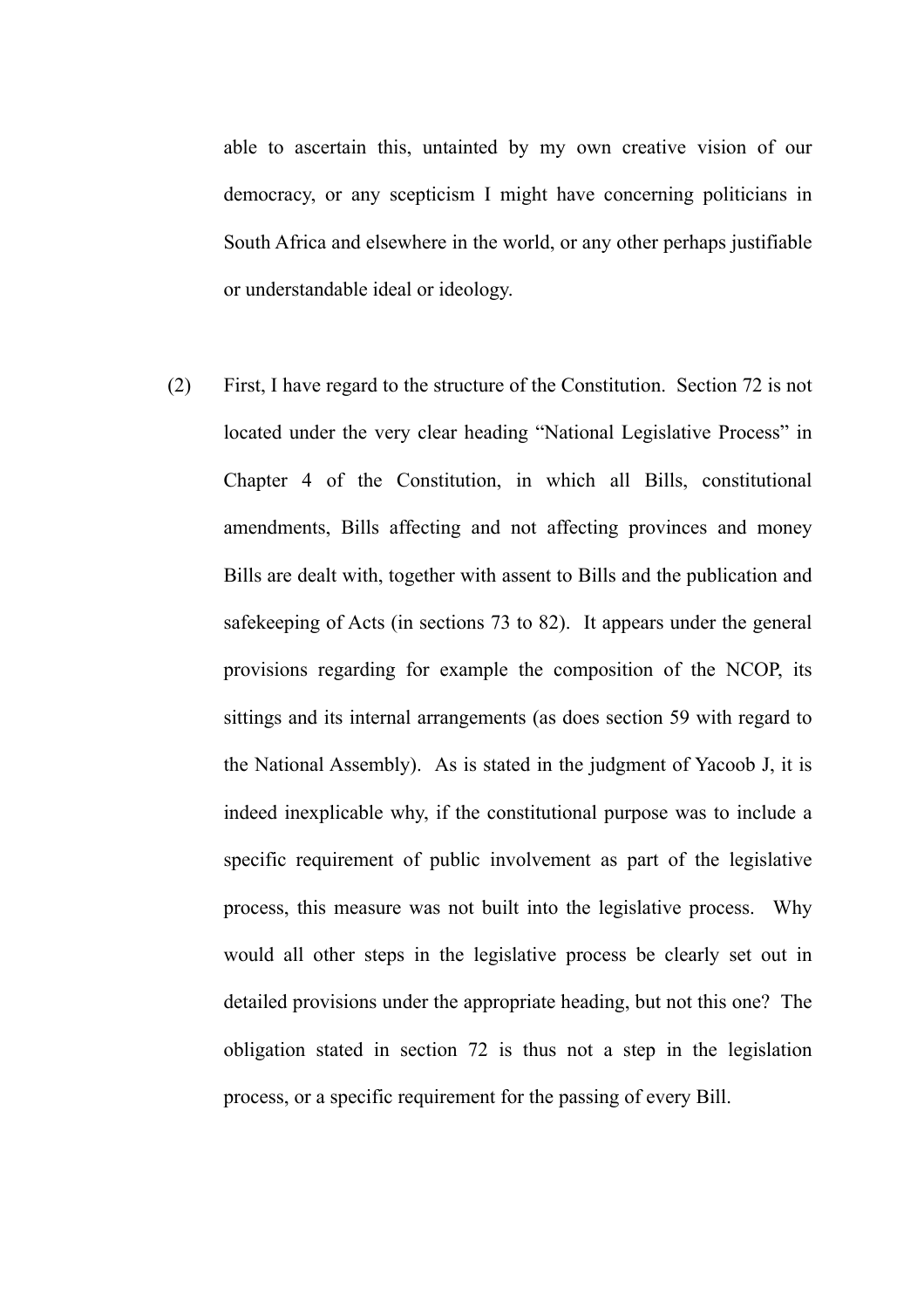- (3) Next, there is the wording of section 72(1)(a). The presumably conscious choice of the words "facilitate" (which means to enable or make easier), instead of for example "is required to take into account" or "ensure" or even "promote", and of "public involvement" instead of specifically referring to "proposals" or "submissions from the public" or "public hearings", clearly implies a considerable degree of generality and softness, rather than a specific requirement. Section 69 in any event deals with evidence or information before the NCOP and states amongst other things that the NCOP or any of its committees may receive petitions, representations or submissions from any interested persons or institutions.
- (4) As pointed out in the judgment by Yacoob J, it may not be very helpful to theorise about the exact meaning of labels like "participatory" as opposed to "representative" democracy. (It reminds one of the debate about whether our Constitution is "egalitarian" or "libertarian" in nature, in view of the fact that both equality and freedom are recognised in the Bill of Rights and in section 36 in particular.) Characterising and labelling a dispensation is to a large extent the function of academics and other analysts. Most modern democracies have both representative and participatory elements, often inter-twined and overlapping, and so does ours.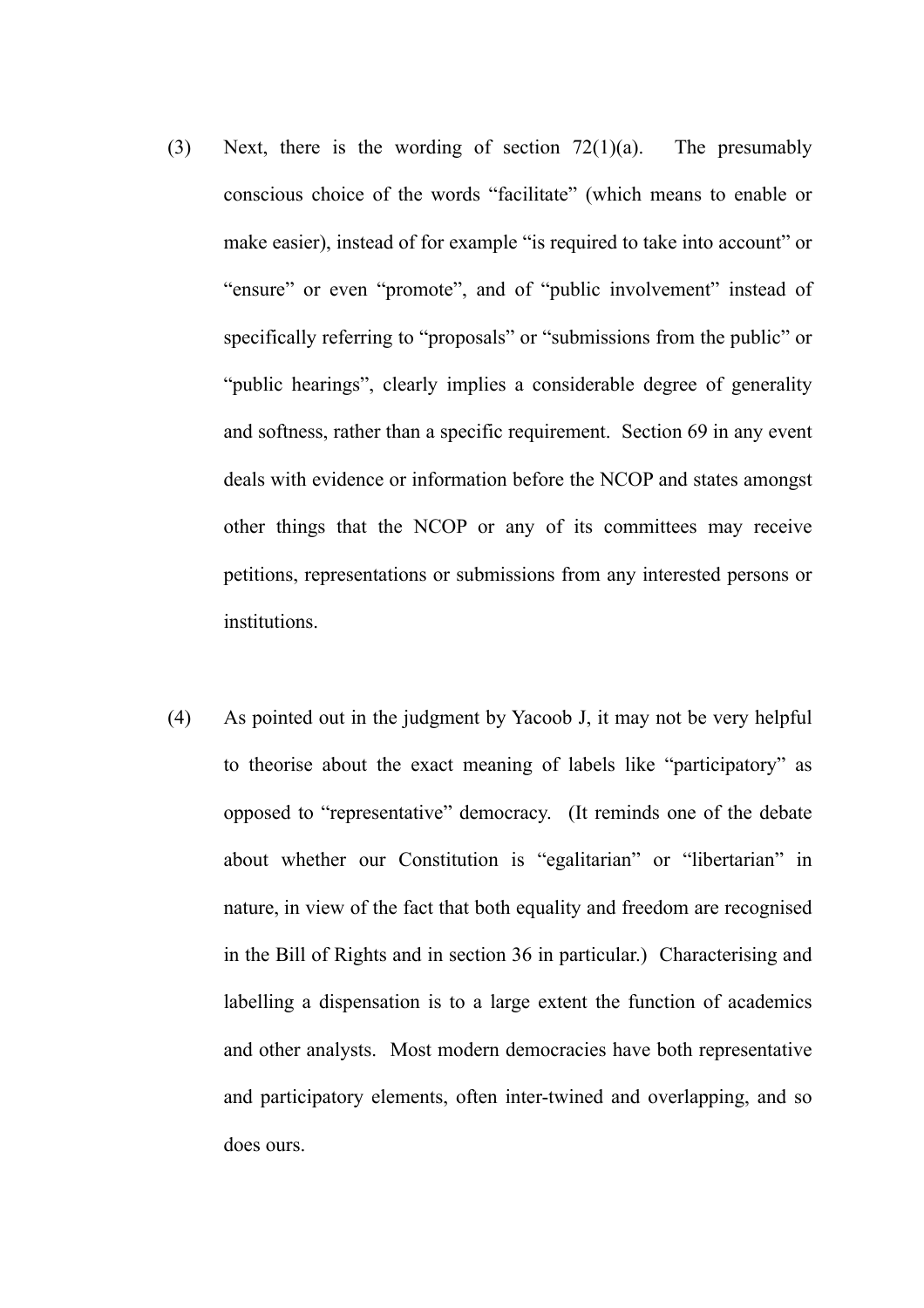(5) The right of every citizen to vote for representatives in Parliament and in provincial legislatures in regular elections in a multi-party system of democratic government is of paramount importance in present-day democratic states, including ours. Therefore it is recognised not only in section 19 as a fundamental right, but also in section 1 as a founding value. For all its known flaws, parliamentary representation based on regular elections is the basis of government's authority to legislate. Both the majority and minority positions refer to our shameful apartheid past to justify the historical importance of participatory and representative elements in our democracy. Socially, economically and otherwise apartheid was of course the exclusion of the majority of South Africans from meaningful participation in virtually every sphere of life; indeed from recognition as human beings with inherent dignity. Therefore they were excluded from decision-making processes. But legally, constitutionally and politically apartheid was above all the denial of the right to vote for representatives of one's choice in general elections. The apartheid rulers could still afford to have imbizos, lekgotlas, bosberade and indabas with traditional leaders and interest groups and, in fact, had some. They could, after all, ignore the inputs made. They could never afford to have fair and free general elections.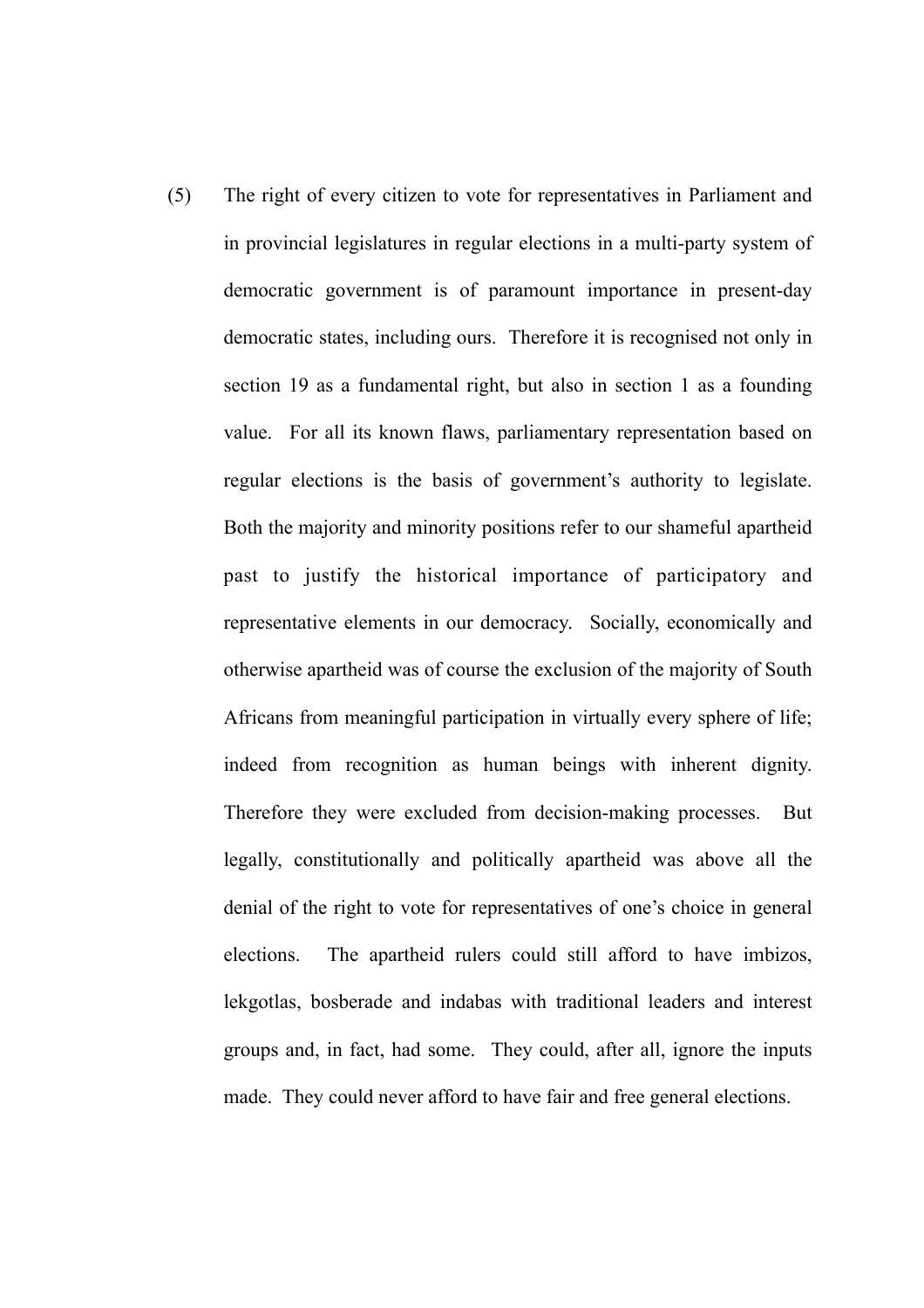(6) The proposed standard of reasonableness as a measure for a court to judge parliamentary processes is a matter of some concern. First – as pointed out in the judgment by Ngcobo  $J -$  the concept of reasonableness expressly appears in a number of provisions of the Constitution. It features in section 36 as a part of the test for the limitation of rights. With regard to the socio-economic rights recognised in sections 26 and 27 "reasonable legislative and other measures" have to be taken by the state. This phrase is of course linked to others in the same provisions, namely "within [the state's] available resources" and "progressive realisation" and accords with international human rights law. Administrative action also has to be reasonable (section 33). Reasonableness even appears in sections 72(1)(b) and 72(2) to describe the measures that may be taken to regulate access to and provide for security at NCOP sittings. For this very reason its absence in section  $72(1)(a)$  cannot be ignored. Secondly, it is one thing to utilise and develop reasonableness as a test in, for example, the law of delict and other private law areas, where concepts such as the reasonable person and objective reasonableness are well known, with a jurisprudence of many years behind them. It is another to create it as a test which a court applies to judge the conduct of Parliament, based on a constitutional provision which does not mention it. As a yard-stick for the concrete and formal process of passing legislation it is too open to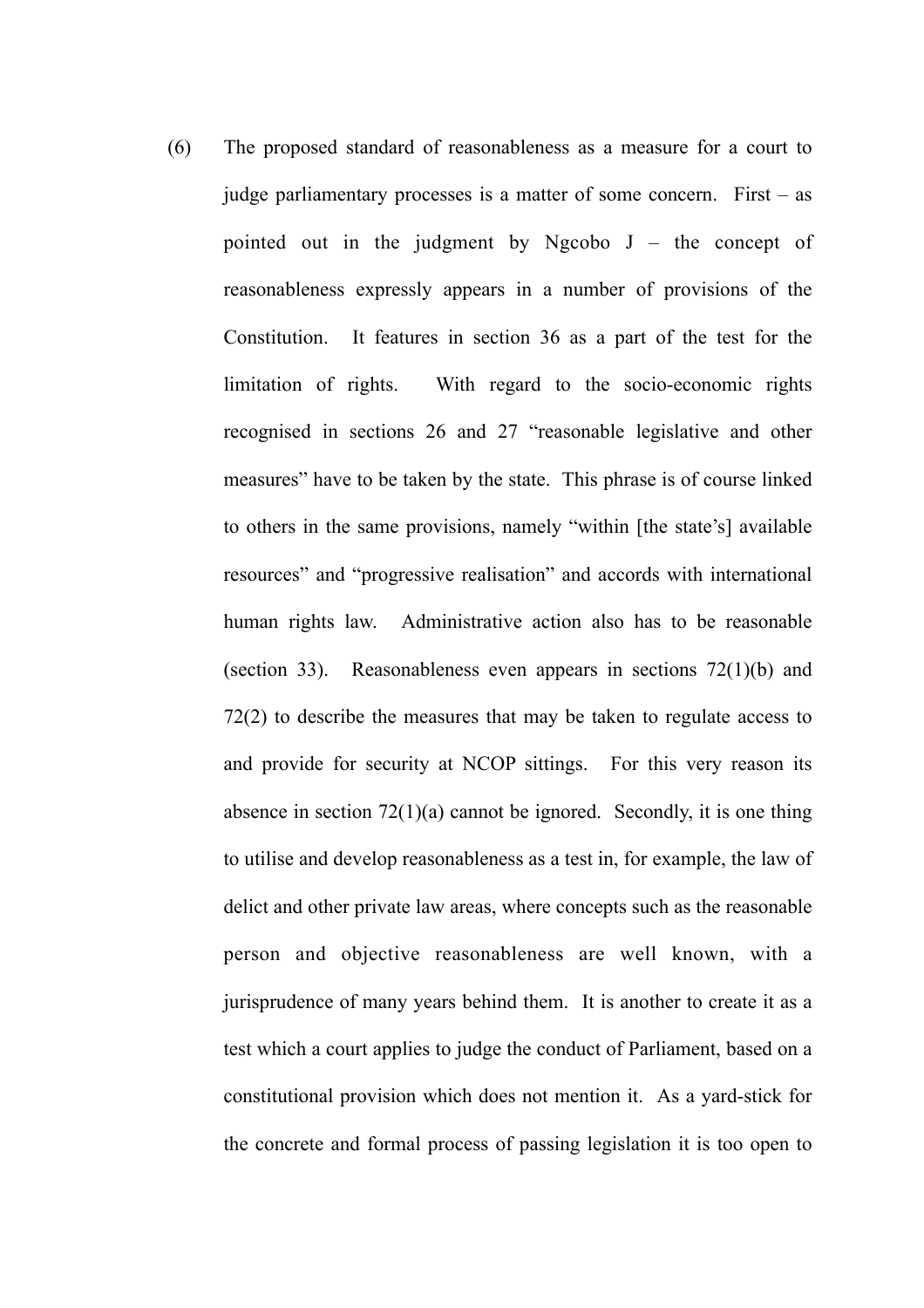different interpretations, and not specific enough. It may just leave too much to judicial discretion. In this matter Ngcobo J holds that the failure by the NCOP to hold public hearings was unreasonable, in view of the fact that hearings were determined to be appropriate and expressly promised. This regrettable conduct on the part of the NCOP rendered it not difficult to arrive at a negative conclusion, but the principle remains bothersome.

(7) It follows from the above that I am concerned about the separation of powers, which is crucial in any democracy and probably more so in a young one. Judicial restraint is important for the preservation of democracy and constitutionalism, as judicial activism also is under circumstances when it is called for. The judgment of Ngcobo J recognises the importance of the separation of powers and I am in agreement with much of what is said in this regard. It is stated that when it is appropriate to do so, courts may – and indeed must – use their powers to make orders that affect the legislative process. I agree. But I am not persuaded that it is either necessary or appropriate to do so in this case. If the approach in the minority judgment is logically and constitutionally at least as defensible as the majority approach, the former must perhaps be preferred, out of respect for the separation of powers.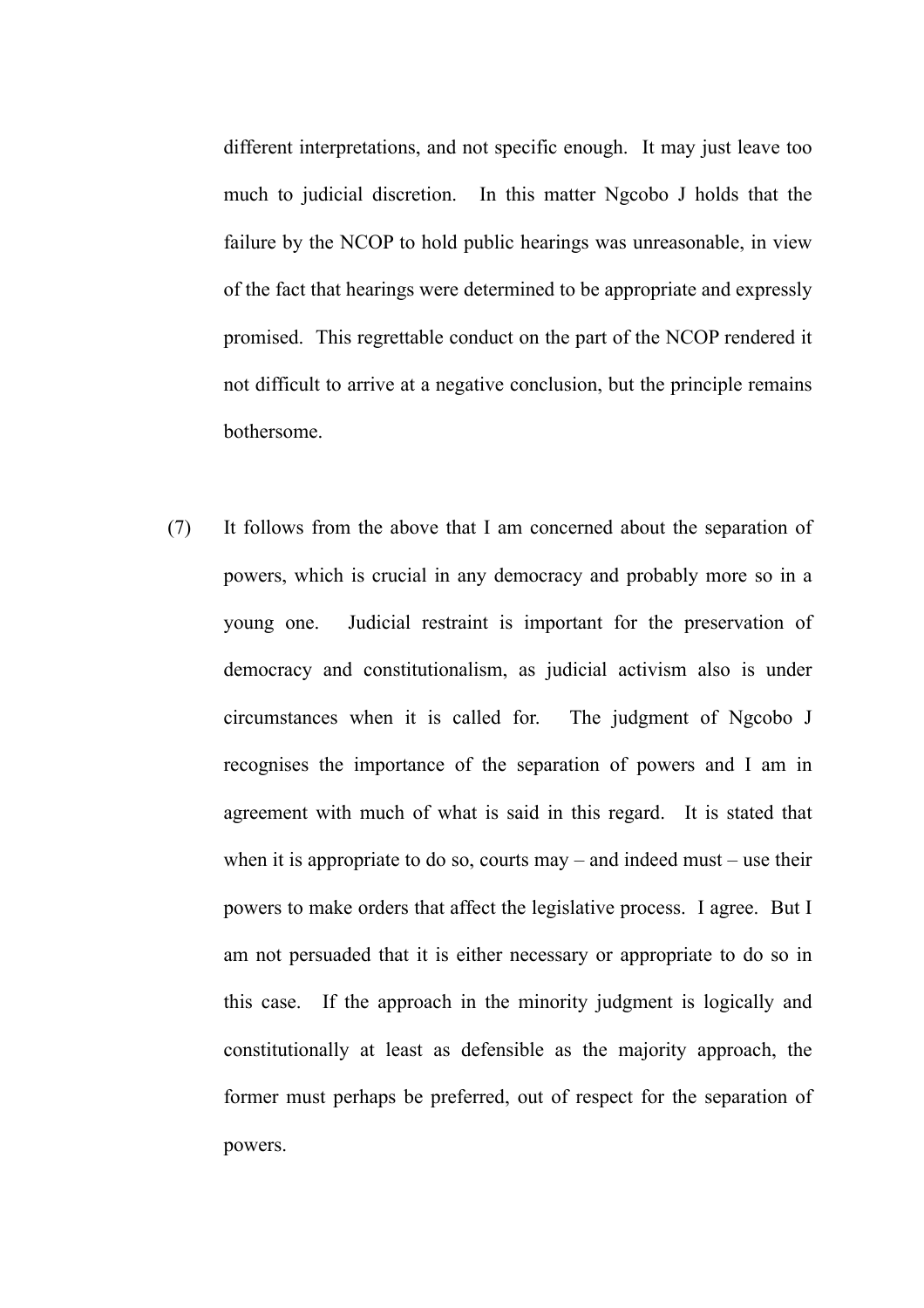- (8) The interpretation proposed by the minority does not amount to a weak and deferential view of public involvement. It does not suggest that the attention dedicated by the Constitutional Assembly to promoting public involvement in law-making represented little more than a rhetorical flourish on its part. It rather represents a realistic view of meaningful public involvement, based on the wording and structure of the Constitution, interpreted not only literally, but also contextually and purposively.
- (9) It does not render section  $72(1)(a)$  and its sister provisions meaningless, or not enforceable. They are clearly justiciable. The justiciability is dealt with in the judgment by Yacoob J. In short, the rules of the NCOP (as also the National Assembly and provincial legislatures) must firstly "facilitate public involvement". If not, there would indeed be a failure to fulfil a constitutional obligation on the part of the relevant institution. The rules would be unconstitutional and this Court will declare as much. (I am not sure that it would be necessary to search for a standard or test, now or on another day, and in any event end up with a term like reasonableness, which we will again have to interpret. The Court has to interpret the phrase "facilitate public involvement", as courts have to interpret language all the time to the best of its ability.) Secondly, if an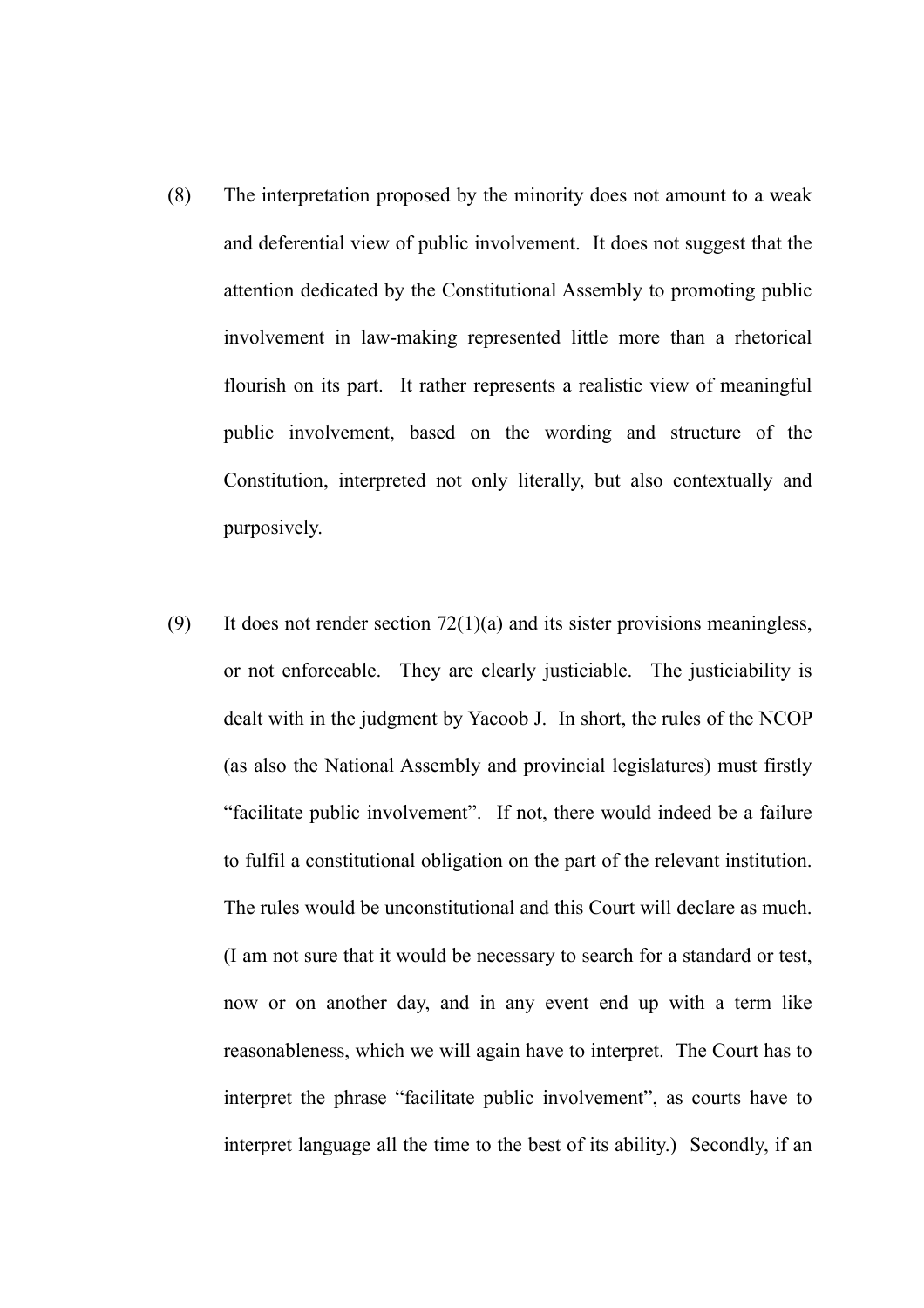individual seeks to be heard or to be otherwise involved in the legislative process, within the scope of the rules, and is barred in breach of the rules, she or he would certainly be able to approach a court for appropriate (even urgent when necessary) relief.

(10) The minority position is not only justified by the interpretation of the Constitution, but also preferable for the ideal of democracy, and specifically for a meaningful and practically achievable understanding and harmonisation of the participatory and representative components of our democracy. While I recognise the considerable scope perhaps left by the majority for discretion on the part of legislatures, I would prefer not to have to judge whether the refusal of members of Parliament – in their deliberation of any particular piece of legislation – to afford a specific individual or organisation an opportunity to be heard was reasonable, and to do so in view of a range of factors, including the importance of legislation (presumably measured against other legislation, raising the question whether any legislation is unimportant) and the intensity of its impact on the public, or the monetary affordability of certain measures. I do not necessarily know how I might respond if members of the legislature decide to pursue the policies of their political party and in the process reject or ignore submissions made to them by a member of the public, which I may regard as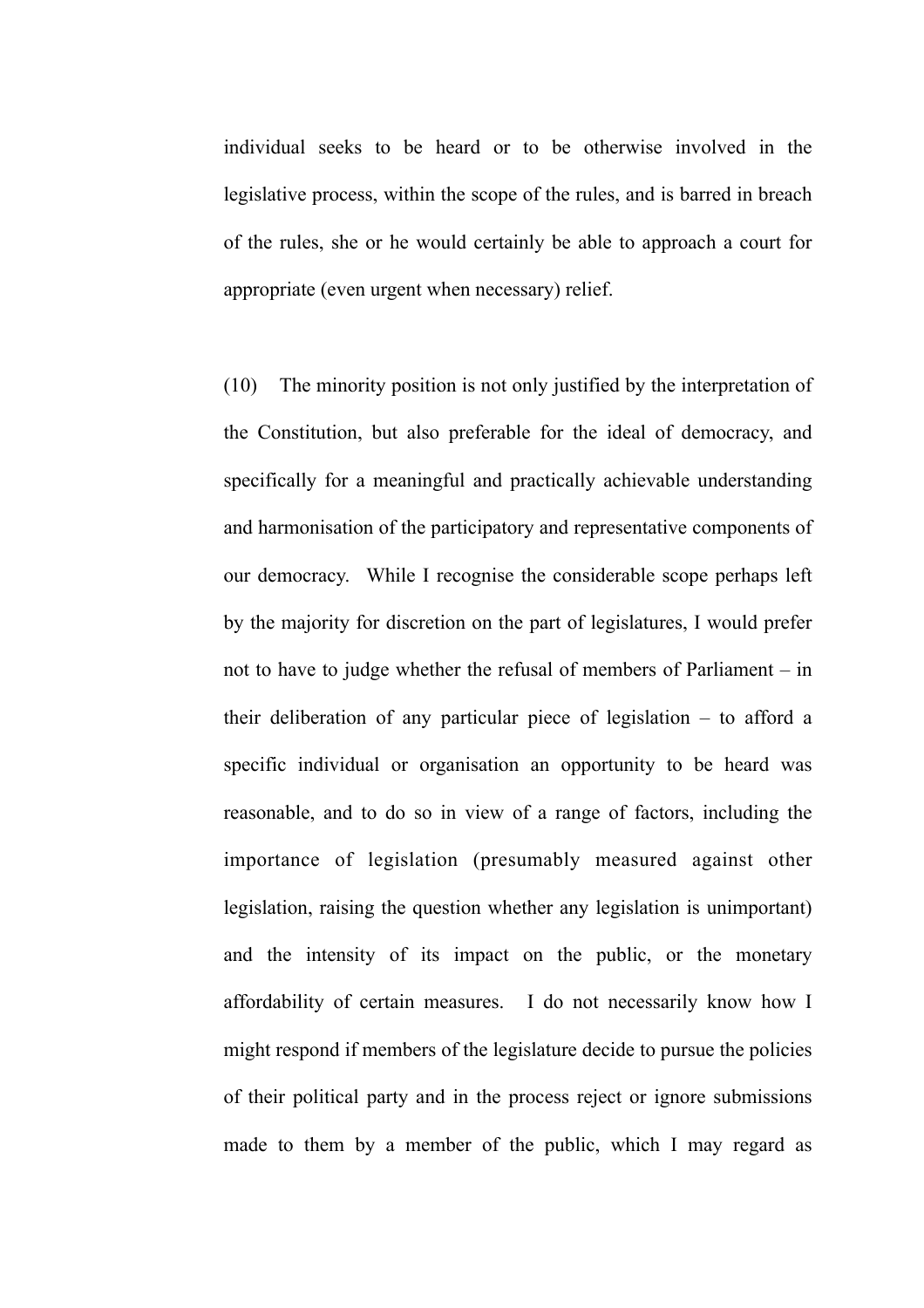eminently more reasonable. If the will of the Parliamentary majority will in the end mostly prevail in any event, and all that is required is to "involve" the public by for example mechanically holding public hearings for every piece of legislation – or to make sure that hearings are not promised as in this case – participatory democracy would appear to be quite cosmetic and empty, in spite of any idealistic and romantic motivation for promoting it.

[245] Therefore I am regrettably unable to support the judgment of Ngcobo J in which the majority of my colleagues concur.

# YACOOB J:

### *Introduction*

[246] I had the benefit and pleasure of reading the comprehensive and groundbreaking judgment of Ngcobo J. I regret however that I find myself unable to agree. It is unfortunately not possible to summarise our differences in any meaningful way. Our respective approaches are so different that it is advisable that I set out my reasons for the conclusion that section  $72(1)(a)$  of the Constitution does not require that there be public involvement as a prerequisite to the validity of legislation passed pursuant to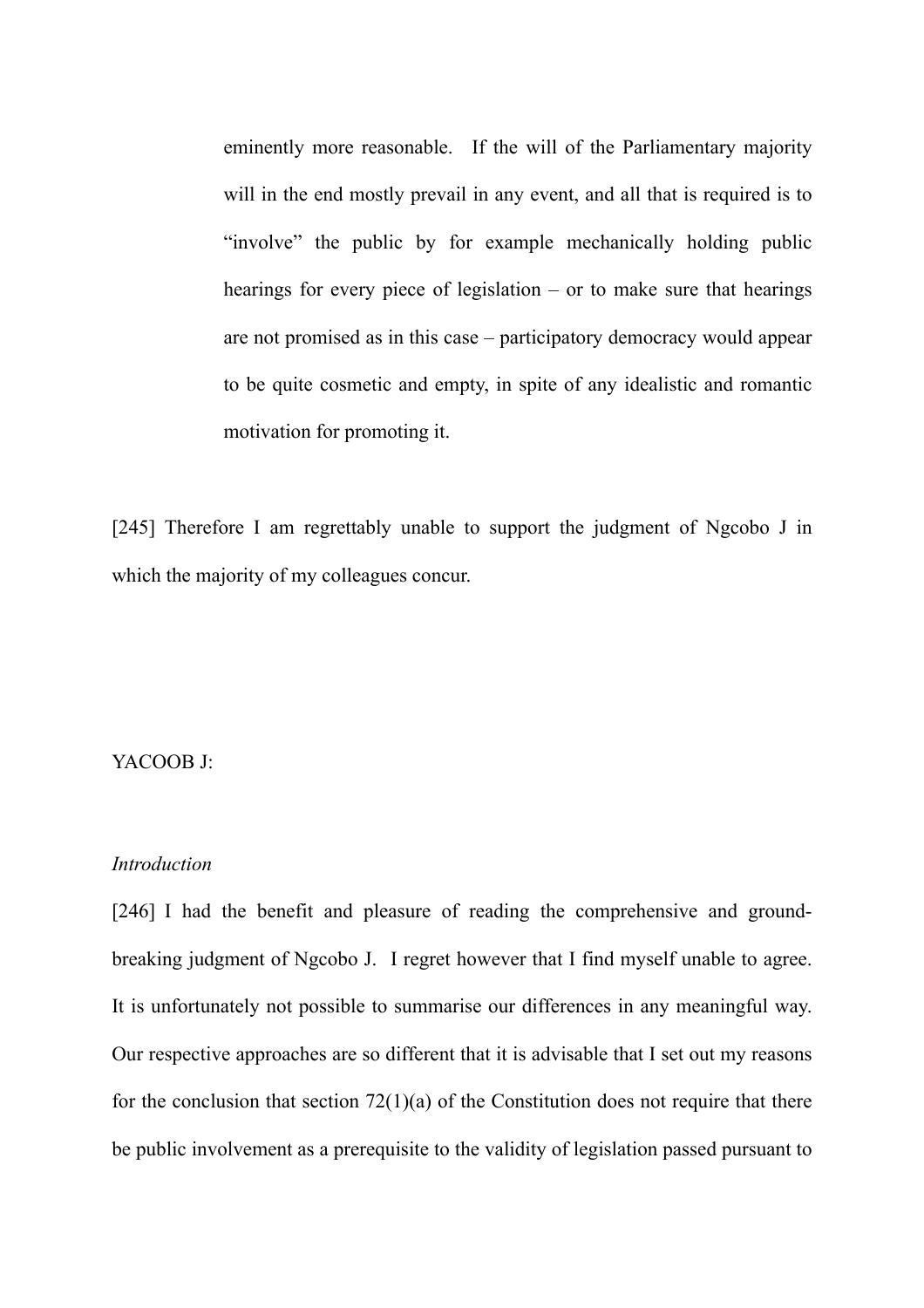section 76 of the Constitution. The reasoning and conclusion will be set out without referring to any specific parts of the judgment of Ngcobo J with which I disagree.

[247] This case raises fundamental and difficult issues. They concern the nature of the democracy created by our Constitution, the respective constitutionally appropriate roles and powers of duly elected legislators and the public in general in the process of enacting a law, as well as the nature of the public involvement component and this Court's role in relation to it. It is necessary, in particular, to decide whether the National Council of Provinces (NCOP) and some provincial legislatures are in default of their duty to "facilitate public involvement" in their legislative processes because they failed to give to the public an opportunity to comment on certain Bills before they were passed. There is also, however, a preliminary matter of jurisdiction concerned with whether the case raises an issue which only this Court can decide. The issue arises because it is alleged that Parliament failed to fulfil constitutional obligations imposed upon it by section 167(4)(e) of the Constitution. It is also necessary to pay some attention to the circumstances in which this Court will make an order that Parliament has failed to comply with its constitutional obligations.

### [248] Doctors for Life International (DFL) applies to this Court:

"for a declaration (pursuant to sections  $167(4)(e)$ ,  $167(6)(a)$  and  $172(1)(a)$  of the Constitution that:

Parliament has failed to fulfil its constitutional obligations pursuant to sections  $72(1)(a)$  and  $118(1)(a)$  in that the National Council of Provinces and the nine Provincial Legislatures have failed properly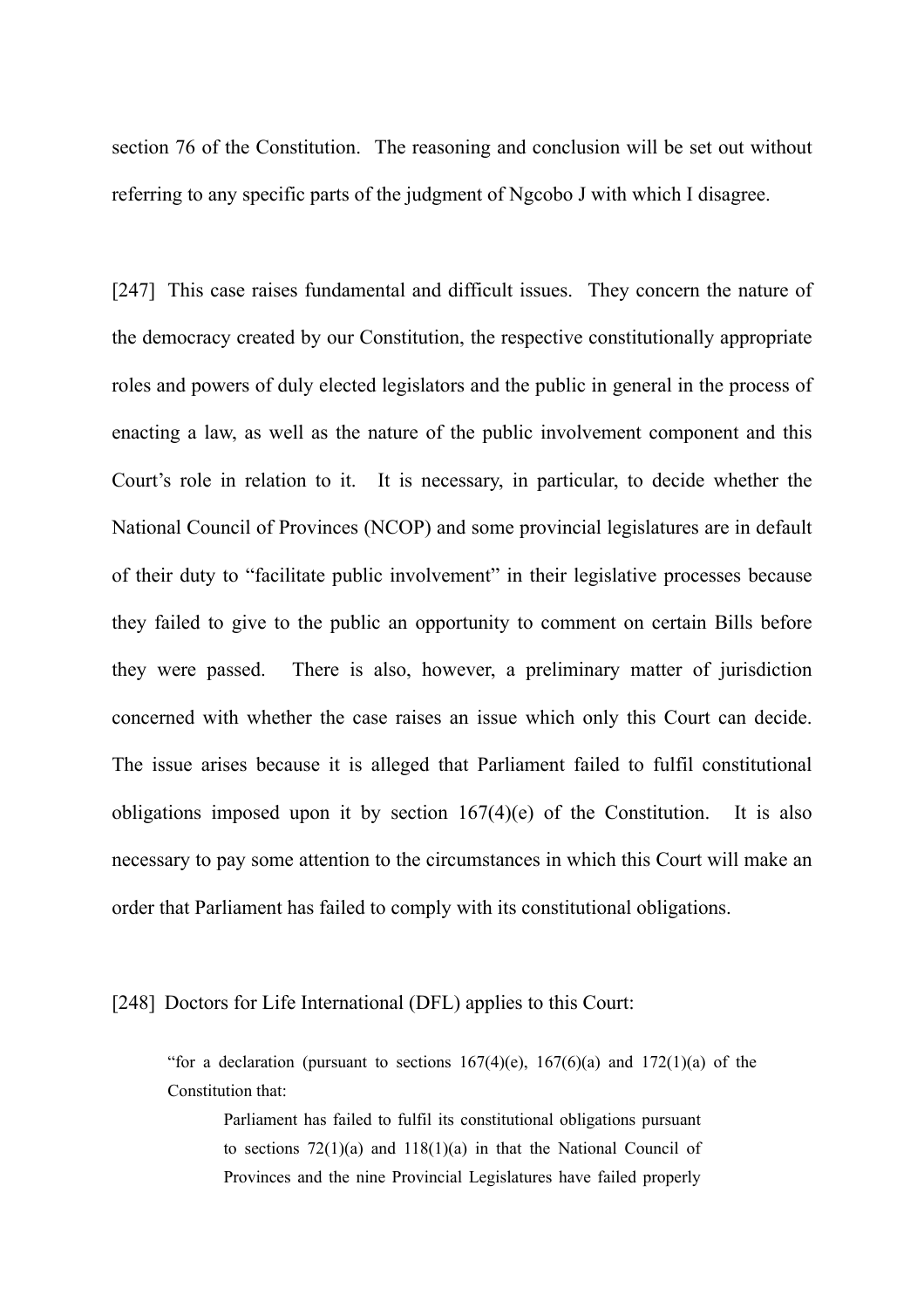or at all to facilitate public involvement in their legislative and other processes in respect of the following four Bills which the Council purported to pass in plenary session on the  $2<sup>nd</sup>$  and  $4<sup>th</sup>$  days of November 2004".

The four Bills in respect of which the failure to facilitate public involvement is the cause of complaint are concerned with certain health matters and are referred to collectively as the Health Bills. DFL also requests this Court to make

"such other order or orders as shall be just and equitable including an order for costs."

[249] DFL is described in the founding affidavit as a non-profit organisation with a large membership of medical professionals. It is active in various humanitarian projects concerned with HIV AIDS sufferers, harmful substance abuse and victims of abuse and prostitution. In additions the affidavit points out that the "association is also committed to upholding the Constitution and the law in all matters relating to health."

[250] The Minister of Health (Minister) was joined in the proceedings shortly after they were instituted. None of the speakers of the provincial legislatures had however been joined in the proceedings although non-compliance by the provincial legislatures with section 118(1)(a) of the Constitution had been raised. In the result, the case was adjourned at the first hearing on the basis that the speakers of the relevant legislatures should be joined and given the opportunity to take part in the proceedings.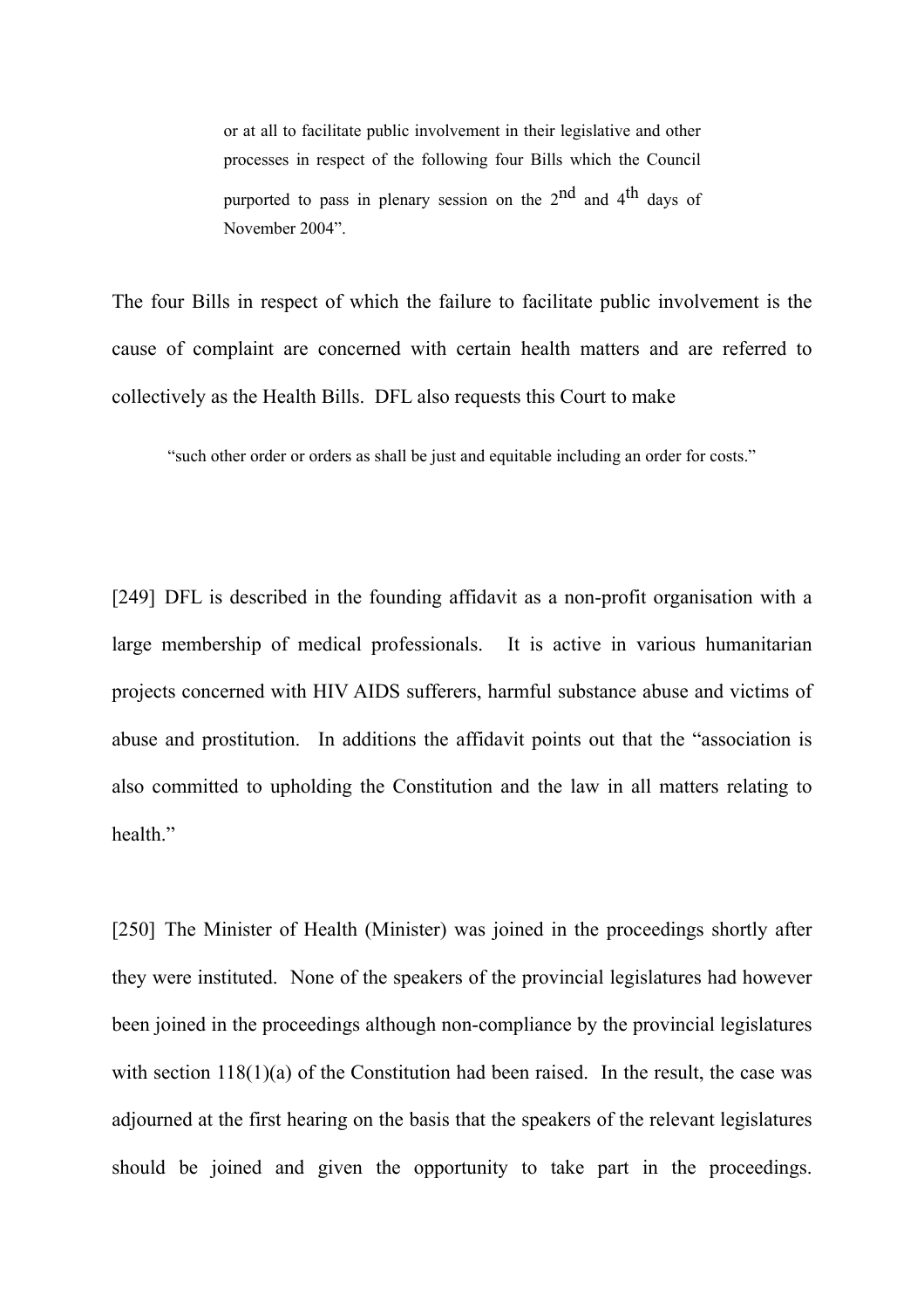Ultimately, the Minister, the speaker of the National Assembly as well as all the speakers of the provinces opposed the application. They are collectively referred to as respondents. Several sets of directions were issued and the parties were in the end required in addition to making submissions on the merits of the matter to furnish argument concerning the following questions:

- (a) whether the obligation to "facilitate public involvement" was an obligation within the meaning of section 167(4)(e) of the Constitution;
- (b) whether any relief other than a declaration of invalidity would be competent if the process followed was inconsistent with the Constitution;
- (c) when it would be appropriate for a court to intervene in a case where the process followed by Parliament is inconsistent with the Constitution.

[251] Issue (a) in the previous paragraph was relevant in relation to jurisdiction because section 167(4)(e) of the Constitution provides that only this Court may decide whether Parliament has failed to fulfil a constitutional obligation. As will more fully appear from this judgment, because of the view I take in this matter it is unnecessary for this judgment to make any finding in relation to issue (c).

[252] As I have already mentioned, the merits of the case are concerned with whether the NCOP complied with the duty to facilitate public involvement in its legislative and other processes. The factual basis for DFL's claim is the failure of the NCOP and the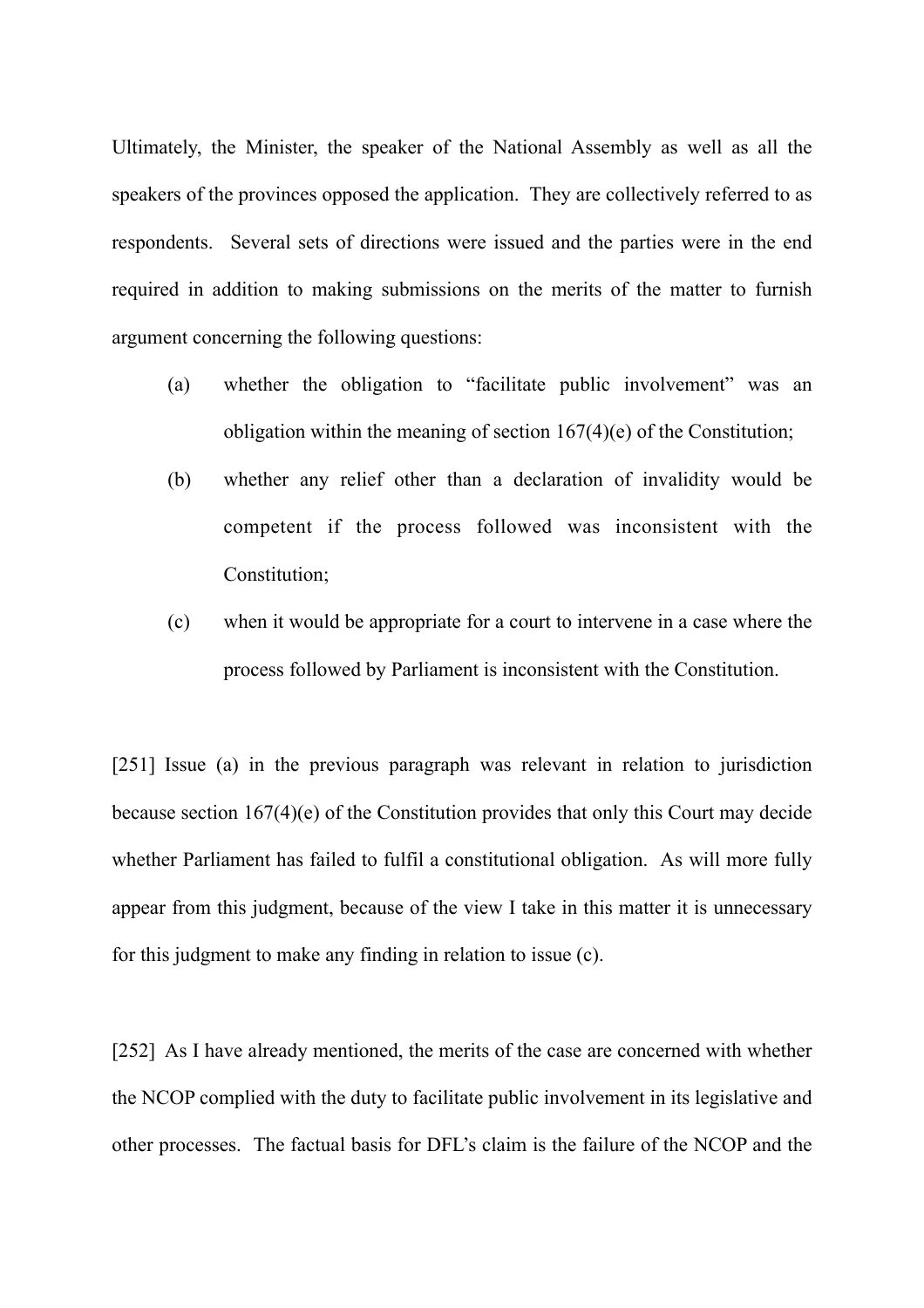provincial legislatures to have public hearings as part of the process by which each of the Bills was passed. It became common cause that neither the NCOP nor the majority of the provincial legislatures have held public hearings in relation to any of the Bills. Accordingly there is no factual dispute. The following issues are therefore considered in this judgment:

- (a) whether this is the only court with jurisdiction;
- (b) whether the provisions of section  $72(1)(a)$  were contravened; and, if so
- (c) whether the health legislation should be declared invalid.

# *Is this the only Court with jurisdiction?*

[253] Section 167(4) of the Constitution reserves certain matters for the exclusive jurisdiction of this Court. Subsection (e) provides that only this Court may "decide that Parliament or the President has failed to fulfil a constitutional obligation". This would be the only court with jurisdiction therefore if this case is about the fulfilment of a constitutional obligation. The Constitution imposes a duty on Parliament and the President to act lawfully. A broad construction of this phrase would result in this Court being the only court with jurisdiction in all cases in which Parliament or the President act in a manner that is inconsistent with any law including the Constitution. Furthermore, a broad approach to the interpretation of section  $167(4)(e)$  has implications for the way in which the tension between this subsection and those provisions that empower the Supreme Court of Appeal and the High Court to decide on the constitutional validity of an Act of Parliament is resolved. A broad meaning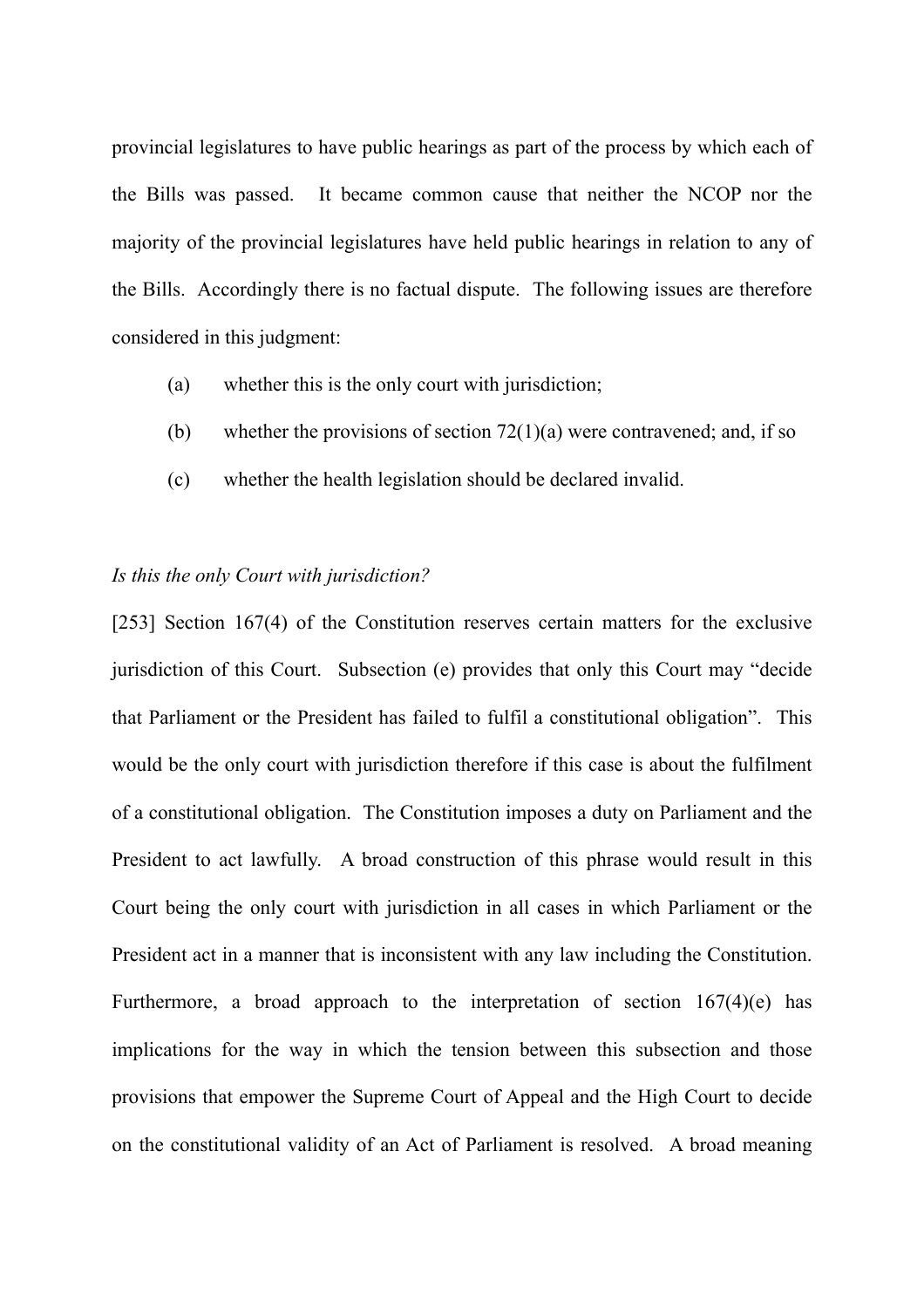might include all constitutional obligations including those that must be complied with for validity and would negate or improperly attenuate the jurisdiction of the Supreme Court of Appeal and the High Court to decide on the constitutional validity on Acts of Parliament. It is for these reasons that this approach was roundly rejected in *Sarfu 1* in which it was held that the term "constitutional obligation" should be given a narrow meaning so as to avoid a conflict between section 167(4)(e) and the provisions which confer jurisdiction on the Supreme Court of Appeal and the High Court to adjudicate upon questions concerning the validity of an Act of Parliament. The exact limits of the meaning of the phrase was left undetermined in *Sarfu 1*. To ascertain the meaning to be ascribed to this term it is necessary to go back to section 2 of our Constitution which provides:

"This Constitution is the supreme law of the Republic; law or conduct inconsistent with it is invalid, and the obligations imposed by it must be fulfilled."

[254] It is apparent that the Constitution makes reference to three ways in which its provisions may be infringed. The first is law which is inconsistent with the Constitution. All law which is inconsistent with the Constitution is invalid. The second refers to conduct. All conduct inconsistent with the Constitution is also invalid. The third is a failure to fulfil the obligations imposed by it. No invalidity is expressly provided for consequent upon the failure to fulfil a constitutional obligation, and the provision implies that where obligations are not complied with the appropriate relief would ordinarily entail fulfilment of these obligations. In broad terms, this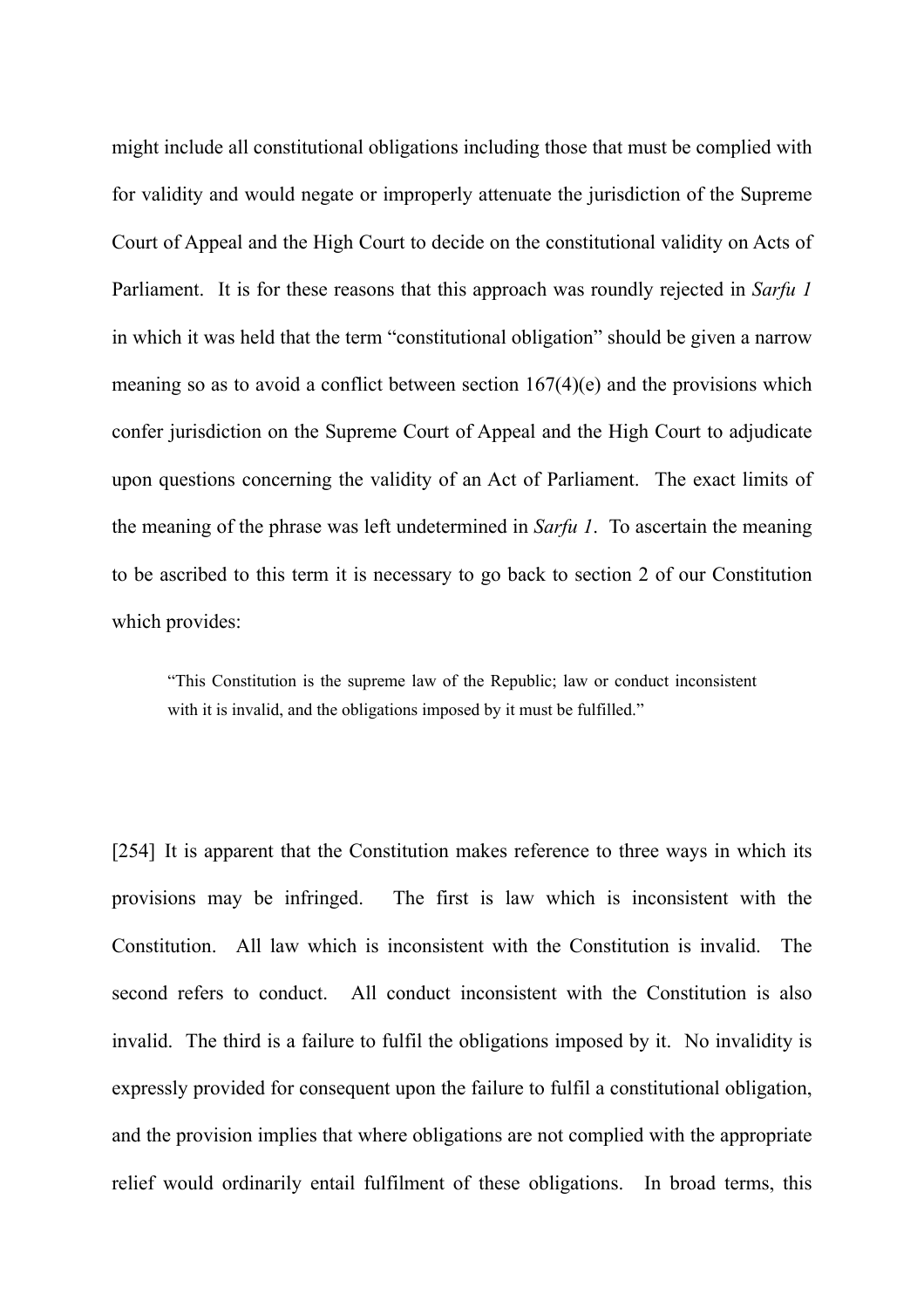provision of the Constitution makes a clear distinction between law and conduct on the one hand and obligations on the other. This is an indication that the use of the phrase "constitutional obligation" in section 167(4)(e) is a reference to obligations that must be fulfilled and not to law or conduct that is invalid.

[255] This distinction is followed through elsewhere in the Constitution. As I have already pointed out, the Constitution empowers the Supreme Court of Appeal, a High Court or a court of similar status to make an order concerning the constitutional validity of an Act of Parliament, a Provincial Act, or any conduct of the President subject to confirmation of orders of invalidity by this Court but requires only this Court to determine whether Parliament or the President has fulfilled a constitutional obligation. Any court with jurisdiction "must declare that any law or conduct that is inconsistent with the Constitution is invalid to the extent of the inconsistency". At the textual level, therefore the distinction between law or conduct on the one hand and the fulfilment of obligations on the other implies a distinction between obligations that are a pre-requisite to the validity of law or conduct and those obligations that are not necessarily so.

[256] The fulfilment of an obligation is a pre-requisite to validity only if the failure to fulfil that obligation will necessarily result in the invalidity of the law or conduct concerned. If, for example, a court holds that an obligation that has not been fulfilled is essential to the validity of some conduct or a particular law, it cannot simply direct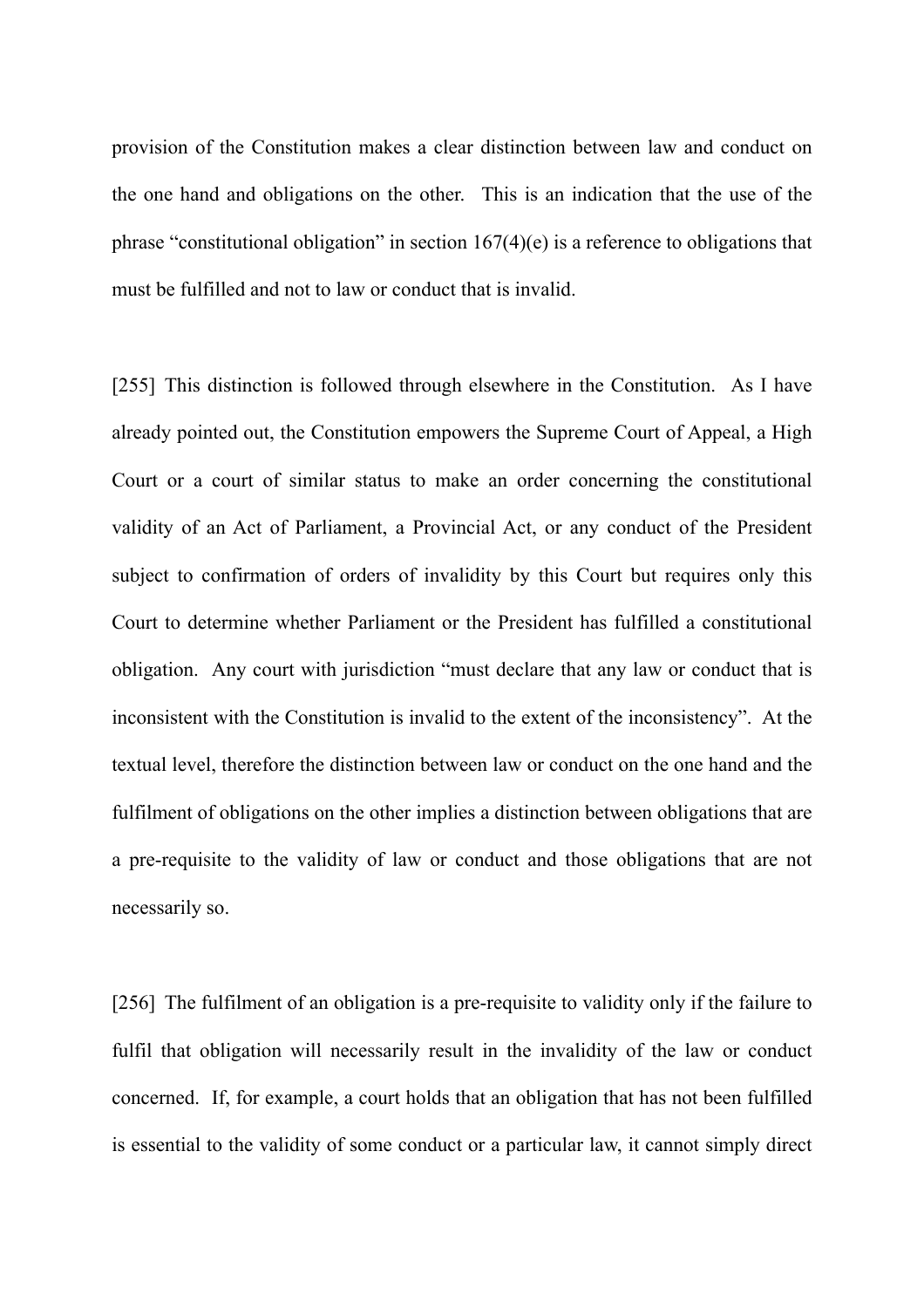that the obligation must be fulfilled. A court has no power to do anything but to declare the law or conduct in issue invalid. On the other hand, if the obligation concerned is not essential to the validity of law or conduct, the fact that the obligation is not fulfilled does not lead inexorably to the invalidity of the provision concerned. A court may decide that the obligation has not been fulfilled and may direct that the obligation be fulfilled in compliance with section 2 of the Constitution. A court has no discretion to declare law or conduct inconsistent with the Constitution if the failure of the obligation does not result in invalidity. Law or conduct is either constitutionally valid or constitutionally invalid. Courts can neither refrain from declaring a law or conduct invalid when it is nor declare law or conduct invalid when it is in fact not.

[257] There is an inter-relationship between the invalidity of conduct and the invalidity of law. Conduct that is inconsistent with the Constitution and invalid can result in an invalid law. That would happen where for example the Constitution requires certain conduct in order to pass a law validly. If the conduct of Parliament falls short of what is required by the Constitution, the conduct and the resultant law would be invalid. Here too the court has no choice but to declare the conduct invalid for lack of consistency with the Constitution. The law itself though will not be inconsistent with the Constitution as envisaged by section 172(1) of the Constitution. The law will be invalid because the conduct that produced it is invalid. An important issue connected with the relationship between the invalidity of conduct and the invalidity of law is whether conduct that is inconsistent with the Constitution may be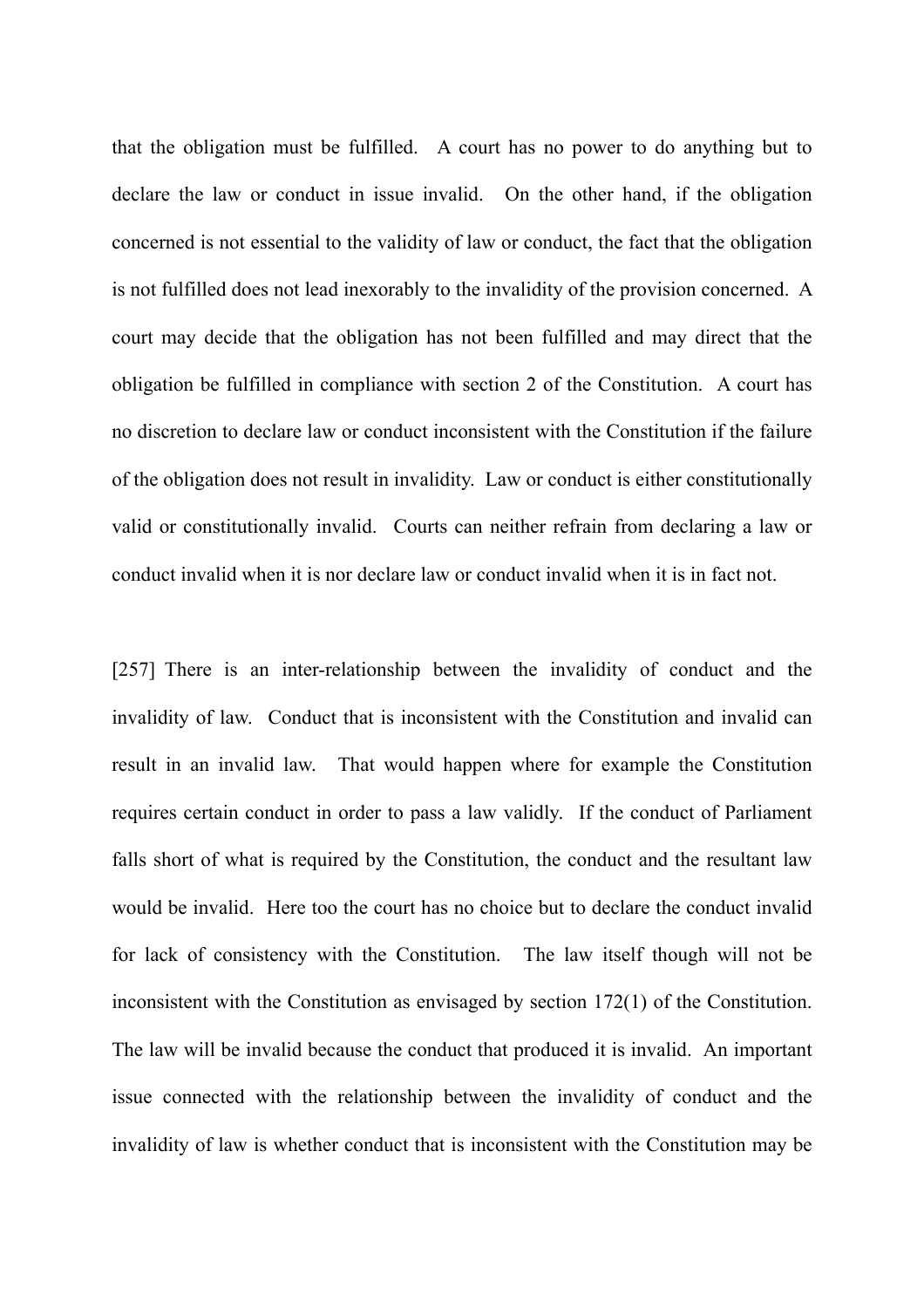so grave and may be connected to the fulfilment of an obligation of such importance that a court has the power to declare invalid the consequent law even though the conduct by which the law was adopted cannot be said to be invalid. This issue will arise later in this judgment.

[258] The judgment of the Supreme Court of Appeal in *King* must be considered against this background. The appellants in that case challenged the validity of an Act of Parliament on the basis that the National Assembly failed to comply with the constitutional public involvement provision imposed upon it because it had not consulted with the public sufficiently. The judgment makes it clear that the appeal in that court focused "only on statutory invalidity alleged to arise from breach of a constitutional obligation. We are thus not asked to consider any questions concerning the breach of a constitutional obligation falling short of this consequence." I might explain that the appellant in *King* did not require fulfilment of a constitutional obligation. The Supreme Court of Appeal recognised the tension between section 167(4)(e) and those provisions which empower the High Court and the Supreme Court of Appeal to consider the validity of an Act of Parliament and acknowledged the statement in *Sarfu 1* that the exclusive jurisdiction provision is aimed at preserving comity between the courts on the one hand and the legislature and executive on the other. It concluded however that an approach that renders all claims of invalidity, regardless of their basis subject to the jurisdiction of the High Court and the Supreme Court of Appeal "impermissibly attenuate[s] the jurisdictional exclusion in s 167(4)"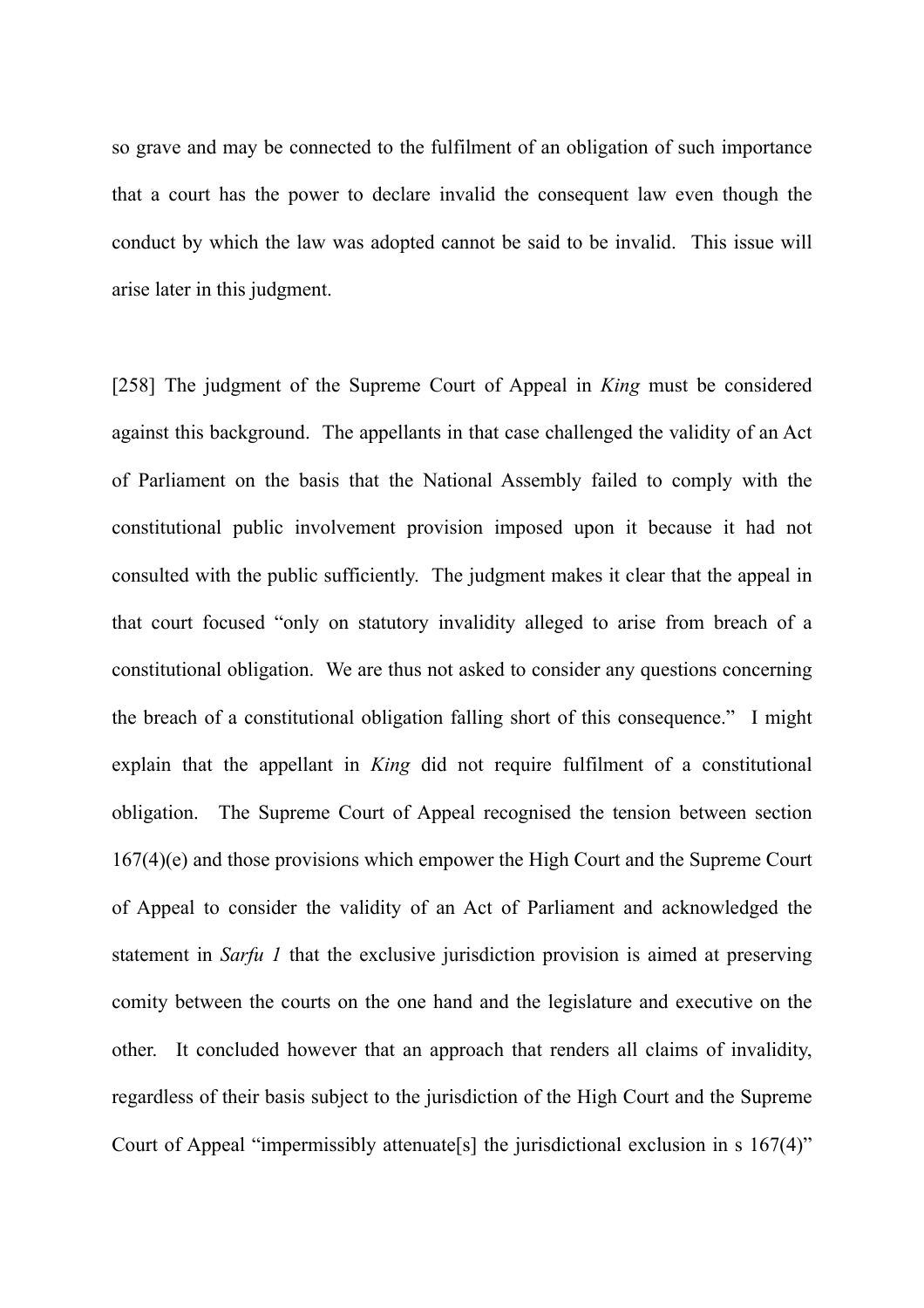and found it necessary to distinguish between different ways in which invalidity might result in order to resolve the invalidity obligation tension in the Constitution.

[259] Three possible ways in which invalidity might result were then traversed in the judgment.

- (a) The first was where the content of the constitutional provision was inconsistent with the Constitution as for example where a provision of the Bill of Rights was infringed. The court held that in that kind of case, even if the invalidity was the result of the failure of Parliament to comply with a constitutional obligation, the High Court and Supreme Court of Appeal were empowered to make an order of constitutional invalidity.
- (b) The second category concerned invalidity as a result of the fact that the manner and form provisions of the Constitution have not been complied with. The Supreme Court of Appeal reasoned that although manner and form provisions will in the most instances be those that define conditions for the exercise of power (capacity-defining), they could also impose obligations that must be complied with as pre-requisites to validity (obligation driven). It concluded in this regard however that the Supreme Court of Appeal and the High Courts have the power to make declarations of invalidity consequent upon manner and form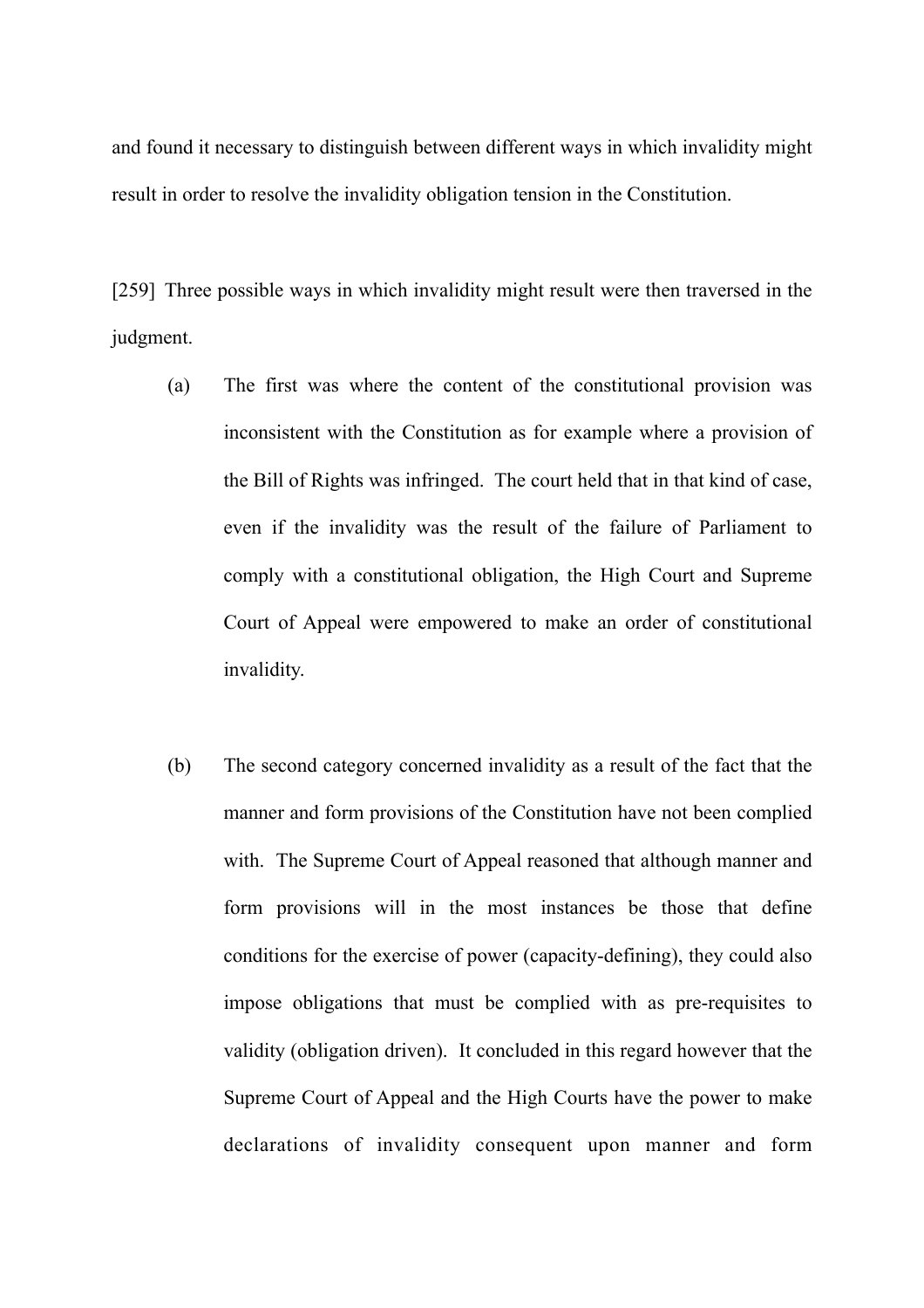deficiencies regardless of whether these deficiencies were capacitydefining or obligation driven.

(c) The Court went on to "accept that a third route might also lead to invalidity where Parliament so completely fails to fulfil the positive obligation the Constitution imposes on it that its purported legislative acts are invalid". The Supreme Court of Appeal conceived that this category might exist but distinguished this kind of invalidity from manner and form invalidity. The hypothetical posed by that court was defined in this way:

> "if . . . members of the National Assembly were to convene in secret or at an undisclosed venue, it is not hard to imagine that it might be held that this was not Parliament functioning as contemplated in the Constitution at all, and that consequently 'legislation' the persons so assembled purported to adopt lacked constitutional validity."

[260] I agree with the Supreme Court of Appeal that that court and all High Courts have jurisdiction in all cases of invalidity of statutory provisions based on the contention that their content is inconsistent with the Constitution. Subject to a qualification, I also agree that this Court does not have exclusive jurisdiction in terms of section 167(4)(e) in cases that require consideration of validity on the basis that the manner and form provisions of the Constitution have not been complied with and that it does not matter whether manner and form provisions are capacity-defining or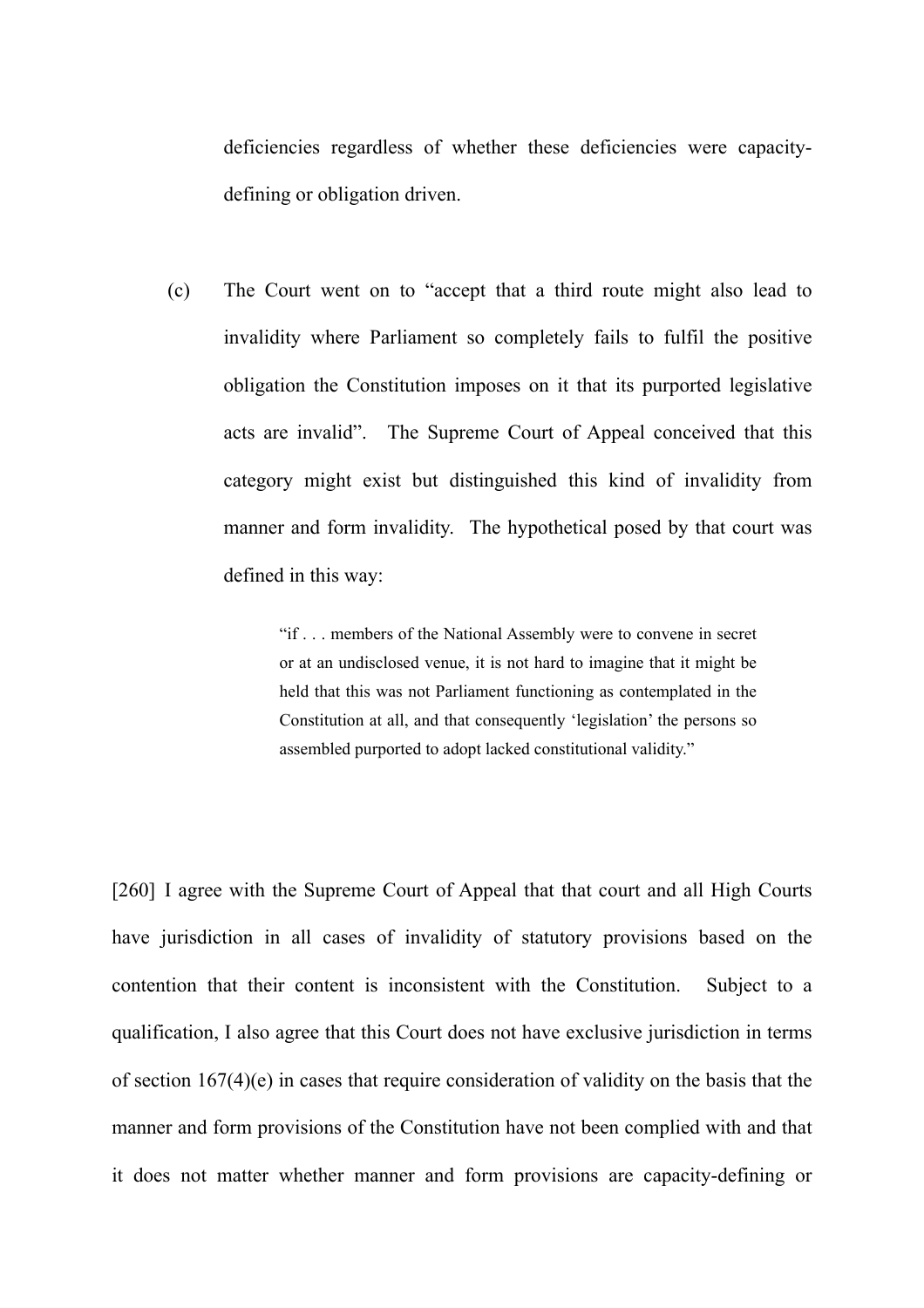obligation driven. My reservation is that invalidity of legislation in fact results from the invalidity of conduct of Parliament or the President when manner and form provisions are involved.

[261] Implicit in the judgment of the Supreme Court of Appeal is the proposition that, subject to the hypothetical situation referred to in the third category described above, the obligation imposed by section 59(1)(a) while an obligation within the meaning of section 167(4)(e) is not an obligation that can properly be classified as a pre-requisite for the validity of legislation. In other words it is not a manner and form provision. I agree with this proposition but have considerable difficulty with the contemplated hypothetical that might constitute the third category. It will be necessary to elaborate on this later but it is enough to say at this stage that the hypothetical is a clear contravention of the provisions that require both the National Assembly and the National Council of Provinces to "conduct its business in an open manner, and hold its sittings and those of its committees in public" subject to reasonable measures regulating access. In my view, this is a manner and form provision and all laws adopted without complying with these provisions would be necessarily invalid consequent upon the invalidity of the conduct of the National Assembly or the National Council of Provinces that passed these laws. It is however not necessary to decide in this part of the judgment whether there are constitutional provisions that impose obligations on Parliament which might result in certain circumstances in the invalidity of legislation even though they are not manner and form provisions in the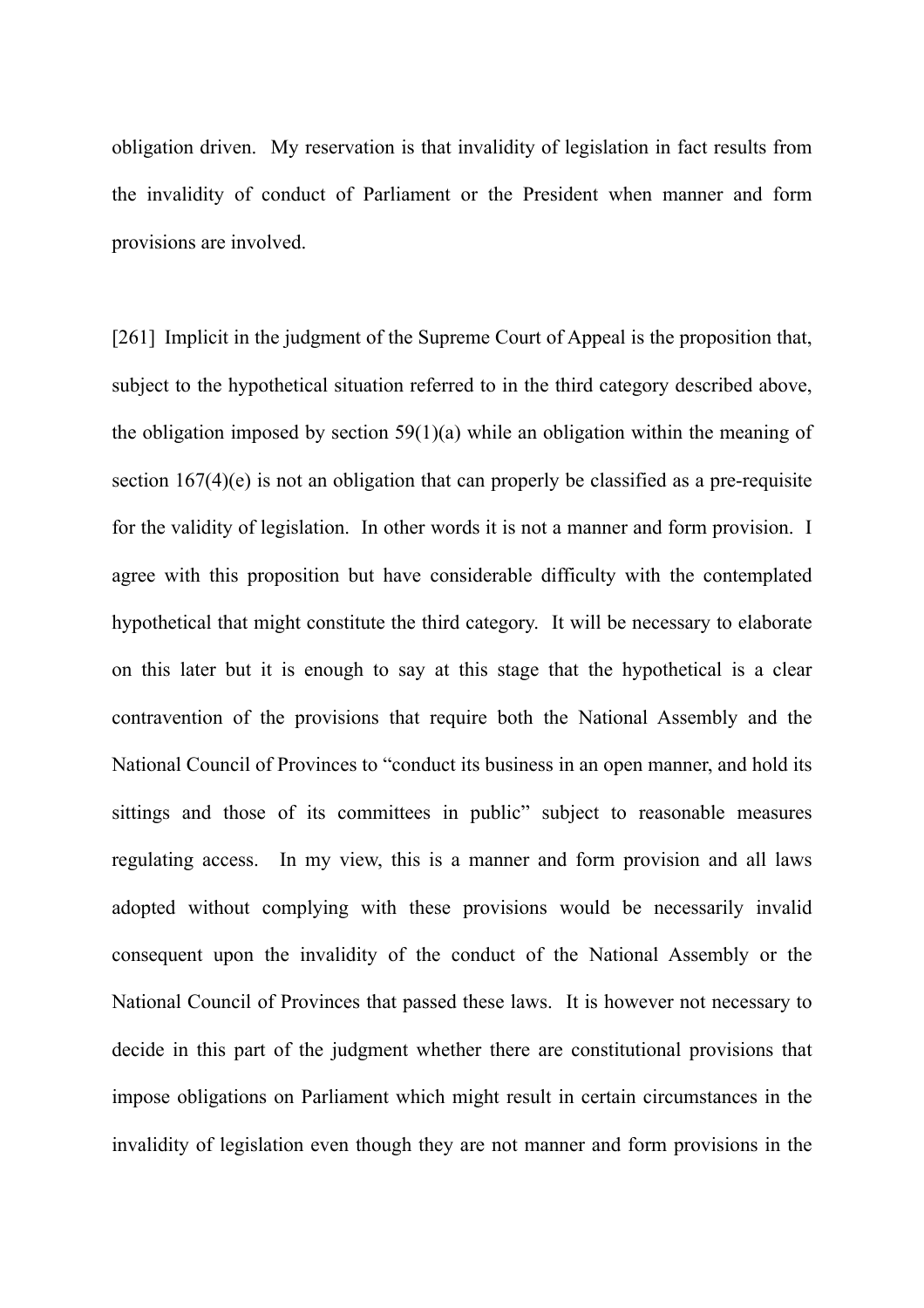sense of being pre-requisites to the validity of conduct of a legislative body in passing a law.

[262] In my view, the question whether a particular case is governed by section 167(4)(e) or section 172(2) is in essence determined by the nature of the case the applicant makes out or the primary focus of that case. If the primary focus is the invalidity of the legislation and the non-fulfilment of an obligation is no more than the route to get there - in other words if the case made out is that a law is invalid because an obligation-driven pre-requisite for the valid passing of legislation has not been complied with or the failure to fulfil an obligation results in the law being inconsistent with the Constitution - then the focus of the case is the constitutional validity of the conduct of Parliament. This Court will in that event not be charged with exclusive jurisdiction. If on the other hand the essence of the applicant's case is that a constitutional obligation has not been complied with, this will be the only Court that will have jurisdiction. This does not mean that this Court is the only Court with jurisdiction to decide whether a case falls within the bounds of section  $167(4)(e)$  or not. If, for example, an applicant asks the High Court to declare conduct invalid on the basis that some obligation has not been complied with and the defendant raises the point that the applicant's case is in fact caught by section 167(4)(e), the High Court may determine the issue. The position is however different where the applicant starts a case on the basis that section 167(4)(e) has not been complied with. This is the only Court that has jurisdiction to determine that issue.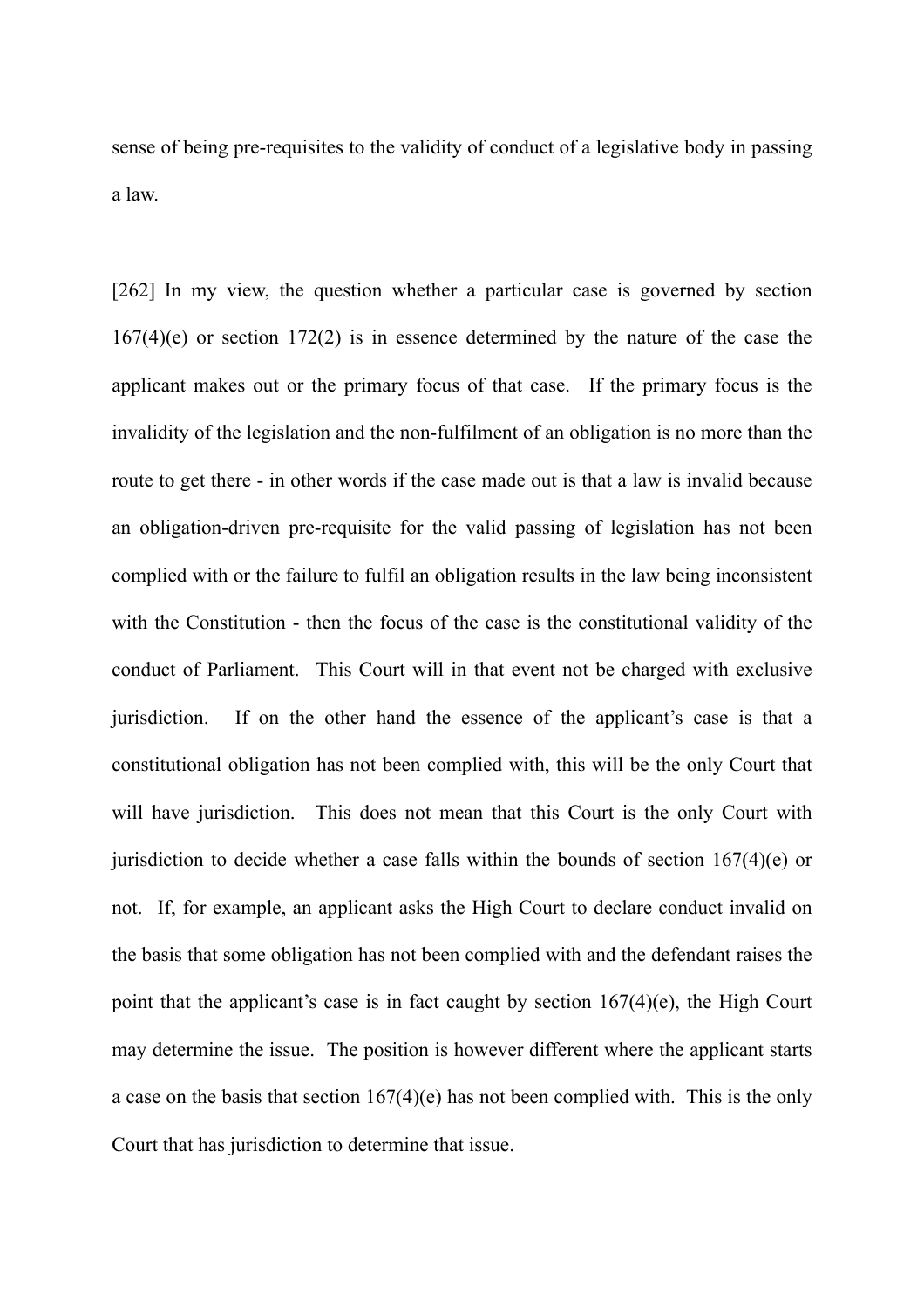[263] And this is so regardless of the nature of the obligation. It can make no difference logically or otherwise whether the obligation imposed upon Parliament is readily ascertainable or whether Parliament must in the first instance determine its reach. The Constitution imposes an obligation on Parliament to pass legislation in relation to certain matters. Although the content of the legislation is within Parliament's discretion the obligation to pass that law is readily ascertainable. In these circumstances it is my view that, this Court will be the only Court with jurisdiction to order that Parliament must fulfil that obligation or to declare that Parliament has not fulfilled the obligation to pass the legislation. If, however, legislation is passed by Parliament to comply with the relevant provision, even though Parliament must make the first determination in relation to what the content of that legislation should be, this will not be the only court with jurisdiction in a claim for invalidity of the law concerned based on content inconsistency. The only material distinction is whether the case is about the invalidity of law or conduct or whether it is about the fulfilment of an obligation that is not necessarily concerned with the invalidity of law or conduct. Only this Court can make an order either declaring that Parliament has not fulfilled a constitutional obligation or ordering Parliament to fulfil that obligation. The sensitive political area is the finding that Parliament has not fulfilled an obligation imposed upon it by the Constitution. Invalidity of law or conduct is not as sensitive.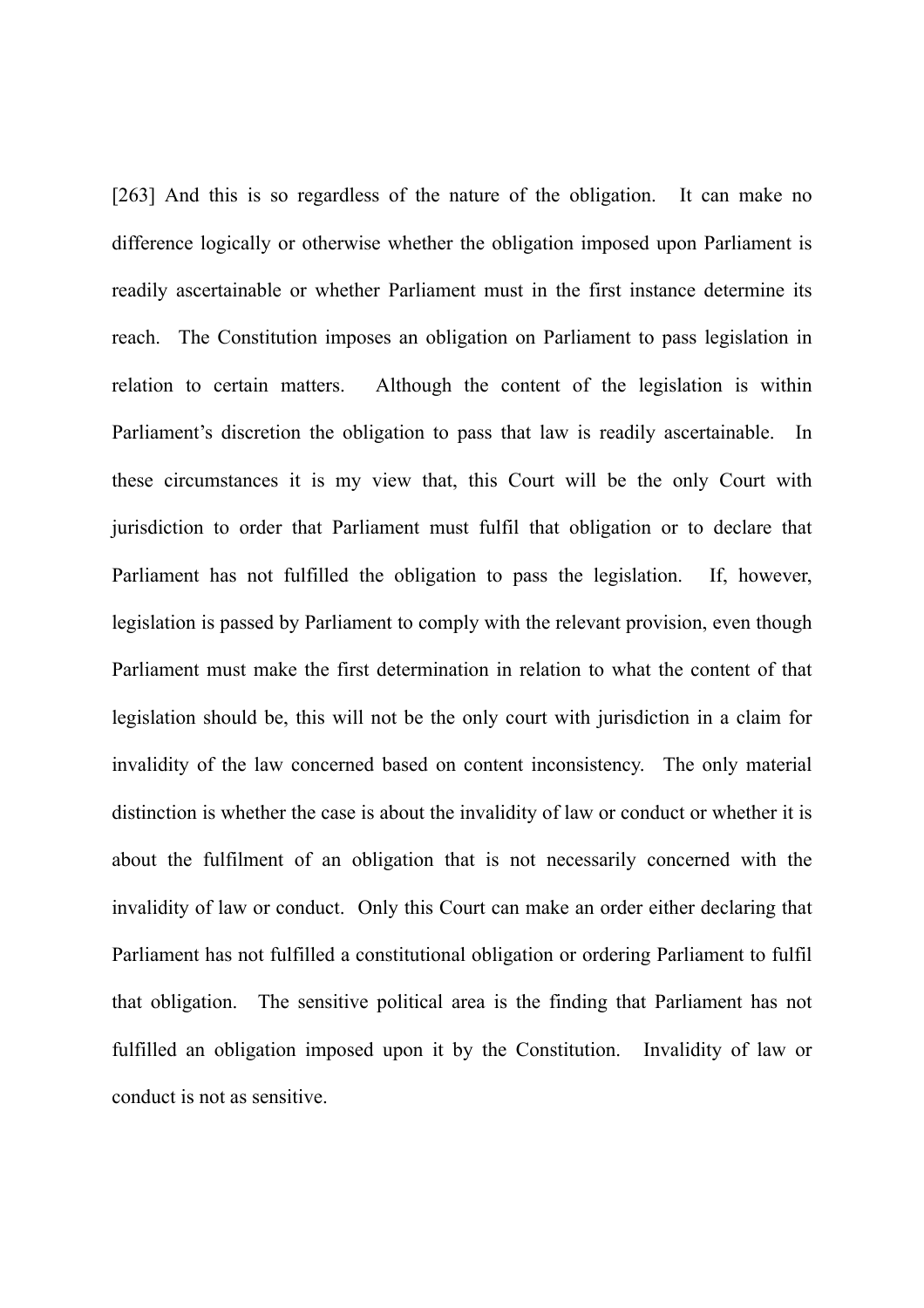[264] It is necessary therefore to look at the nature of the case made out by DFL. The starting point of that case is the order sought, which is repeated for convenience:

"for a declaration (pursuant to sections  $167(4)(e)$ ,  $167(6)(a)$  and  $172(1)(a)$  of the Constitution that:

Parliament has failed to fulfil its constitutional obligations pursuant to sections 72(1)(a) and 118(1)(a) in that the National Council of Provinces and the nine Provincial Legislatures have failed properly or at all to facilitate public involvement in their legislative and other processes in respect of the following four Bills which the Council purported to pass in plenary session on the  $2^{nd}$  and  $4^{th}$  days of November 2004".

As appears from the order sought by DFL, its claim is limited to a declaration that Parliament has failed to comply with its section 167(4)(e) obligation. There is no claim for any declaration of invalidity of the conduct of Parliament, nor any claim that the resultant law is on that basis invalid. It is true that section  $172(1)(a)$  of the Constitution is referred to in the order but the reference to that section is in my view a patent error being intended as a reference to section 72(1)(a) of the Constitution which is a pillar of the case contended for by DFL and which is not mentioned in the order sought at all. Indeed the reference to "public involvement" in the order is a reference to section  $72(1)(a)$  and not to section  $172(1)(a)$ . Secondly the prayer for a "just and equitable order" cannot be a claim for invalidity. Invalidity has nothing to do with a just and equitable order; if a law is invalid it must be declared to be invalid.

[265] The affidavits filed on behalf of DFL do not make out a case for invalidity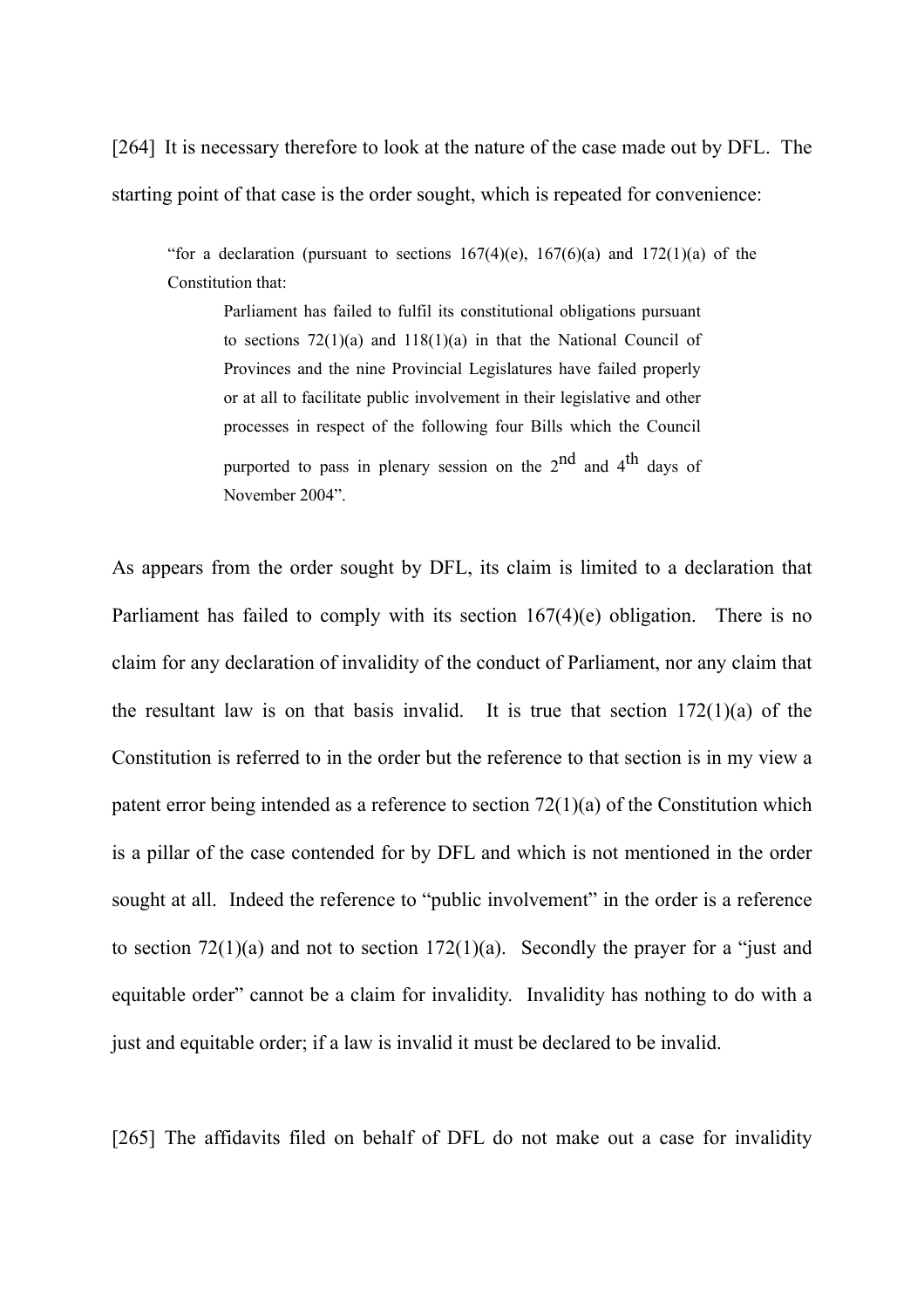either. The thrust of their case is that the constitutional obligations must be fulfilled. The directions issued by this Court including the following question on which the parties were asked to present argument:

"if the process followed by Parliament is inconsistent with the Constitution, what is the appropriate relief, in particular, is there appropriate relief other than a declaration of invalidity?"

The argument submitted by DFL pursuant to these directions took the view, in support of the contention that a court should and could intervene at any time during the legislative process in relation to a failure during that process that the absence of "public involvement" would result in inevitable invalidity. The approach taken in argument softened somewhat and conceded that

"this is a case where the public interest and the interests of justice require that the declaration *simpliciter* should be granted if the Court does not strike down the Act."

[266] Despite this the notice of motion was never amended. This is accordingly a case in which apart from suggestions in argument about invalidity, the applicant required an order declaring that the obligations had not been fulfilled. It was therefore never an invalidity case. In any event, only this Court can make an order to the effect that Parliament has not fulfilled the obligations imposed upon it by the Constitution. Section 167(4)(e), in my view, prohibits any other court from doing this. This Court would therefore be the only court with jurisdiction even if an order of invalidity was sought in addition to a declaration in relation to the failure to fulfil a constitutional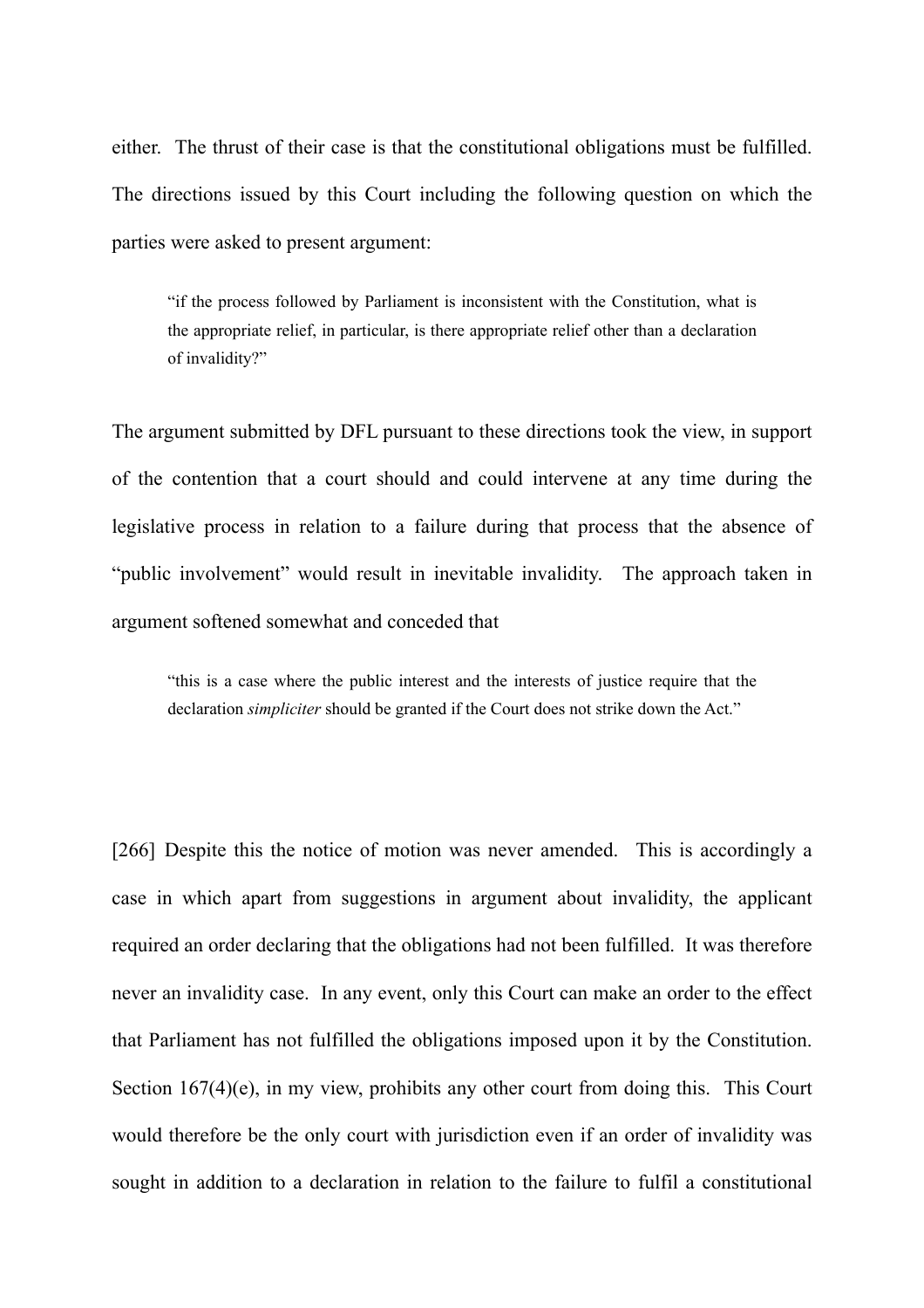obligation. There was no order requiring fulfilment of the obligations of the National Assembly in *King* and it is therefore arguable that *King* was in reality not a section 167(4)(e) obligation case but a validity case. This judgment must not be understood to approve the conclusion in that case that only this Court had the power to adjudicate it.

[267] A literal approach to constitutional interpretation might yield the result that the obligation in question here is not covered by section 167(4)(e). The argument would proceed: that section 167(4)(e) refers to obligations imposed on Parliament while section  $72(1)(a)$  which is central to the applicant's case, as I have already said, imposes obligations on the National Council of Provinces. But the National Council of Provinces is part of Parliament and in a political hierarchical sense no different from Parliament. The contention that only this Court may pronounce upon whether Parliament as a whole has fulfilled its obligations and that all other courts may decide this question if it concerns the National Assembly or the National Council of Provinces makes little sense in relation to the purpose of the provision. I conclude therefore that no other court has jurisdiction to determine this case which requires a decision whether Parliament has fulfilled the constitutional obligation contemplated in section 167(4)(e) and imposed upon the National Council of Provinces by section  $72(1)(a)$ .

#### *The obligation to facilitate public involvement*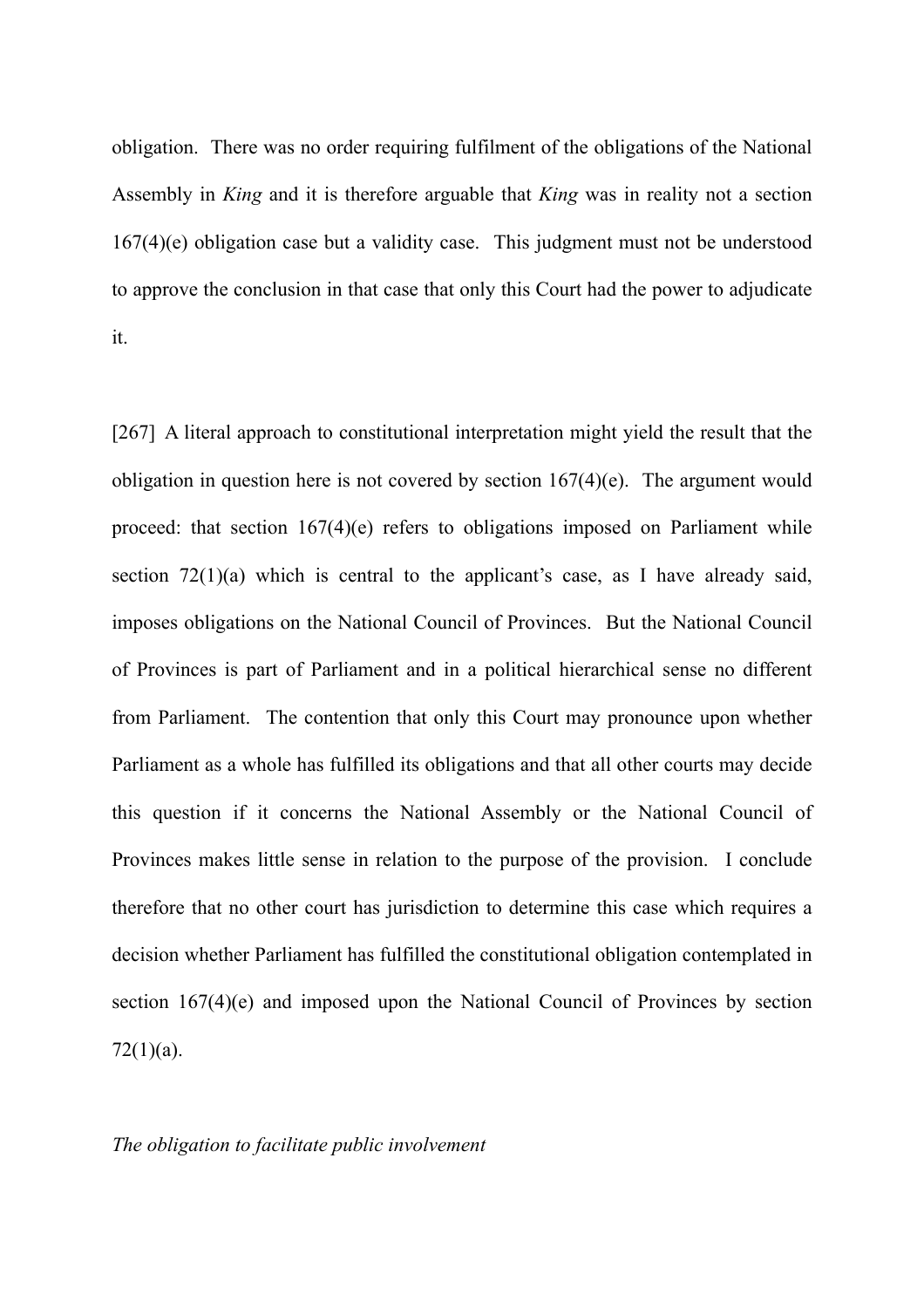[268] The applicant requires an order to the effect that the NCOP has failed to fulfil the obligation to facilitate public involvement in the process of the passage of the Health Bills. A declaration to this effect can be made with justification only if DFL establishes that the section, properly interpreted, obliges the NCOP to have a public hearing either in the NCOP or in the provinces or to give the public an opportunity to comment on each Bill at some stage before it is passed. If this is established, the applicant must succeed. The question would then arise whether an appropriate order is simply a declarator or whether invalidity should follow. I may say at this stage that invalidity would follow only if it can be said that it is a pre-requisite to constitutional validity for the public to be heard or to be given an opportunity to comment.

[269] I must clarify the nature of the enquiry before us. We are concerned neither with the merits or demerits of participatory or representative democracies, nor with what in our view would be the ideal balance between participation and representation in our democracy. This Court must determine what the Constitution requires. Equally this case has nothing to do with the views of the members of this Court in relation to whether public involvement is necessary in a democracy, that public participation would lead to better legislation, that it would be unfair to pass legislation without public hearings or that it is desirable for the public to be given an opportunity to be consulted. I may have answered many of these questions in the affirmative but all we must decide is what our Constitution requires in relation to public involvement. It is true that the Constitution must be interpreted in relation to the international context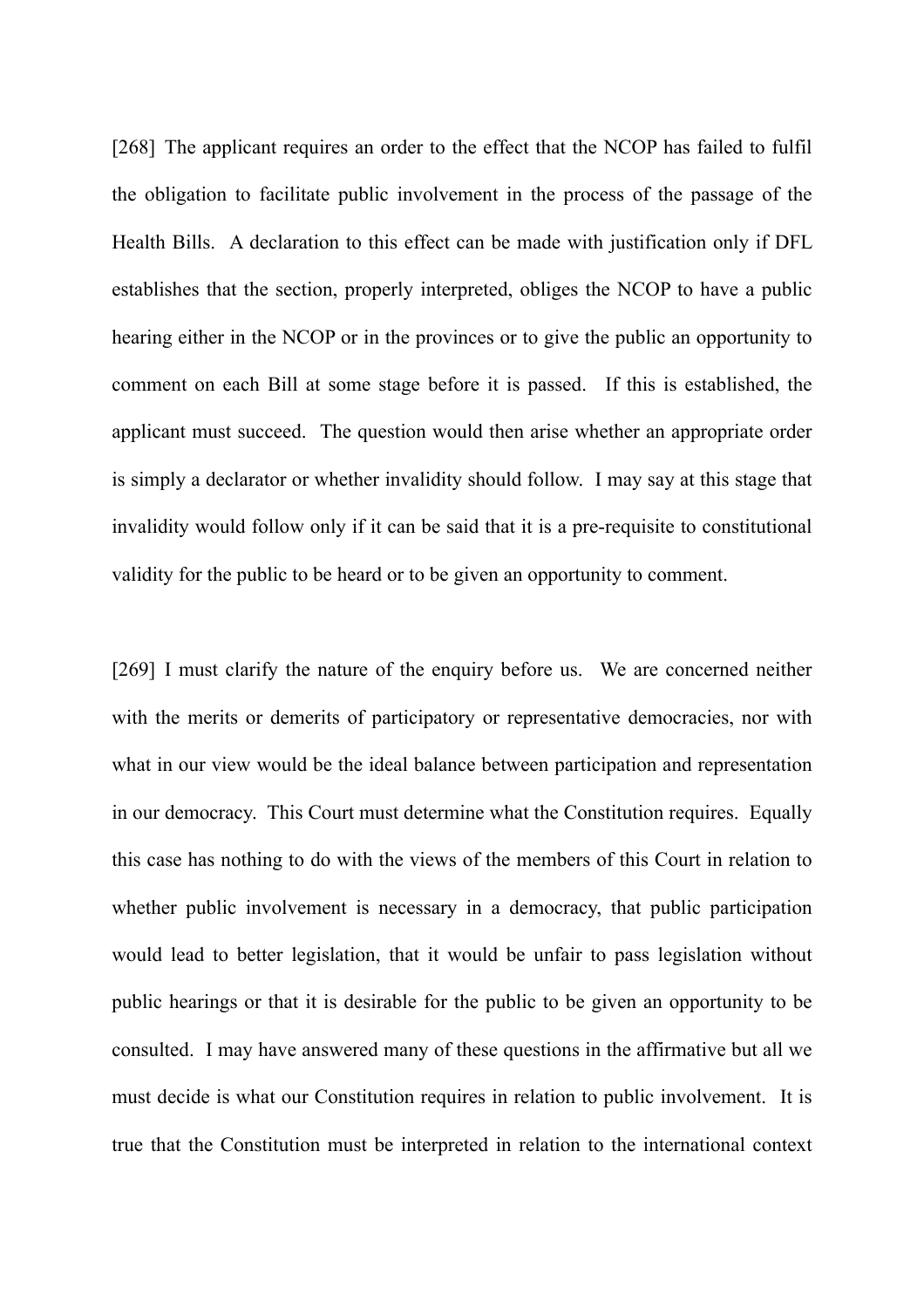but the words of the Constitution must not be lost sight of within that context.

[270] The provisions must be interpreted in their textual and historical context. The characteristics of the democracy contemplated by our Constitution fall to be considered first. I then consider the meaning and effect of the public involvement provision in our Constitution and refer to the historical context where appropriate.

#### *Our constitutional democracy: characteristics*

[271] It is necessary to be acutely aware in the process of this analysis that it is not concerned with the investigation of a democracy at the level of abstraction but rather to determine the place of "public involvement" within our constitutional democracy. This is a different enquiry than one into the place of "public involvement" in theory in relation to the concept of democracy.

[272] It is perhaps an oversimplification to speak of a participatory democracy on the one hand and a representative democracy on the other. Our democracy can be described neither as participatory nor representative. It has, like most democracies both participatory and representative elements. It would also be a mistake, in my view, to conclude that a democracy has participatory elements only if it permits a level of direct public involvement in the legislative process. In other words, democracies that permit a measure of direct public involvement are not the only democracies with participatory elements in them. The place of public involvement in our democracy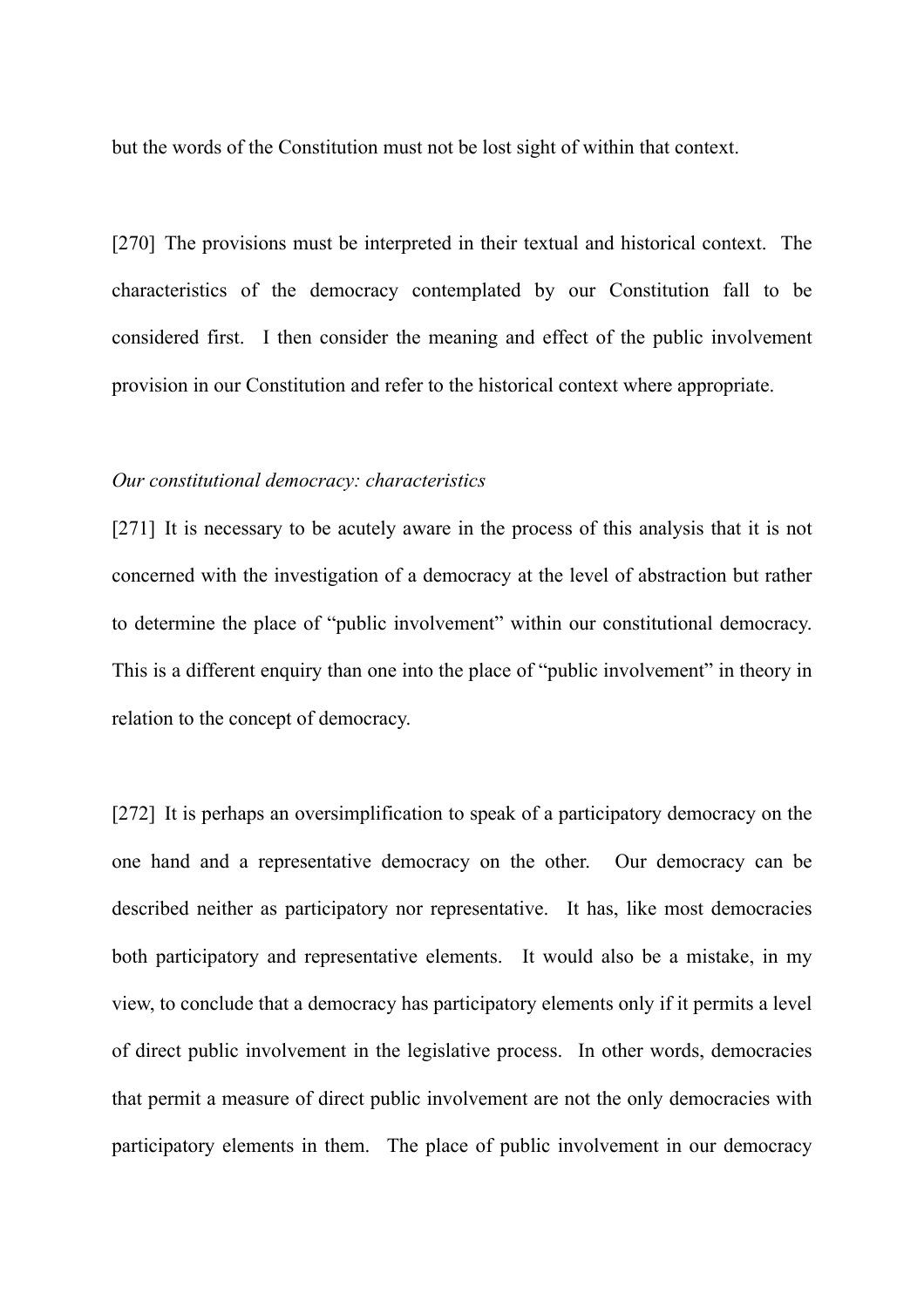can be ascertained by looking at the relationship between representative and participatory elements in our constitutional democracy. The meaning of public involvement must be determined in that context.

[273] The starting point in determining the balance in our constitutional democracy between participatory and democratic elements is section 1 of the Constitution which provides:

"1. The Republic of South Africa is one, sovereign, democratic state founded on the following values:

(a) Human dignity, the achievement of equality and the advancement of human rights and freedoms.

(b) Non-racialism and non-sexism

(c) Supremacy of the constitution and the rule of law.

(d) Universal adult suffrage, a national common voters roll, regular elections and a multi-party system of democratic government, to ensure accountability, responsiveness and openness."

[274] South Africa is a democratic state founded on certain values. The only value which provides information about the participatory and representative elements of our democracy and public involvement is the value set out in section 1(d). Four ingredients of democracy are mentioned: universal adult suffrage, a national common voters' roll, regular elections and a multi-party system of democratic government. The object of all these elements of democracy is to ensure accountability, responsiveness and openness. The first three elements emphasise a participatory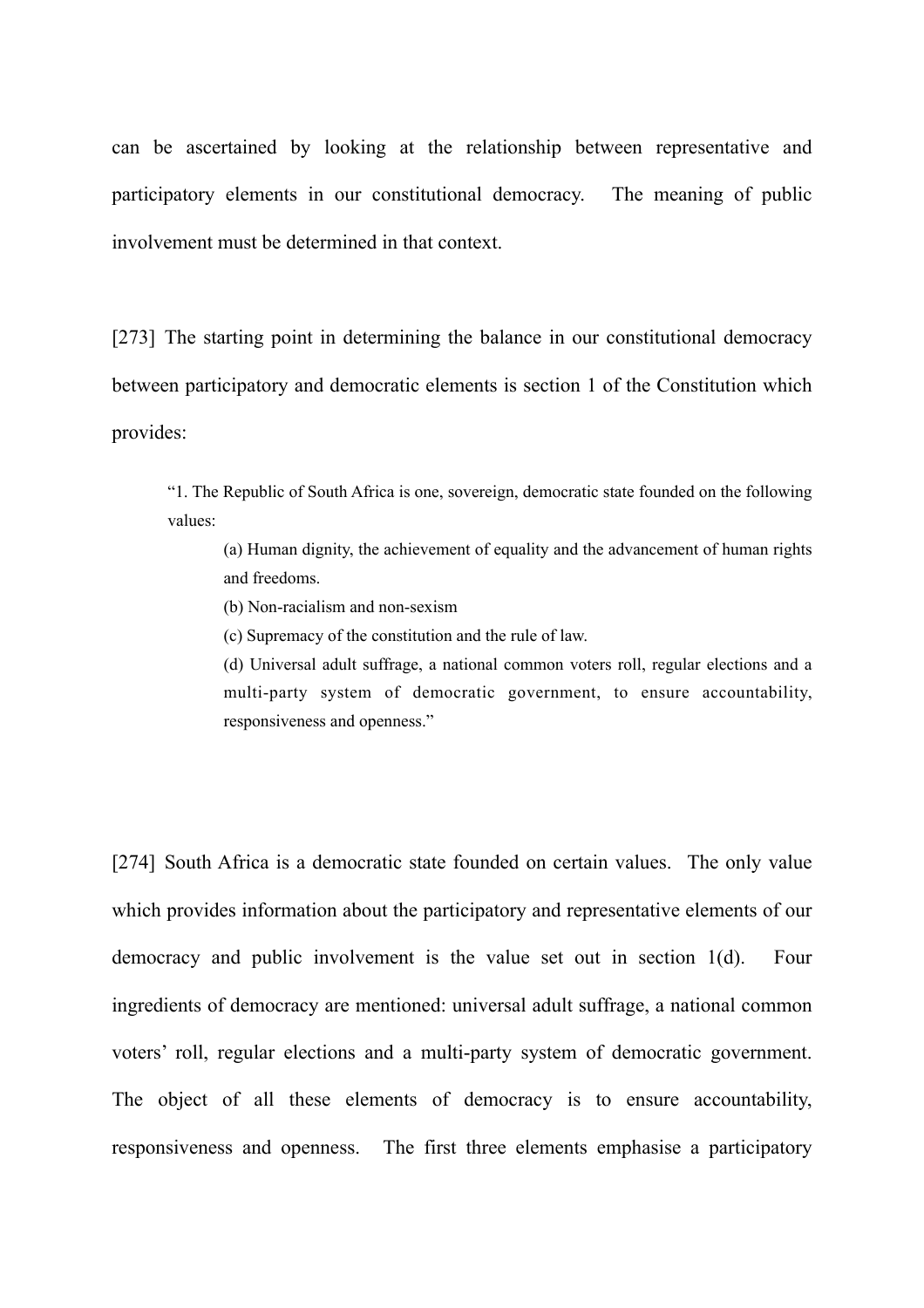aspect of democracy. They imply that every person should have the right to vote in elections held regularly and to be registered on a national voters' roll precisely for the purpose of being able to exercise that right. The multi-party democracy aspect is the first pointer to the representative nature of the democracy contemplated in our Constitution. It implies that our democracy requires citizens to vote for members of a political party who would represent them.

[275] Public involvement in the legislative process is not mentioned at all as an essential principle of the Constitution. It has been suggested that the phrase "to ensure accountability, responsiveness and openness" entrenches some public involvement element. I do not agree. The phrase simply signifies the broad objective of having a universal franchise, a national voters' roll, regular elections and a multi-party system of democracy. The phrase certainly does not add any public participation component or public involvement element. It does however require all representatives to be accountable, responsive to peoples' needs, and open in the way in which they perform their representative functions. Moreover these elements of democracy have been entrenched in the Constitution to the extent where they may only be altered by a seventy five percent vote in the National Assembly and a positive vote of six provinces. No element of democracy concerning public involvement has been entrenched in this way.

[276] The participatory and representative elements suggested in section 1 of our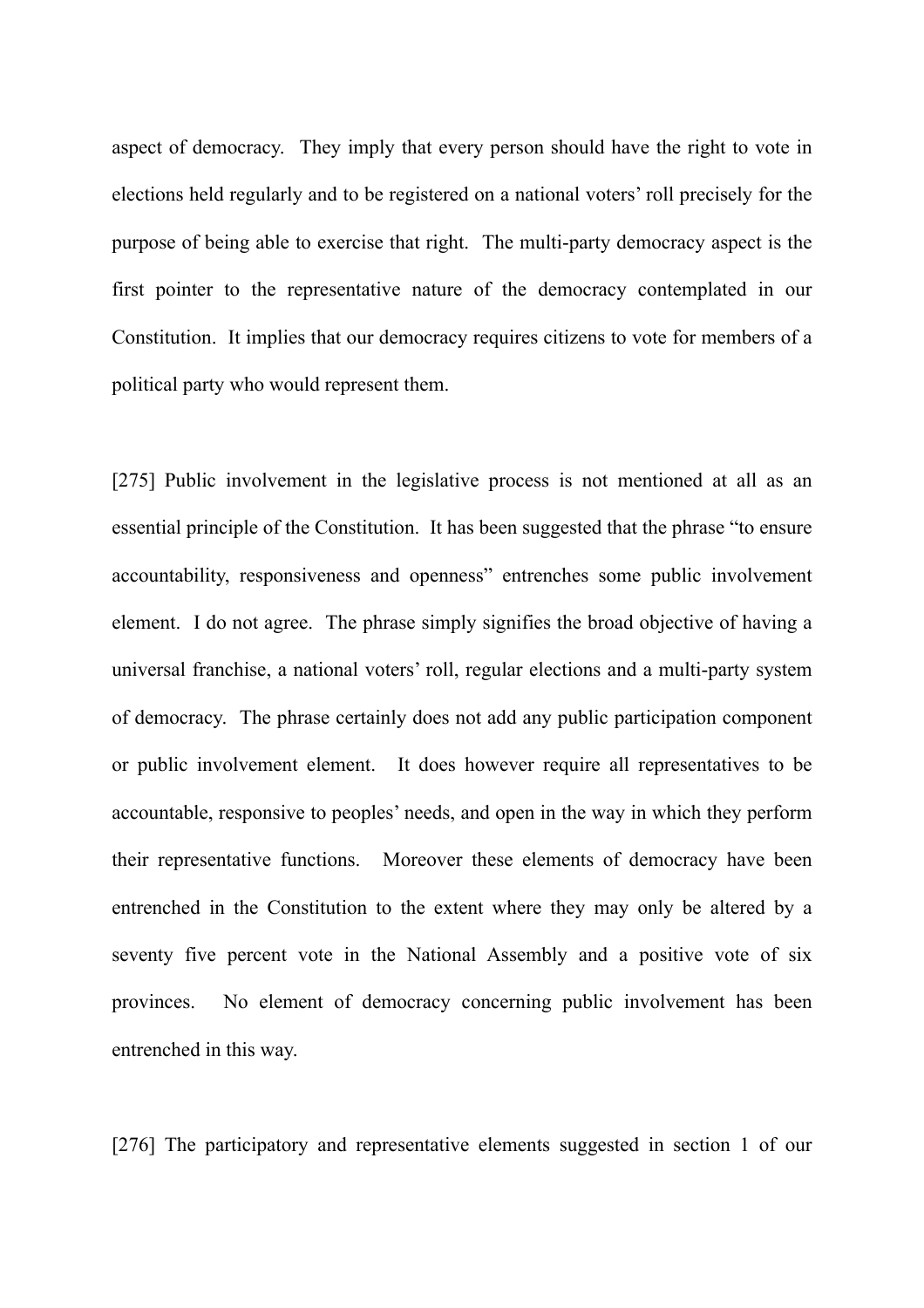Constitution are meaningfully reinforced by the way in which political rights are entrenched in section 19 of the Constitution. Section 19 provides:

"(1) Every citizen is free to make political choices, which includes the right-

(a) to form a political party;

(b) to participate in the activities of, or recruit members for, a political party; and

(c) to campaign for a political party or cause.

(2) Every citizen has the right to free, fair and regular elections for any legislative body established in terms of the Constitution.

(3) Every adult citizen has the right-

(a) to vote in elections for any legislative body established in terms of the Constitution, and to do so in secret; and

(b) to stand for public office and, if elected, to hold office."

[277] Subsection (1) contains decisive participatory elements. It emphasises the importance of the fundamental freedom to make political choices and gives all citizens the right to join political parties and to participate in their activities, as well as to recruit membership and campaign for them. Every citizen also has the right to campaign for any cause outside a political party.

[278] These rights must be understood against the background of the fact that our Constitution at the national and provincial level, generally speaking embodies a system of political representation in terms of which political parties are the only entities represented in national and provincial legislatures. The citizen's right to participate in the activities of a political party is the route by which any citizen would,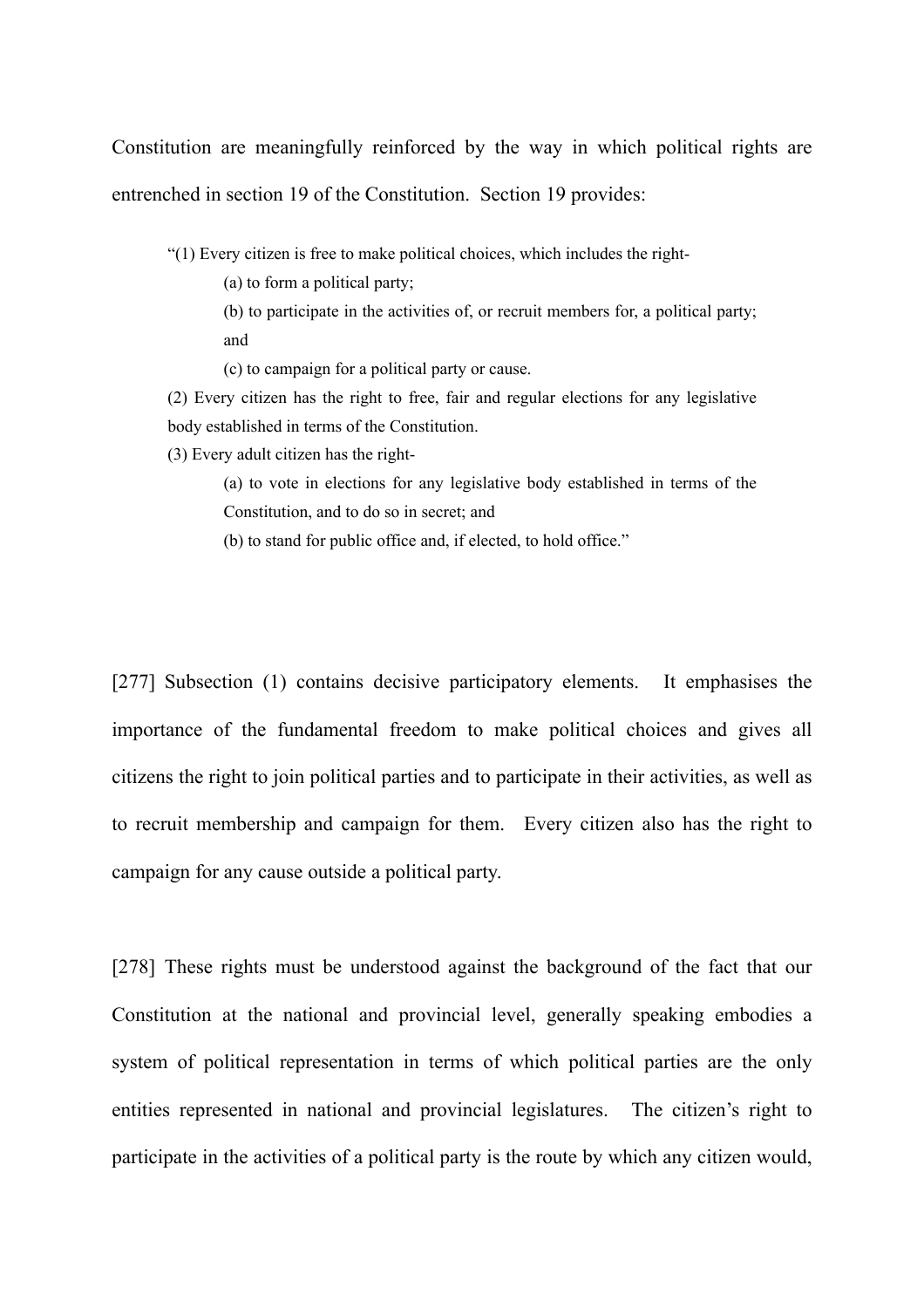in a real way, be able to bring influence to bear on the way in which that representative performs her functions in the relevant legislature. In this sense the right places an obligation on political parties to ensure that they take account of what members say within their structures. This is how a multi-party system of democracy ensures accountability, responsiveness and openness. I emphasise again that the use of this phrase has little to do with public involvement: it is pre-eminently concerned with accountability within the multi-party framework. Section 19(1) demonstrates this conclusively.

[279] Subsections (2) and (3) emphasise the importance of elections, the right to vote, and the right to stand for and hold public office. They demonstrate again that a person has the right to participate by voting and standing for public office, that the voter has the right to be represented and that the person who stands for public office has the duty to represent.

[280] The importance of voting and appropriate representation is also emphasised by the establishment of an Electoral Commission as a constitutional institution "SUPPORTING CONSTITUTIONAL DEMOCRACY". The purpose of the Electoral Commission is to strengthen constitutional democracy in our country. The Commission does this by managing all elections for legislative bodies and by ensuring that the elections are free and fair. Members of the Commission are appointed by the President on the recommendation of the majority of the members of the National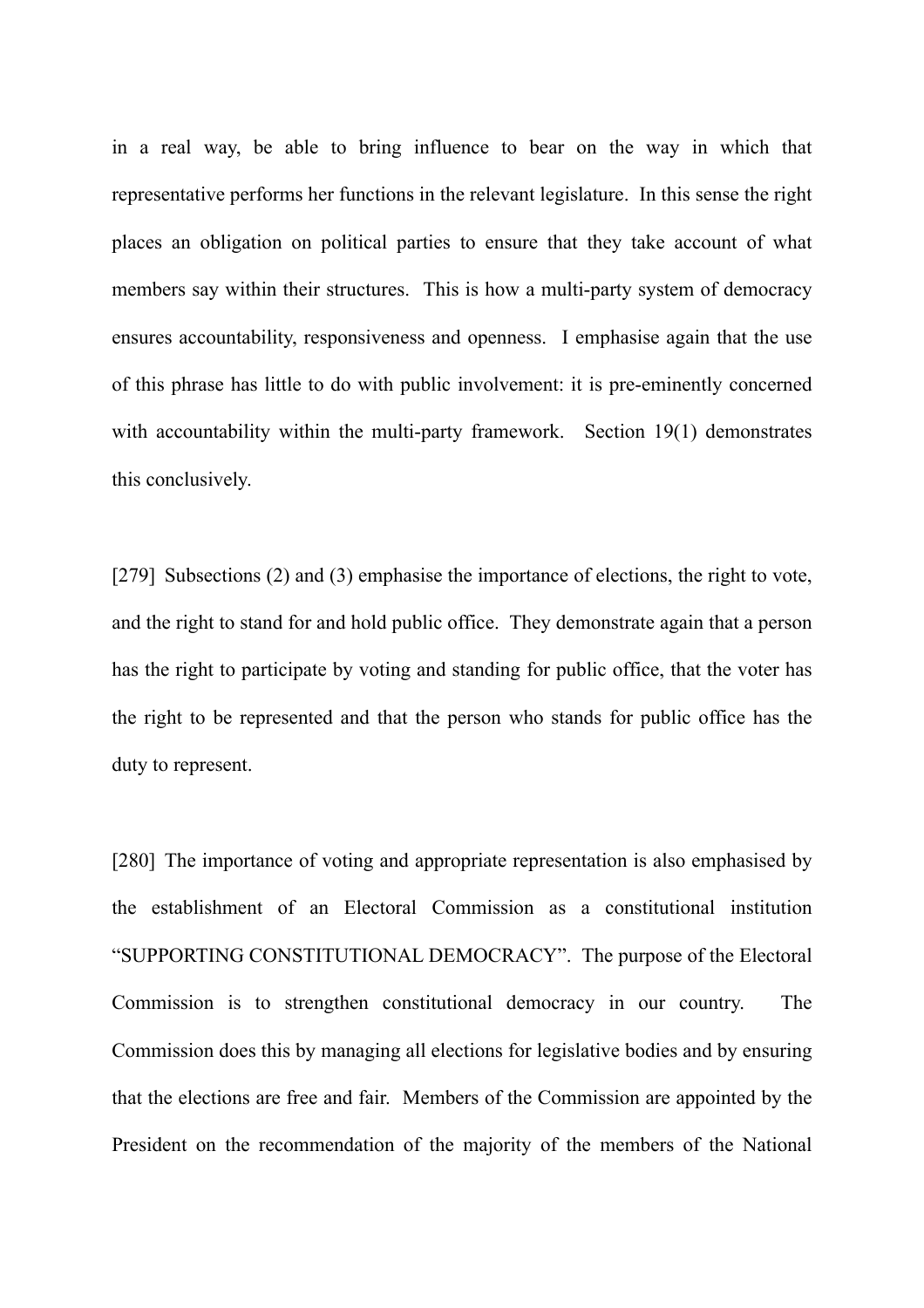Assembly and nominated by a committee of the Assembly proportionally composed of members of all political parties represented in it. The Commission must be independent and impartial, being obliged to perform its functions without fear, favour or prejudice. What is more all other organs of state are obliged to protect this institution to ensure its independence, impartiality and effectiveness. Finally, no person or organ of state may interfere with the functioning of the Commission.

[281] In my view these provisions underline the constitutional importance of ensuring that the right to vote is exercised in free elections and that the representatives chosen in consequence of elections are, as far as is practicable, truly representative. This is because the heart of the political system entails participation by representatives of the South African people in the process of decision-making. The existence of the Commission emphasises that representation is fundamental.

[282] The role of the National Assembly must be considered next. The Constitution says:

"The National Assembly is elected to represent the people and to ensure government by the people under the Constitution. It does this by choosing the President, by providing a national forum for public consideration of issues, by passing legislation and by scrutinizing and overseeing executive action."

[283] The National Assembly must do two things: it must represent the people and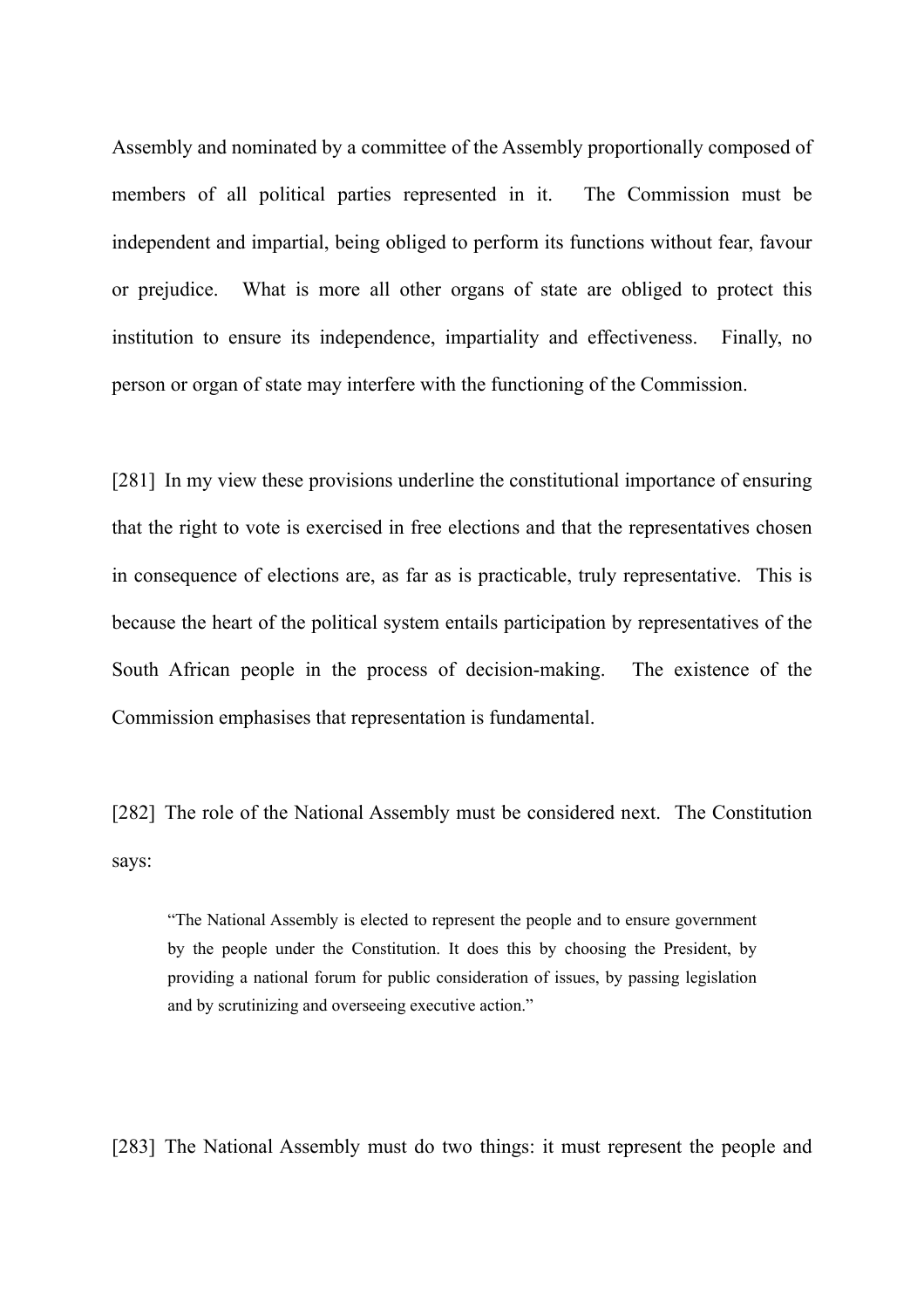ensure government by the people. The Constitution specifies how these results are to be achieved. It is to be noted that government by the people is not achieved by public involvement in law-making. One way in which government by the people is achieved is by choosing the President. This means that the National Assembly in choosing the President ensures government by the people. The fact that the members of the National Assembly choose the President, constitutionally speaking, means that the people have chosen the President. The National Assembly also achieves government by the people by providing a national forum for the public consideration of issues. This does not mean that the public must be allowed to participate in debates in the National Assembly and that the National Assembly must provide a forum for members of the public to consider issues. When matters are debated in the National Assembly, in public, amongst members of the Assembly they represent the people and ensure government by the people. The National Assembly is a forum for those debates.

[284] Of great importance is the fact that the National Assembly, by passing laws, also represents the people and ensures government by the people. In our constitutional scheme, laws passed by representatives of the people must be regarded as government by the people and as laws passed by the people. This is a vital contextual factor in determining what "public involvement" in the Constitution means.

[285] The way in which the role of the NCOP is defined also does not point in the direction of the constitutional necessity of public hearings in the making of legislation.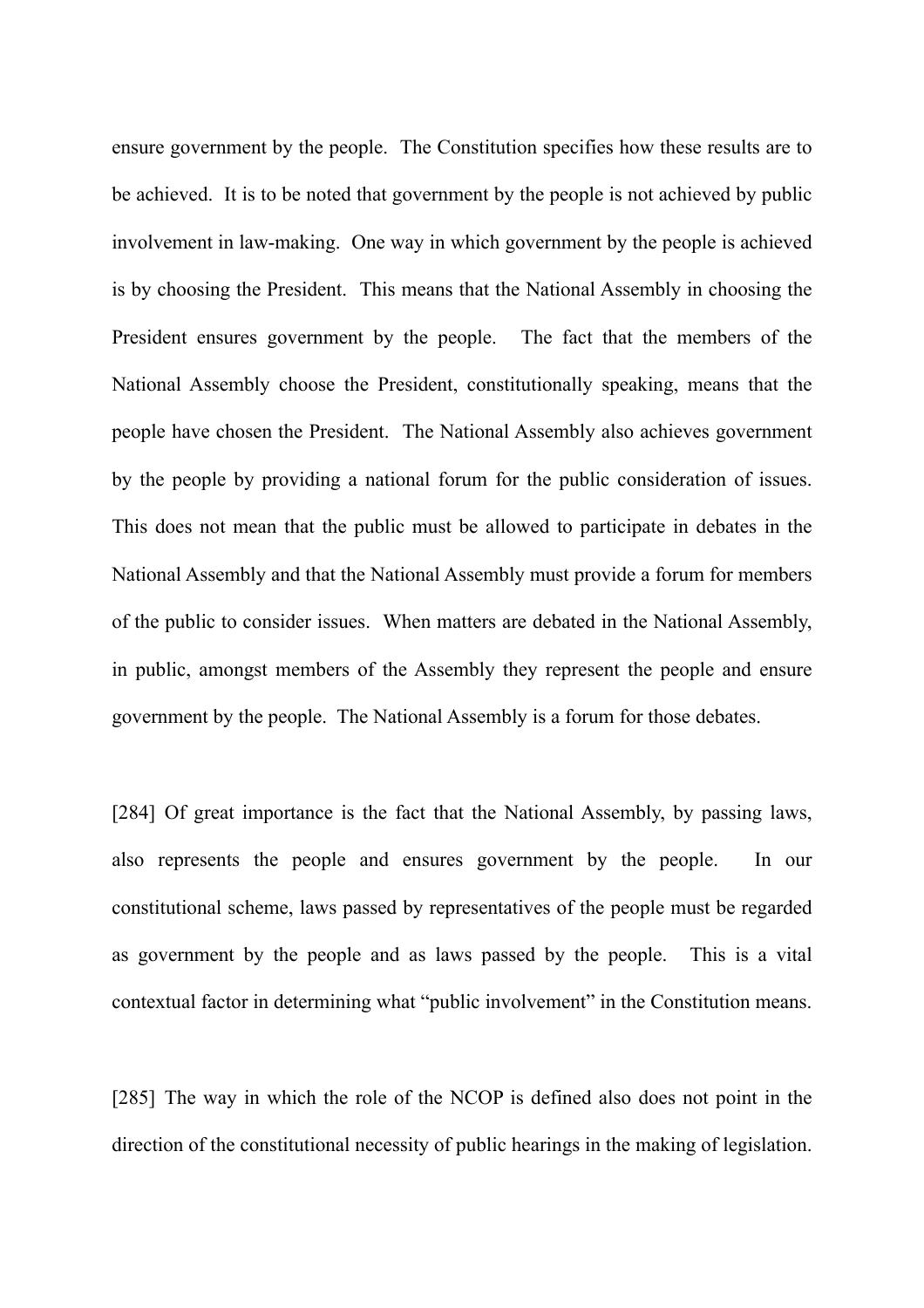The Constitution provides:

"The National Council of Provinces represents the provinces to ensure that provincial interests are taken into account in the national sphere of government. It does this mainly by participating in the national legislative process and by providing a national forum for public consideration of issues affecting the provinces."

[286] Again "public involvement" is not mentioned. The NCOP represents provincial interests. It ensures that the provincial legislatures have a say in national legislation. Although the Constitution does not say so, provincial legislators, like members of the National Assembly also represent the people of the province and ensure government of the province by the people of the province. In these circumstances, any mandate given by provincial legislatures to delegates at the NCOP is given by them as representatives of the people of the province, and indeed, must be taken to have been given by the people of the province themselves.

[287] The obligations placed upon legislative bodies in relation to their rule-making power are also significant in the investigation of the kind of democracy we have and the place of "public involvement" within it. Like in relation to "public involvement" there are three identical provisions concerned with internal arrangements, proceedings and procedures of the National Assembly, the NCOP as well as each provincial legislature. The provision in relation to the NCOP provides:

"(1) The National Council of Provinces may-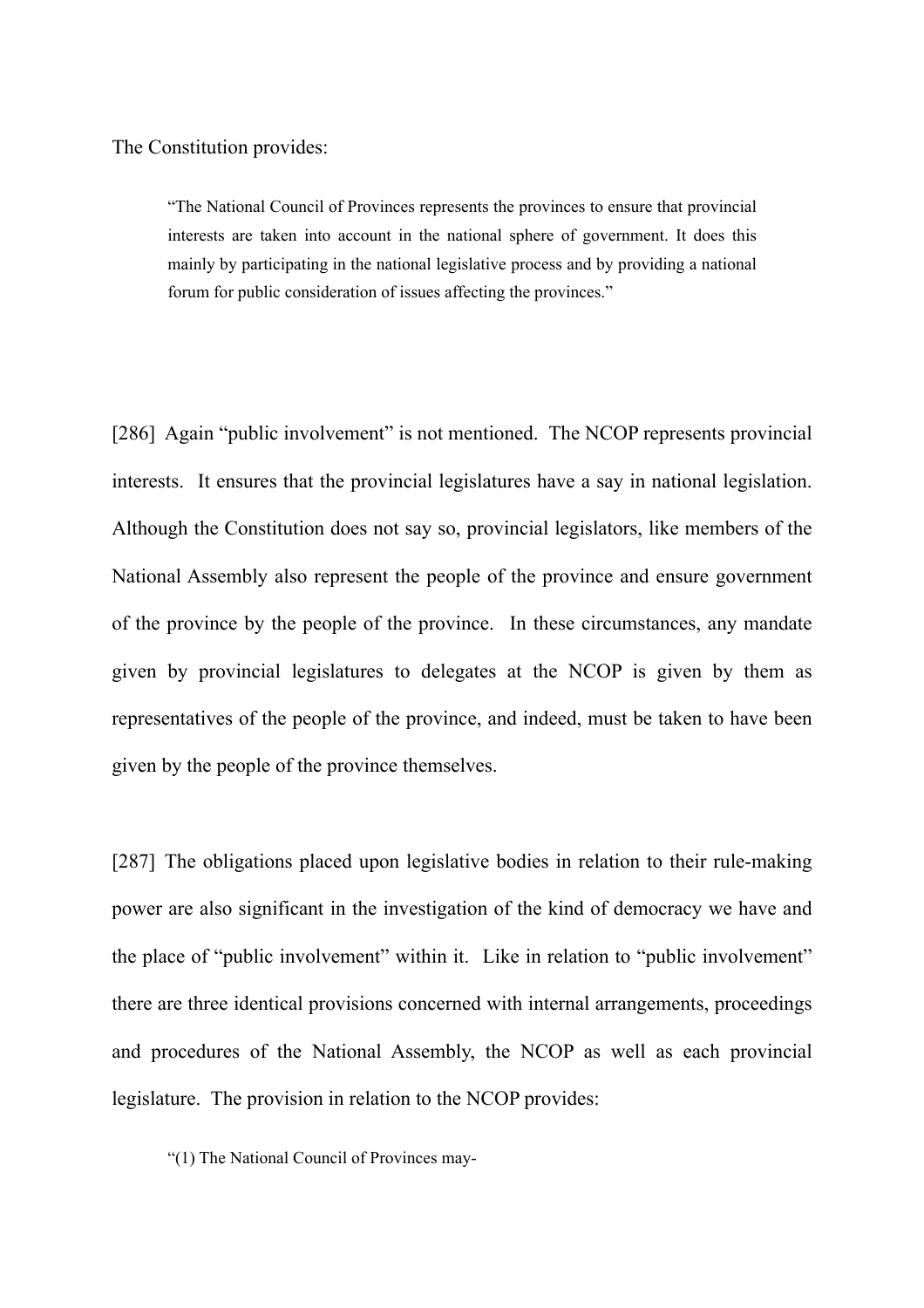(a) determine and control its internal arrangements, proceedings and procedures; and

(b) make rules and orders concerning its business, with due regard to representative and participatory democracy, accountability, transparency and public involvement.

(2) The rules and orders of the National Council of Provinces must provide for-

(a) the establishment, composition, powers, functions, procedures and duration of its committees;

(b) the participation of all the provinces in its proceedings in a manner consistent with democracy; and

(c) the participation in the proceedings of the Council and its committees of minority parties represented in the Council, in a manner consistent with democracy, whenever a matter is to be decided in accordance with section 75."

[288] The section permits the NCOP to determine its own arrangements, proceedings and procedures. It also authorises the Council to make rules and places certain constraints on that rule-making power and, in that way, limits the freedom of the NCOP to determine and control its own internal arrangements, proceedings and procedures. There are two kinds of limitation on the rule-making power. The first is contained in subsection (1)(b) and the second is contained in subsection (2). Subsection (1)(b) limits the NCOP's rule-making power only to the extent that the rules must be made "with due regard to certain matters." Subsection (2) refers to matters which the rules of the NCOP "must provide for". If the purpose was to create the kind of democracy that required a measure of public involvement as essential in the process of each law that is made one would have expected the Constitution to oblige the NCOP to provide for public involvement. One would have expected to find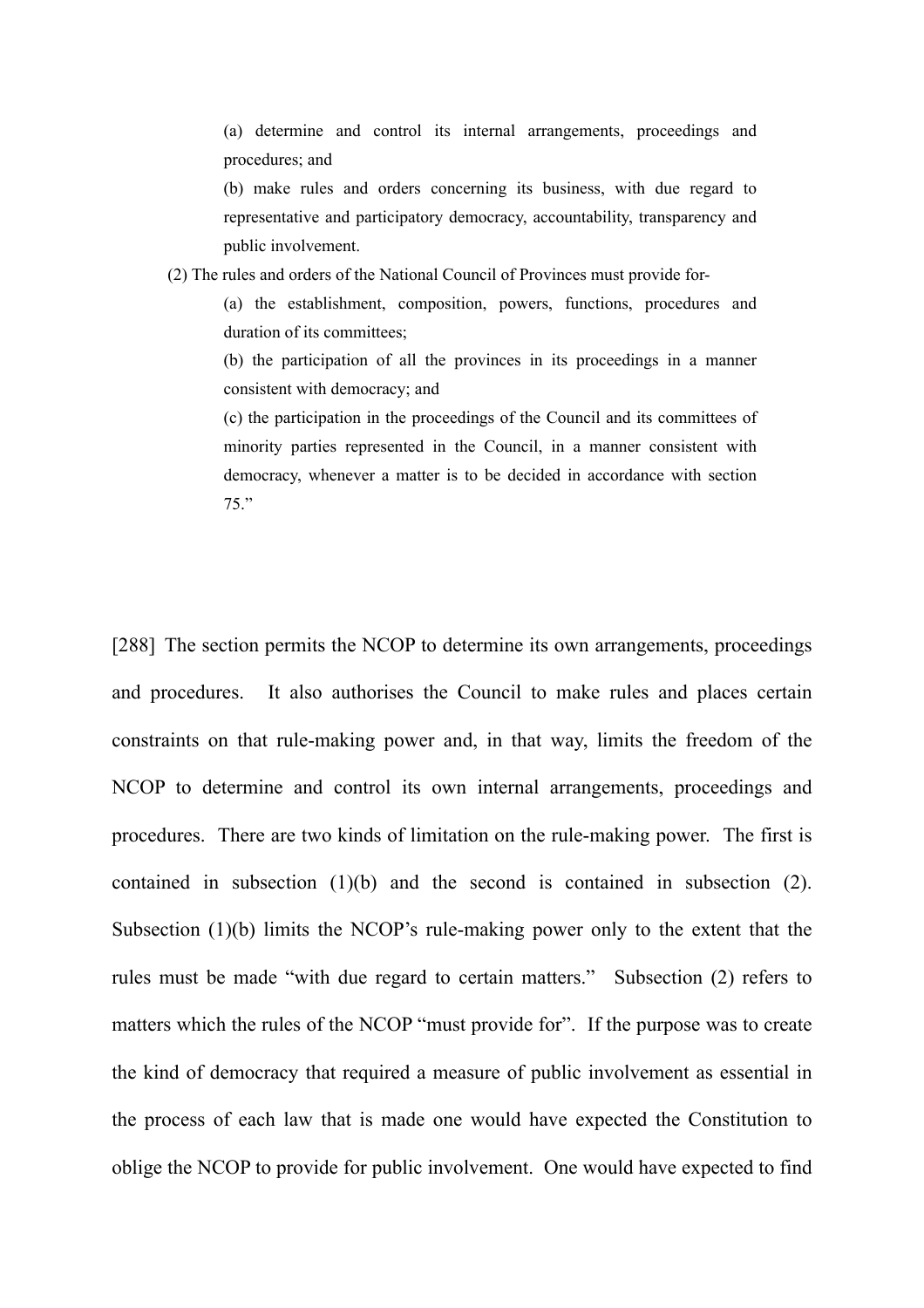public involvement mentioned in subsection (2). Far from it.

[289] Subsection (1)(b) says that the NCOP may make rules and orders concerning its business with due regard to representative and participatory democracy, accountability, transparency and public involvement. It is significant that subsection (2)(b) requires the rules of the NCOP to provide for the participation in its proceedings and those of its committees, of minority parties represented in the NCOP in a manner consistent with democracy.

[290] Finally it must be mentioned that there are two "public involvement" or participatory elements suggested in the Constitution in relation to the work that legislators do. The first of these is the "public involvement" provisions under discussion here; while the second is those provisions that empower the National Assembly, the National Council of Provinces and the provincial legislatures respectively to receive petitions.

[291] I conclude the above analysis by re-stating the broad elements of our democracy and elaborating on them slightly. The right to vote is a participatory element which is both essential to our democracy and fundamental to it and must not be undermined. This Court has pronounced on the significance of the right to vote in this country. In the *NNP* case it was emphasised that:

"a free, fair and credible election is both essential and fundamental to the continued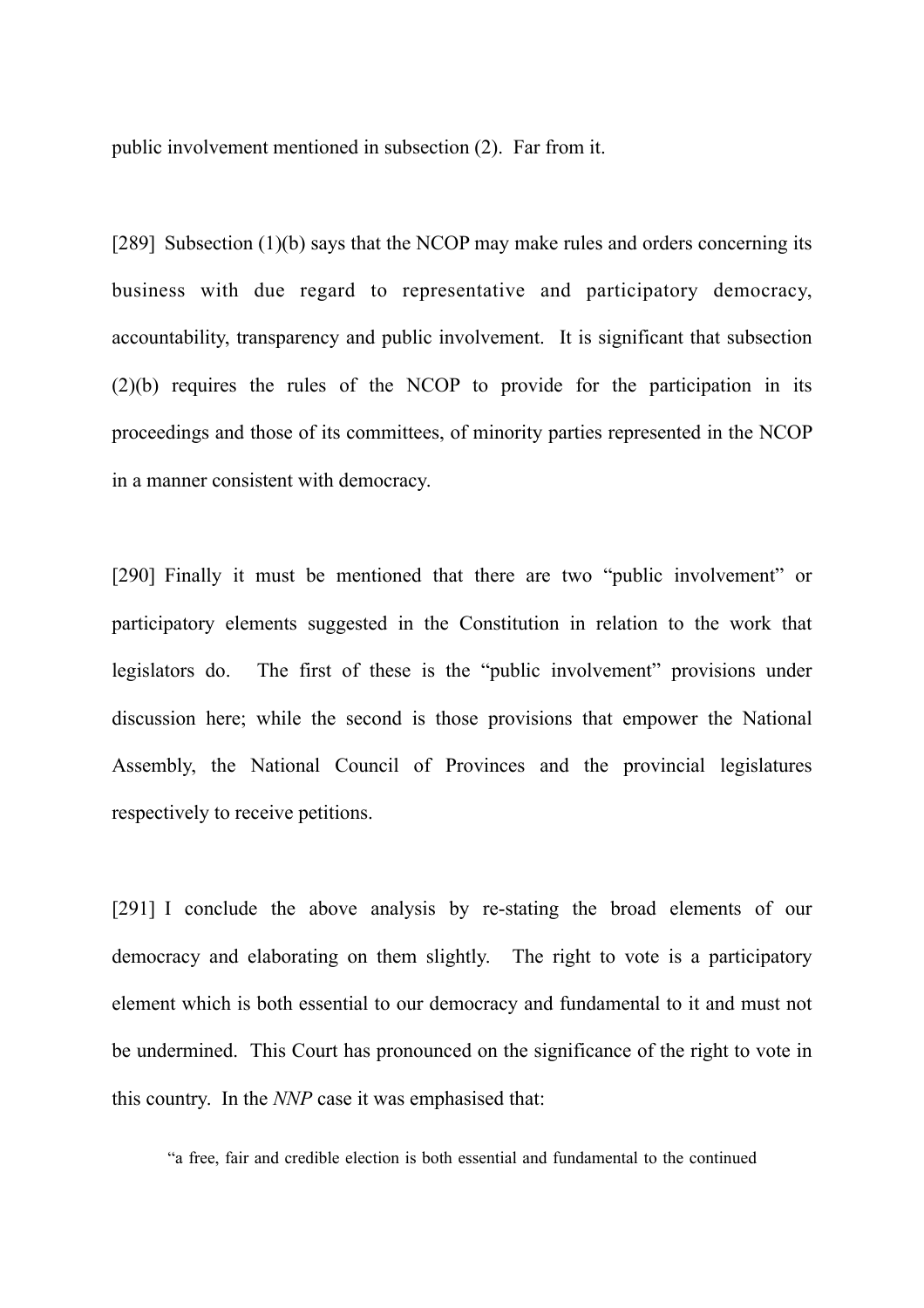deepening of the new South African democracy."

### It was also stressed that:

"The Constitution takes an important step in the recognition of the importance of the right to exercise the vote by providing that all South African citizens have the right to

free, fair and regular elections. It is to be noted that all South African citizens irrespective of their age have a right to these elections. The right to vote is of course indispensable to, and empty without, the right to free and fair elections; the latter gives content and meaning to the former. The right to free and fair elections underlines the importance of the exercise of the right to vote and the requirement that every election should be fair has implications for the way in which the right to vote can be given more substantive content and legitimately exercised."

#### Sachs J described the right in most appropriate terms:

"Universal adult suffrage on a common voters roll is one of the foundational values of our entire constitutional order. The achievement of the franchise has historically been important both for the acquisition of the rights of full and effective citizenship by all South Africans regardless of race, and for the accomplishment of an all-embracing nationhood. The universality of the franchise is important not only for nationhood and democracy. The vote of each and every citizen is a badge of dignity and of personhood. Quite literally, it says that everybody counts. In a country of great disparities of wealth and power it declares that whoever we are, whether rich or poor, exalted or disgraced, we all belong to the same democratic South African nation; that our destinies are intertwined in a single interactive polity."

[292] Citizens of this country cast their votes in favour of political parties represented in the National Assembly and the provincial legislatures. They have the right to become members of political parties, to campaign for them, to take part in their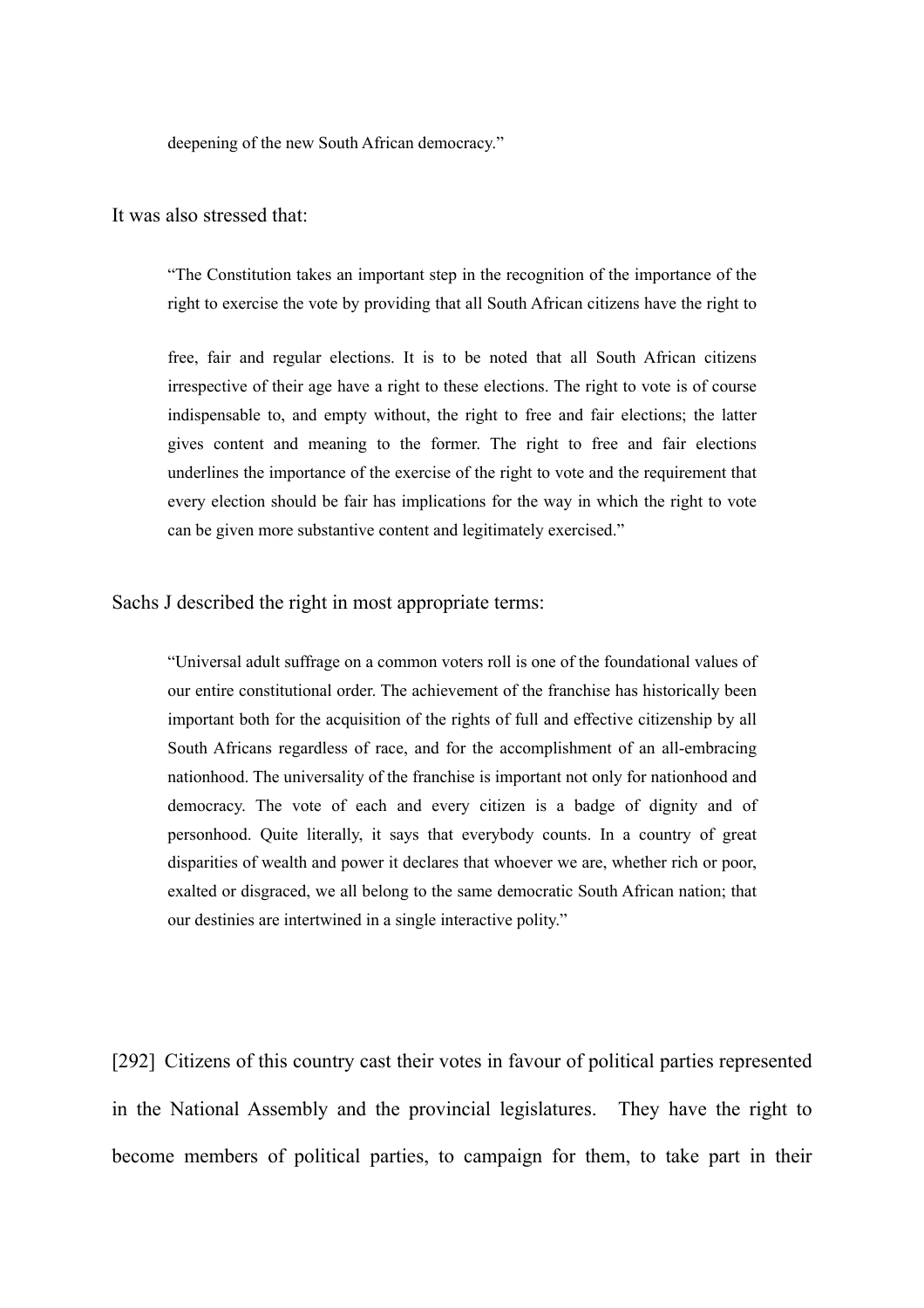activities and to call them to account. It is these elected representatives that govern the people and their representative activities are activities of the people. In passing legislation or in conducting any other activity, members of provincial legislatures and the National Assembly do not act on their own whims but represent the people of this country. To undermine these representatives is to undermine the political will of the people and to negate their choice at free and fair elections. Provincial representatives on the NCOP are mandated by the provincial legislatures in their capacities as representatives of the people. They are therefore mandated by the people in the same way as the President is elected by the people when the National Assembly elects him. Constitutionally speaking, it is the people of our country who, through their elected representatives pass laws.

[293] The Constitution deals extensively with voting, free and fair elections, multiparty democracy, a voters' roll and the means by which decisions may be taken in Parliament. The provisions are detailed and specific. By contrast and leaving aside the provisions for public access, there are only two references to public involvement in relation to each of the National Assembly, the NCOP and the provincial legislatures. First, each of them is required to facilitate public involvement in their legislative and other processes. Second, each of them must have "due regard" to "public involvement" when making their rules.

[294] The oppression and exploitation of people in apartheid was not the result of the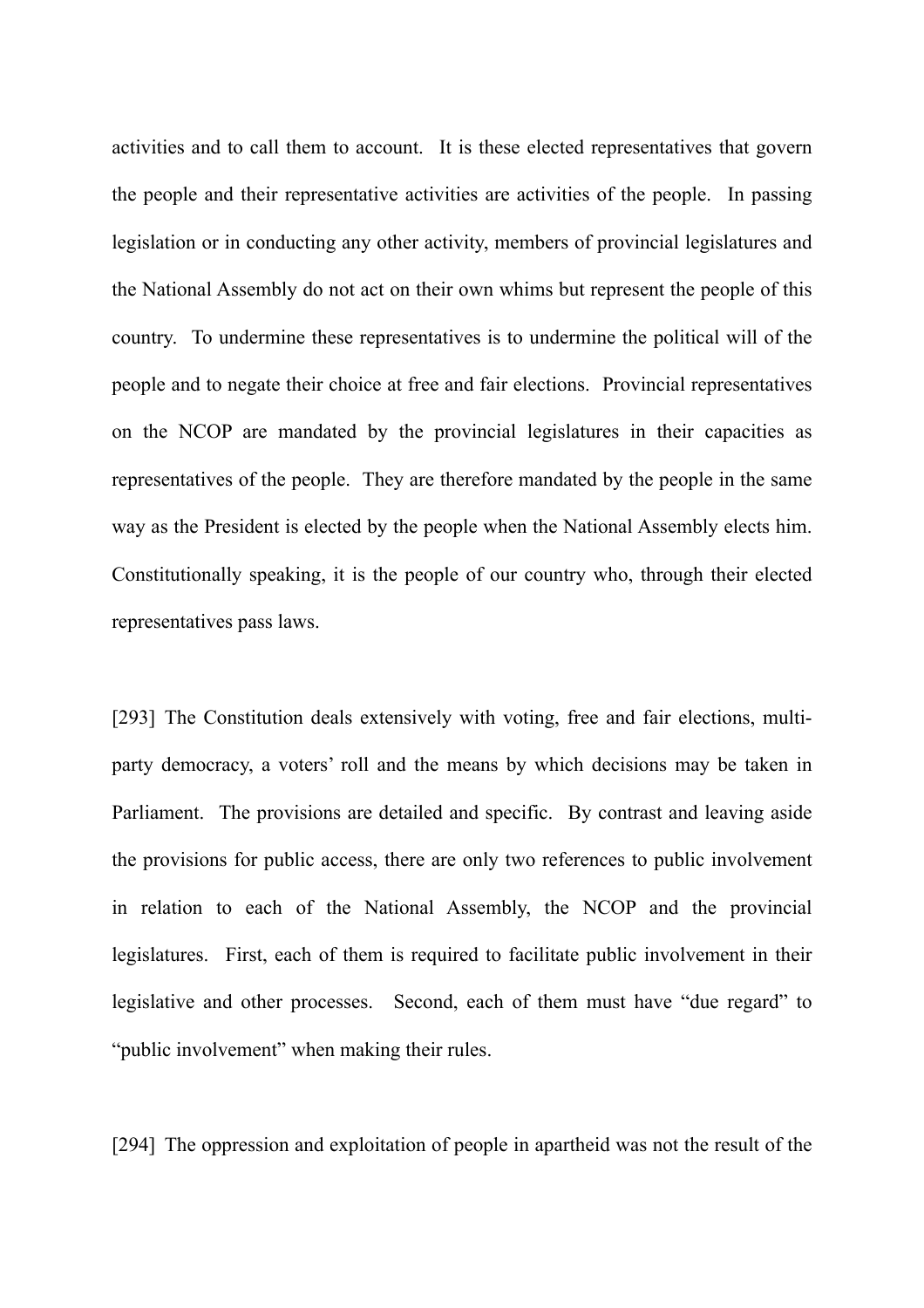absence of public participation in government processes in the sense in which it is used in the Constitution. Oppression and exploitation during apartheid was the result of the painful fact that the majority of people had no vote and were not represented in Parliament. Millions of people suffered, tens of thousands of people were tortured and even died and millions of people struggled against the apartheid regime. Any suggestion that the struggle and sacrifice of the past was predominantly aimed at securing public participation in the making of laws represents, in my view, a cynical denial of the phenomenal extent of apartheid devastation and pain. The failure to accord due weight to the actions and decisions of the representatives of the people of South Africa would demean the very struggle for democracy. In the circumstances it would, in my view, require the clearest language to justify the construction of any "public involvement" provision to mean that these elected representatives exercising the power of the people consequent upon their vote cannot pass a law unless they have public hearings or give the public an opportunity to make written or oral submissions before that law can be validly passed.

[295] I now examine the public involvement provision against this background in order to determine whether the provision places a duty upon the NCOP to give the public an opportunity to be heard in the process of passing each law.

# *The section 167(4)(e) obligation*

[296] DFL requires an order in terms of section  $167(4)(e)$  which requires only this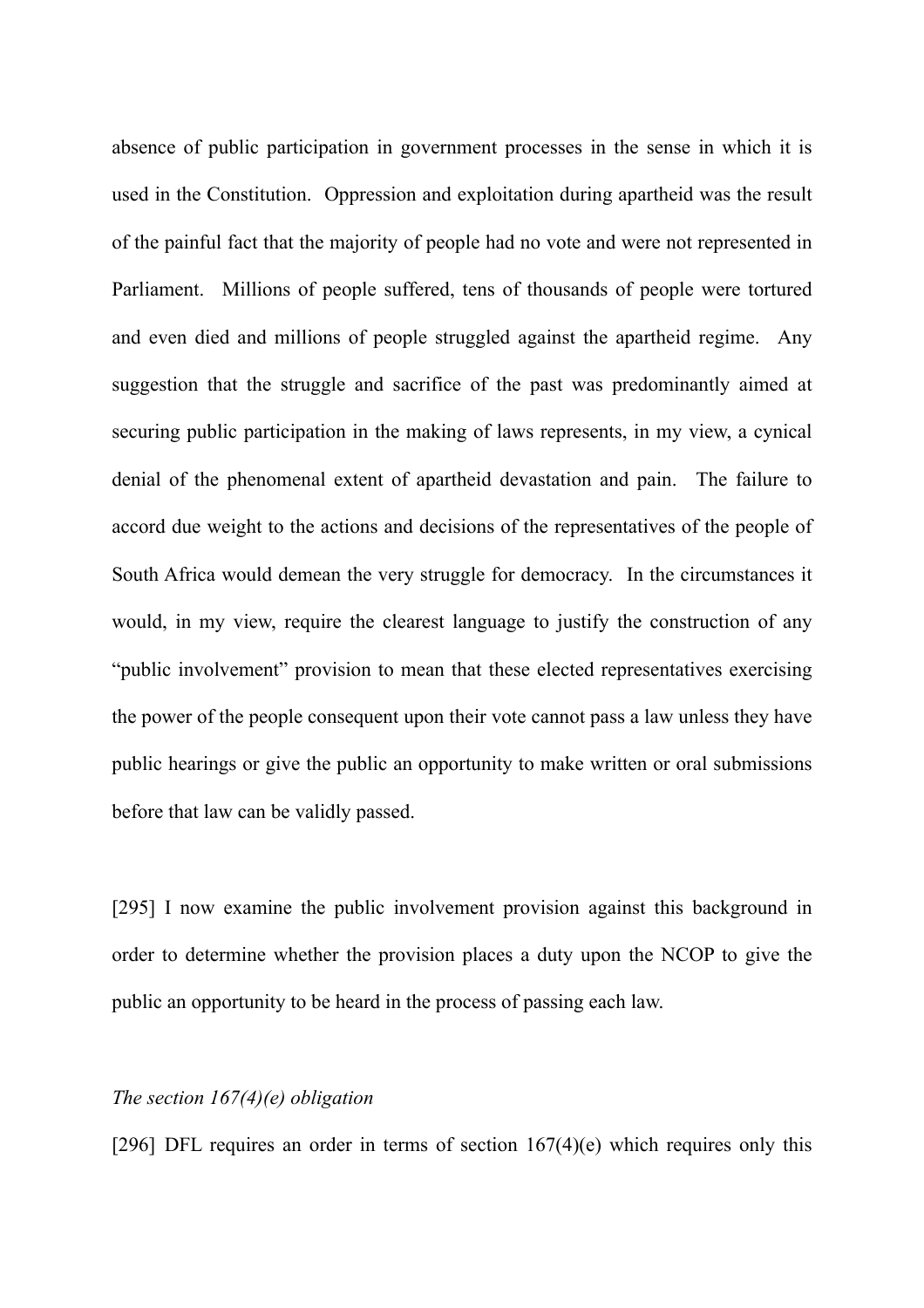Court to pronounce on whether Parliament has fulfilled a constitutional obligation. Something therefore needs to be said about this section. The jurisdiction to make a section 167(4)(e) order is given to this Court because it is a very serious matter for one branch of government to say to another that the latter has not complied with its constitutional obligations. The making of such an order has immense separation of powers implications and cannot be made lightly. There must be the clearest of evidence that the obligation has not been complied with before any order can be made.

[297] This Court has not yet had occasion to determine under what circumstances an order of this kind with grave separation of powers implications should be made. In my view section 167(4)(e) orders can only be made when it is in the interests of justice and good government to do so. Circumstances that come into the equation when determining whether an order must be made cannot be exhaustively defined. They do include the following: the nature of the obligation; the importance of its performance to a society based on dignity, equality and freedom; whether the obligation emerges sufficiently clearly from the Constitution so as to draw the inference that Parliament, that is to say, the majority of legislators in the legislative body concerned, would have understood the nature of the obligation and would have known that they had to perform it and whether there had been sufficient time after the knowledge and understanding by the relevant legislators to facilitate compliance with the obligation.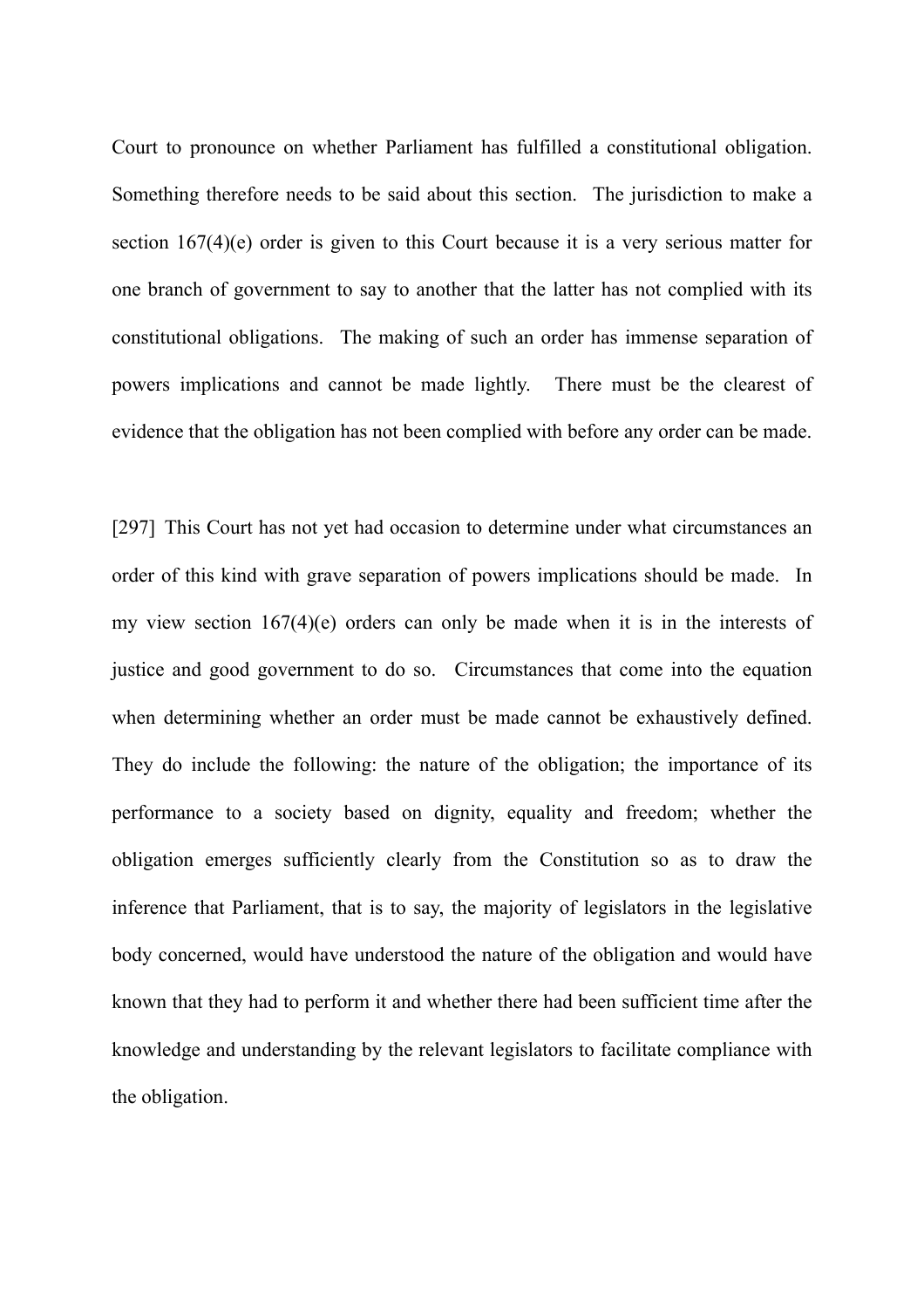#### *Public involvement in the Constitution*

[298] The whole of section 72 must be set out:

- "(1) The National Council of Provinces must-
	- (a) facilitate public involvement in the legislative and other processes of the Council and its committees; and
	- (b) conduct its business in an open manner, and hold its sittings, and those of its committees, in public, but reasonable measures may be taken-
		- (i) to regulate public access, including access of the media, to the Council and its committees; and
		- (ii) to provide for the searching of any person and, where appropriate, the refusal of entry to, or the removal of, any person.

(2) The National Council of Provinces may not exclude the public, including the media, from a sitting of a committee unless it is reasonable and justifiable to do so in an open and democratic society."

[299] An identical section is applicable to the National Assembly and each provincial legislature. The section must be interpreted as a whole. The section is headed "Access to and involvement in the National Council of Provinces" and concerns itself with two distinct topics: public access to the National Council of Provinces and public involvement in the National Council of Provinces. As foreshadowed by this heading this dichotomy is continued in the section itself. Subsections  $(1)(a)$  and  $(1)(b)$  of section 72 are concerned with public involvement and public access respectively and therefore define the obligation imposed on the legislative entity concerned differently. Subsection (2) like subsection (1)(b) is also concerned with public access, not public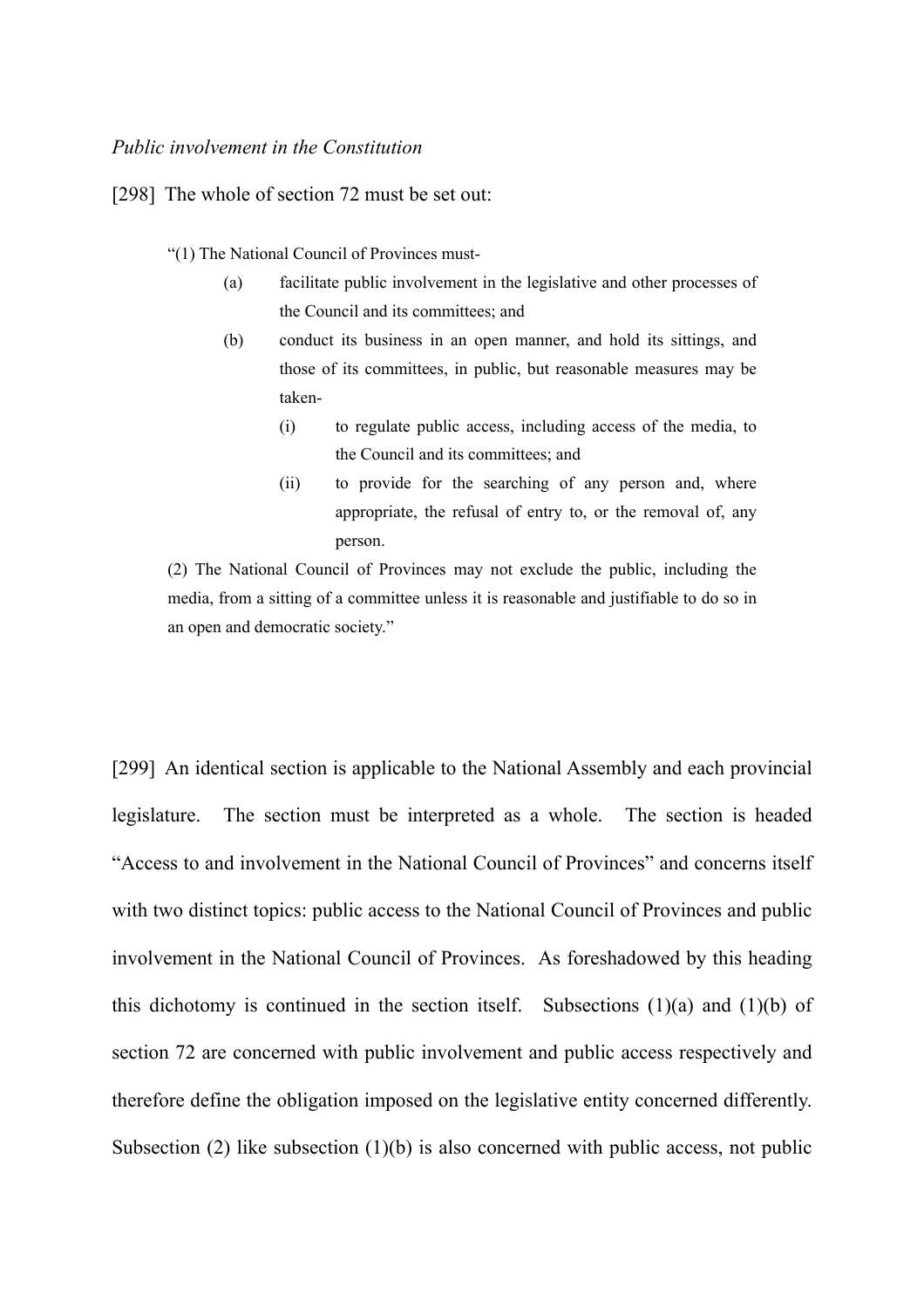involvement. It is convenient to start our analysis with an examination of the obligation imposed by subsection (1)(b).

[300] In contrast with subsection (1)(a) this subsection is specific. It requires the NCOP to conduct its business in an open manner and hold its sittings and those of its committees in public. This is a basic provision which entitles the public to access the proceedings of the NCOP and its committees. Its meaning is plain and clear. Access of the public and the media must be allowed. However, the exception to this general rule permits the NCOP to take reasonable measures to regulate public access and to provide for the searching of people and, where appropriate, the refusal of entry to or the removal of any person. Subject to these measures therefore the public is entitled to access to the NCOP. In my view, this is a clear specific self-contained provision enforceable in itself and not susceptible to the vagaries of differing interpretations and is a provision binding upon the NCOP. Indeed non-compliance with this provision would have grave implications for the validity of any conduct that passes a law. It is a manner and form provision equivalent to the provision for a quorum, and the number of votes required to take a decision.

[301] Subsection (2) must be considered before subsection (1)(a) because it throws some light on the construction of the latter and because it like subsection  $(1)(b)$  is concerned with public access. It does not concern the NCOP itself but refers only to sittings of its committees. The public may not be excluded from the sittings of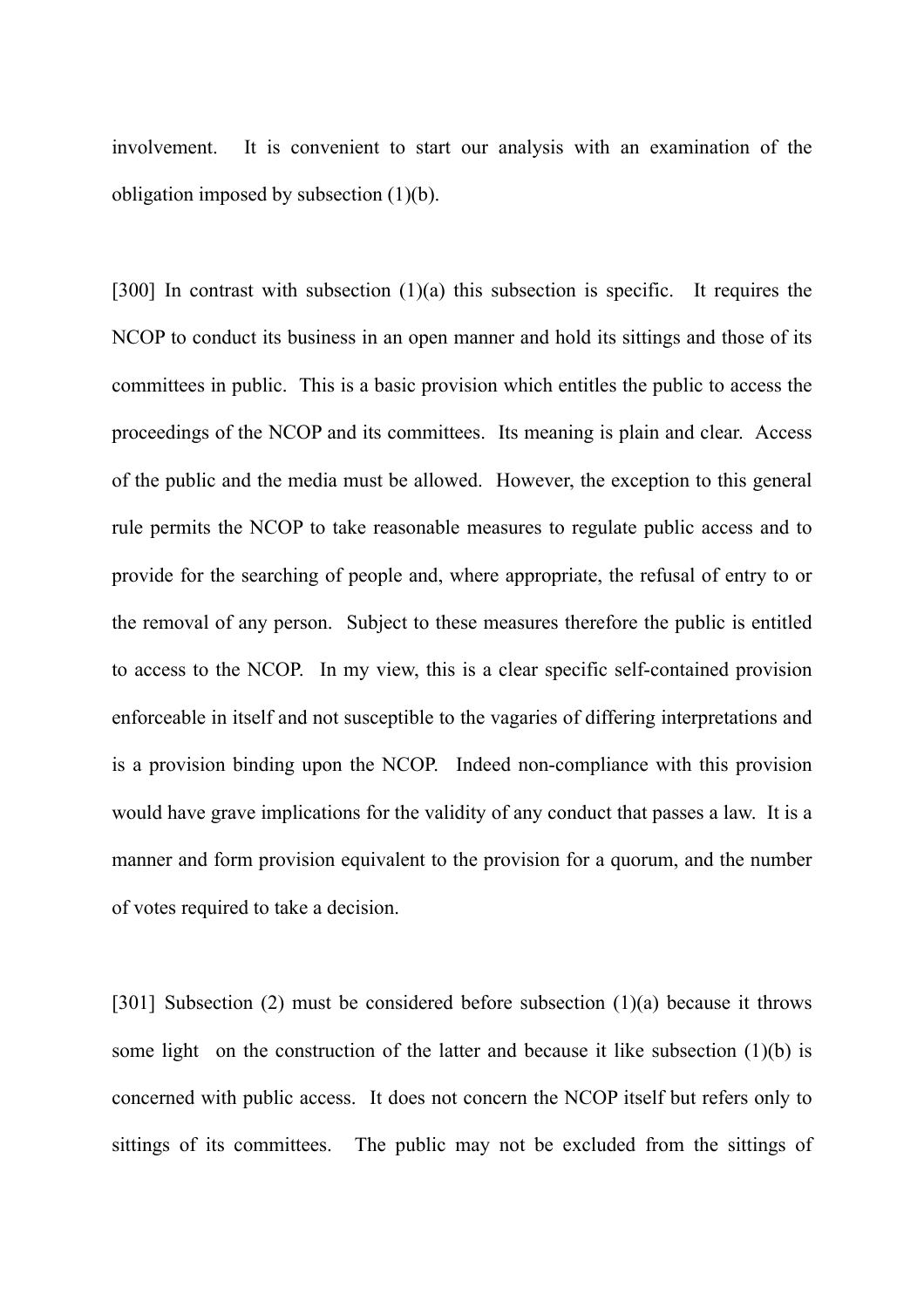committees unless it is reasonable and justifiable to do so in an open and democratic society. The provisions relating to public access to the NCOP are different from the conditions upon which public access to the NCOP's committees may be limited. Access to the NCOP may only be regulated in certain respects and cannot be limited as provided for in subsection (2) for committees of the NCOP. In other words access to the NCOP can only be regulated in terms of subsection (1)(b) but access to committees may, in addition to being regulated also be limited in terms of subsection (2). The point to be emphasised is that subsection (2) has no application to the NCOP sitting in plenary session. It applies only to the committees of the NCOP. Although, as suggested by the heading to the section, subsection  $(1)(a)$  and  $(2)$  deal with the same broad matter of public involvement and public access they are concerned with different elements. It would therefore be a mistake to apply subsection (2) to the provisions of subsection 1(b).

[302] It is now time to examine subsection  $(1)(a)$  more carefully. The first point to be made is that subsection (1)(a) like subsection (1)(b) creates obligations. But the obligations they create are different. The obligations created by subsection (1)(a) is to "facilitate public involvement in the legislative and other processes of the Council and its committees". At first blush it seems that this provision uses words that are less precise and more general in their nature. The phraseology is not of the kind one would expect to find in the wording of an obligation in respect of which the order in relation to specific fulfilment could easily be made. By contrast the obligations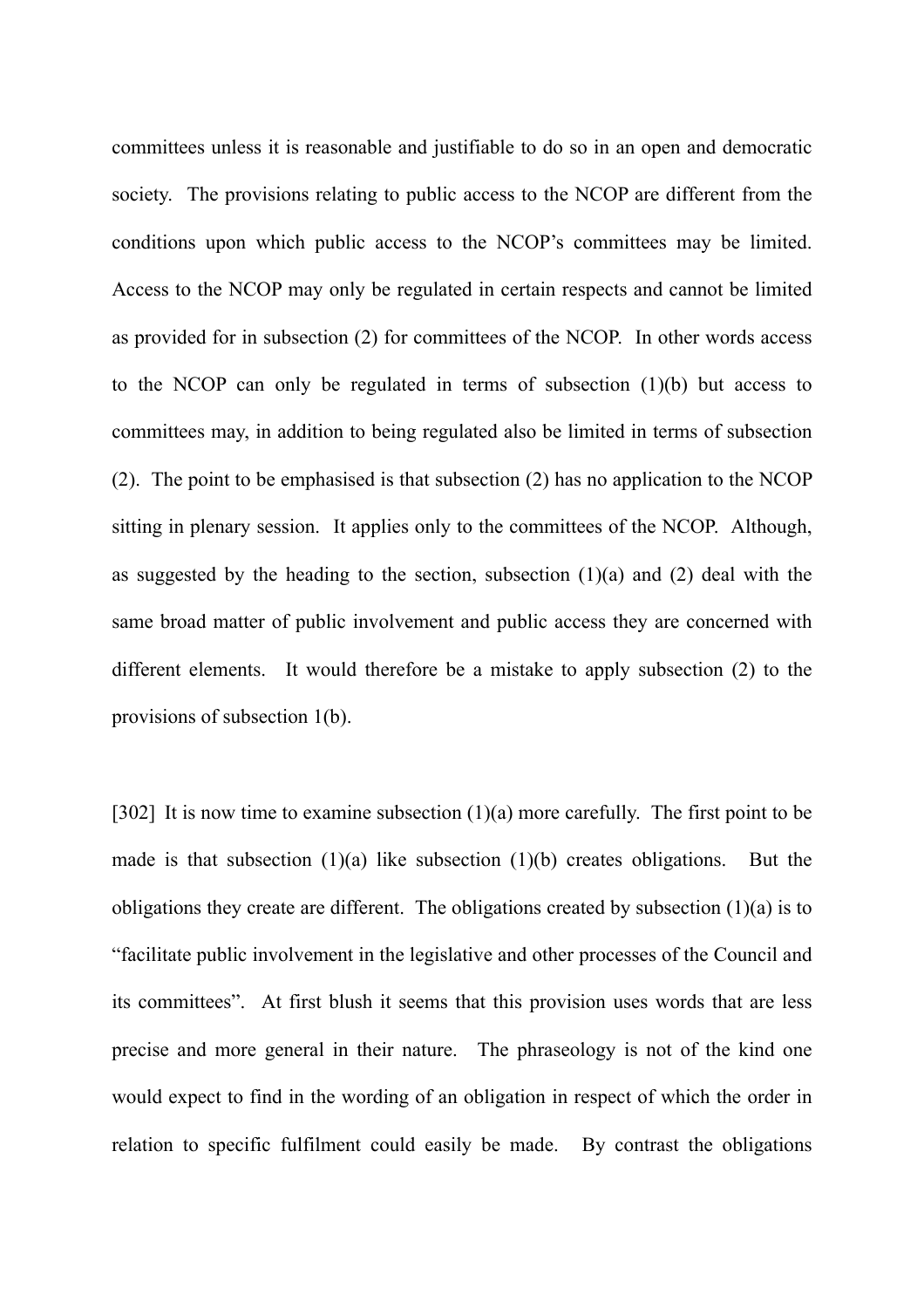imposed by subsection (1)(b) are sufficiently specific to render it susceptible to an order requiring fulfilment. Finally the concept of "reasonableness" while employed in subsection (1)(b) and subsection (2) is absent from subsection (1)(a). Indeed the absence of the concept of reasonableness or any other measure contributes to the lack of specificity of the subsection. Before I examine each of the concepts in subsection (1)(a) in some detail, it must be emphasised that the section, while placing certain specific obligations on the NCOP, places no express obligation on the NCOP to give the public an opportunity to be heard before any legislation is passed.

# *(a) Facilitate*

[303] The word "facilitate" is crucial to an assessment of the nature of the obligation imposed. Before going to any dictionary definition of the word it must be emphasised that "facilitate" is in essence what may be described as "softer" than words such as "require" or "ensure". The word is used in two other places in the Constitution. There is a provision which requires an Act of Parliament to establish or provide for structures and institutions to promote and facilitate inter-governmental relations. Here, promote and facilitate apparently have different meanings. The second provision requires an Act of Parliament to provide for appropriate mechanisms and procedures to facilitate settlement of inter-governmental disputes. In these two settings "facilitate" probably means to enable or to make easier. An obligation to "require" public involvement or to "ensure" public involvement is a more onerous obligation than one which demands facilitation alone.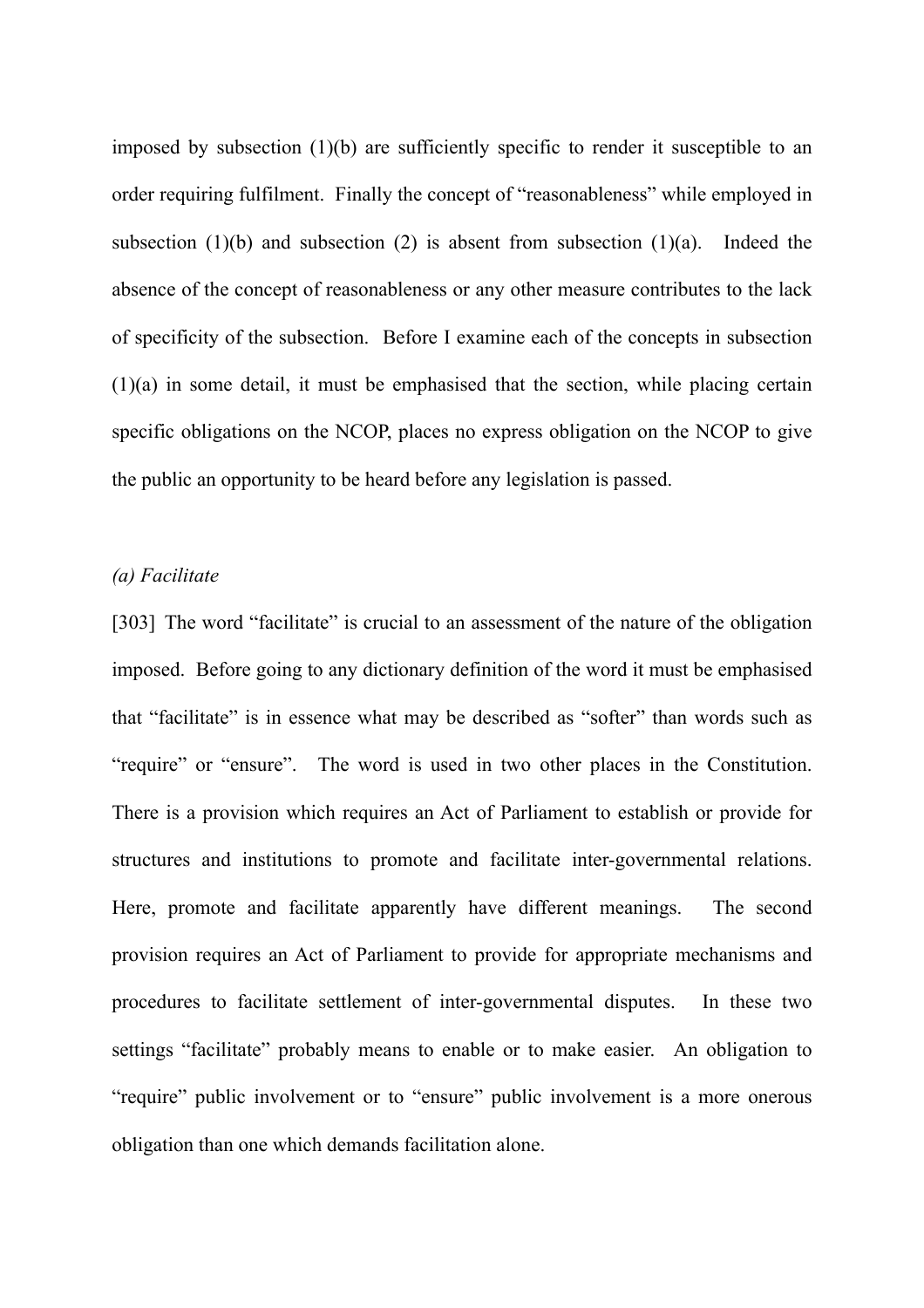[304] The word "ensure" is used at many points in the Constitution. Some examples would suffice. In the process of defining the right to education the Constitution provides that "[e]veryone has the right to receive education in the official language or languages of their choice in public educational institutions where that is reasonably practicable." The section proceeds to say "in order to ensure the effective access to, and implementation of, this right, the state must consider all reasonable alternatives…". The Constitution also says that the National Assembly is elected to represent the people and to "ensure government by the people …" In the same vein the NCOP is obliged to "ensure" that provincial interests are taken into account in the national sphere of government. The final example to which I will refer is the provision that requires the National Assembly to provide for mechanisms to "ensure" that certain organs of state are accountable to it.

[305] Nor is the National Assembly, the NCOP or any provincial legislature enjoined to require public involvement in the legislative and other processes. They are required to facilitate to public involvement. I accordingly respectfully disagree with the statement of Chaskalson CJ in *New Clicks* that the National Assembly equivalents of sections  $72(1)(a)$  and  $70(1)(b)$  require the National Assembly to ensure public involvement.

[306] The word "facilitate" implies that the NCOP as well as the National Assembly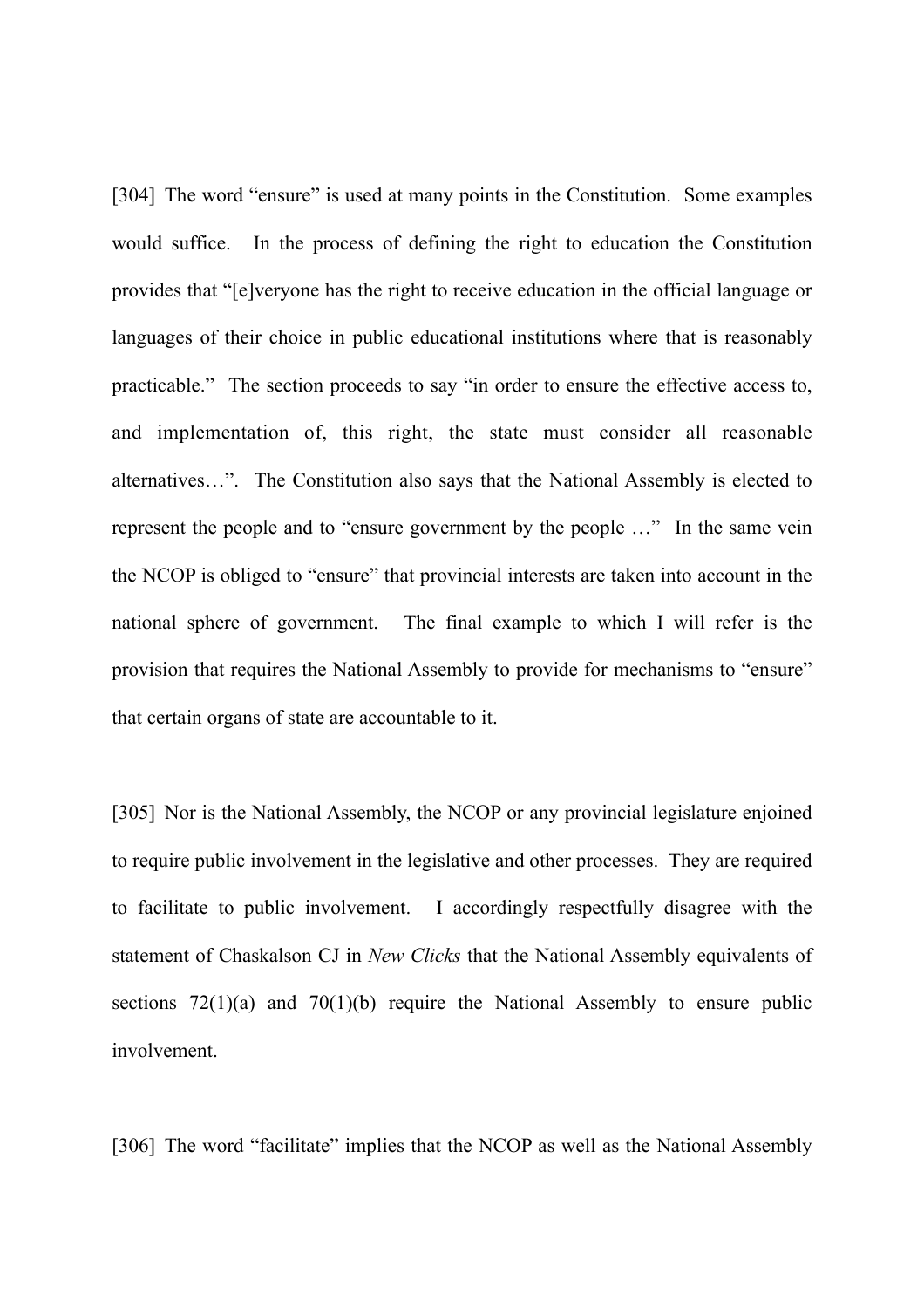and all provincial legislatures are required to be facilitators of public involvement. In other words they are required to engage in the process of facilitation. The fact that we speak here of a "process" and not an event implies that the process must be a continuing one. There is no qualification in the section as to the way in which public involvement is facilitated. That is left to the relevant legislative body to determine. Each legislative body must engage in the process of facilitating public involvement in its legislative and other processes. The subsection does not even require the NCOP to take reasonable measures to facilitate public involvement unlike the many instances in our Constitution in which the state is obliged or permitted to take reasonable legislative measures to achieve a particular result, there is no such stipulation here. The absence of the concept of "reasonableness" or any other standard is all the more remarkable when it is borne in mind that it is employed twice in the same section and in close proximity to the words with which we are now concerned.

[307] I conclude therefore that the NCOP is obliged to put in place a process by which public involvement in legislative and other processes is facilitated. In this context, "facilitate" cannot be equated to "promote". If the word "promote" had been used, a greater burden might well have been placed on the NCOP.

## *(b) Public involvement*

[308] What does public involvement mean? Perhaps it will be better to start by determining what the term cannot mean in our constitutional context. Public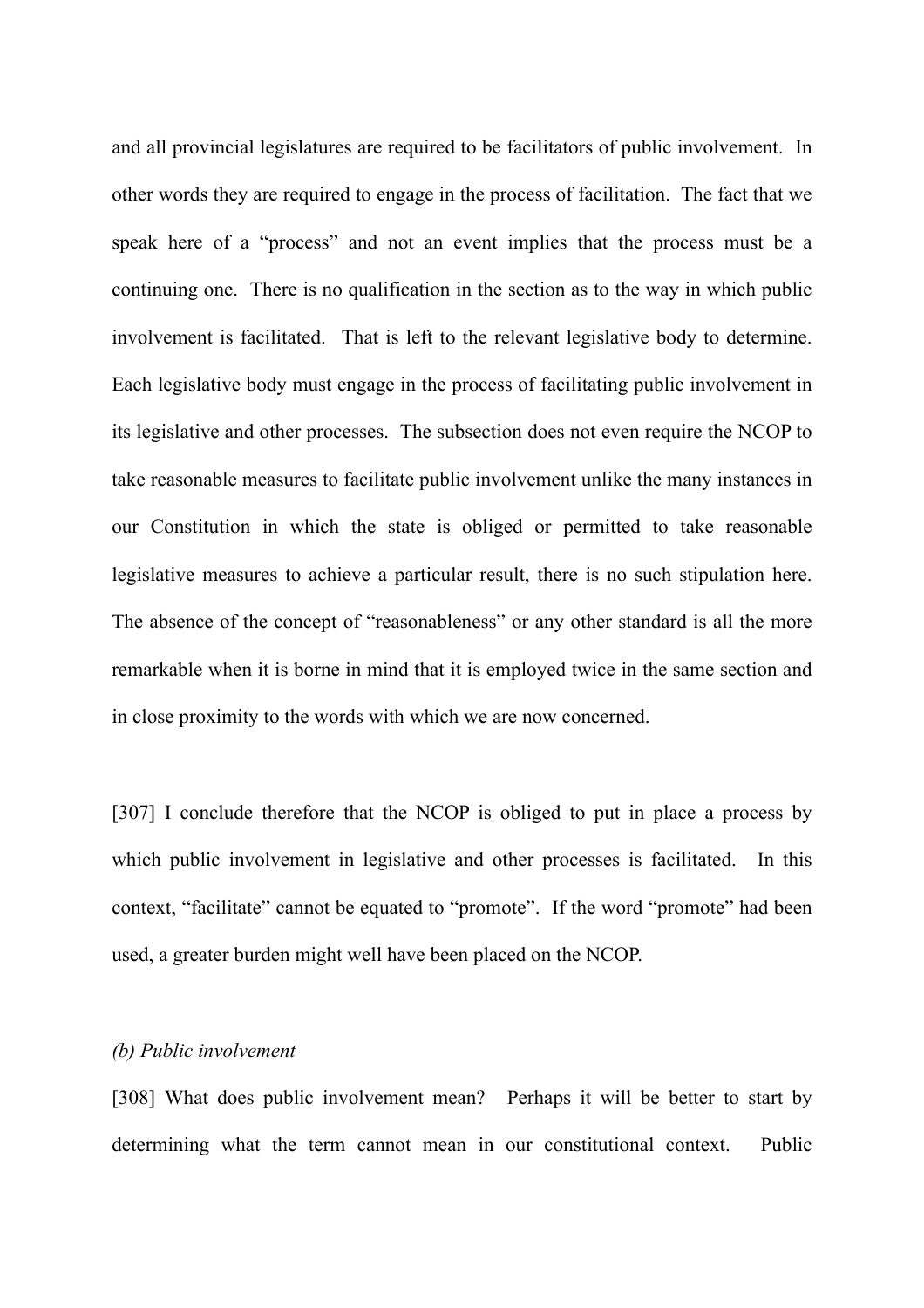involvement cannot be equated to public participation. This is because the Constitution uses the word participate in context which lend an interesting colour to the relative meaning of the words "involvement" and "participat (e) (ing) (ion)". Our Constitution uses the word "participate" in the Bill of Rights on three occasions. The concept of participation is first employed in the Constitution in the Bill of Rights which guarantees the rights of citizens to participate in the activities of or recruit members for a political party. It is next used in a similar way guaranteeing the right of workers and employers to participate in the activities and programmes of a trade union and employers' organisations respectively. Thirdly our Constitution gives everyone the right to participate in the cultural life of their choice.

[309] The concept of participation is employed in the context of the legislative process in very interesting ways. First, the National Assembly and the NCOP participate in the legislative process. The Constitution requires that the rules and orders of the National Assembly, the NCOP and the provincial legislatures must provide for the participation in their proceedings and those of their committees of minority parties, and for the participation of provinces in the NCOP in a manner consistent with democracy. Furthermore, the role of the National Executive and local government representatives in the NCOP is described as participation even though none of them has any vote in the NCOP.

[310] There is no need to give further examples. The pattern is clear. Citizens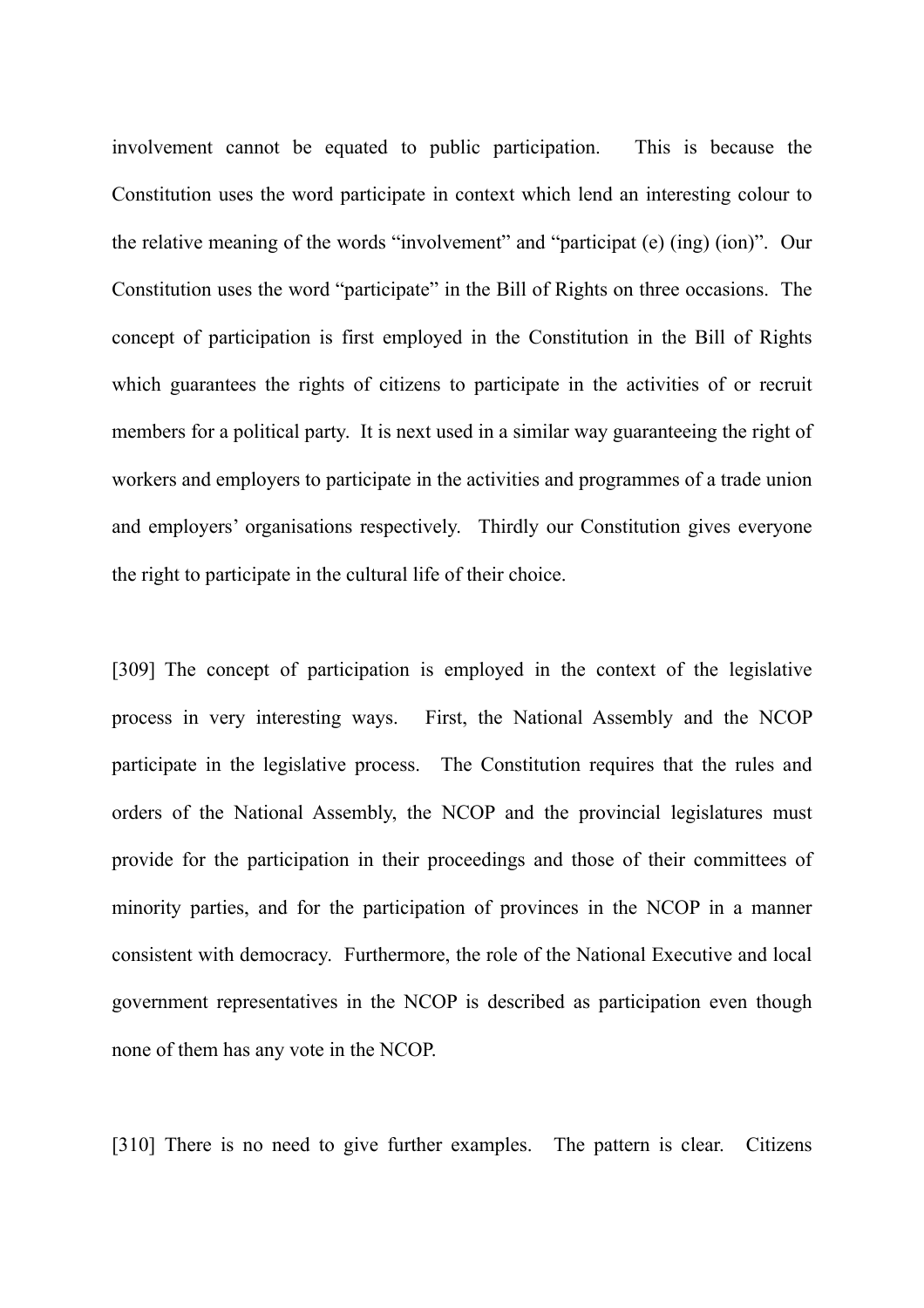participate in the activities of political parties; elected representatives, minority parties, and certain others participate in the processes of the National Assembly, the NCOP and the provincial legislatures; public involvement must be facilitated in the National Assembly, the NCOP and the provincial legislatures. Citizens have the right to participate in political parties. There is a duty to facilitate public involvement of all people including citizens in the legislative and other processes of the NCOP. Involvement must mean something less than participation.

[311] Public involvement is in any event a wide term. There are a myriad ways of facilitating public involvement in certain processes. If as is the case with many people in our country, most members of the public are unable to speak English, conducting of English classes will facilitate public involvement. A certain level of education and understanding is important. Indeed the greater the level of education and understanding the better the public involvement. This means that increasing the educational levels of children will also facilitate public involvement; increasing an understanding of the ways in which the National Assembly and the NCOP work will also facilitate public involvement.

[312] It is impermissible to conclude that the term "public involvement" at the level of interpretation postulates as a minimum that the public must be given an opportunity to comment on draft legislation. The term is not capable of that construction. To interpret the phrase in this way would amount to re-drafting the Constitution. The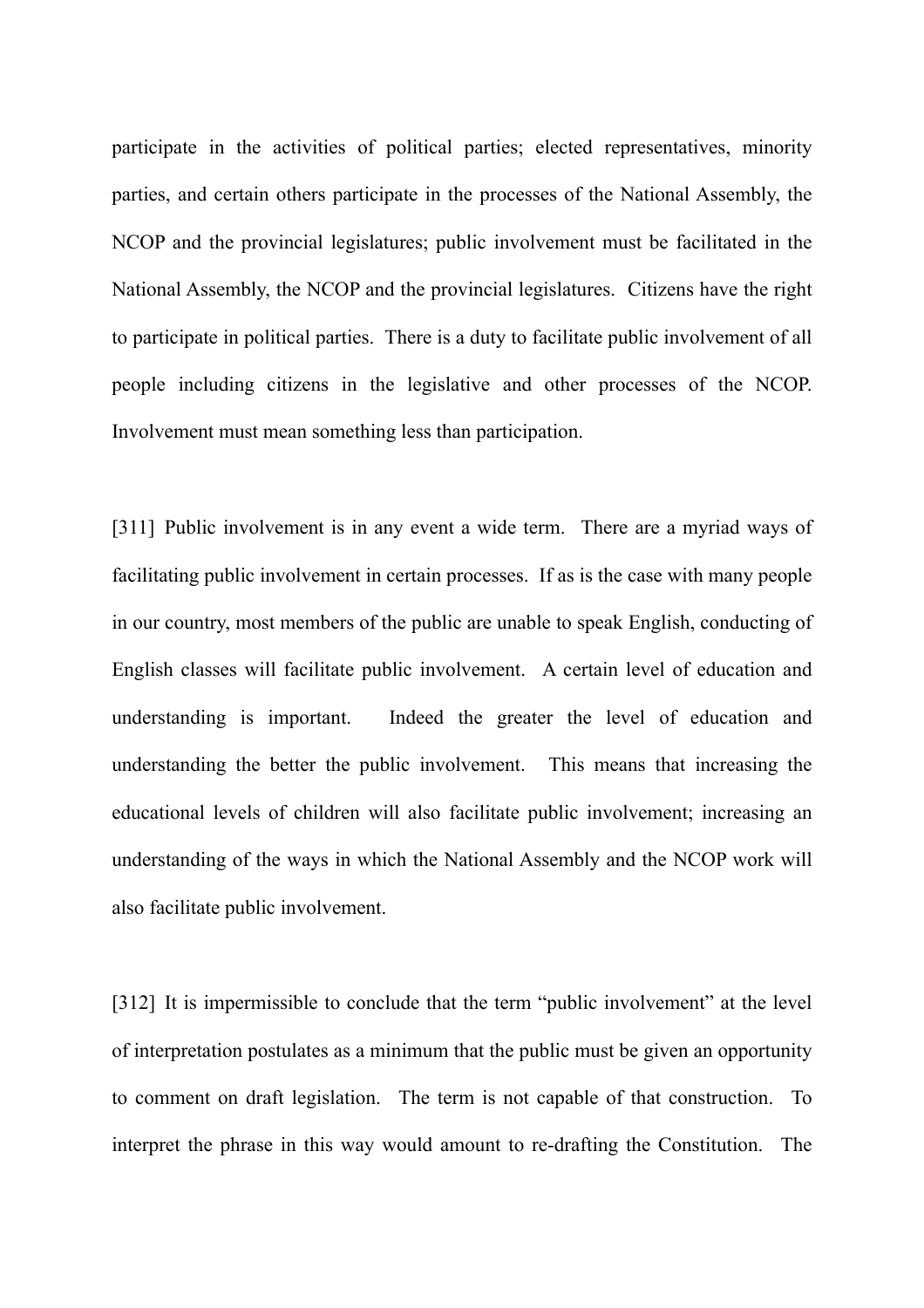facilitation of public involvement would in general therefore mean the putting in place a process which is necessarily long term ensuring that more and more people and a wider range of people become involved in a wider range of ways as time progresses. But a wide general meaning of "public involvement" is not very helpful. It becomes possible to ascertain a narrower contextual meaning of public involvement if we have regard to the activity in relation to which "public involvement" is to be facilitated by the NCOP and the two other legislative bodies to which the duty to "facilitate public involvement" applies.

# *(c) In the legislative and other processes*

[313] What is the activity that the public must be involved in? The National Assembly, the NCOP and the provincial legislatures must facilitate public involvement in their legislative and other processes. The reference to "legislative and other processes" means that no process is excluded. All legislative bodies at the national and provincial level are required to facilitate public participation in all their processes. The generality of this provision implies that the legislative body concerned is not required to do anything specific in relation to specific processes. The notion that the legislative bodies concerned are required by this section to do something specific that is, give the public an opportunity to be heard, in the process of making every law is, at best strained.

[314] We are concerned here though with the contention that national and provincial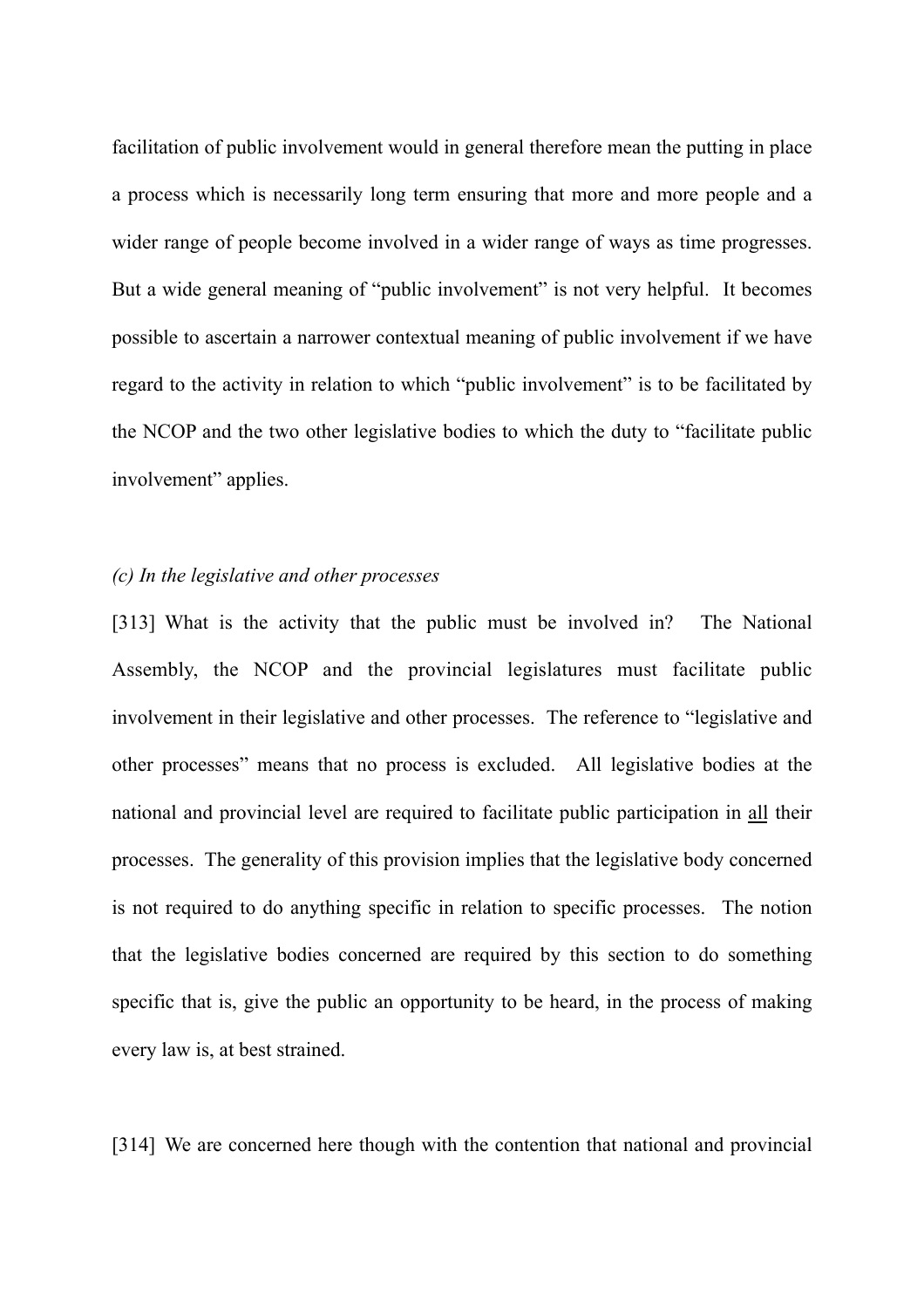legislative bodies are obliged to provide the public with an opportunity to comment in relation to legislation to be passed. We are therefore concerned with "public involvement" in relation to the legislative process. Section  $72(1)(a)$  and its equivalent provisions certainly require the facilitation of public involvement in the national and provincial legislative process. We are not concerned with the provincial legislative process but the process that must be complied with in the making of national laws.

# *The facilitation of public involvement in the national legislative process*

[315] The question we have to answer here is whether section  $72(1)(a)$  requires that the process of passing national legislation must have built into it the obligation to give the public an opportunity to be heard before national legislation is passed and as a prerequisite to national legislation being properly passed. The national legislative process is described in detail in the Constitution under that heading. This part of the Constitution describes the process to be followed in the passing of legislation step by step in specific terms. These sections cover the whole process from the time legislation is introduced into the National Assembly or the NCOP until the Bill lapses at some stage in the process or, if it does not lapse, until it is passed by Parliament, signed by the President and becomes an Act of Parliament. We are not concerned with the process of the preparation of the Bill or with publication of policy papers in relation to the Bills. Although the Constitution does not say so, we can take judicial notice of the fact that Bills are ordinarily prepared by the Executive and the administration. The relevant government department is largely responsible for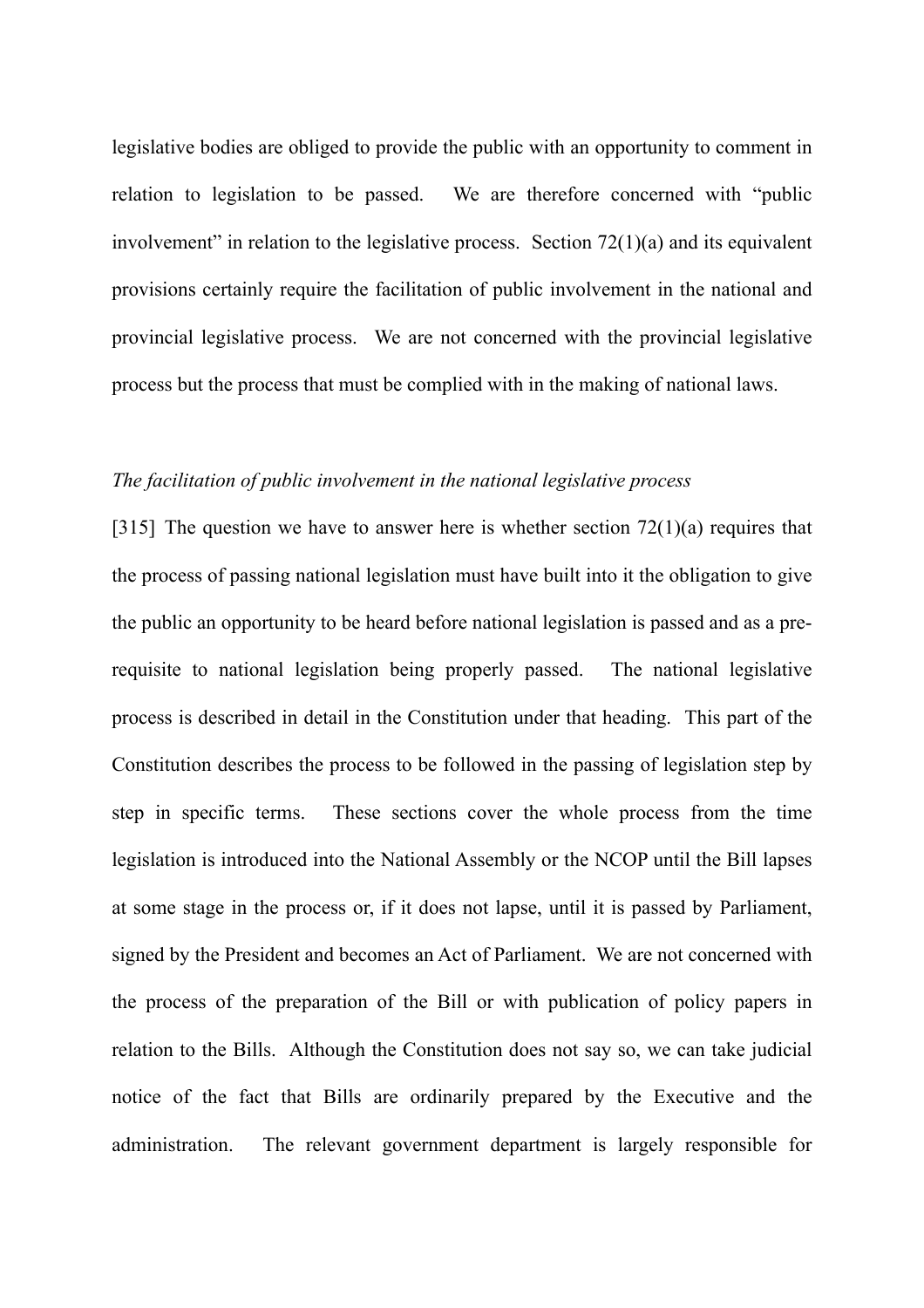determining whether a particular law is necessary and for determining the process by which the law will be prepared.

[316] The process by which legislation is passed is crucial to a constitutional order. It must be clear, specific and sufficiently comprehensible to enable legislators to know exactly what steps they need to pass any legislation. Moreover, as I have said earlier, due regard to the value of the vote requires that acts of elected legislators be set aside only if the pre-requisites not complied with are stated in the clearest possible terms. It is therefore not surprising that the process in the Constitution is set out step by step in a defined way. In so far as it is concerned with legislation other than legislation amending the Constitution the process contains no express provision to the effect that the public must be given any opportunity at all to comment or to be heard as a prerequisite for the valid adoption of any law. The question is whether such a provision is implied. I have grave doubts as to whether it is permissible for courts to determine implied terms in relation to the process by which national legislation is to be passed but I will assume for the purposes of this judgment in favour of DFL that processes by which national legislation is to be passed can be interpreted by the courts to include implied terms. I would say however that if this be the case it must be required that the only possible inference that can be drawn from all the circumstances is that the term was necessarily implied and that the inference is so compelling that the reasonable legislator would doubtless have understood the implication. The question to be asked therefore is whether an additional step is necessarily implied and is so compelling that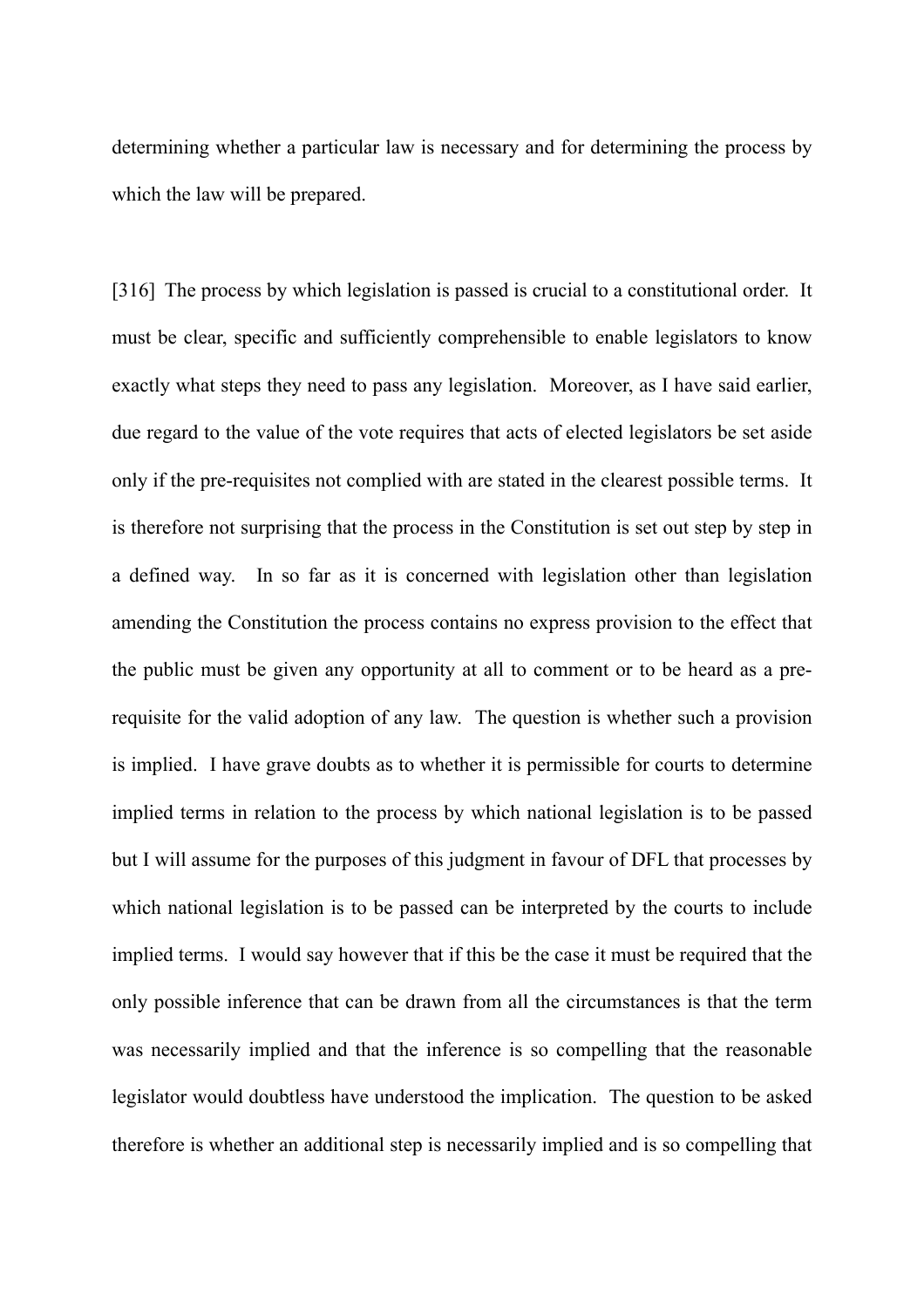it must be read into the national legislative process in so far as it does not concern constitutional amendments by reason of the provisions of section 72(1)(a).

[317] It has been contended that section 72(1)(a) obliges the National Council of Provinces to ensure that reasonable steps are taken to facilitate public involvement in the national legislative process. This means that it is implicit in sections 75 and 76 read with section 72(1)(a) of the Constitution that reasonable steps must be taken to facilitate public involvement before the legislation can be said to be valid. The suggestion has no merit for at least six reasons.

(a) Firstly, as has already been pointed out, section 72(1(a) does not employ the concept of reasonableness. It is impossible to explain, if the constitutional purpose is to oblige Parliament to take reasonable measures to facilitate public involvement in all its processes, why the section does not say so in so many words. It seems that the concept of reasonableness is deliberately employed twice in other parts of section 72. This points strongly to a conclusion that a deliberate choice was made and a deliberate decision taken to employ the words in two other parts of the section but not to employ them in subsection  $(1)(a)$ . Subsections (1)(b) and (2) are self-contained and concern themselves with matters different from subsection (1)(a) and it would be artificial to apply the concept of reasonableness to subsection  $(1)(a)$  in the circumstances. There is in any event no warrant for doing so.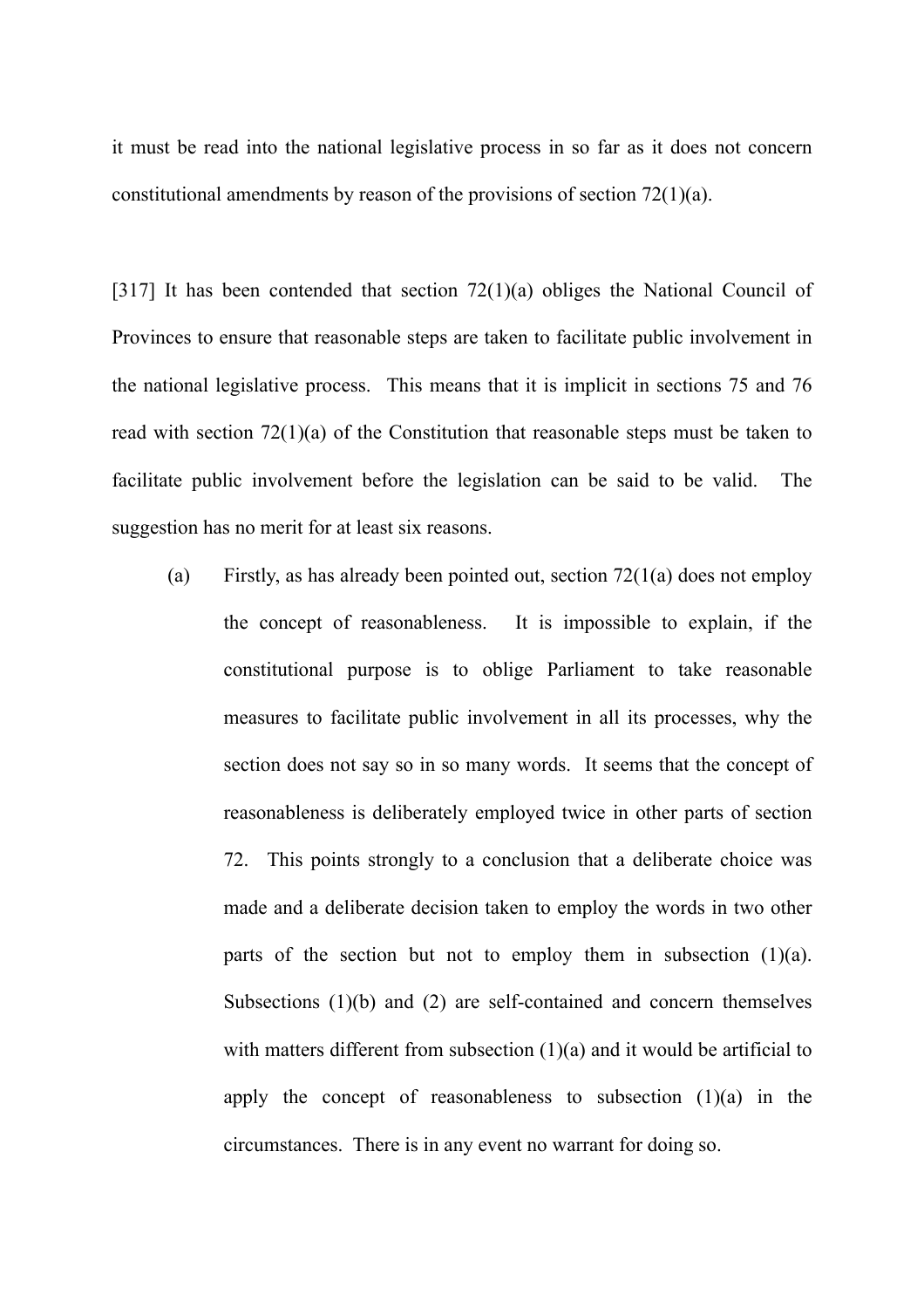- (b) Secondly, if the correct meaning of section 72(1)(a) is that Parliament must take reasonable measures, one would have expected the provision concerned with the internal arrangements and procedures of the NCOP and its rule-making power to oblige the NCOP to make rules that must provide for reasonable steps to be taken to facilitate public involvement. The relevant subsection requires merely that the NCOP make its rules with "due regard" to "public involvement".
- (c) Thirdly, the provision in the Constitution concerned with the joint rules and orders and joint committees of both the National Assembly and the NCOP is also inconsistent with the idea that reasonable steps to facilitate public involvement are implied in the national legislative process set out in sections 75 and 76. The section concerning the joint rules specifically authorises a joint committee to make rules and orders, amongst other things, "to determine procedures to facilitate the legislative process including setting a time limit to complete any step in the process". There is not a word about public involvement in the section.
- (d) Fourthly, it is inexplicable why, if the constitutional purpose was to include reasonable public involvement as part of the national legislative process, this measure was not built into the national legislative process.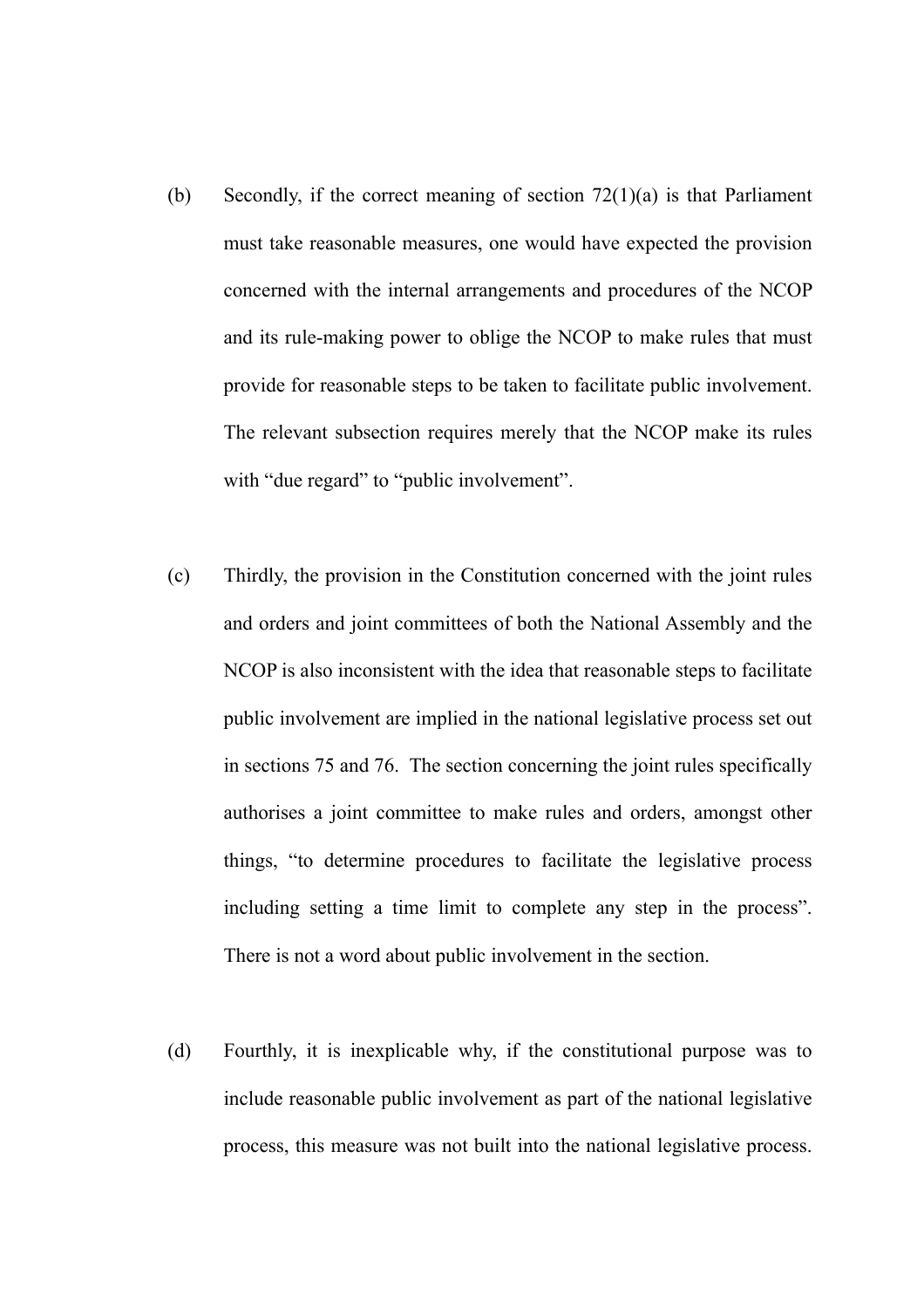The drafters must be taken to have been aware of the fact that all steps in the national legislative process should be clearly set out.

(e) Fifthly, implying a step in the process to the effect that the NCOP is obliged to take reasonable measures to ensure public involvement in the process of passing each Bill would introduce a formidable difficulty which ought to be avoided in any constitution. It builds into the process of making national legislation a provision that is not sufficiently clear and specific in relation to that process. There may be huge differences of opinion within Parliament in relation to whether the nature of the public involvement required in relation to particular Bills is reasonable. If those debates remain unresolved, this Court will have to determine whether the public involvement steps are reasonable in a particular case. This Court will then finally determine whenever there is a dispute whether the national legislative process has been complied with. It will be this Court and not the Constitution which will effectively determine an element of the national legislative process. This is in my view inconsistent with the very spirit of constitutionalism. By way of example, if Parliament made a rule to the effect that reasonable steps must be taken to bring the legislation to the attention of the public at some stage in the legislative process the constitutionality of such a rule would be highly questionable.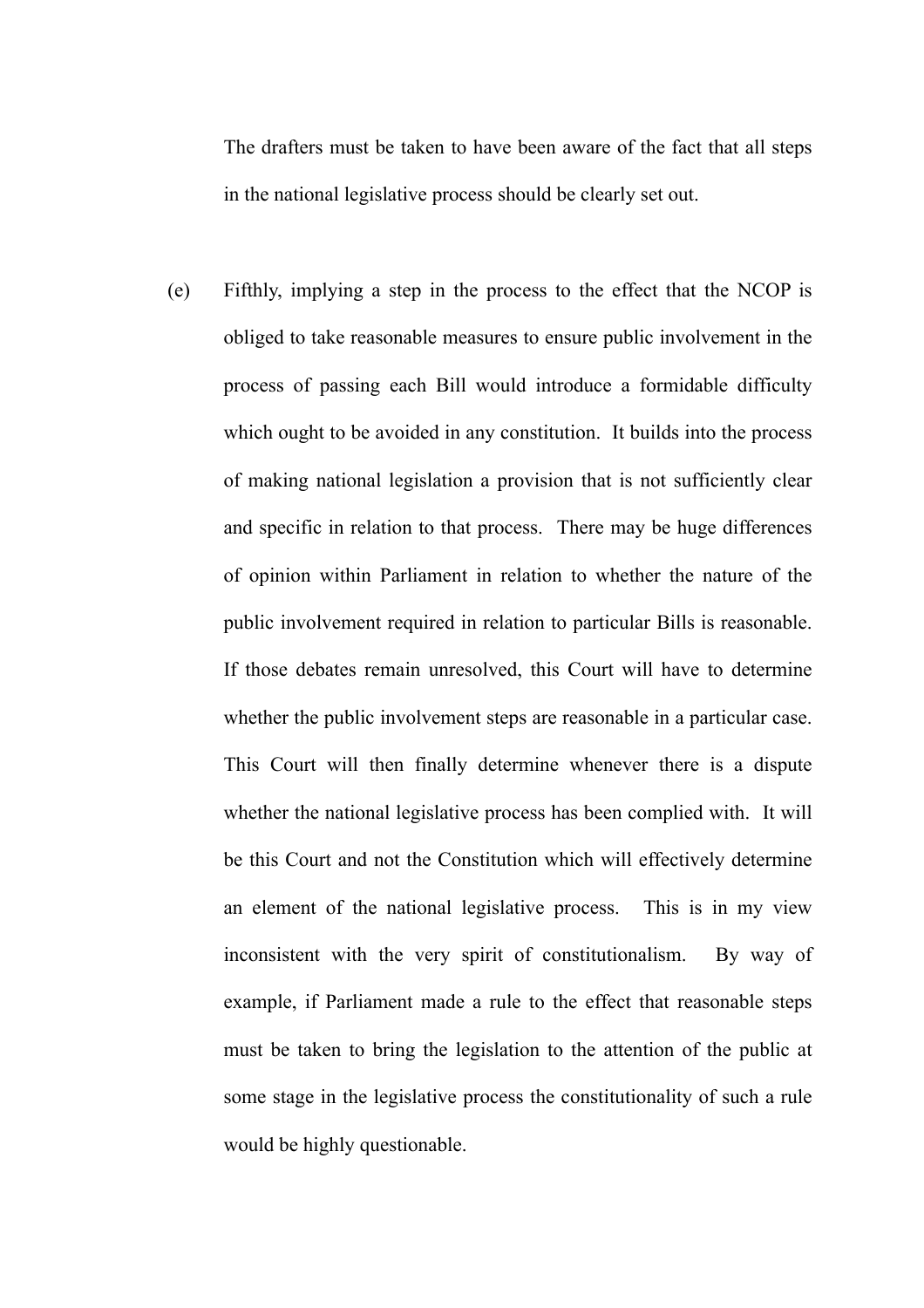(f) Sixthly, a further difficulty with the reasonableness criterion being applicable in this context is concerned with the requirement or at least the desirability of ensuring that, as far as is possible, all Bills of a similar kind are passed utilising a consistent procedure. The reasonableness proposition produces the consequence that different processes may be applicable depending on the legislation concerned and the circumstances.

[318] All the arguments mentioned in the preceding paragraph apply with equal if not greater force to the suggestion that the NCOP was obliged, at the very least, to give the public a reasonable opportunity to comment on the Bills. There are however five additional factors that militate against the correctness of this proposition.

- (a) The first is that the Constitution expressly defines minimum levels of public involvement in sections 72(1)(b) and 72(2). Again it would seem that there was a deliberate decision to define the minimum in a very limited way and leave the rest to Parliament.
- (b) The drafters of the Constitution expressly considered the issue of public involvement in relation to constitutional amendments. The national legislative process to be followed includes an interesting provision. The person or committee intending to introduce a Bill amending the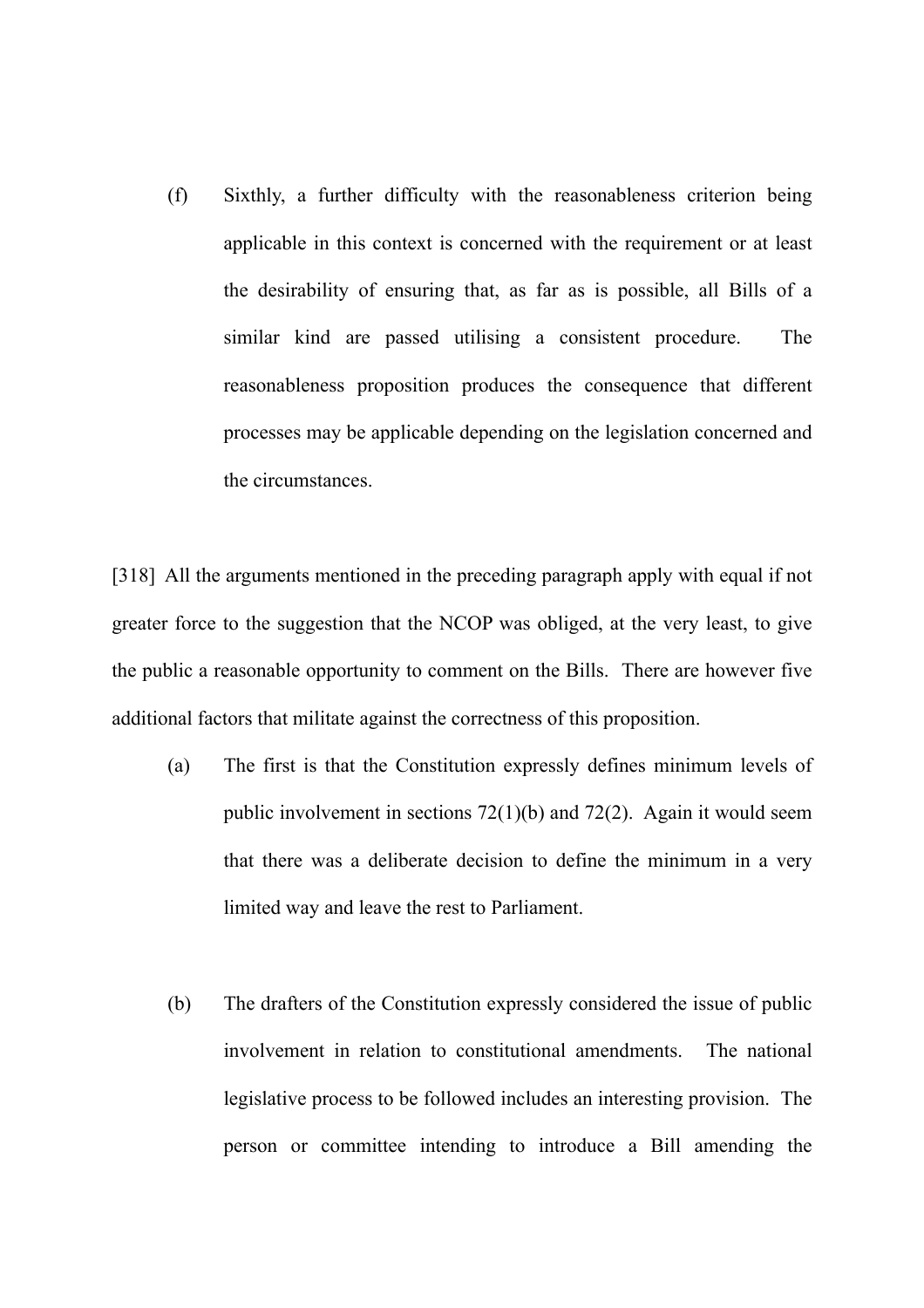Constitution is required to publish particulars of the proposed amendment in the national Government Gazette, and to submit those particulars to provincial legislatures for their views.

- (c) Thirdly, Parliament is expressly empowered to determine its own internal arrangements and procedures. Whether the public is given an opportunity by the NCOP to be heard on legislation which is to be passed by it is an internal procedure. Parliament was left to determine the parameters subject to the limitations and conditions prescribed. A court's determination of a minimum in these circumstances is an intrusion into the domain of Parliament which is unauthorised and objectionable.
- (d) Fourthly, the idea that the section requires at least that the public be heard in respect of each law that is made carries with it other difficulties. The difficulties arise principally from the possible consequence that the public must be given an opportunity to comment or be involved in relation to every process of the various legislative bodies. I mention a few of the processes that may be implicated: the election of the President, the Premier, the respective speakers, and other office-bearers; votes of no confidence and the appointment of provincial delegates to the NCOP. The suggestion is untenable.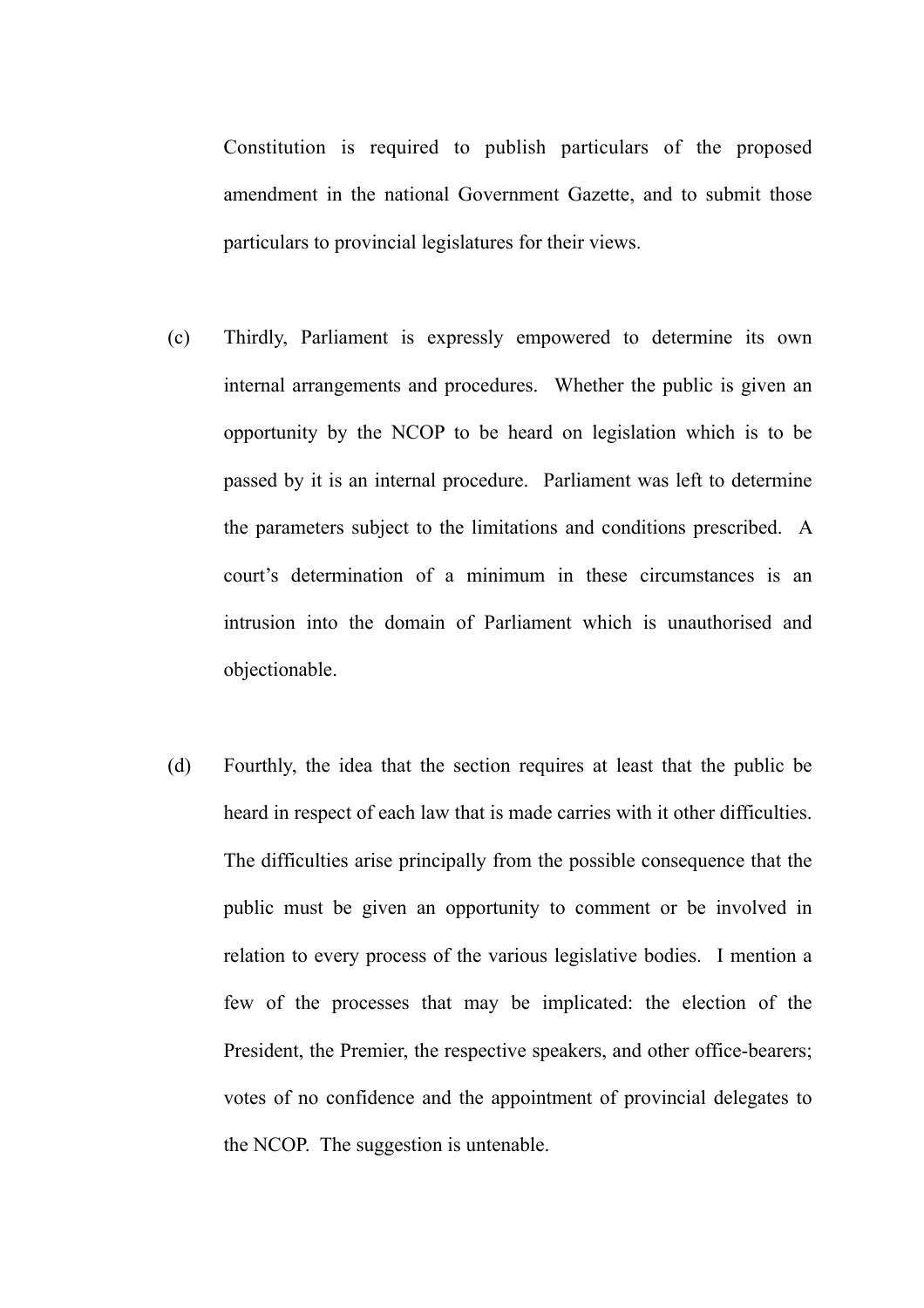(e) Fifthly, to read the relevant provisions in this fashion would be to elevate section  $72(1)(a)$  and its cousin provisions to manner and form provisions in the Constitution. But manner and form provisions must be clear and straightforward.

[319] I therefore conclude that Parliament has to decide how public involvement must be facilitated in the national legislative process and that Parliament is not obliged to ensure that reasonable steps to facilitate public involvement in that process are taken. It is by no means clear or necessarily implied that a public opportunity to be heard or comment on legislation is a pre-condition to validity of legislation according to the Constitution. Nor in my view is it appropriate to expect of the reasonable member of Parliament to understand the relevant constitutional provisions in this way. The effect of reading the relevant provisions in such a way that they oblige legislative bodies to give the public a reasonable opportunity to be heard or consulted before legislation is adopted for it to be valid constitutes a limitation on the power of elected representatives of the people to make law. That limitation is an impermissible intrusion and has a fundamental impact on the value of the right to vote acquired through bitter struggle. The approach undermines the right substantially.

[320] I have thus far considered whether section  $72(1)(a)$  results in the implicit prescription of manner and form provisions into the national legislative process and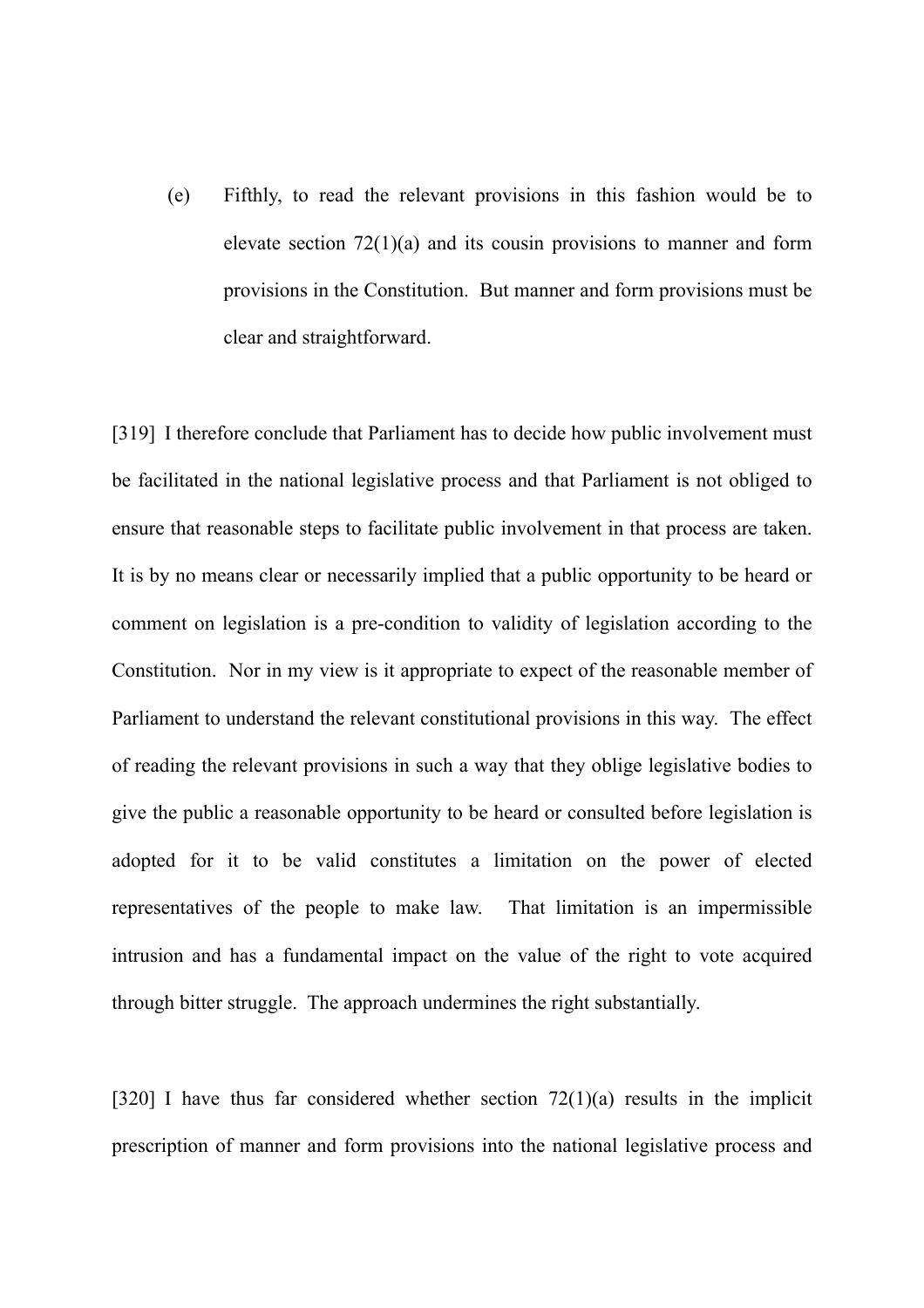have concluded that it does not. This could lead to an enquiry in relation to whether there are other reasons concerning process in which legislation may be regarded as having been adopted inconsistently with the Constitution and therefore invalid. In other words, it could bring to the fore whether the "third possibility" conceived by the Supreme Court of Appeal or any other such possibility might be relevant to the validity of legislation. I do not think it is necessary to decide this question.

# *The obligations of legislative bodies and the powers of this Court*

[321] The conclusion in the preceding paragraph may be criticised by some on the basis that its correctness would result in the unhappy circumstance that the sufficiency of parliamentary action in relation to public involvement could never be tested. Parliament could do what it liked and the requirement to facilitate public involvement in the legislative process would mean nothing at all. Parliament could ignore the provision altogether. If this were to be so there would be much force in the contention that an interpretation that renders a constitutional provision nugatory must be avoided if it can be. However I am of the view that this conception of the consequences of the conclusion to which I have come are without merit.

[322] Sections 72(1)(a) and 70(1)(b) must be read together in relation to the National Council of Provinces as must sections  $59(1)(a)$  and  $57(1)(b)$  in relation to the National Assembly. It will be recalled that both the NCOP and the National Assembly are required to facilitate public involvement in the national legislative process while these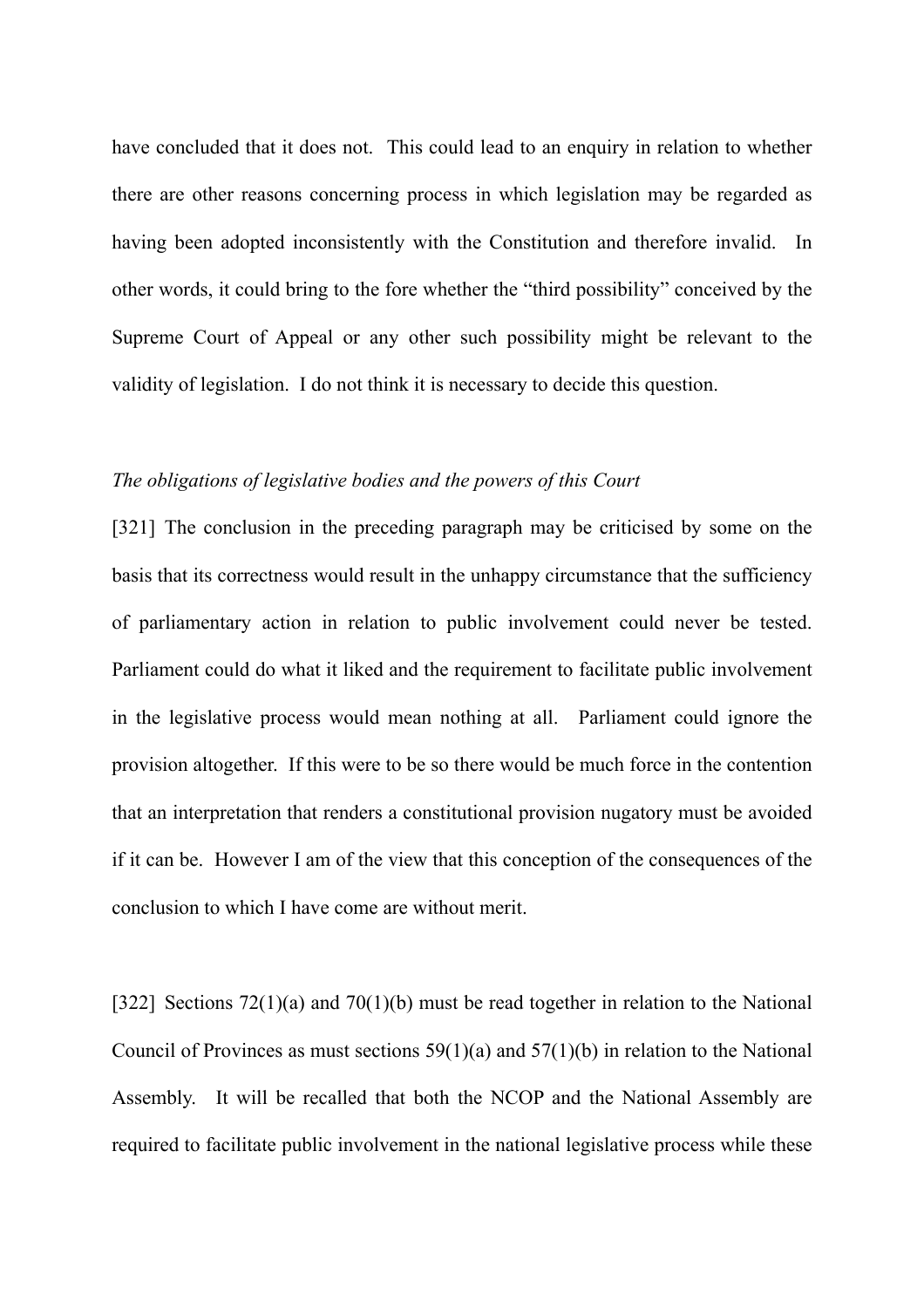legislative bodies are also required to make their rules with due regard to public involvement. In my view the phrase "public involvement" in the rule-making provision is in each case an attenuated reference to the public involvement provision with which it must be paired. I would read both sections together. The rule-making provision informed by the obligation to facilitate public involvement would oblige the NCOP and the National Assembly to make rules with due regard to the obligation to facilitate public involvement in the national legislative process.

[323] The national legislative process must be clear, specific and beyond debate in the sense that it must be capable of generating a common understanding of what is required. It is permissible for the NCOP to make rules which require manner and form provisions additional to those prescribed by the national legislative process in the Constitution provided they are consistent with the latter. Indeed the only acceptable practicable way of ensuring that the national legislative process did have within it elements that facilitated the involvement of the public in that process is for the National Assembly or the NCOP to make rules that are clear, specific and certain, and that add requirements in relation to the passage of legislation with regard to the facilitation of public involvement. If for example the rules made no provision at all for any public involvement in that process it will be difficult if not impossible to contend that the rules were made with due regard to public involvement.

[324] If the rules were not made with due regard to facilitating public involvement in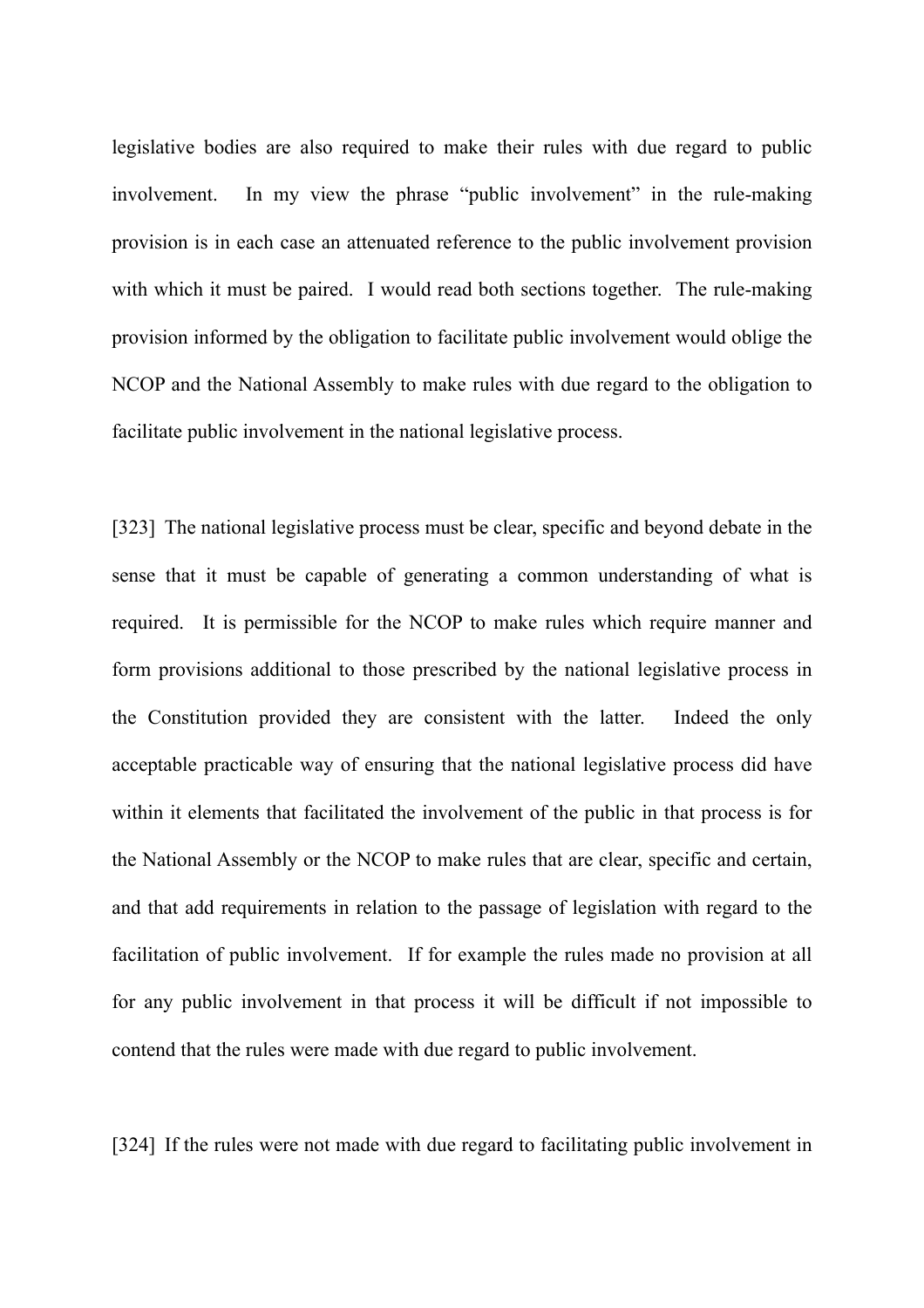the national legislative process, Parliament would have failed to fulfil a constitutional obligation within the meaning of section  $167(4)$ (e). In these circumstances, this Court, and only this Court, will have the power to decide that Parliament has failed to fulfil a constitutional obligation and make an appropriate order. The Court might either:

- (a) declare that the constitutional obligations have not been fulfilled as required by section 2 of the Constitution or, if appropriate circumstances exist,
- (b) order Parliament or the relevant legislative body to fulfil this constitutional obligation.

[325] This approach is consistent with the view that it is Parliament that must first decide how participation in the national legislative process is to be facilitated. That decision would be reflected in the rules. If Parliament does not make any decision as it is obliged to do, it will have failed to fulfil an obligation imposed upon it by the Constitution. The NCOP and the National Assembly are both deliberative legislative bodies. All their decisions are deliberative in nature. The only way in which any of these legislative bodies could make a decision that would add requirements that must be complied with for a valid national legislative process would be to make rules or to pass legislation. There is no evidence in this case that Parliament has made any decision in connection with public involvement in the national legislative process. An appropriate decision by Parliament is a pre-condition to review by this Court of the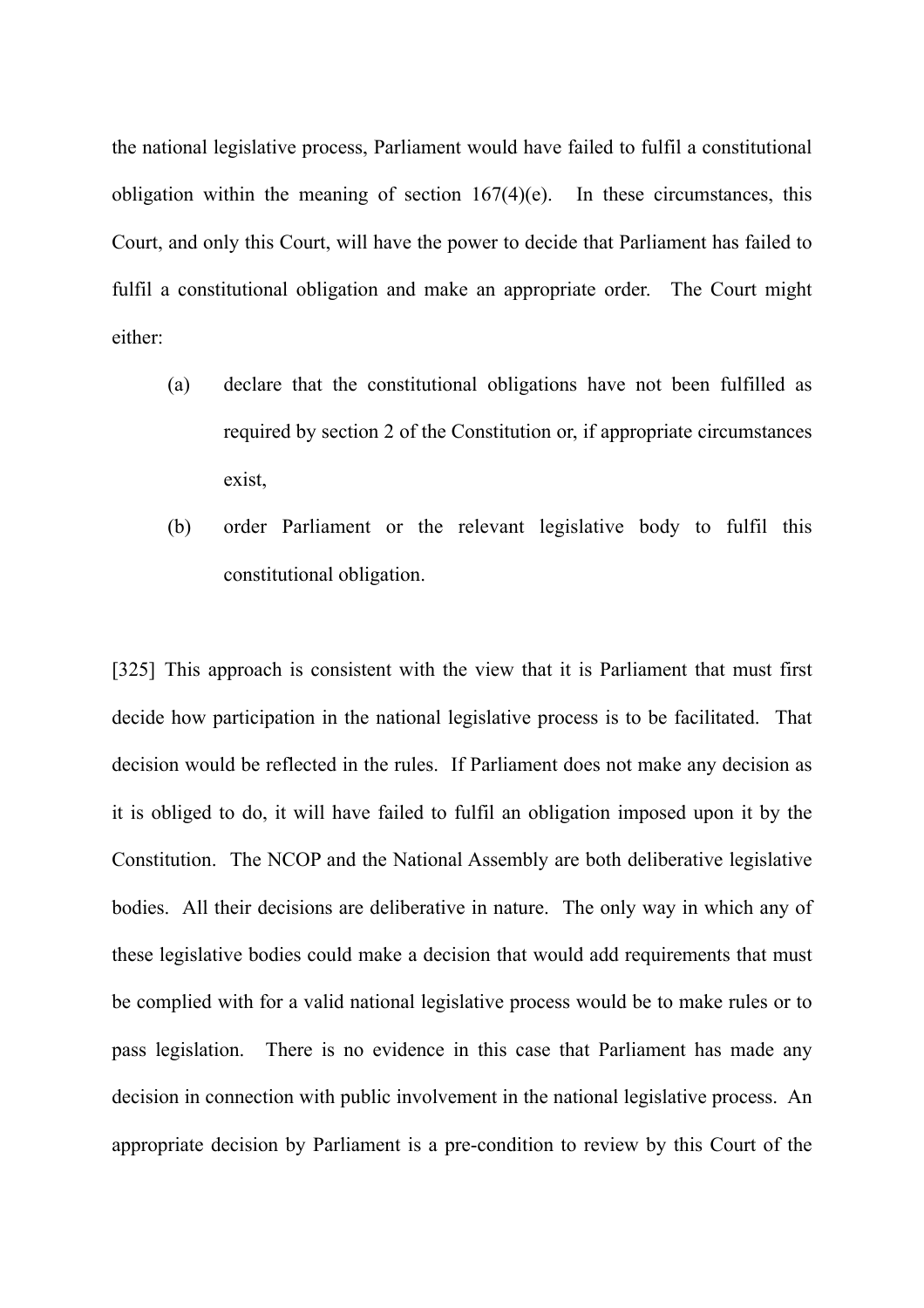decision in relation to whether it constitutes fulfilment of the constitutional obligation.

[326] It follows that there is judicial control in relation to the implementation of the requirement of the Constitution that public involvement must be facilitated in the national legislative process and that rules of national and provincial legislative bodies must be made with due regard to that requirement. It is not appropriate to discuss here the standard by which the relevant rules must be evaluated. This may have to be done on another day.

# *International law and foreign law*

[327] International law is in perfect harmony with the conclusion that our Constitution does not require the public to be heard as a pre-requisite to national legislation being validly passed. Relevant provisions in international instruments are concerned with public rights. The International Covenant on Civil and Political Rights (ICCPR) provides:

"Every citizen shall have the right and the opportunity, without any distinctions mentioned in Article 2 and without unreasonable restrictions:

(a) To take part in the conduct of public affairs, directly or through their freely chosen representatives;

(b) To vote and to be elected at genuine period elections which shall be by universal suffrage and shall be held by secret ballot, guaranteeing the free expression of electors."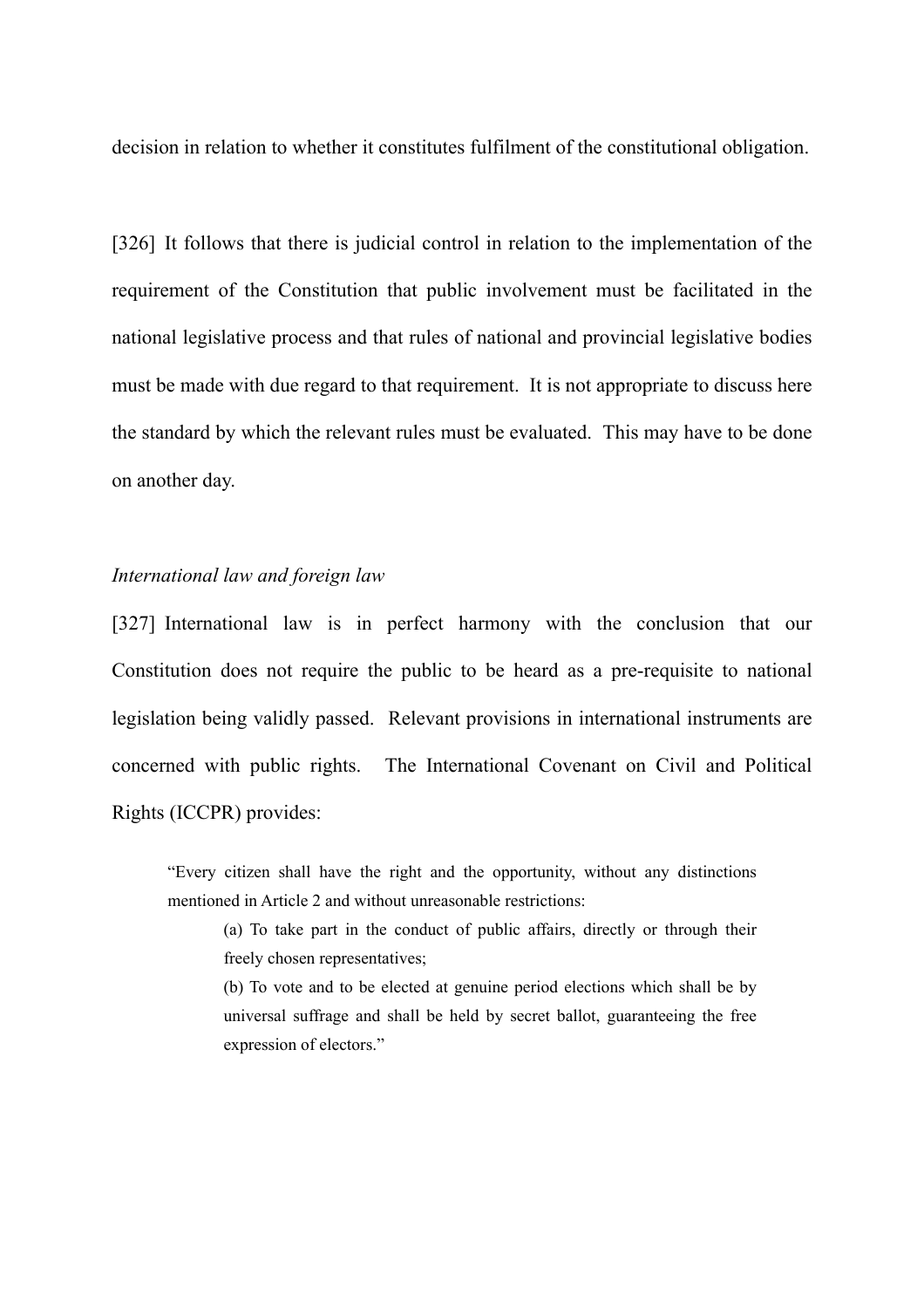[328] This provision dictates a very low threshold. In the first place its requirements are satisfied even if the law in a particular country allows for citizens to take part in public affairs through freely chosen representatives alone. But this is not the minimum requirement of the ICCPR. The section renders it legitimate even for this low threshold to be subject to further reasonable restriction. It is true that many agencies and writers have said that in terms of their conception of public participation, improved public participation requires more to be done. South Africa requires more in relation to public involvement and participation in its Constitution than the ICCPR does. Any contention that the ICCPR, on any interpretation requires member countries to ensure that it is essential for the public to be consulted before legislation is adopted and the legislation to be invalid absent consultation would, in my view, be liable to rejection with the ridicule it deserves. Nor can it be said that the addition of the word "opportunity" in the introduction to the section improves the position. The kind of right contemplated would have to be facilitated by a government whether the word "opportunity" was in the text of the document or not. The hard fact is though that the provisions of the ICCPR are satisfied by indirect participation reasonably restricted; DFL wants unrestricted indirect participation as well as substantial direct participation. It is not necessary to go through any of the other international instruments. All of them are understandably satisfied with indirect participation without any direct component.

[329] I have examined many constitutions. None of them properly read provide that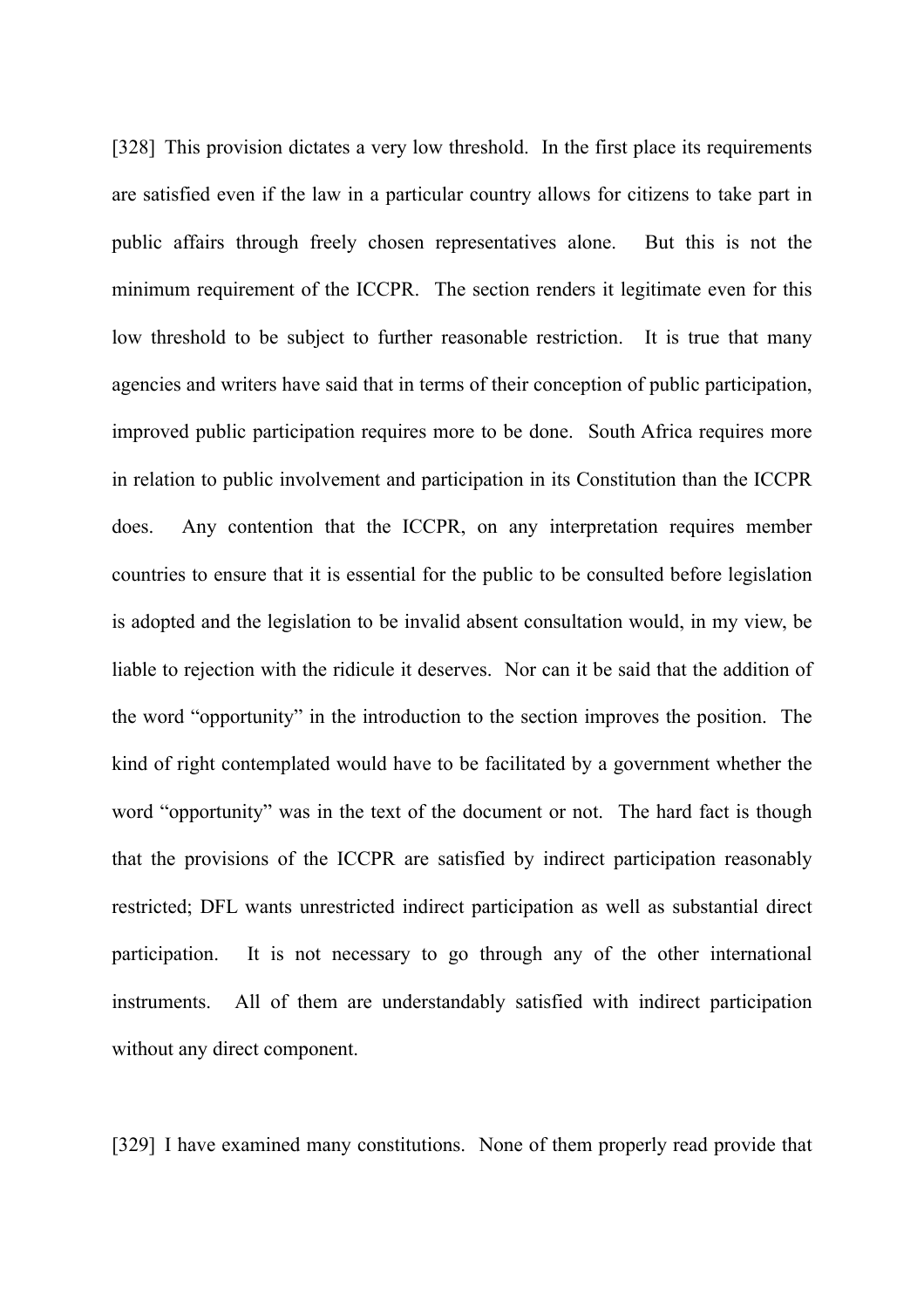legislation will be invalid unless some generally stated unspecific requirement of public involvement is fulfilled. Many have manner and form provisions that are clear and specific and that facilitate a measure of public involvement. I have found no judgment of any court anywhere in which a legislative provision properly adopted in an open legislature and having been read through in the way required by the relevant instrument has been found to have been inconsistent with the constitution on the basis of non-compliance with some generalised public involvement provision even if the prescribed manner and form provisions have all been complied with.

# *Provincial participation in the national legislative process*

[330] The reliance by DFL on section 118(1)(a) of the Constitution which obliges provincial legislatures to facilitate public involvement in their legislative and other processes necessitates a brief enquiry into the role of the provinces in the national legislative processes in relation to ordinary Bills affecting the provinces. Each province has one vote to be cast on behalf of its delegation in relation to all section 76 matters. At least five provinces must vote in favour of a decision concerning section 76 legislation. If each province has a single vote, and that vote is to be cast on behalf of the provincial legislature, the question of the authorisation of the delegation to cast a particular vote on behalf of a particular legislature arises. The provincial legislature must be duly authorised by the province to vote in a particular way before that vote can be counted. For a decision to be carried in relation to section 76(1) legislation, at least five provinces must not only vote for that decision but must be authorised to vote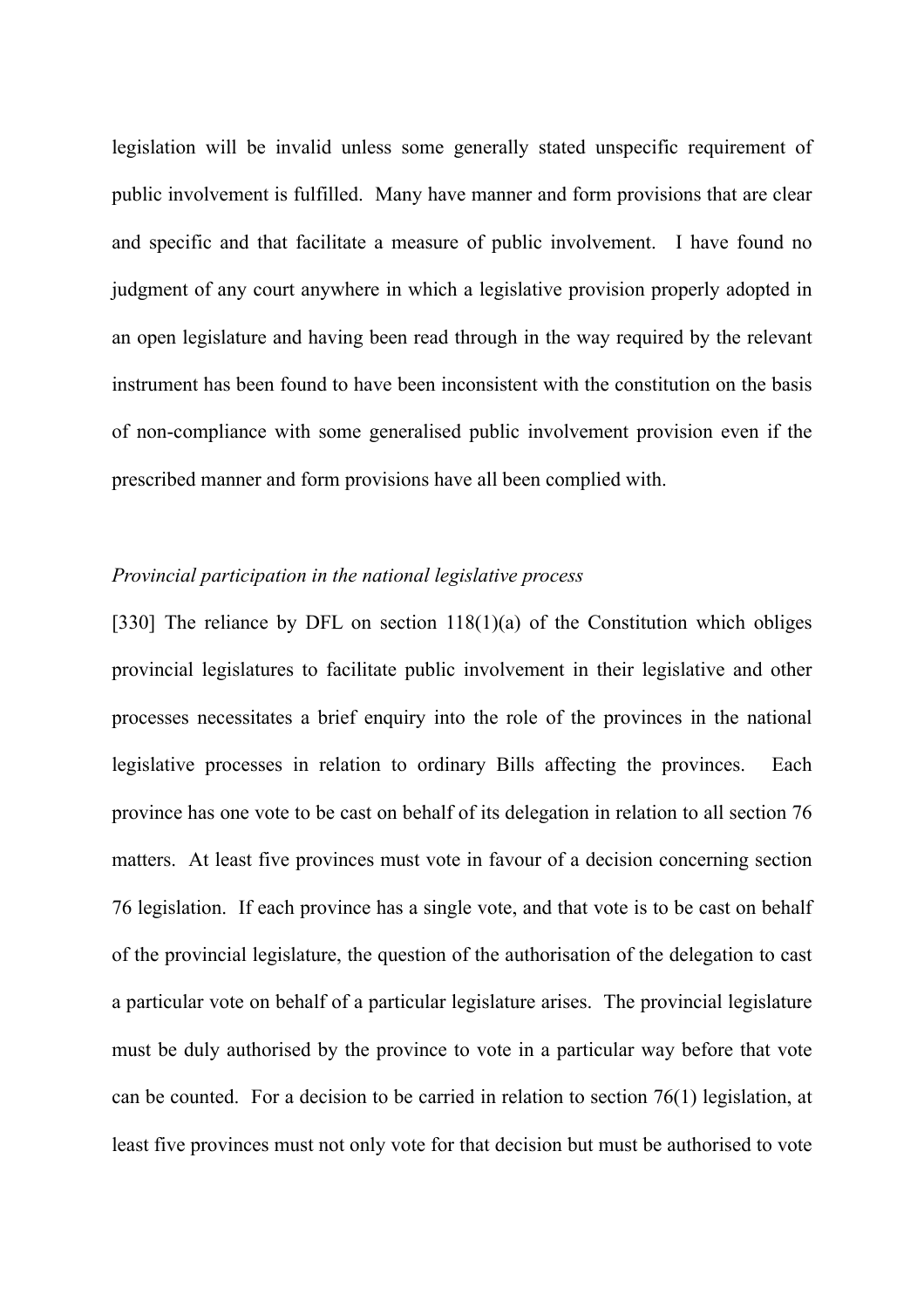for it.

[331] The Constitution provides that an Act of Parliament must provide for a uniform procedure in terms of which provincial legislatures confer authority on their delegations to cast votes on their behalf. National legislation pursuant to this section has not been enacted and it is fortunately not necessary to determine whether this constitutes a failure by Parliament to comply with a constitutional obligation within the meaning of section  $167(4)(e)$ . This is so because the national legislation is required only in the interests of consistency. In the absence of national legislation therefore provincial legislatures can make their own decisions as to how mandates are to be given by provincial legislatures to the NCOP.

[332] The casting of votes by provincial delegations in the NCOP is part of the national legislative process. The process by which the provincial legislature confers a mandate on its delegation is not part of the national legislative process. It is a provincial process that is relevant to the national process because unless the provincial process properly confers the mandate on the delegation, the vote of the delegation cannot count.

[333] Section 118(1)(a) of the Constitution is therefore engaged because the process of mandating a provincial delegation is a process of the provincial legislature determined by that legislature. But the process is not a legislative one. At best, the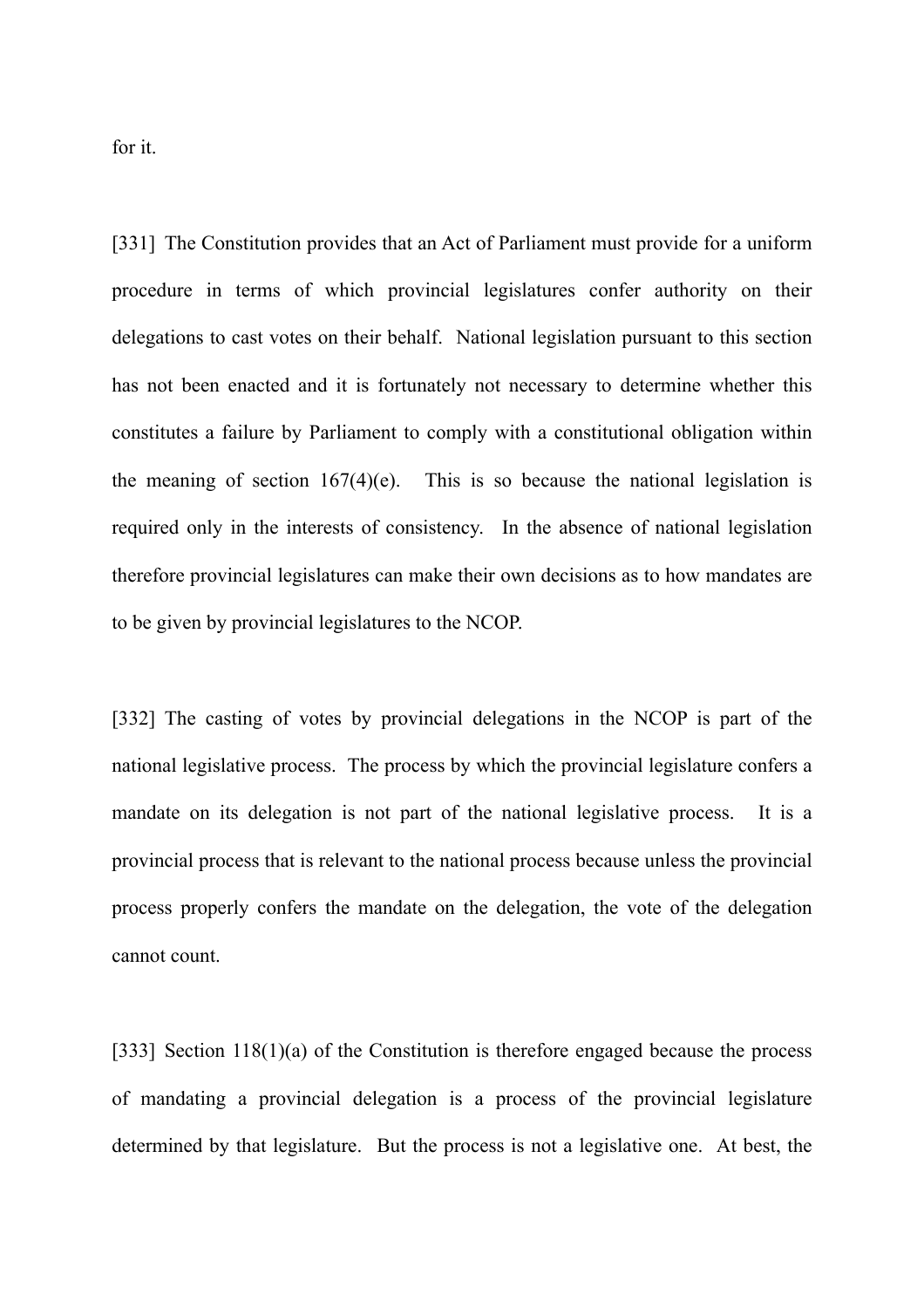process falls within the "other processes" mentioned in section 118(1)(a). The appropriate question is therefore whether section  $118(1)(a)$  of the Constitution requires that the members of public in the province must be given an opportunity to comment on a mandate before the mandate is given to the provincial delegation in the NCOP as a pre-condition to the validity of the authorisation.

[334] Before considering this question I must point out that it is doubtful whether anyone other than the provincial legislature has any capacity to question the validity of the authority given by the provincial legislature to the delegation. I assume in favour of DFL that it does have the capacity to attack the validity of authority. DFL did not expressly attack the validity of the authority conferred on the provincial delegations, however the contention that section 118(1)(a) has not been complied with in my view necessarily entails the proposition that absent the compliance with the public involvement provision authority will not have been validly conferred.

[335] The reasoning applicable to the finding in this judgment that the public involvement provision in the national legislative sphere does not require the public to be given an opportunity to be heard or to comment as a pre-requisite to the validity of legislation applies equally to the public involvement based contention in relation to the provincial legislatures. There is no requirement that a mandate cannot be given without an opportunity to be consulted.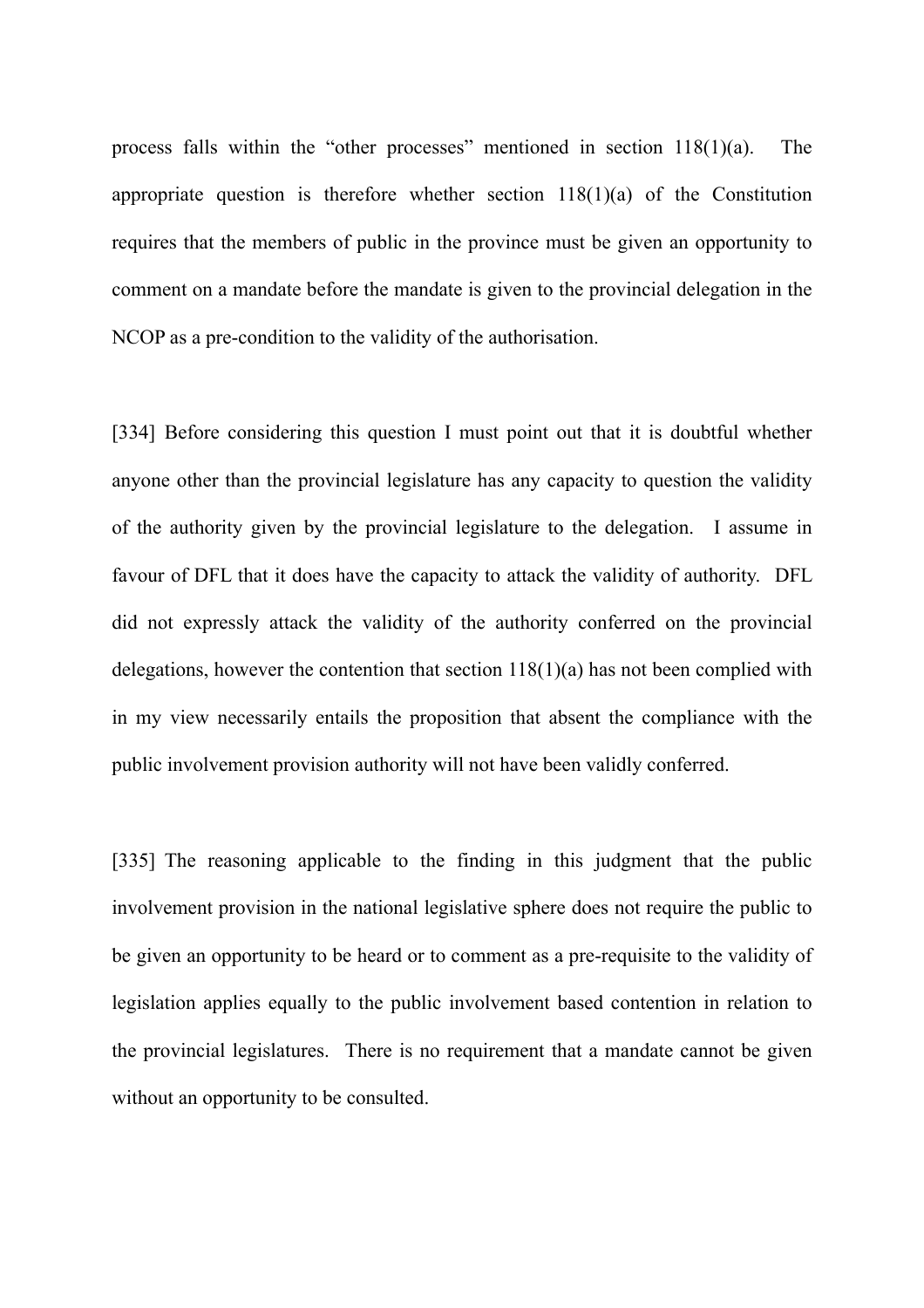# *Is a section 167(4)(e) order justified?*

[336] Attention must finally be given as to whether a section  $167(4)(e)$  order is justified in the circumstances. No order to the effect that Parliament has failed to fulfil a constitutional obligation is appropriate because no breach of section 72(1)(a) has been established.

[337] It is nonetheless desirable that I say something more on this point. I do not think that an order of this kind will be justifiable even if it were to be held that section 72(1)(a) of the Constitution has been infringed and that the NCOP was obliged to allow an opportunity for a public hearing or public contributions before passing the Health Bills. The public involvement provision is important to our society. Nevertheless the obligation that, at a minimum a reasonable opportunity should be given to the public to make representations in the national legislative process does not emerge readily from the legislative process itself or from section  $72(1)(a)$ . In the circumstances it cannot be said that reasonable legislators ought to have been aware that the Constitution required this as a minimum component of section 72(1)(a).

## *When is intervention by this Court appropriate?*

[338] I do not deem it necessary in the circumstances, to deal in detail with the question when it is appropriate for this Court to intervene during the processes of Parliament. I would however advance the approach that this Court ought never to intervene during the proceedings of Parliament unless irreparable and substantial harm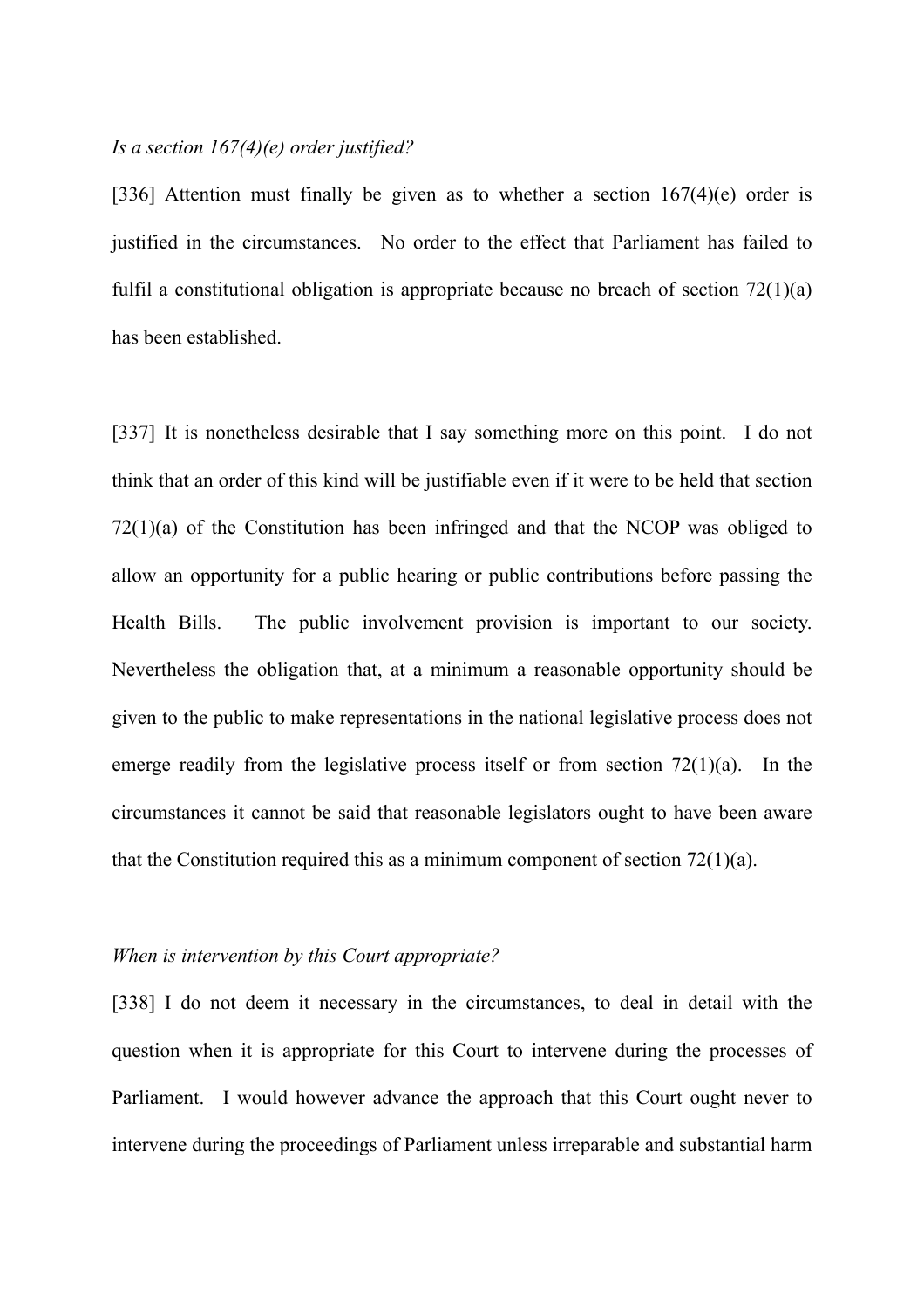would otherwise result. However the question does not arise in view of the conclusion I have reached.

# *Conclusion*

[339] The Constitution does not require the section  $72(1)(a)$  or section  $118(1)(a)$ public involvement provision to be complied with as a pre-requisite to any legislation being validly passed. To infer a requirement of this kind when it is not expressly provided for is to impermissibly undermine the legislature and the right to vote. In the circumstances the fact that no opportunity was given for public comment in the National Council of Provinces and in most of the provinces in the process of the passing of the Health Bills though regrettable is of no constitutional moment in relation either to whether the National Council of Provinces or the provincial legislatures have complied with their constitutional obligations or to whether the Health Bills have been validly passed. In my view the application accordingly falls to be dismissed.

Skweyiya J concurs in the judgment of Yacoob J.